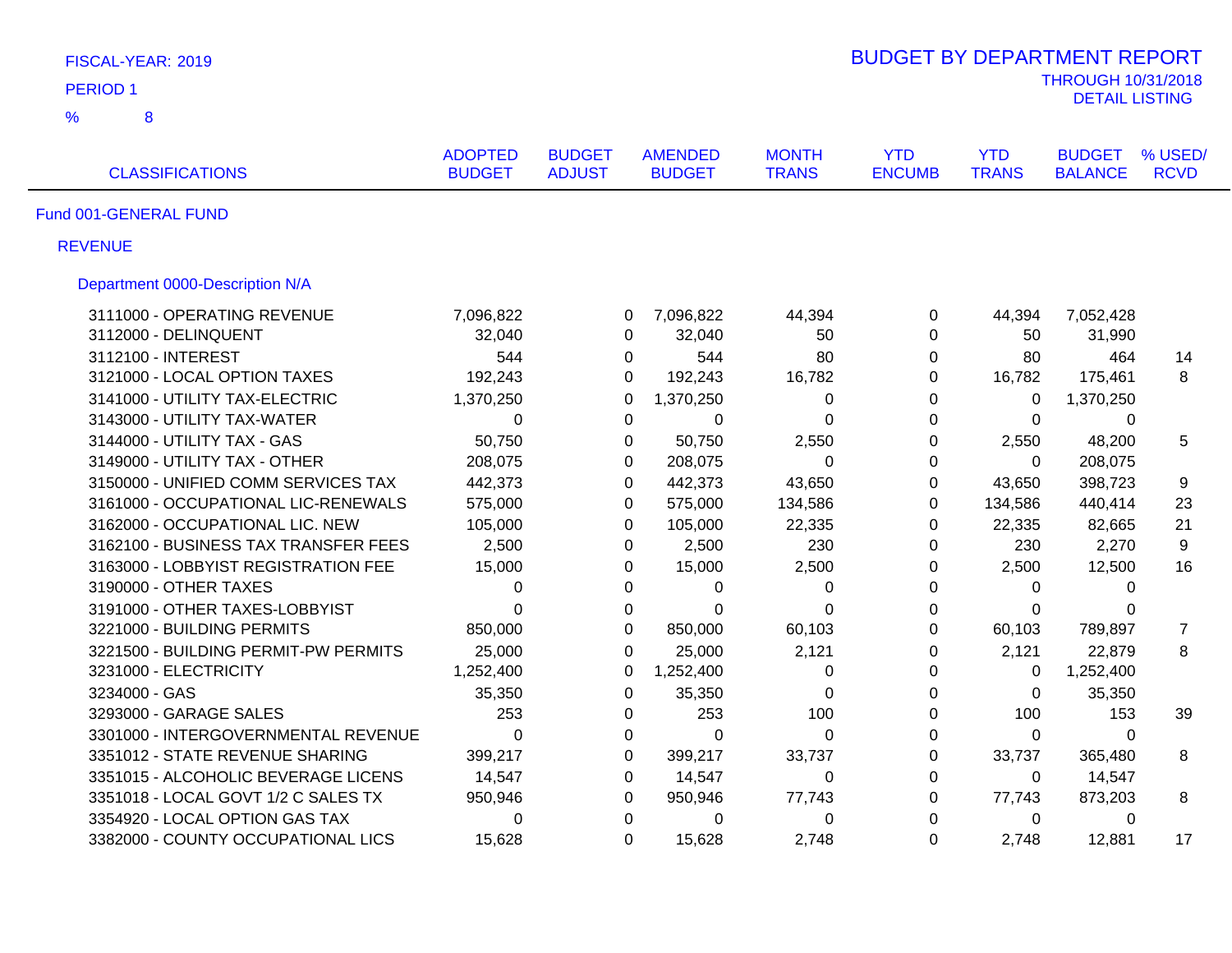|                                      | <b>ADOPTED</b> | <b>BUDGET</b> | <b>AMENDED</b> | <b>MONTH</b> | <b>YTD</b>    | <b>YTD</b>   | <b>BUDGET</b>  | % USED/         |
|--------------------------------------|----------------|---------------|----------------|--------------|---------------|--------------|----------------|-----------------|
| <b>CLASSIFICATIONS</b>               | <b>BUDGET</b>  | <b>ADJUST</b> | <b>BUDGET</b>  | <b>TRANS</b> | <b>ENCUMB</b> | <b>TRANS</b> | <b>BALANCE</b> | <b>RCVD</b>     |
| 3412000 - ZONING HEARING FEES        | 32,960         | $\mathbf{0}$  | 32,960         | 4,500        | 0             | 4,500        | 28,460         | $\overline{13}$ |
| 3413000 - PLANNING & ZONING FEES     | 41,200         | 0             | 41,200         | 4,400        | 0             | 4,400        | 36,800         | 10              |
| 3413001 - LIEN SEARCH FEES           | 14,412         | 0             | 14,412         | 1,690        | 0             | 1,690        | 12,722         | 11              |
| 3413002 - SPECIAL EVENTS APP         | 3,390          | 0             | 3,390          | 960          | $\Omega$      | 960          | 2,430          | 28              |
| 3414000 - MICROFILM SALES            | 1,315          | $\Omega$      | 1,315          | 116          | 0             | 116          | 1,199          | 8               |
| 3419010 - BLDG & ZON REINSPECT FEES  | 300            | $\Omega$      | 300            | $\Omega$     | 0             | $\mathbf{0}$ | 300            |                 |
| 3419030 - CERT OF USE/OCCUPANCY      | 22,000         | $\Omega$      | 22,000         | 1,850        | $\Omega$      | 1,850        | 20,150         | 8               |
| 3419040 - CODE ENFORCEMENT FINES     | 109,844        | $\Omega$      | 109,844        | 3,449        | 0             | 3,449        | 106,395        | 3               |
| 3419051 - BACKGROUND, NOTARY, COPIES | 21,124         | 0             | 21,124         | 1,726        | 0             | 1,726        | 19,398         | 8               |
| 3421010 - POLICE SERVICES            | 38,360         | 0             | 38,360         | 2,282        | $\Omega$      | 2,282        | 36,078         | 5               |
| 3421021 - TOWING ADMIN FEE           | 5,558          | 0             | 5,558          | $\Omega$     | $\Omega$      | $\Omega$     | 5,558          |                 |
| 3421025 - SCHL CRSNG GRDS- CTY REIM  | 25,000         | $\Omega$      | 25,000         | 224          | 0             | 224          | 24,776         |                 |
| 3434100 - SOLID WASTE CHARGES        | 21,512         | 0             | 21,512         | $\Omega$     | 0             | $\Omega$     | 21,512         |                 |
| 3434200 - PRIVATE HAULERS PERMIT FE  | 607,289        | $\Omega$      | 607,289        | 107,252      | $\Omega$      | 107,252      | 500,038        | 17              |
| 3445100 - PARKING PERMITS            | 113,506        | 0             | 113,506        | 8,567        | 0             | 8,567        | 104,939        | 7               |
| 3445200 - PARKING METERS FRANCHISE   | 1,778,925      | 0             | 1,778,925      | 173,159      | 0             | 173,159      | 1,605,765      | 9               |
| 3445210 - VALET PARKING              | 20,000         | 0             | 20,000         | 1,425        | 0             | 1,425        | 18,575         | $\overline{7}$  |
| 3445220 - PARKING FUND REVENUE       | 36,750         | 0             | 36,750         | 6,841        | 0             | 6,841        | 29,909         | 18              |
| 3445300 - PARKING VIOLATIONS         | 762,020        | $\Omega$      | 762,020        | 54,381       | 0             | 54,381       | 707,639        | $\overline{7}$  |
| 3445400 - PARKING METER CASH KEY     | $\Omega$       | 0             | 0              | 0            | 0             | 0            | 0              |                 |
| 3472620 - TENNIS COURT FEES          | 450,000        | $\Omega$      | 450,000        | 48,361       | 0             | 48,361       | 401,639        | 10              |
| 3472630 - RECREATION PROGRAM FEES    | 46,658         | 0             | 46,658         | 3,446        | 0             | 3,446        | 43,213         | 7               |
| 3472631 - MULTIPURPOSE CNTR-RENTAL   | 18,682         | 0             | 18,682         | 701          | 0             | 701          | 17,981         | 3               |
| 3472632 - MULTIPRPOSE CNTR-MEMBSHIP  | 12,500         | 0             | 12,500         | 1,041        | 0             | 1,041        | 11,459         | 8               |
| 3472635 - REC FEES/ MURRAY PARK POOL | 6,000          | 0             | 6,000          | 152          | 0             | 152          | 5,848          | $\overline{2}$  |
| 3472650 - S MIAMI PARK - RENTAL      | 40,000         | 0             | 40,000         | $\Omega$     | 0             | $\Omega$     | 40,000         |                 |
| 3472660 - CONCESSION STANDS          | 3,000          | 0             | 3,000          | 0            | 0             | $\Omega$     | 3,000          |                 |
| 3511200 - METRO COURT FINES          | 58,421         | 0             | 58,421         | 6,708        | 0             | 6,708        | 51,713         | 11              |
| 3511210 - RED LIGHT CAMERAS          | 480,000        | 0             | 480,000        | 29,786       | $\Omega$      | 29,786       | 450,214        | 6               |
| 3540000 - VIOLATIONS LOCAL ORD.      | 49,616         | 0             | 49,616         | 598          | 0             | 598          | 49,018         | 1               |
| 3541000 - BURGLAR ALARM FINES        | 33,685         | 0             | 33,685         | 371,264      | $\Omega$      | 371,264      | $-337,579$     | 1102            |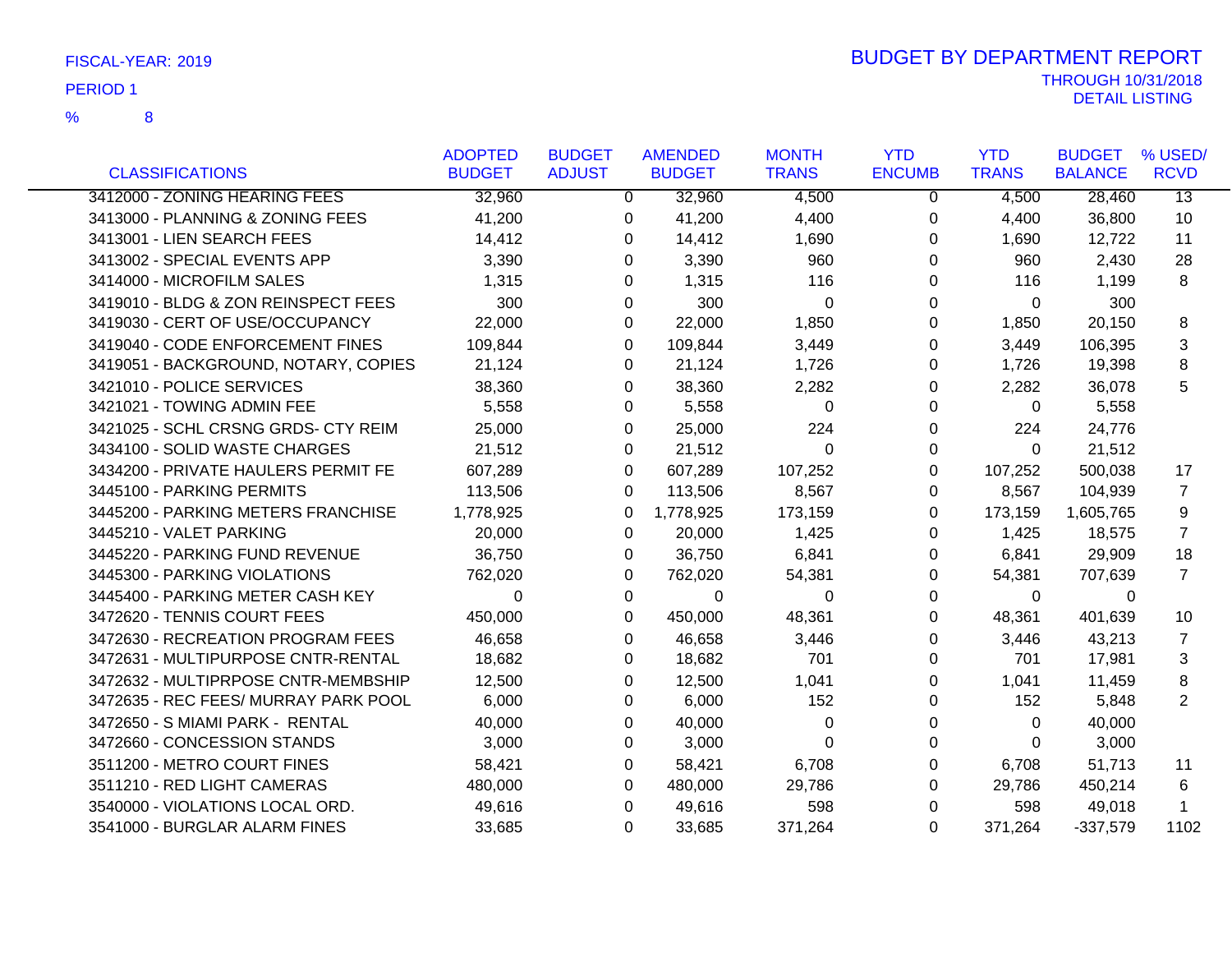|                                         | <b>ADOPTED</b> | <b>BUDGET</b>  | <b>AMENDED</b>            | <b>MONTH</b> | <b>YTD</b>    | <b>YTD</b>   | <b>BUDGET</b>  | % USED/            |
|-----------------------------------------|----------------|----------------|---------------------------|--------------|---------------|--------------|----------------|--------------------|
| <b>CLASSIFICATIONS</b>                  | <b>BUDGET</b>  | <b>ADJUST</b>  | <b>BUDGET</b>             | <b>TRANS</b> | <b>ENCUMB</b> | <b>TRANS</b> | <b>BALANCE</b> | <b>RCVD</b>        |
| 3541050 - ALARM REGISTRATION CHG        | 29,682         | $\overline{0}$ | 29,682                    | 1,750        | $\mathbf 0$   | 1,750        | 27,932         | $\overline{5}$     |
| 3612000 - INTEREST INCOME               | 95,790         | 0              | 95,790                    | 7,087        | 0             | 7,087        | 88,703         | $\overline{7}$     |
| 3614000 - DIVIDENDS INCOME              | $\Omega$       | 0              | $\Omega$                  | $\Omega$     | $\Omega$      | 0            | $\mathbf{0}$   |                    |
| 3621100 - PARKING GARAGE RENT           | 72,625         | 0              | 72,625                    | 6,333        | 0             | 6,333        | 66,292         | 8                  |
| 3622000 - FASCELL PARK                  | 25,000         | 0              | 25,000                    | 2,285        | 0             | 2,285        | 22,715         | 9                  |
| 3623000 - BUS BENCH ADS                 | 16,939         | 0              | 16,939                    | $\Omega$     | 0             | $\mathbf 0$  | 16,939         |                    |
| 3625000 - RENT C.A.A.                   | 26,227         | 0              | 26,227                    | $\Omega$     | 0             | $\mathbf{0}$ | 26,227         |                    |
| 3627500 - SOUTH MIAMI MIDDLE SCHOOL     | 21,168         | 0              | 21,168                    | 0            | 0             | 0            | 21,168         |                    |
| 3629000 - PALMER PARK RENTALS           | 26,212         | 0              | 26,212                    | $\Omega$     | 0             | $\Omega$     | 26,212         |                    |
| 3669000 - HOSPITAL LANDSCAPE REVENU     | 4,754          | 0              | 4,754                     | $\Omega$     | 0             | $\Omega$     | 4,754          |                    |
| 3669100 - DONATION                      | U              | 0              | $\Omega$                  | 2,100        | $\Omega$      | 2,100        | $-2,100$       |                    |
| 3695000 - REIMB WORKERS COMP.           |                | 0              | 0                         | $\Omega$     | 0             | 0            | 0              |                    |
| 3695400 - REIMBSMNT-PUB WORKS LABOR     | 0              | 0              | $\Omega$                  | 6,752        | 0             | 6,752        | $-6,752$       |                    |
| 3697000 - GAIN/LOSS ON ASSET SALE       | 0              | 0              | $\Omega$                  | $\Omega$     | 0             | 0            | 0              |                    |
| 3699201 - MISC. OTHERS                  | 15,300         | 0              | 15,300                    | $-22$        | 0             | $-22$        | 15,322         | $\left( \ \right)$ |
| 3699225 - SUNSET DR MTCE-FDOT REIMB     | 3,980          | 0              | 3,980                     | 0            | 0             | $\mathbf 0$  | 3,980          |                    |
| 3699250 - INSURANCE CLAIMS RECOVERY     | $\Omega$       | 0              | 0                         | 22,982       | 0             | 22,982       | $-22,982$      |                    |
| 3699501 - SECTION 185 STATE CONTRIB     | 106,000        | 0              | 106,000                   | 0            | 0             | $\mathbf 0$  | 106,000        |                    |
| 3811000 - CONTRIB. FROM OTHER FUNDS     | 25,000         | 0              | 25,000                    | 0            | 0             | 0            | 25,000         |                    |
| 3811500 - TRANSFER WATER/SEWER FUND     | 150,000        | 0              | 150,000                   | $\Omega$     | $\Omega$      | $\Omega$     | 150,000        |                    |
| 3811700 - TRANSFER FROM CRA             | 110,965        | 0              | 110,965                   | 110,965      | 0             | 110,965      | 0              | 100                |
| Department 0000-Description N/A TOTAL   | 19,217,607     |                | $\overline{0}$ 19,217,607 | 1,438,820    | $\Omega$      | 1,438,820    | 17,778,789     | $\overline{7}$     |
| <b>REVENUE TOTAL</b>                    | 19,217,607     |                | 0 19,217,607              | 1,438,820    | 0             | 1,438,820    | 17,778,789     | $\overline{7}$     |
| <b>EXPENSE</b>                          |                |                |                           |              |               |              |                |                    |
| Department 1100-MAYOR & CITY COMMISSION |                |                |                           |              |               |              |                |                    |
| 5111110 - EXECUTIVE SALARIES            | 62,000         | 0              | 62,000                    | 5,167        | 0             | 5,167        | 56,833         | 8                  |
| 5112110 - F.I.C.A.                      | 4,743          | 0              | 4,743                     | 438          | 0             | 438          | 4,305          | 9                  |
| 5112310 - GROUP HEALTH INSURANCE        | 38,192         | 0              | 38,192                    | 1,709        | 0             | 1,709        | 36,483         | 4                  |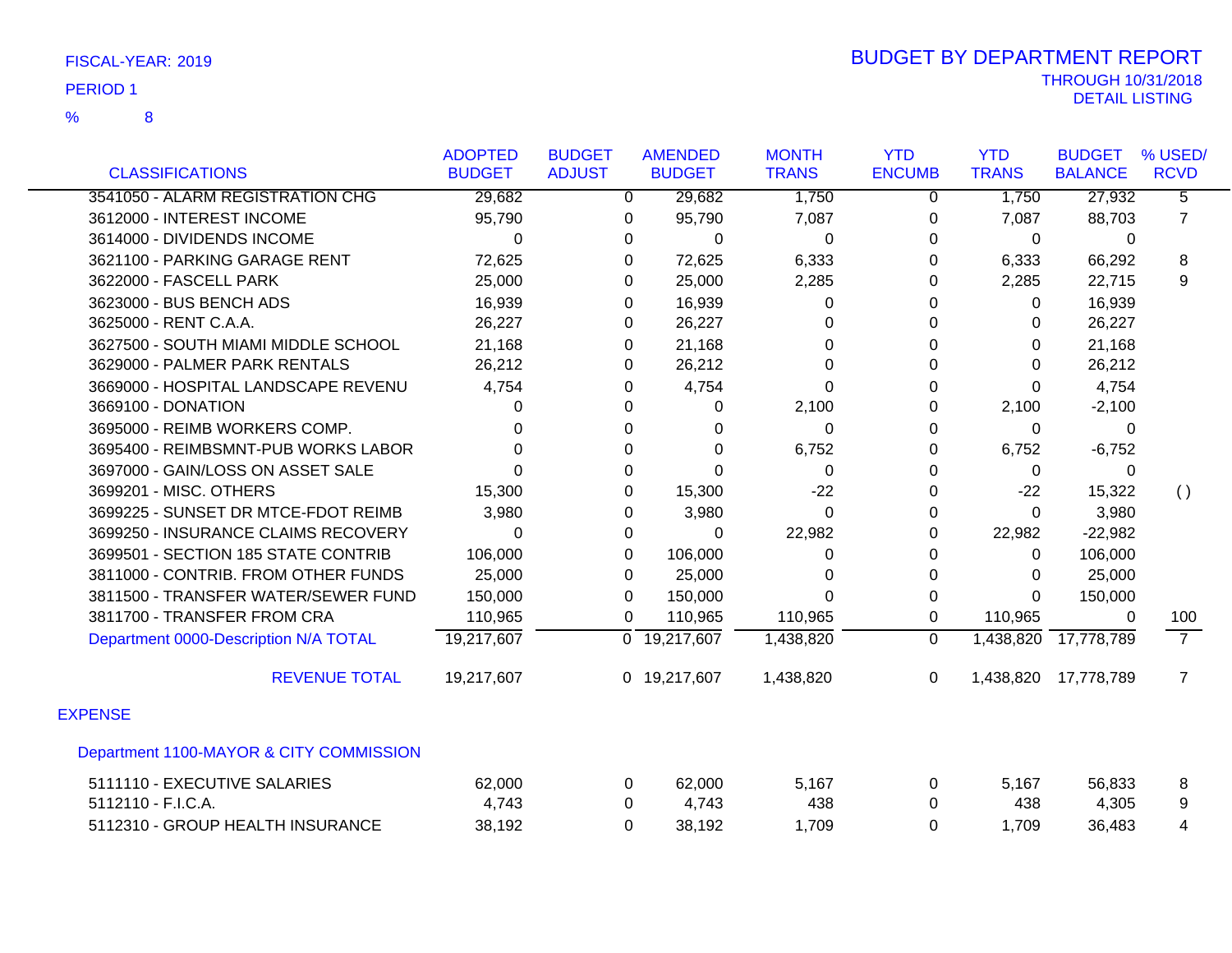| FISCAL-YEAR: 2019 |  |
|-------------------|--|
|-------------------|--|

|                                         | <b>ADOPTED</b> | <b>BUDGET</b> |          | <b>AMENDED</b> | <b>MONTH</b>    | <b>YTD</b>    | <b>YTD</b>      | <b>BUDGET</b>  | % USED/         |
|-----------------------------------------|----------------|---------------|----------|----------------|-----------------|---------------|-----------------|----------------|-----------------|
| <b>CLASSIFICATIONS</b>                  | <b>BUDGET</b>  | <b>ADJUST</b> |          | <b>BUDGET</b>  | <b>TRANS</b>    | <b>ENCUMB</b> | <b>TRANS</b>    | <b>BALANCE</b> | <b>RCVD</b>     |
| 5112410 - WORKERS' COMPENSATION         | 186            |               | 0        | 186            | $\overline{30}$ | $\mathbf 0$   | $\overline{30}$ | 156            | $\overline{16}$ |
| 5114010 - MAYOR'S EXPENSE               | 2,000          |               | 0        | 2,000          | 0               | 0             | 0               | 2,000          |                 |
| 5114020 - COMMISSIONER'S EXP -ONE       | 1,500          |               | 0        | 1,500          | 0               | 0             | 0               | 1,500          |                 |
| 5114030 - COMMISSIONER'S EXP-FOUR       | 1,500          |               | 0        | 1,500          | 342             | 0             | 342             | 1,158          | 22              |
| 5114040 - COMMISSIONER'S EXP-THREE      | 1,500          |               | 0        | 1,500          | 0               | 0             | 0               | 1,500          |                 |
| 5114050 - COMMISSIONER'S EXP TWO        | 1,500          |               | 0        | 1,500          | 0               | 0             | 0               | 1,500          |                 |
| 5114060 - AUTO ALLOWANCE                | 500            |               | $\Omega$ | 500            | 42              | 0             | 42              | 458            | 8               |
| 5114071 - MAYOR                         | 1,200          |               | 0        | 1,200          | $\Omega$        | 0             | $\Omega$        | 1,200          |                 |
| 5114072 - COMM. ONE                     | 1,200          |               | 0        | 1,200          | 0               | 0             | 0               | 1,200          |                 |
| 5114073 - COMM. TWO                     | 1,200          |               | 0        | 1,200          | 0               | 0             | 0               | 1,200          |                 |
| 5114074 - COMM. THREE                   | 1,200          |               | 0        | 1,200          | $\Omega$        | 0             | 0               | 1,200          |                 |
| 5114075 - COMM. FOUR                    | 1,200          |               | 0        | 1,200          | $\Omega$        | $\Omega$      | 0               | 1,200          |                 |
| 5114120 - TELEPHONE SERVICE             | 5,000          |               | 0        | 5,000          | 336             | 0             | 336             | 4,664          | 6               |
| 5114830 - KEYS AND FLOWERS              | 750            |               | 0        | 750            | 0               | 0             | 0               | 750            |                 |
| 5115210 - SUPPLIES                      | 4,750          |               | 0        | 4,750          | $\Omega$        | 0             | 0               | 4,750          |                 |
| 5115410 - MEMBER. & SUBSCRIPTIONS       | 6,217          |               | 0        | 6,217          | 1,746           | 0             | 1,746           | 4,471          | 28              |
| Department 1100-MAYOR & CITY COMMISSION | 136,338        |               | 0        | 136,338        | 9,810           | $\mathbf 0$   | 9,810           | 126,528        | $\overline{7}$  |
| Department 1200-CITY CLERK              |                |               |          |                |                 |               |                 |                |                 |
| 5121210 - REGULAR                       | 189,501        |               | 0        | 189,501        | 8,963           | 0             | 8,963           | 180,538        | 4               |
| 5122110 - F.I.C.A.                      | 14,497         |               | $\Omega$ | 14,497         | 677             | 0             | 677             | 13,820         | 4               |
| 5122210 - PENSION PLAN-CONTRIBUTION     | 8,293          |               | 0        | 8,293          | 0               | 0             | 0               | 8,293          |                 |
| 5122220 - DEFERRED COMP CONTRIB.        | 4,025          |               | 0        | 4,025          | 0               | 0             | 0               | 4,025          |                 |
| 5122310 - GROUP HEALTH INSURANCE        | 22,915         |               | $\Omega$ | 22,915         | 600             | 0             | 600             | 22,315         | $\overline{2}$  |
| 5122410 - WORKERS' COMPENSATION         | 569            |               | 0        | 569            | 91              | $\Omega$      | 91              | 478            | 15              |
| 5123450 - CONTRACTUAL SERVICES          | 48,850         |               | 0        | 48,850         | $\Omega$        | $\Omega$      | $\Omega$        | 48,850         |                 |
| 5123480 - DIGITIZING                    | 45,000         |               | 0        | 45,000         | 0               | 0             | 0               | 45,000         |                 |
| 5124070 - TRAVEL & CONFERENCE           | 7,400          |               | $\Omega$ | 7,400          | $\Omega$        | $\Omega$      | 0               | 7,400          |                 |
| 5124110 - POSTAGE                       | 500            |               | $\Omega$ | 500            | $\Omega$        | $\Omega$      | $\Omega$        | 500            |                 |
| 5124120 - TELEPHONE SERVICES            | 360            |               | $\Omega$ | 360            | 45              | $\Omega$      | 45              | 315            | 12              |
| 5124632 - INTERNET SERVICES             | $\Omega$       |               | $\Omega$ | $\Omega$       | $\Omega$        | $\Omega$      | 0               | $\Omega$       |                 |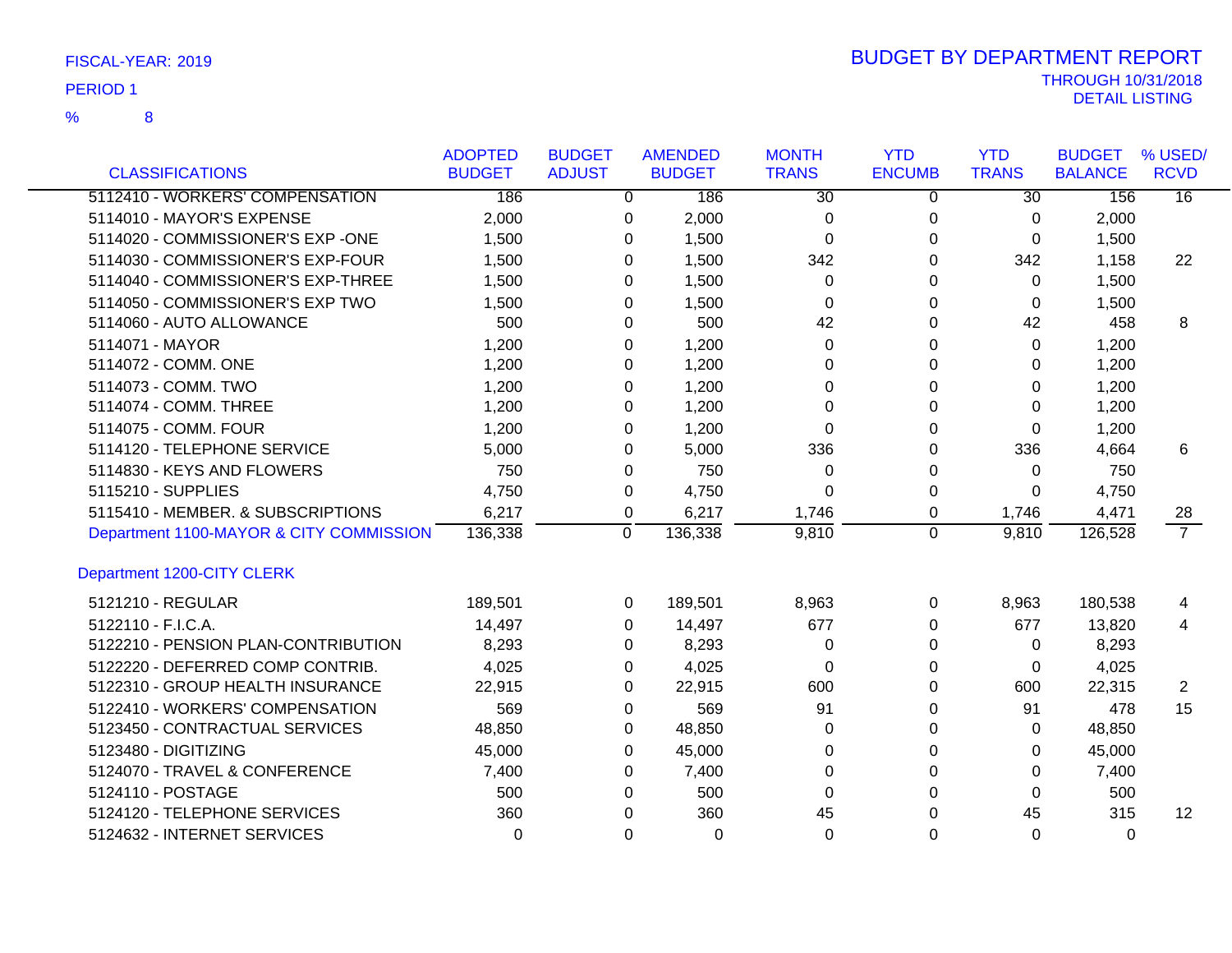| <b>CLASSIFICATIONS</b>                        | <b>ADOPTED</b><br><b>BUDGET</b> | <b>BUDGET</b><br><b>ADJUST</b> | <b>AMENDED</b><br><b>BUDGET</b> | <b>MONTH</b><br><b>TRANS</b> | <b>YTD</b><br><b>ENCUMB</b> | <b>YTD</b><br><b>TRANS</b> | <b>BUDGET</b><br><b>BALANCE</b> | % USED/<br><b>RCVD</b> |
|-----------------------------------------------|---------------------------------|--------------------------------|---------------------------------|------------------------------|-----------------------------|----------------------------|---------------------------------|------------------------|
| 5124710 - PRINTING MATERIAL-INFRAST           | 1,230                           | $\mathbf{0}$                   | 1,230                           | $\overline{0}$               | 0                           | $\overline{0}$             | 1,230                           |                        |
| 5124910 - LEGAL ADS/COMP PLAN ATTON           | 90,000                          |                                |                                 | 314                          |                             | 314                        | 89,686                          |                        |
| 5124920 - ELECTIONS                           | $\Omega$                        | 0<br>$\Omega$                  | 90,000<br>0                     | 0                            | 0<br>0                      | 0                          | 0                               |                        |
|                                               |                                 |                                |                                 |                              |                             |                            |                                 |                        |
| 5124950 - CODIFICATIONS<br>5125210 - SUPPLIES | 5,000                           | $\Omega$                       | 5,000                           | 0                            | 0                           | 0                          | 5,000                           |                        |
|                                               | 2,180                           | 0                              | 2,180                           | $\Omega$                     | 0                           | $\Omega$                   | 2,180                           |                        |
| 5125410 - MEMBER. & SUBSCRIPTIONS             | 835                             | 0                              | 835                             | 175                          | 0                           | 175                        | 660                             | 20                     |
| 5129920 - GENERAL CONTINGENCY                 | 5,000                           | 0                              | 5,000                           | 0                            | 0                           | 0                          | 5,000                           |                        |
| Department 1200-CITY CLERK TOTAL              | 446, 155                        | $\overline{0}$                 | 446,155                         | 10,865                       | $\overline{0}$              | 10,865                     | 435,290                         | $\overline{2}$         |
| Department 1310-CITY MANAGER                  |                                 |                                |                                 |                              |                             |                            |                                 |                        |
| 5131210 - REGULAR                             | 463,568                         | 0                              | 463,568                         | 25,851                       | 0                           | 25,851                     | 437,717                         | 5                      |
| 5131310 - PART-TIME                           | $\Omega$                        | $\Omega$                       | $\Omega$                        | 0                            | 0                           | $\Omega$                   | 0                               |                        |
| 5132110 - F.I.C.A.                            | 34,411                          | $\Omega$                       | 34,411                          | 680                          | 0                           | 680                        | 33,731                          | -1                     |
| 5132210 - PENSION PLAN CONTRIBUTION           | 29,237                          | 0                              | 29,237                          | 830                          | 0                           | 830                        | 28,407                          | 2                      |
| 5132220 - DEFERRED COMP CONTRIB.              | 0                               | 0                              | 0                               | 0                            | 0                           | 0                          | 0                               |                        |
| 5132310 - GROUP HEALTH INSURANCE              | 40,480                          | 0                              | 40,480                          | 1,384                        | 0                           | 1,384                      | 39,096                          | 3                      |
| 5132410 - WORKERS' COMPENSATION               | 1,349                           | 0                              | 1,349                           | 215                          | 0                           | 215                        | 1,134                           | 15                     |
| 5133450 - CONTRACTUAL SERVCS-INFRA            | 150,000                         | 21,490                         | 171,490                         | 4,500                        | 71,490                      | 75,990                     | 95,500                          | 44                     |
| 5134060 - AUTO ALLOWANCE                      | 11,002                          | 0                              | 11,002                          | 634                          | 0                           | 634                        | 10,368                          | 5                      |
| 5134065 - CITY MANAGER'S EXPENSE              | 7,000                           | 0                              | 7,000                           | 0                            | 0                           | 0                          | 7,000                           |                        |
| 5134070 - TRAVEL & CONFERENCE                 | 10,000                          | 0                              | 10,000                          | 1,274                        | 0                           | 1,274                      | 8,726                           | 12                     |
| 5134080 - EMPLOYEE EDUCATION                  | 5,000                           | $\Omega$                       | 5,000                           | 0                            | 0                           | 0                          | 5,000                           |                        |
| 5134110 - POSTAGE                             | 1,500                           | 0                              | 1,500                           | 0                            | 0                           | 0                          | 1,500                           |                        |
| 5134120 - TELEPHONE SERVICE                   | 3,912                           | 0                              | 3,912                           | 75                           | 0                           | 75                         | 3,837                           | -1                     |
| 5134515 - AUTO INSURANCE                      | 750                             | 0                              | 750                             | $\Omega$                     | 0                           | $\Omega$                   | 750                             |                        |
| 5134634 - MAINTENANCE-INTERNET SFTW           | $\Omega$                        | 0                              | $\Omega$                        | $\Omega$                     | 0                           | $\Omega$                   | $\Omega$                        |                        |
| 5134710 - PRINTING MATERIALS-INFRAS           | 2,000                           | 0                              | 2,000                           | 0                            | 0                           | 0                          | 2,000                           |                        |
| 5135205 - COMPUTER EQUIPMENT                  | $\Omega$                        | $\Omega$                       | $\Omega$                        | $\Omega$                     | $\Omega$                    | $\Omega$                   | $\Omega$                        |                        |
| 5135210 - SUPPLIES                            | 10,000                          | 0                              | 10,000                          | $\Omega$                     | $\Omega$                    | $\Omega$                   | 10,000                          |                        |
| 5135230 - FUEL & LUBRICANT                    | 750                             | $\Omega$                       | 750                             | 90                           | $\Omega$                    | 90                         | 660                             | 12                     |
| 5135410 - MEMBER. & SUBSCRIPTIONS             | 12.000                          | 0                              | 12,000                          | 1,321                        | $\Omega$                    | 1,321                      | 10,679                          | 11                     |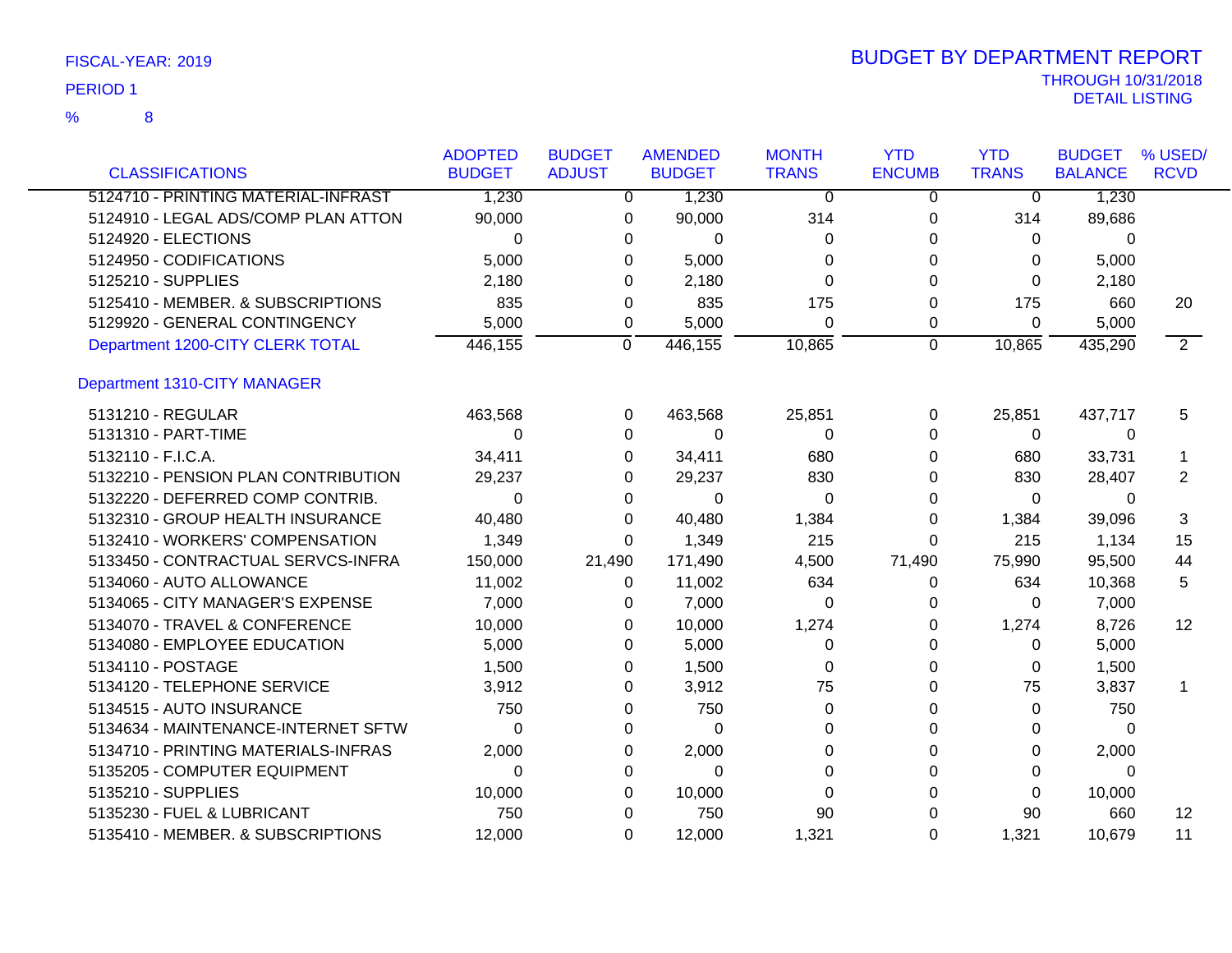| <b>CLASSIFICATIONS</b>                             | <b>ADOPTED</b><br><b>BUDGET</b> | <b>BUDGET</b><br><b>ADJUST</b> | <b>AMENDED</b><br><b>BUDGET</b> | <b>MONTH</b><br><b>TRANS</b> | <b>YTD</b><br><b>ENCUMB</b> | <b>YTD</b><br><b>TRANS</b> | <b>BUDGET</b><br><b>BALANCE</b> | % USED/<br><b>RCVD</b> |
|----------------------------------------------------|---------------------------------|--------------------------------|---------------------------------|------------------------------|-----------------------------|----------------------------|---------------------------------|------------------------|
| 5139920 - GENERAL CONTINGENCY                      | 100,000                         | 0                              | 100,000                         | 0                            | 0                           | $\overline{0}$             | 100,000                         |                        |
| Department 1310-CITY MANAGER TOTAL                 | 882,959                         | 21,490                         | 904,449                         | 36,854                       | 71,490                      | 108,344                    | 796,105                         | $\overline{11}$        |
| Department 1320-PROCUREMENT DIVISION               |                                 |                                |                                 |                              |                             |                            |                                 |                        |
| 5131210 - REGULAR                                  | 121,868                         | 0                              | 121,868                         | 7,142                        | 0                           | 7,142                      | 114,726                         | 5                      |
| 5131310 - PART-TIME                                | 0                               | 0                              | 0                               | 0                            | $\Omega$                    | $\mathbf 0$                | 0                               |                        |
| 5131410 - OVERTIME                                 | 7,445                           | 0                              | 7,445                           | 148                          | 0                           | 148                        | 7,297                           |                        |
| 5132110 - F.I.C.A.                                 | 9,893                           | 0                              | 9,893                           | 587                          | 0                           | 587                        | 9,306                           | 5                      |
| 5132210 - PENSION PLAN CONTRIBUTION                | 8,405                           | 0                              | 8,405                           | 0                            | 0                           | $\Omega$                   | 8,405                           |                        |
| 5132220 - DEFERRED COMP CONTRIB.                   | $\Omega$                        | 0                              | $\Omega$                        | $\mathbf 0$                  | $\Omega$                    | 0                          | $\Omega$                        |                        |
| 5132310 - GROUP HEALTH INSURANCE                   | 15,277                          | 0                              | 15,277                          | 601                          | $\Omega$                    | 601                        | 14,676                          | 3                      |
| 5132410 - WORKERS' COMPENSATION                    | 366                             | 0                              | 366                             | 58                           | 0                           | 58                         | 308                             | 15                     |
| 5133450 - CONTRACTUAL SERVCS-INFRA                 | 6,100                           | 0                              | 6,100                           | 0                            | 0                           | $\Omega$                   | 6,100                           |                        |
| 5134110 - POSTAGE                                  | 3,000                           | 0                              | 3,000                           | 100                          | 0                           | 100                        | 2,900                           | 3                      |
| 5134120 - TELEPHONE SERVICE                        | 1,080                           | 0                              | 1,080                           | 23                           | 0                           | 23                         | 1,057                           | 2                      |
| 5134125 - TELEPHONE                                | 40,520                          | 0                              | 40,520                          | 0                            | 0                           | 0                          | 40,520                          |                        |
| 5134420 - LEASE PURCH-POSTAGE MACHN                | 2,904                           | 0                              | 2,904                           | $\Omega$                     | $\Omega$                    | $\Omega$                   | 2,904                           |                        |
| 5134615 - REPAIR & MAINT. OFFC EQUI                | 1,020                           | 0                              | 1,020                           | $\Omega$                     | $\Omega$                    | 0                          | 1,020                           |                        |
| 5134620 - REPAIR & MAINT. OPER EQUI                | 250                             | $\Omega$                       | 250                             | $\Omega$                     | $\Omega$                    | $\Omega$                   | 250                             |                        |
| 5134634 - MAINTENANCE-INTERNET SFTW                | 0                               | 0                              | $\Omega$                        | 0                            | $\Omega$                    | 0                          | 0                               |                        |
| 5134710 - PRINTING MATERIALS-INFRAS                | 2,461                           | 0                              | 2,461                           | 0                            | 0                           | 0                          | 2,461                           |                        |
| 5134720 - PRINTING - CONTRACTUAL                   | 2,000                           | 0                              | 2,000                           | $\Omega$                     | 0                           | $\Omega$                   | 2,000                           |                        |
| 5135210 - SUPPLIES                                 | 16,150                          | 0                              | 16,150                          | 0                            | 0                           | $\Omega$                   | 16,150                          |                        |
| 5135410 - MEMBER. & SUBSCRIPTIONS                  | 330                             | 0                              | 330                             | $\mathbf 0$                  | 0                           | $\Omega$                   | 330                             |                        |
| 5139920 - GENERAL CONTINGENCY                      | 5,000                           | 0                              | 5,000                           | $\Omega$                     | 0                           | 0                          | 5,000                           |                        |
| Department 1320-PROCUREMENT DIVISION TOTAL 244,069 |                                 | $\mathbf 0$                    | 244,069                         | 8,659                        | $\overline{0}$              | 8,659                      | 235,410                         | $\overline{3}$         |
| Department 1330-PERSONNEL DIVISION                 |                                 |                                |                                 |                              |                             |                            |                                 |                        |
| 5131210 - REGULAR                                  | 134,574                         | 0                              | 134,574                         | 7,407                        | 0                           | 7,407                      | 127,167                         | 5                      |
| 5131310 - PART-TIME                                | 0                               | 0                              | 0                               | 0                            | 0                           | 0                          | 0                               |                        |
| 5132110 - F.I.C.A.                                 | 10,295                          | $\mathbf 0$                    | 10,295                          | 556                          | 0                           | 556                        | 9,739                           | 5                      |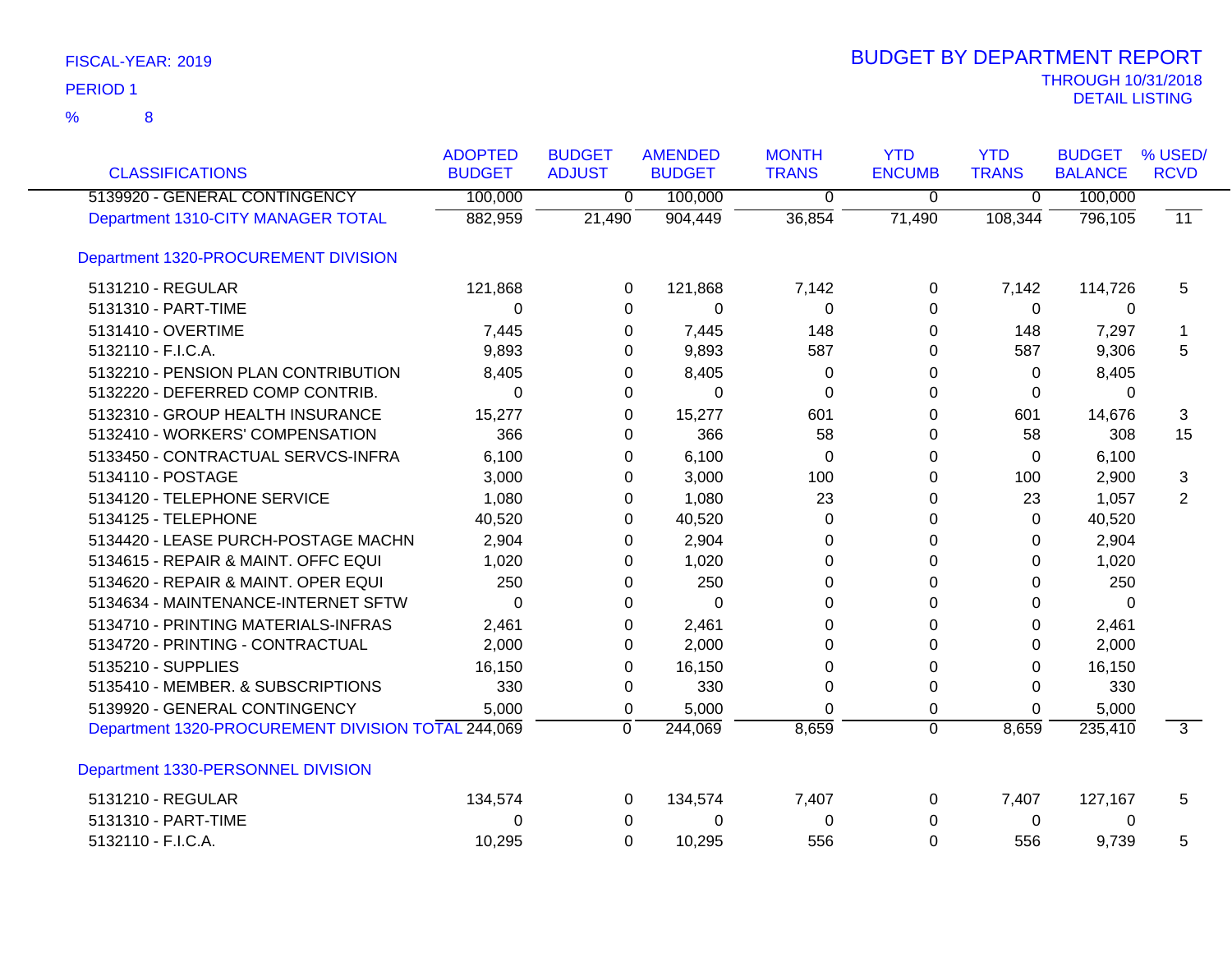| FISCAL-YEAR: 2019 |  |
|-------------------|--|
|                   |  |

### THROUGH 10/31/2018 DETAIL LISTING PERIOD <sup>1</sup> BUDGET BY DEPARTMENT REPORT

|                                          | <b>ADOPTED</b> | <b>BUDGET</b> | <b>AMENDED</b> | <b>MONTH</b> | <b>YTD</b>     | <b>YTD</b>   | <b>BUDGET</b>  | % USED/         |
|------------------------------------------|----------------|---------------|----------------|--------------|----------------|--------------|----------------|-----------------|
| <b>CLASSIFICATIONS</b>                   | <b>BUDGET</b>  | <b>ADJUST</b> | <b>BUDGET</b>  | <b>TRANS</b> | <b>ENCUMB</b>  | <b>TRANS</b> | <b>BALANCE</b> | <b>RCVD</b>     |
| 5132210 - PENSION PLAN CONTRIBUTION      | 5,401          | 0             | 5,401          | $\mathbf 0$  | 0              | 0            | 5,401          |                 |
| 5132220 - DEFERRED COMP CONTRIB.         | 3,604          | 0             | 3,604          | 207          | 0              | 207          | 3,397          | 5               |
| 5132310 - GROUP HEALTH INSURANCE         | 15,277         | 0             | 15,277         | 608          | 0              | 608          | 14,669         | 3               |
| 5132410 - WORKERS' COMPENSATION          | 404            | $\Omega$      | 404            | 64           | $\Omega$       | 64           | 340            | 15              |
| 5132510 - UNEMPLOYMENT COMPENSATION      | 20,000         | 0             | 20,000         | $-318$       | 0              | $-318$       | 20,318         | (1)             |
| 5132610 - EMPLOYEE ASSISTANCE PROGR      | 10,000         | 0             | 10,000         | 0            | 0              | $\Omega$     | 10,000         |                 |
| 5133160 - RANDOM & PRE=EMPLOY TESTING    | 15,000         | 0             | 15,000         | 120          | 0              | 120          | 14,880         |                 |
| 5133450 - CONTRACTUAL SERVCS-INFRA       | 63,000         | 0             | 63,000         | 2,368        | 0              | 2,368        | 60,632         | 3               |
| 5134080 - EMPLOYEE EDUCATION             | 10,000         | 0             | 10,000         | 0            | 0              | 0            | 10,000         |                 |
| 5134110 - POSTAGE                        | 300            | 0             | 300            | $\Omega$     | 0              | 0            | 300            |                 |
| 5134120 - TELEPHONE SERVICE              | 1,080          | 0             | 1,080          | 23           | 0              | 23           | 1,057          | 2               |
| 5134510 - EXCESS LIABILITY COVERAGE      | 500,000        | 0             | 500,000        | 810          | 0              | 810          | 499,190        |                 |
| 5134634 - MAINTENANCE-INTERNET SFTW      | $\Omega$       | $\Omega$      | $\Omega$       | $\Omega$     | $\Omega$       | $\Omega$     | $\Omega$       |                 |
| 5134710 - PRINTING MATERIALS-INFRAS      | 2,460          | 0             | 2,460          | 0            | 0              | 0            | 2,460          |                 |
| 5134850 - NON-LEGAL ADVERTISING          | 5,000          | 0             | 5,000          | 0            | 0              | 0            | 5,000          |                 |
| 5135205 - COMPUTER EQUIPMENT             | 0              | 0             | 0              | 0            | 0              | 0            | 0              |                 |
| 5135210 - SUPPLIES                       | 5,000          | 0             | 5,000          | $\Omega$     | $\Omega$       | 0            | 5,000          |                 |
| 5135410 - MEMBER. & SUBSCRIPTIONS        | 1,000          | 0             | 1,000          | $\Omega$     | 0              | 0            | 1,000          |                 |
| 5139920 - GENERAL CONTINGENCY            | 5,000          | 0             | 5,000          | $\Omega$     | 0              | 0            | 5,000          |                 |
| Department 1330-PERSONNEL DIVISION TOTAL | 807,395        | 0             | 807,395        | 11,845       | $\overline{0}$ | 11,845       | 795,550        | $\overline{1}$  |
| Department 1340-MANAGEMENT INFO. SYSTEMS |                |               |                |              |                |              |                |                 |
| 5133450 - CONTRACTUAL SERVCS-INFRA       | 246,150        | 0             | 246,150        | 0            | 0              | 0            | 246,150        |                 |
| 5134632 - INTERNET SERVICE               | 74,171         | 0             | 74,171         | 3,049        | 48,660         | 51,709       | 22,462         | 69              |
| 5134634 - MAINTENANCE-INTERNET SFTW      | 108,371        | 0             | 108,371        | 19           | 0              | 19           | 108,352        |                 |
| 5135205 - COMPUTER EQUIPMENT             | 22,375         | 0             | 22,375         | 0            | 0              | 0            | 22,375         |                 |
| 5135210 - SUPPLIES                       | 2,055          | 0             | 2,055          | $\Omega$     | 0              | $\Omega$     | 2,055          |                 |
| 5136430 - EQUIPMENT-OPERATING            | 0              | 0             | 0              | 0            | 0              | 0            | 0              |                 |
| Department 1340-MANAGEMENT INFO. SYSTEMS | 453,122        | $\Omega$      | 453,122        | 3,068        | 48,660         | 51,728       | 401,394        | $\overline{11}$ |

Department 1410-FINANCE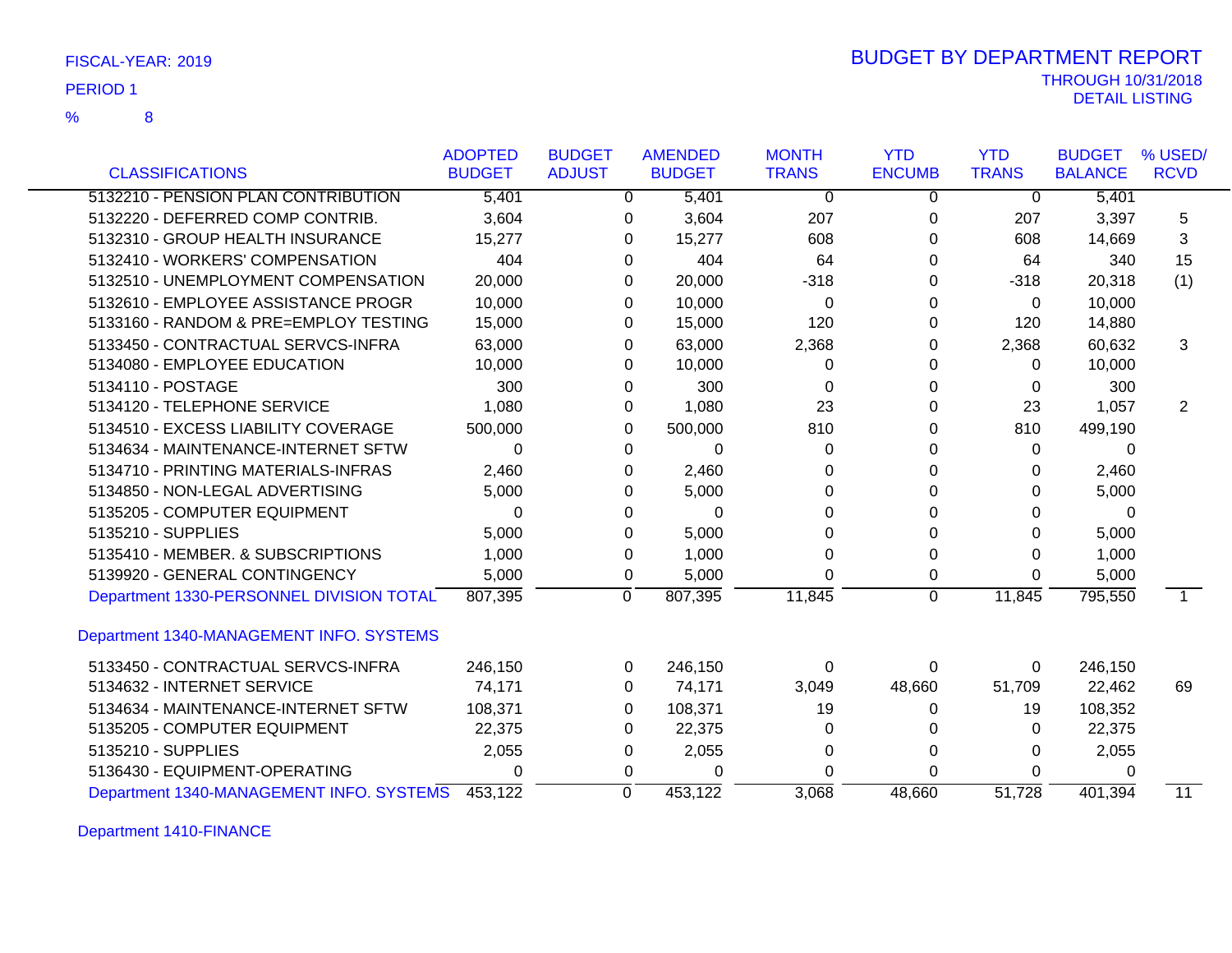|                                      | <b>ADOPTED</b> | <b>BUDGET</b> | <b>AMENDED</b> | <b>MONTH</b> | <b>YTD</b>    | <b>YTD</b>   | <b>BUDGET</b>  | % USED/         |
|--------------------------------------|----------------|---------------|----------------|--------------|---------------|--------------|----------------|-----------------|
| <b>CLASSIFICATIONS</b>               | <b>BUDGET</b>  | <b>ADJUST</b> | <b>BUDGET</b>  | <b>TRANS</b> | <b>ENCUMB</b> | <b>TRANS</b> | <b>BALANCE</b> | <b>RCVD</b>     |
| 5131210 - REGULAR                    | 410,390        | $\mathbf{0}$  | 410,390        | 26,528       | 0             | 26,528       | 383,862        | 6               |
| 5131310 - PART-TIME                  | 16,045         | 0             | 16,045         | 899          | 0             | 899          | 15,147         | 5               |
| 5132110 - F.I.C.A.                   | 32,622         | 0             | 32,622         | 1,735        | 0             | 1,735        | 30,887         | 5               |
| 5132210 - PENSION PLAN CONTRIBUTION  | 23,321         | 0             | 23,321         | 0            | 0             | 0            | 23,321         |                 |
| 5132220 - DEFERRED COMP CONTRIB.     | 3,612          | 0             | 3,612          | 208          | 0             | 208          | 3,404          | 5               |
| 5132310 - GROUP HEALTH INSURANCE     | 38,192         | 0             | 38,192         | 1,521        | 0             | 1,521        | 36,671         | 3               |
| 5132410 - WORKERS' COMPENSATION      | 1,279          | 0             | 1,279          | 203          | 0             | 203          | 1,076          | 15              |
| 5133100 - PROFESSIONAL SERVICES      | 10,000         | $\Omega$      | 10,000         | $\Omega$     | 8,442         | 8,442        | 1,558          | 84              |
| 5133210 - AUDITOR'S FEE              | 79,000         | 0             | 79,000         | $\Omega$     | 54,000        | 54,000       | 25,000         | 68              |
| 5133450 - CONTRACTUAL SERVCS-INFRA   | 17,860         | 0             | 17,860         | 543          | 0             | 543          | 17,317         | 3               |
| 5133459 - CONTRACTUAL SERVCS-PARKING | 532,627        | 27,035        | 559,662        | 16,505       | 294,300       | 310,805      | 248,857        | 55              |
| 5134070 - TRAVEL & CONFERENCE        | 3,710          | 0             | 3,710          | $\Omega$     | $\Omega$      | 0            | 3,710          |                 |
| 5134110 - POSTAGE                    | 7,030          | 0             | 7,030          | $\Omega$     | $\Omega$      | $\Omega$     | 7,030          |                 |
| 5134120 - TELEPHONE SERVICE          | 1,080          | $\Omega$      | 1,080          | 45           | 0             | 45           | 1,035          | 4               |
| 5134515 - AUTO INSURANCE             | 3,084          | 0             | 3,084          | $\Omega$     | 0             | $\Omega$     | 3,084          |                 |
| 5134634 - MAINTENANCE-INTERNET SFTW  | 46,437         | 0             | 46,437         | 41,436       | 0             | 41,436       | 5,001          | 89              |
| 5134710 - PRINTING MATERIALS-INFRAS  | 1,230          | 0             | 1,230          | 0            | 0             | 0            | 1,230          |                 |
| 5135205 - COMPUTER EQUIPMENT         | 1,500          | 0             | 1,500          | 0            | 0             | 0            | 1,500          |                 |
| 5135210 - SUPPLIES                   | 8,900          | 0             | 8,900          | 159          | 0             | 159          | 8,741          | $\mathbf 1$     |
| 5135230 - FUEL & LUBRICANT           | 1,505          | 0             | 1,505          | 180          | 0             | 180          | 1,325          | 11              |
| 5135410 - MEMBER. & SUBSCRIPTIONS    | 1,660          | 0             | 1,660          | 90           | 0             | 90           | 1,570          | 5               |
| 5137110 - DEBT SERVICE-PRINCIPAL     | 0              | 0             | 0              | 0            | 0             | 0            | 0              |                 |
| 5137210 - DEBT SERVICE-INTEREST      | 0              | 0             | $\Omega$       | $\Omega$     | 0             | 0            | $\Omega$       |                 |
| 5139920 - GENERAL CONTINGENCY        | 5,000          | 0             | 5,000          | 0            | 0             | 0            | 5,000          |                 |
| Department 1410-FINANCE TOTAL        | 1,246,084      | 27,035        | 1,273,119      | 90,052       | 356,742       | 446,794      | 826,326        | $\overline{35}$ |
| Department 1500-CITY ATTORNEY        |                |               |                |              |               |              |                |                 |
| 5143120 - LEGAL SERVICES- RETAINER   | 243,597        | $\Omega$      | 243,597        | $\Omega$     | 243,597       | 243,597      | $\Omega$       | 100             |
| 5143410 - OUTSIDE COST               | 100,000        | $\Omega$      | 100,000        | $\Omega$     | 0             | 0            | 100,000        |                 |
| 5143440 - EMPLOYMENT LAW             | 60,775         | $\Omega$      | 60,775         | $\Omega$     | $\Omega$      | $\Omega$     | 60,775         |                 |
| 5144065 - CITY ATTORNEY'S EXPENSE    | 103,180        | 0             | 103,180        | $\Omega$     | $\Omega$      | $\Omega$     | 103,180        |                 |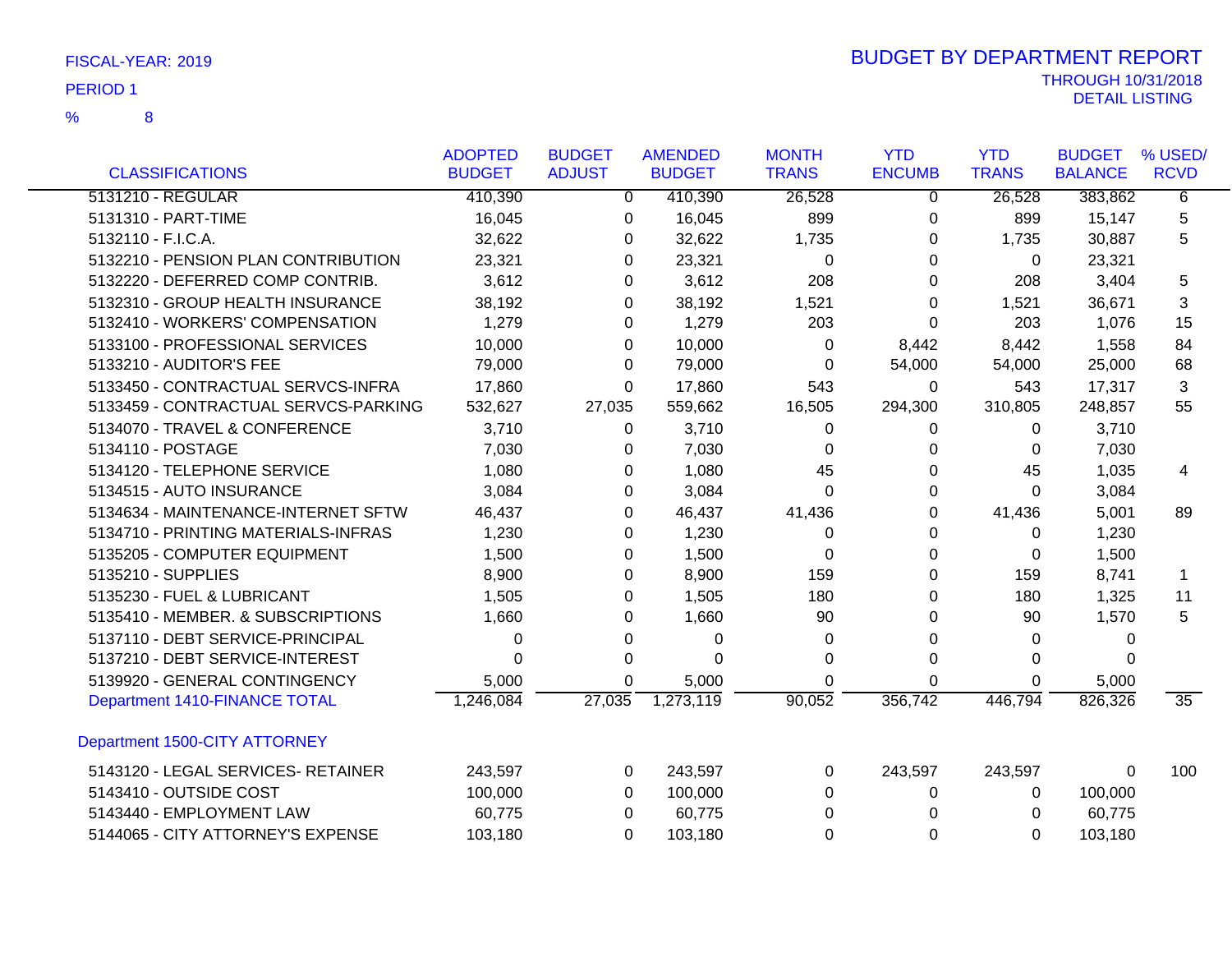| <b>CLASSIFICATIONS</b>              | <b>ADOPTED</b><br><b>BUDGET</b> | <b>BUDGET</b><br><b>ADJUST</b> | <b>AMENDED</b><br><b>BUDGET</b> | <b>MONTH</b><br><b>TRANS</b> | <b>YTD</b><br><b>ENCUMB</b> | <b>YTD</b><br><b>TRANS</b> | <b>BUDGET</b><br><b>BALANCE</b> | % USED/<br><b>RCVD</b> |
|-------------------------------------|---------------------------------|--------------------------------|---------------------------------|------------------------------|-----------------------------|----------------------------|---------------------------------|------------------------|
| Department 1500-CITY ATTORNEY TOTAL | 507,552                         |                                | 507,552<br>$\overline{0}$       | $\overline{0}$               | 243,597                     | 243,597                    | 263,955                         | $\overline{47}$        |
| Department 1610-BUILDING            |                                 |                                |                                 |                              |                             |                            |                                 |                        |
| 5241210 - REGULAR                   | 269,496                         |                                | 269,496<br>0                    | 15,510                       | 0                           | 15,510                     | 253,986                         | 5                      |
| 5241310 - PART-TIME                 | 142,311                         |                                | 142,311<br>0                    | 8,105                        | 0                           | 8,105                      | 134,206                         | 5                      |
| 5242110 - F.I.C.A.                  | 31,503                          |                                | 31,503<br>0                     | 1,851                        | 0                           | 1,851                      | 29,652                          | 5                      |
| 5242210 - PENSION PLAN CONTRIBUTION | 4,932                           |                                | 4,932<br>0                      | 0                            | 0                           | 0                          | 4,932                           |                        |
| 5242220 - DEFERRED COMP CONTRIB.    | 13,554                          |                                | 13,554<br>0                     | 688                          | 0                           | 688                        | 12,866                          | 5                      |
| 5242310 - GROUP HEALTH INSURANCE    | 30,554                          |                                | 30,554<br>0                     | 1,202                        | 0                           | 1,202                      | 29,352                          | 3                      |
| 5242410 - WORKERS' COMPENSATION     | 8,815                           |                                | 8,815<br>0                      | 1,402                        | 0                           | 1,402                      | 7,413                           | 15                     |
| 5243150 - CONTRACT INSPECT/ENGINEER | 3,000                           |                                | 3,000<br>0                      | 0                            | 0                           | 0                          | 3,000                           |                        |
| 5243450 - CONTRACTUAL SERVICES      | 1,000                           |                                | 1,000<br>0                      | 0                            | 0                           | 0                          | 1,000                           |                        |
| 5244110 - POSTAGE                   | 200                             |                                | 200<br>0                        | 0                            | 0                           | 0                          | 200                             |                        |
| 5244120 - TELEPHONE SERVICES        | 4,020                           |                                | 4,020<br>0                      | $\Omega$                     | $\Omega$                    | $\Omega$                   | 4,020                           |                        |
| 5244515 - AUTO INSURANCE            | 767                             |                                | 767<br>0                        | 0                            | 0                           | $\Omega$                   | 767                             |                        |
| 5244710 - PRINTING MATERIALS-INFRAS | 1,640                           |                                | 1,640<br>0                      | 0                            | 0                           | 0                          | 1,640                           |                        |
| 5245206 - COMPUTER-SOFTWARE         | 7,000                           |                                | 7,000<br>0                      | 0                            | $\Omega$                    | 0                          | 7,000                           |                        |
| 5245210 - SUPPLIES                  | 5,000                           |                                | 5,000<br>0                      | 0                            | 0                           | 0                          | 5,000                           |                        |
| 5245220 - UNIFORMS                  | 1,840                           |                                | 1,840<br>0                      | $\Omega$                     | 0                           | $\Omega$                   | 1,840                           |                        |
| 5245230 - FUEL                      | 1,204                           |                                | 1,204<br>0                      | 144                          | $\Omega$                    | 144                        | 1,060                           | 11                     |
| 5245410 - MEMBER. & SUBSCRIPTIONS   | 160                             |                                | 160<br>0                        | 0                            | 0                           | 0                          | 160                             |                        |
| 5249920 - GENERAL CONTINGENCY       | 5,000                           |                                | 5,000<br>0                      | 0                            | 0                           | 0                          | 5,000                           |                        |
| Department 1610-BUILDING TOTAL      | 531,996                         | $\overline{0}$                 | 531,996                         | 28,902                       | $\overline{0}$              | 28,902                     | 503,094                         | $\overline{5}$         |
| Department 1620-PLANNING & ZONING   |                                 |                                |                                 |                              |                             |                            |                                 |                        |
| 5241210 - REGULAR                   | 324,078                         |                                | 324,078<br>$\mathbf 0$          | 18,503                       | 0                           | 18,503                     | 305,575                         | 5                      |
| 5241310 - PART-TIME                 | 0                               |                                | 0<br>0                          | 0                            | 0                           | $\Omega$                   | 0                               |                        |
| 5242110 - F.I.C.A.                  | 24,792                          |                                | 24,792<br>0                     | 1,459                        | 0                           | 1,459                      | 23,333                          | 5                      |
| 5242210 - PENSION PLAN CONTRIBUTION | 17,803                          |                                | 17,803<br>0                     | 0                            | 0                           | 0                          | 17,803                          |                        |
| 5242220 - DEFERRED COMP CONTRIB.    | 3,513                           |                                | 3,513<br>0                      | 193                          | 0                           | 193                        | 3,320                           | 5                      |
| 5242310 - GROUP HEALTH INSURANCE    | 38,192                          |                                | 38,192<br>$\Omega$              | 1,222                        | $\Omega$                    | 1,222                      | 36,970                          | 3                      |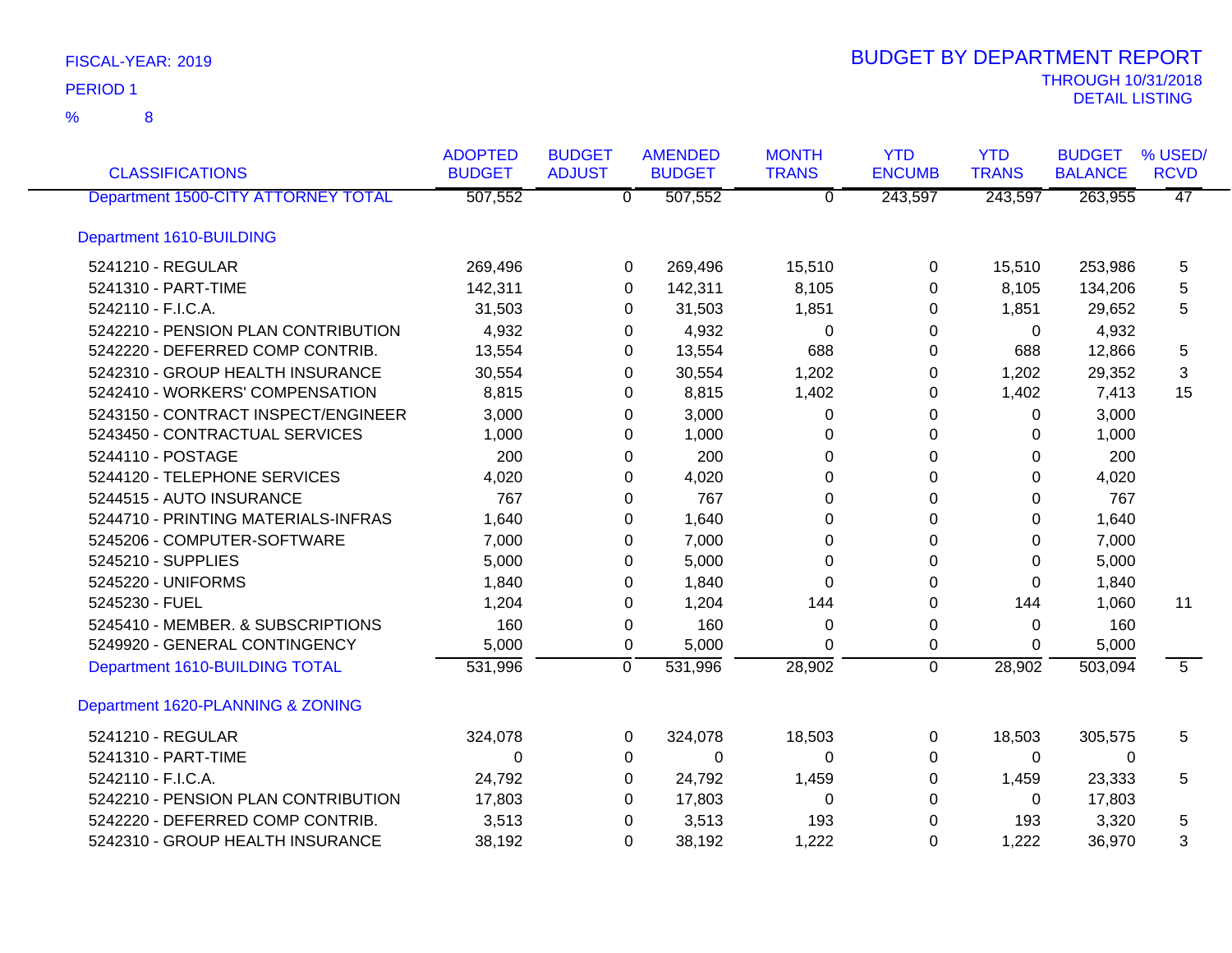| FISCAL-YEAR: 2019 |  |
|-------------------|--|
|                   |  |

| <b>CLASSIFICATIONS</b>                  | <b>ADOPTED</b><br><b>BUDGET</b> | <b>BUDGET</b><br><b>ADJUST</b> | <b>AMENDED</b><br><b>BUDGET</b> | <b>MONTH</b><br><b>TRANS</b> | <b>YTD</b><br><b>ENCUMB</b> | <b>YTD</b><br><b>TRANS</b> | <b>BUDGET</b><br><b>BALANCE</b> | % USED/<br><b>RCVD</b> |
|-----------------------------------------|---------------------------------|--------------------------------|---------------------------------|------------------------------|-----------------------------|----------------------------|---------------------------------|------------------------|
| 5242410 - WORKERS' COMPENSATION         | $\overline{972}$                | $\overline{0}$                 | $\overline{972}$                | 155                          | $\Omega$                    | 155                        | 817                             | $\overline{15}$        |
| 5243100 - PROFESSIONAL SERVICES         | 1,290                           | 0                              | 1,290                           | 0                            | 0                           | 0                          | 1,290                           |                        |
| 5243450 - CONTRACTUAL SERVICES          | 148,400                         | 58,096                         | 206,496                         | 33                           | 58,096                      | 58,129                     | 148,368                         | 28                     |
| 5243480 - DIGITIZING                    | $\Omega$                        | 0                              | $\Omega$                        | 0                            | 0                           | 0                          | 0                               |                        |
| 5244070 - TRAVEL & CONFERENCE           | 1,400                           | 0                              | 1,400                           | 0                            | 0                           | 0                          | 1,400                           |                        |
| 5244110 - POSTAGE                       | 2,500                           | 0                              | 2,500                           | $\Omega$                     | 0                           | 0                          | 2,500                           |                        |
| 5244120 - TELEPHONE SERVICES            | 1,620                           | 0                              | 1,620                           | 23                           | 0                           | 23                         | 1,598                           | 1                      |
| 5244515 - AUTO INSURANCE                | 477                             | 0                              | 477                             | 0                            | 0                           | $\Omega$                   | 477                             |                        |
| 5244620 - MAINT.&REP.OPER. EQUIPMNT     | 5,500                           | 0                              | 5,500                           | 950                          | 0                           | 950                        | 4,550                           | 17                     |
| 5244634 - PLANNING- INTERNET            | 4,000                           | 0                              | 4,000                           | 0                            | 0                           | 0                          | 4,000                           |                        |
| 5244710 - PRINTING MATERIALS-INFRAS     | 1,640                           | 0                              | 1,640                           | 0                            | 0                           | 0                          | 1,640                           |                        |
| 5244910 - LEGAL ADS                     | 7,000                           | 0                              | 7,000                           | 0                            | 0                           | 0                          | 7,000                           |                        |
| 5245205 - COMPUTERS                     | 1,000                           | 0                              | 1,000                           | 0                            | 0                           | 0                          | 1,000                           |                        |
| 5245210 - SUPPLIES                      | 2,750                           | 0                              | 2,750                           | 0                            | 0                           | 0                          | 2,750                           |                        |
| 5245230 - FUEL                          | 108                             | 0                              | 108                             | 13                           | 0                           | 13                         | 95                              | $12 \overline{ }$      |
| 5245410 - MEMBER. & SUBSCRIPTIONS       | 1,749                           | 0                              | 1,749                           | $\Omega$                     | $\Omega$                    | $\Omega$                   | 1,749                           |                        |
| 5249920 - GENERAL CONTINGENCY           | 5,000                           | 0                              | 5,000                           | $\Omega$                     | $\Omega$                    | $\Omega$                   | 5,000                           |                        |
| Department 1620-PLANNING & ZONING TOTAL | 593,784                         | 58,096                         | 651,880                         | 22,551                       | 58,096                      | 80,647                     | 571,235                         | $\overline{12}$        |
| Department 1640-CODE ENFORCEMENT        |                                 |                                |                                 |                              |                             |                            |                                 |                        |
| 5241210 - REGULAR                       | 250,487                         | 0                              | 250,487                         | 14,234                       | 0                           | 14,234                     | 236,253                         | 5                      |
| 5241310 - PART-TIME                     | 0                               | 0                              | 0                               | 0                            | 0                           | 0                          | 0                               |                        |
| 5241410 - OVERTIME                      | $\Omega$                        | 0                              | $\Omega$                        | 0                            | 0                           | 0                          | 0                               |                        |
| 5242110 - F.I.C.A.                      | 19,162                          | 0                              | 19,162                          | 1,076                        | 0                           | 1,076                      | 18,086                          | 5                      |
| 5242210 - PENSION PLAN CONTRIBUTION     | 16,230                          | 0                              | 16,230                          | 0                            | 0                           | 0                          | 16,230                          |                        |
| 5242220 - DEFERRED COMP CONTRIB.        | $\Omega$                        | 0                              | $\Omega$                        | $\Omega$                     | 0                           | 0                          | 0                               |                        |
| 5242310 - GROUP HEALTH INSURANCE        | 30,554                          | 0                              | 30,554                          | 1,213                        | 0                           | 1,213                      | 29,341                          | 3                      |
| 5242410 - WORKERS' COMPENSATION         | 7,790                           | 0                              | 7,790                           | 1,239                        | 0                           | 1,239                      | 6,551                           | 15                     |
| 5243111 - SPECIAL MASTERS               | 3,600                           | 0                              | 3,600                           | 600                          | 0                           | 600                        | 3,000                           | 16                     |
| 5243450 - CONTRACTUAL SERVICES          | 10,000                          | 0                              | 10,000                          | 0                            | 0                           | 0                          | 10,000                          |                        |
| 5244070 - TRAVEL & CONFERENCE           | 1,200                           | 0                              | 1,200                           | 0                            | 0                           | 0                          | 1,200                           |                        |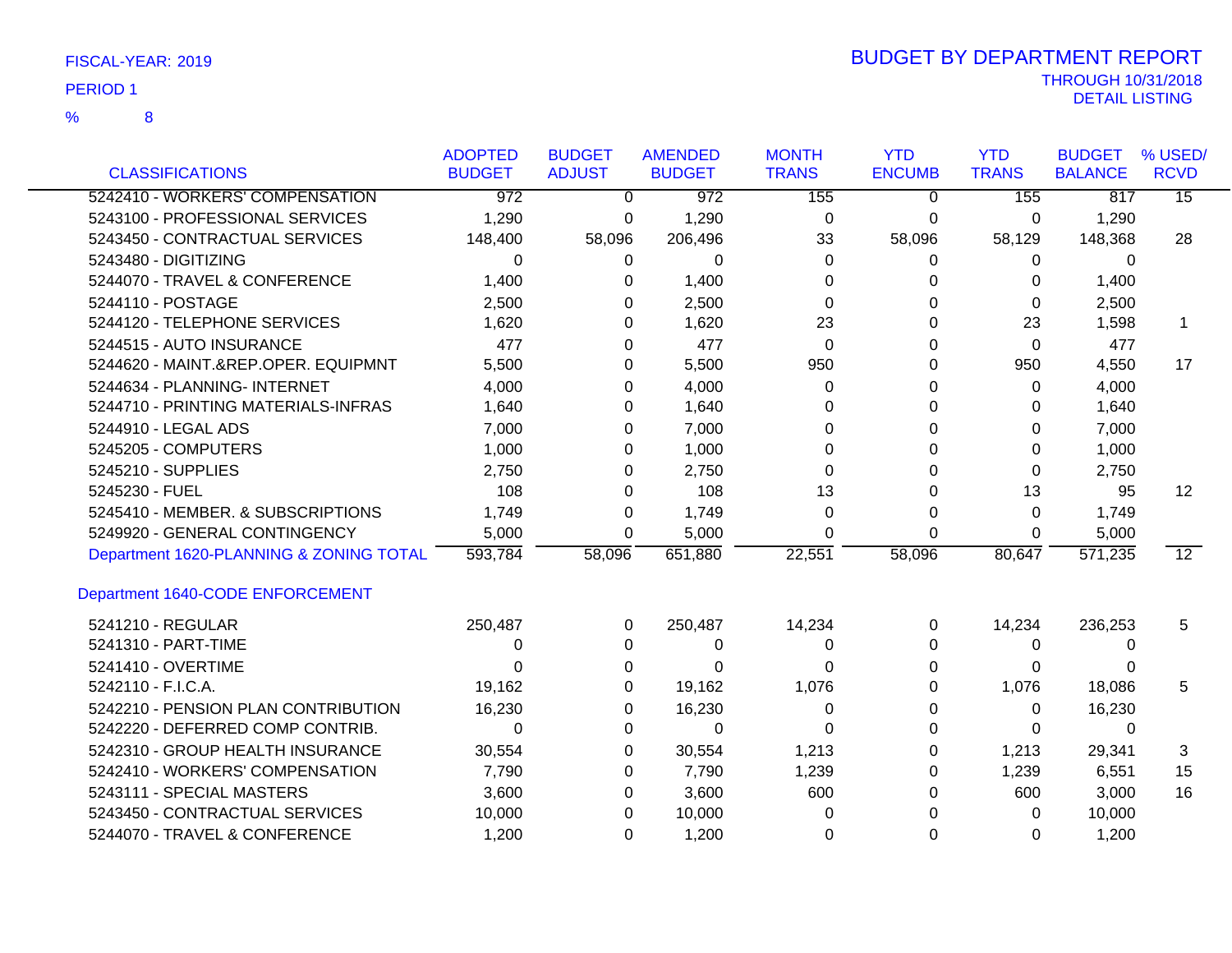8 %

| <b>CLASSIFICATIONS</b>                 | <b>ADOPTED</b><br><b>BUDGET</b> | <b>BUDGET</b><br><b>ADJUST</b> | <b>AMENDED</b><br><b>BUDGET</b> | <b>MONTH</b><br><b>TRANS</b> | <b>YTD</b><br><b>ENCUMB</b> | <b>YTD</b><br><b>TRANS</b> | <b>BUDGET</b><br><b>BALANCE</b> | % USED/<br><b>RCVD</b> |
|----------------------------------------|---------------------------------|--------------------------------|---------------------------------|------------------------------|-----------------------------|----------------------------|---------------------------------|------------------------|
| 5244080 - EMPLOYEE EDUCATION           | 2,500                           | 0                              | 2,500                           | 0                            | 0                           | 0                          | 2,500                           |                        |
| 5244110 - POSTAGE                      | 7,000                           | 0                              | 7,000                           | 0                            | 0                           | 0                          | 7,000                           |                        |
| 5244120 - TELEPHONE SERVICES           | 2,670                           | 0                              | 2,670                           | 0                            | 0                           | 0                          | 2,670                           |                        |
| 5244515 - AUTO INSURANCE               | 3,030                           | 0                              | 3,030                           | 0                            | 0                           | 0                          | 3,030                           |                        |
| 5244710 - PRINTING MATERIALS-INFRAS    | 1,640                           | $\Omega$                       | 1,640                           | $\Omega$                     | 0                           | $\Omega$                   | 1,640                           |                        |
| 5244920 - LIENS                        | 1,640                           | 0                              | 1,640                           | 0                            | 0                           | 0                          | 1,640                           |                        |
| 5245205 - COMPUTERS                    | 1,000                           | 0                              | 1,000                           | $\Omega$                     | 0                           | 0                          | 1,000                           |                        |
| 5245210 - SUPPLIES                     | 3,500                           | 0                              | 3,500                           | 44                           | 0                           | 44                         | 3,456                           | -1                     |
| 5245220 - UNIFORMS                     | 2,000                           | 0                              | 2,000                           | 0                            | 0                           | 0                          | 2,000                           |                        |
| 5245230 - FUEL                         | 2,065                           | 0                              | 2,065                           | 247                          | 0                           | 247                        | 1,818                           | 11                     |
| 5245410 - MEMBER. & SUBSCRIPTIONS      | 600                             | 0                              | 600                             | 0                            | 0                           | 0                          | 600                             |                        |
| 5249920 - GENERAL CONTINGENCY          | 5,000                           |                                | 5,000                           | 0                            |                             | 0                          | 5,000                           |                        |
| Department 1640-CODE ENFORCEMENT TOTAL | 371,668                         | 0<br>$\mathbf 0$               | 371,668                         | 18,653                       | 0<br>0                      | 18,653                     | 353,015                         | 5                      |
|                                        |                                 |                                |                                 |                              |                             |                            |                                 |                        |
| Department 1710-BUILDING MAINTENANCE   |                                 |                                |                                 |                              |                             |                            |                                 |                        |
| 5191210 - FULL-TIME                    | 91,300                          | 0                              | 91,300                          | 5,224                        | 0                           | 5,224                      | 86,076                          | 5                      |
| 5191410 - OVERTIME                     | 4,000                           | $\mathbf{0}$                   | 4,000                           | 373                          | $\Omega$                    | 373                        | 3,627                           | 9                      |
| 5192110 - F.I.C.A.                     | 7,290                           | $\Omega$                       | 7,290                           | 468                          | 0                           | 468                        | 6,822                           | 6                      |
| 5192210 - PENSION PLAN CONTRIBUTION    | 6,169                           | 0                              | 6,169                           | $\mathbf 0$                  | 0                           | $\mathbf 0$                | 6,169                           |                        |
| 5192310 - GROUP HEALTH INSURANCE       | 15,277                          | $\mathbf{0}$                   | 15,277                          | 589                          | $\Omega$                    | 589                        | 14,688                          | 3                      |
| 5192410 - WORKERS' COMPENSATION        | 4,275                           | $\Omega$                       | 4,275                           | 680                          | 0                           | 680                        | 3,595                           | 15                     |
| 5193450 - CONT. SVCS.                  | 87,960                          | 0                              | 87,960                          | 689                          | 53,080                      | 53,769                     | 34,191                          | 61                     |
| 5194070 - TRAVEL                       | 0                               | 0                              | $\mathbf 0$                     | 0                            | 0                           | 0                          | 0                               |                        |
| 5194080 - EMPLOYEE EDUCATION           | 250                             | $\Omega$                       | 250                             | 0                            | 0                           | 0                          | 250                             |                        |
| 5194120 - TELEPHONE SERVICE            | 780                             | 0                              | 780                             | $\Omega$                     | $\Omega$                    | $\Omega$                   | 780                             |                        |
| 5194310 - ELECTRICITY-FACILITIES       | 115,000                         | 0                              | 115,000                         | $\Omega$                     | $\Omega$                    | 0                          | 115,000                         |                        |
| 5194320 - WATER                        | 45,000                          | 0                              | 45,000                          | 39                           | $\Omega$                    | 39                         | 44,961                          |                        |
| 5194620 - REPAIR & MAINT. OPER EQUI    | 2,500                           | $\Omega$                       | 2,500                           | $\Omega$                     | 0                           | $\Omega$                   | 2,500                           |                        |
| 5194670 - MAINT & REP - STRUCTURES     | 66,000                          | $\Omega$                       | 66,000                          | 2,885                        | 0                           | 2,885                      | 63,115                          | 4                      |
| 5195210 - SUPPLIES                     | 20,000                          | $\Omega$                       | 20,000                          | 269                          | 0                           | 269                        | 19,731                          | 1                      |
| 5195220 - UNIFORMS                     | 1.000                           | $\Omega$                       | 1,000                           | $\Omega$                     | $\Omega$                    | $\Omega$                   | 1.000                           |                        |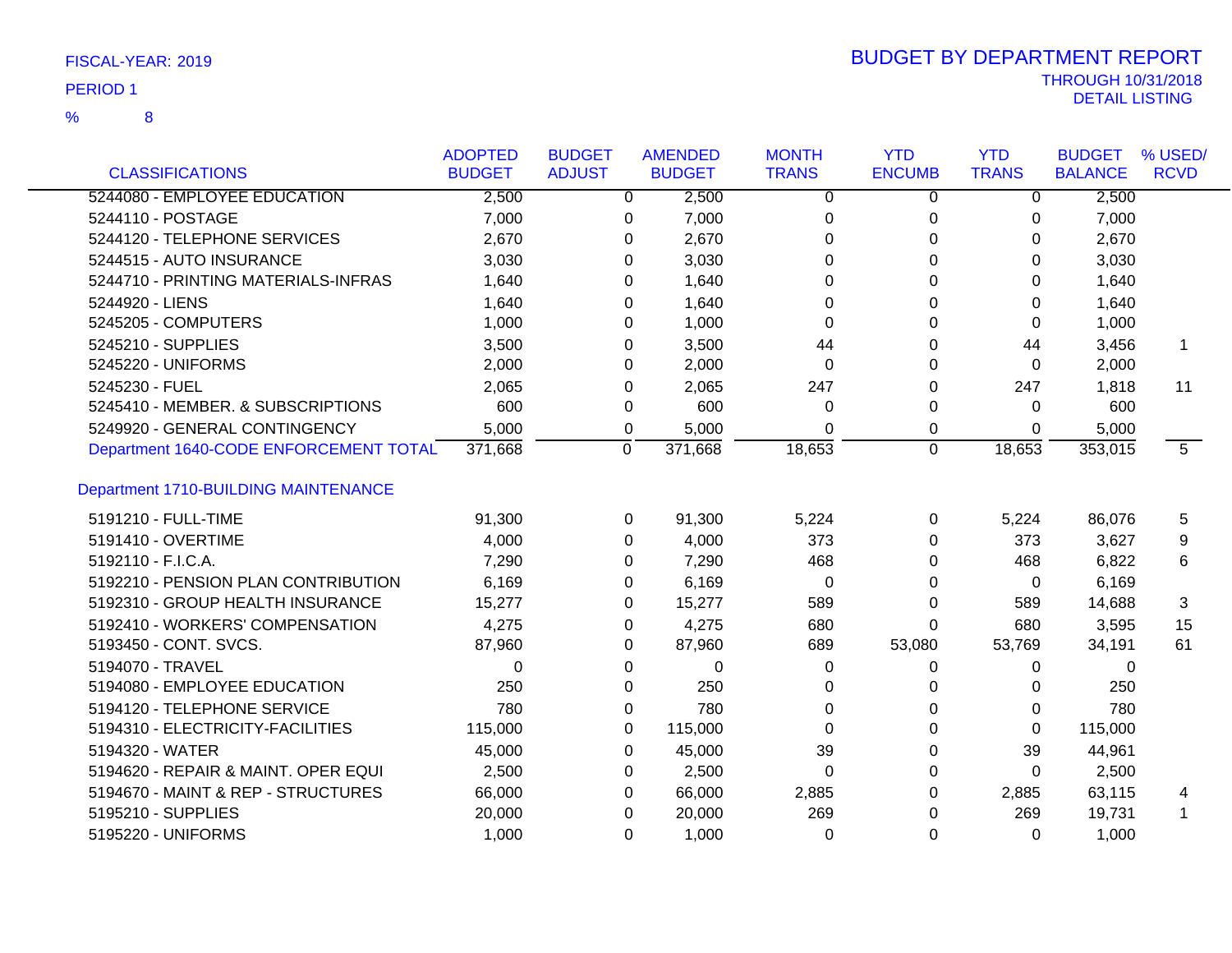| <b>CLASSIFICATIONS</b>                             | <b>ADOPTED</b><br><b>BUDGET</b> | <b>BUDGET</b><br><b>ADJUST</b> | <b>AMENDED</b><br><b>BUDGET</b> | <b>MONTH</b><br><b>TRANS</b> | <b>YTD</b><br><b>ENCUMB</b> | <b>YTD</b><br><b>TRANS</b> | <b>BUDGET</b><br><b>BALANCE</b> | % USED/<br><b>RCVD</b> |
|----------------------------------------------------|---------------------------------|--------------------------------|---------------------------------|------------------------------|-----------------------------|----------------------------|---------------------------------|------------------------|
| 5199920 - GENERAL CONTINGENCY                      | 5,000                           | 0                              | 5,000                           | 0                            | $\mathbf 0$                 | $\overline{0}$             | 5,000                           |                        |
| Department 1710-BUILDING MAINTENANCE TOTAL 471,801 |                                 | 0                              | 471,801                         | 11,216                       | 53,080                      | 64,296                     | 407,505                         | $\overline{13}$        |
| Department 1720-SOLID WASTE                        |                                 |                                |                                 |                              |                             |                            |                                 |                        |
| 5341210 - REGULAR                                  | 362,017                         | 0                              | 362,017                         | 20,706                       | 0                           | 20,706                     | 341,311                         | 5                      |
| 5341410 - OVERTIME                                 | 8,000                           | 0                              | 8,000                           | 0                            | $\Omega$                    | $\mathbf 0$                | 8,000                           |                        |
| 5342110 - F.I.C.A.                                 | 29,684                          | 0                              | 29,684                          | 1,551                        | 0                           | 1,551                      | 28,133                          | 5                      |
| 5342210 - PENSION PLAN CONTRIBUTION                | 23,414                          | 0                              | 23,414                          | 0                            | 0                           | $\Omega$                   | 23,414                          |                        |
| 5342220 - ICMA                                     | 0                               | 0                              | 0                               | 0                            | $\Omega$                    | 0                          | 0                               |                        |
| 5342310 - GROUP HEALTH INSURANCE                   | 68,746                          | 0                              | 68,746                          | 2,667                        | $\Omega$                    | 2,667                      | 66,079                          | 3                      |
| 5342410 - WORKERS' COMPENSATION                    | 31,591                          | 0                              | 31,591                          | 5,025                        | $\Omega$                    | 5,025                      | 26,566                          | 15                     |
| 5343470 - INTERLCL AGREE-RECYCLING                 | 93,000                          | 0                              | 93,000                          | 0                            | 0                           | $\Omega$                   | 93,000                          |                        |
| 5344070 - TRAVEL & CONFERENCE                      | $\Omega$                        | 0                              | $\Omega$                        | $\Omega$                     | $\Omega$                    | 0                          | $\Omega$                        |                        |
| 5344080 - EMPLOYEE EDUCATION                       | 250                             | 0                              | 250                             | 0                            | 0                           | $\mathbf{0}$               | 250                             |                        |
| 5344340 - REFUSE DISPOSAL FEE                      | 769,000                         | 0                              | 769,000                         | 0                            | $\Omega$                    | 0                          | 769,000                         |                        |
| 5345210 - SUPPLIES                                 | 68,500                          | 0                              | 68,500                          | 589                          | 0                           | 589                        | 67,911                          |                        |
| 5345220 - UNIFORMS                                 | 4,000                           | 0                              | 4,000                           | 0                            | 0                           | $\Omega$                   | 4,000                           |                        |
| 5347110 - DEBT SERVICE-PRINCIPAL                   | 0                               | 0                              | 0                               | 0                            | $\mathbf 0$                 | $\Omega$                   | 0                               |                        |
| 5347210 - DEBT SERVICE-INTEREST                    | 0                               | 0                              | $\Omega$                        | 0                            | $\mathbf 0$                 | $\mathbf{0}$               | $\Omega$                        |                        |
| Department 1720-SOLID WASTE TOTAL                  | 1,458,202                       | 0                              | 1,458,202                       | 30,538                       | $\Omega$                    | 30,538                     | 1,427,664                       | $\overline{2}$         |
| Department 1730-STREET MAINTENANCE                 |                                 |                                |                                 |                              |                             |                            |                                 |                        |
| 5411210 - REGULAR                                  | 277,022                         | 0                              | 277,022                         | 14,245                       | 0                           | 14,245                     | 262,777                         | 5                      |
| 5411310 - PART TIME                                | $\Omega$                        | 0                              | $\Omega$                        | $\Omega$                     | $\Omega$                    | $\Omega$                   | $\Omega$                        |                        |
| 5411410 - OVERTIME                                 | 5,000                           | 0                              | 5,000                           | 0                            | 0                           | $\mathbf{0}$               | 5,000                           |                        |
| 5412110 - F.I.C.A.                                 | 21,575                          | 0                              | 21,575                          | 1,114                        | $\Omega$                    | 1,114                      | 20,461                          | 5                      |
| 5412210 - PENSION PLAN CONTRIBUTION                | 16,106                          | 0                              | 16,106                          | 0                            | $\Omega$                    | $\mathbf 0$                | 16,106                          |                        |
| 5412220 - DEFERRED COMP CONTRIB                    | 1,949                           | 0                              | 1,949                           | 112                          | 0                           | 112                        | 1,837                           | 5                      |
| 5412310 - GROUP HEALTH INSURANCE                   | 53,469                          | 0                              | 53,469                          | 1,758                        | 0                           | 1,758                      | 51,711                          | 3                      |
| 5412410 - WORKERS' COMPENSATION                    | 19,211                          | 0                              | 19,211                          | 3,056                        | 0                           | 3,056                      | 16,155                          | 15                     |
| 5413450 - CONTRACTUAL SERVICES                     | 65,000                          | $\Omega$                       | 65,000                          | $\Omega$                     | 19,550                      | 19,550                     | 45,450                          | 30                     |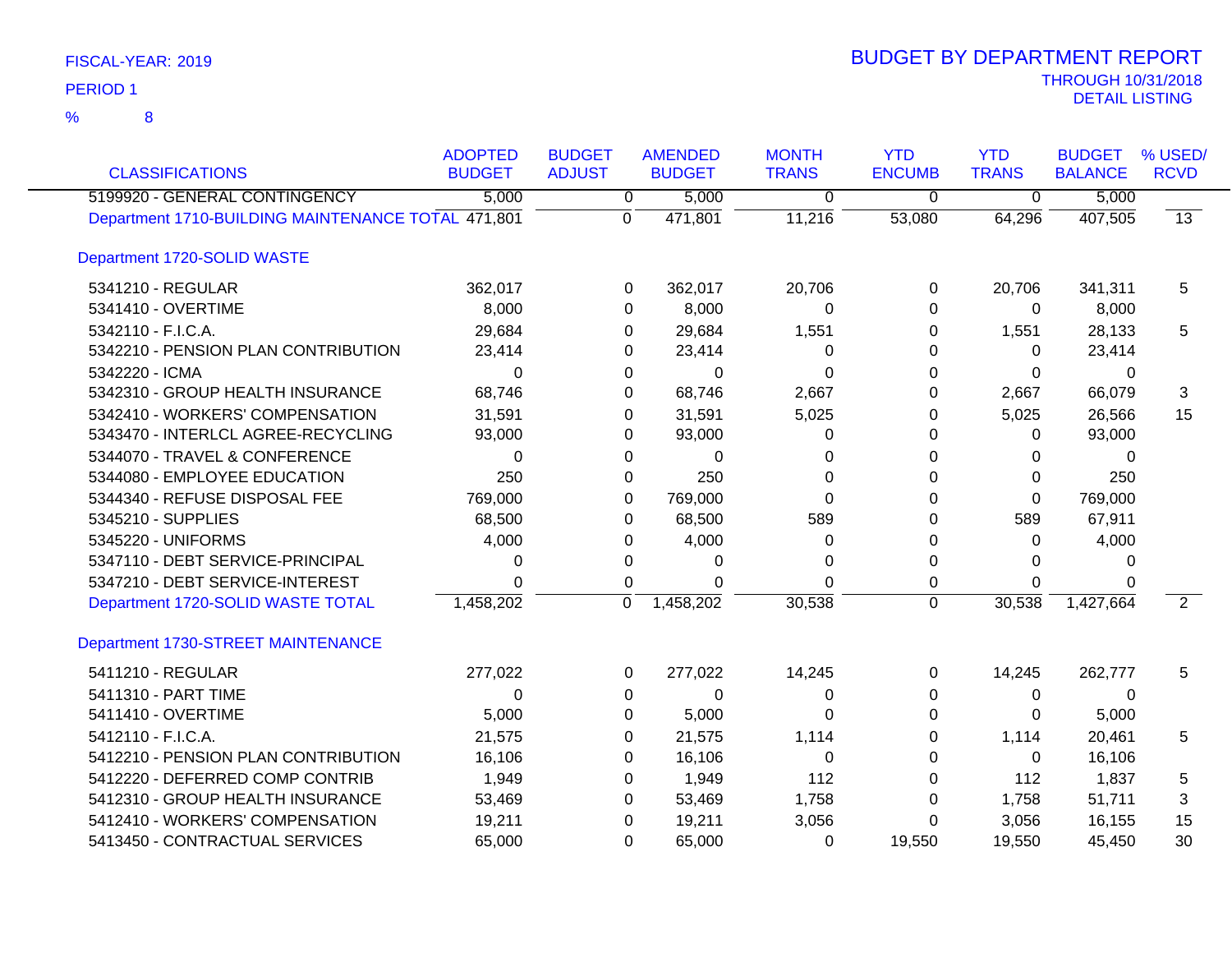| FISCAL-YEAR: 2019 |  |
|-------------------|--|
| <b>PERIOD 1</b>   |  |

|                                          | <b>ADOPTED</b>   | <b>BUDGET</b>  | <b>AMENDED</b> | <b>MONTH</b>   | <b>YTD</b>     | <b>YTD</b>     | <b>BUDGET</b>  | % USED/     |
|------------------------------------------|------------------|----------------|----------------|----------------|----------------|----------------|----------------|-------------|
| <b>CLASSIFICATIONS</b>                   | <b>BUDGET</b>    | <b>ADJUST</b>  | <b>BUDGET</b>  | <b>TRANS</b>   | <b>ENCUMB</b>  | <b>TRANS</b>   | <b>BALANCE</b> | <b>RCVD</b> |
| 5414070 - TRAVEL & CONFERENCE            | $\overline{250}$ | $\overline{0}$ | 250            | $\overline{0}$ | $\overline{0}$ | $\overline{0}$ | 250            |             |
| 5414080 - EMPLOYEE EDUCATION             | 500              | 0              | 500            | 0              | 0              | $\Omega$       | 500            |             |
| 5414120 - TRAVEL & CONFERENCE            | 1,080            | 0              | 1,080          | $\Omega$       | $\Omega$       | $\Omega$       | 1,080          |             |
| 5414625 - LANDSCAPE MAINTENANCE          | 50,000           | 0              | 50,000         | 548            | 0              | 548            | 49,453         | 1           |
| 5414640 - MAINT & REP STRS & PARKWY      | 20,000           | 0              | 20,000         | 93             | $\Omega$       | 93             | 19,907         |             |
| 5414650 - ELECTRICITY-STREET LIGHTS      | 140,000          | 0              | 140,000        | $\Omega$       | $\Omega$       | $\Omega$       | 140,000        |             |
| 5414670 - MAINT & REP-GRDS & STRUCT      | 10,000           | 0              | 10,000         | 430            | 0              | 430            | 9,570          | 4           |
| 5415210 - SUPPLIES                       | 4,000            | 0              | 4,000          | 225            | 0              | 225            | 3,775          | 5           |
| 5415220 - UNIFORMS                       | 3,500            | 0              | 3,500          | 0              | $\Omega$       | $\Omega$       | 3,500          |             |
| 5415245 - TOOLS                          | 500              | 0              | 500            | 0              | 0              | 0              | 500            |             |
| 5417110 - DEBT SERVICE- PRINCIPAL        | 0                | 0              | 0              | 0              | 0              | 0              | 0              |             |
| 5417210 - DEBT SERVICE-INTEREST          | $\Omega$         | 0              | $\Omega$       | $\Omega$       | 0              | 0              | 0              |             |
| Department 1730-STREET MAINTENANCE TOTAL | 689,162          | $\mathbf 0$    | 689,162        | 21,581         | 19,550         | 41,131         | 648,032        | 5           |
| Department 1750-LANSCAPE MAINTENANCE     |                  |                |                |                |                |                |                |             |
| 5191210 - FULL-TIME                      | 139,752          | 0              | 139,752        | 8,064          | 0              | 8,064          | 131,688        | 5           |
| 5191410 - OVERTIME                       | 4,000            | 0              | 4,000          | $\Omega$       | 0              | 0              | 4,000          |             |
| 5192110 - F.I.C.A.                       | 10,997           | 0              | 10,997         | 603            | 0              | 603            | 10,394         | 5           |
| 5192210 - PENSION PLAN CONTRIBUTION      | 9,497            | 0              | 9,497          | 0              | 0              | 0              | 9,497          |             |
| 5192220 - DEFERRED COMP CONTRIB.         | 0                | 0              | 0              | 0              | 0              | 0              | $\Omega$       |             |
| 5192310 - GROUP HEALTH INSURANCE         | 22,915           | 0              | 22,915         | 890            | 0              | 890            | 22,025         | 3           |
| 5192410 - WORKERS' COMPENSATION          | 5,691            | 0              | 5,691          | 905            | 0              | 905            | 4,786          | 15          |
| 5193450 - CONT. SVCS.                    | 176,138          | 23,702         | 199,840        | 1,600          | 144,227        | 145,827        | 54,013         | 72          |
| 5194070 - TRAVEL                         | 355              | 0              | 355            | 0              | 0              | 0              | 355            |             |
| 5194120 - TELEPHONE SERVICE              | 780              | 0              | 780            | 23             | 0              | 23             | 758            | 2           |
| 5194350 - ELECTRICITY-CITY PARKS         | 50,000           | 0              | 50,000         | 3,414          | 46,586         | 50,000         | 0              | 100         |
| 5194420 - OUTSIDE SERV RENTAL            | 1,000            | 0              | 1,000          | 0              | 0              | 0              | 1,000          |             |
| 5194515 - AUTO INSURANCE                 | 1,233            | 0              | 1,233          | 0              | 0              | 0              | 1,233          |             |
| 5194620 - REPAIR & MAINT. OPER EQUI      | 80,000           | 1,977          | 81,977         | 2,211          | 4,610          | 6,821          | 75,156         | 8           |
| 5194670 - MAINT & REP - STRUCTURES       | 0                | 0              | 0              | 0              | 0              | 0              | 0              |             |
| 5195210 - SUPPLIES                       | 9,348            | 0              | 9,348          | 1,799          | 0              | 1,799          | 7,549          | 19          |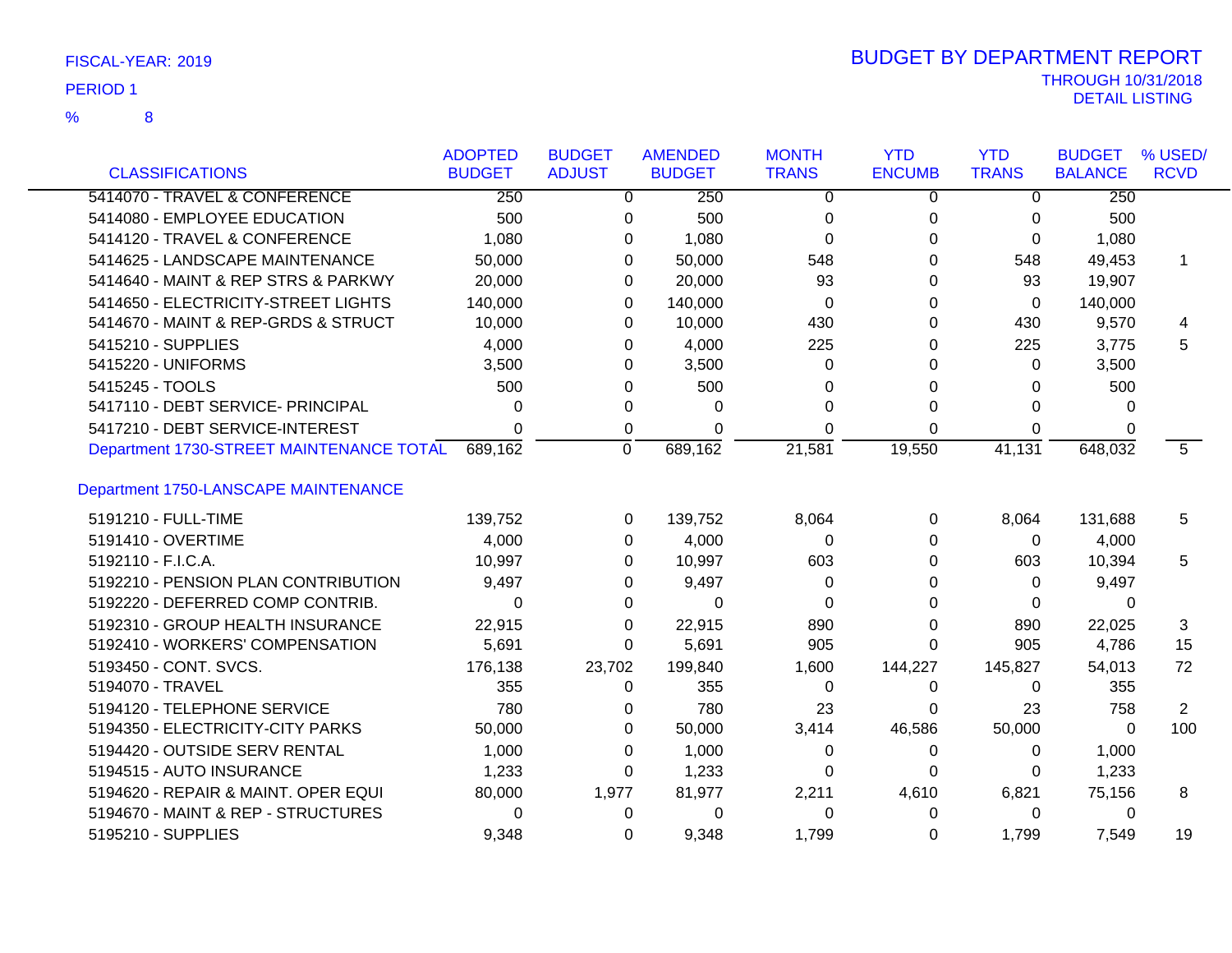| FISCAL-YEAR: 2019 |  |
|-------------------|--|
|                   |  |

| <b>CLASSIFICATIONS</b>                    | <b>ADOPTED</b><br><b>BUDGET</b> | <b>BUDGET</b><br><b>ADJUST</b> | <b>AMENDED</b><br><b>BUDGET</b> | <b>MONTH</b><br><b>TRANS</b> | <b>YTD</b><br><b>ENCUMB</b> | <b>YTD</b><br><b>TRANS</b> | <b>BUDGET</b><br><b>BALANCE</b> | % USED/<br><b>RCVD</b> |
|-------------------------------------------|---------------------------------|--------------------------------|---------------------------------|------------------------------|-----------------------------|----------------------------|---------------------------------|------------------------|
| 5195220 - UNIFORMS                        | 2,475                           | $\overline{0}$                 | 2,475                           | $\overline{0}$               | $\overline{0}$              | $\overline{0}$             | 2,475                           |                        |
| 5195230 - FUEL & LUBRICANT                | 8,047                           | 0                              | 8,047                           | 961                          | 0                           | 961                        | 7,086                           | 11                     |
| 5195410 - MEMBER. & SUBSCRIPTIONS         | 365                             | 0                              | 365                             | $\Omega$                     | $\Omega$                    | 0                          | 365                             |                        |
| Department 1750-LANSCAPE MAINTENANCE      | 522,593                         | 25,679                         | 548,272                         | 20,470                       | 195,423                     | 215,893                    | 332,380                         | 39                     |
| Department 1760-MOTOR POOL                |                                 |                                |                                 |                              |                             |                            |                                 |                        |
| 5191210 - FULL-TIME                       | 143,605                         | 0                              | 143,605                         | 8,219                        | 0                           | 8,219                      | 135,386                         | 5                      |
| 5191410 - OVERTIME                        | 4,000                           | $\Omega$                       | 4,000                           | 0                            | $\Omega$                    | 0                          | 4,000                           |                        |
| 5192110 - F.I.C.A.                        | 11,292                          | 0                              | 11,292                          | 586                          | 0                           | 586                        | 10,706                          | 5                      |
| 5192210 - PENSION PLAN CONTRIBUTION       | 9,555                           | 0                              | 9,555                           | 0                            | 0                           | 0                          | 9,555                           |                        |
| 5192220 - DEFERRED COMP CONTRIB.          | 0                               | 0                              | $\mathbf 0$                     | $\mathbf 0$                  | 0                           | $\pmb{0}$                  | 0                               |                        |
| 5192310 - GROUP HEALTH INSURANCE          | 22,915                          | 0                              | 22,915                          | 893                          | 0                           | 893                        | 22,022                          | 3                      |
| 5192410 - WORKERS' COMPENSATION           | 5,091                           | 0                              | 5,091                           | 810                          | 0                           | 810                        | 4,281                           | 15                     |
| 5194070 - TRAVEL                          | 0                               | 0                              | 0                               | 0                            | 0                           | 0                          | 0                               |                        |
| 5194080 - EMPLOYEE EDUCATION              | 250                             | 0                              | 250                             | 0                            | $\Omega$                    | 0                          | 250                             |                        |
| 5194120 - TELEPHONE SERVICE               | 780                             | 0                              | 780                             | 0                            | 0                           | 0                          | 780                             |                        |
| 5194515 - AUTO INSURANCE                  | 40,000                          | 0                              | 40,000                          | 0                            | 0                           | 0                          | 40,000                          |                        |
| 5194620 - REPAIR & MAINT. OPER EQUI       | 25,000                          | 0                              | 25,000                          | 0                            | $\Omega$                    | 0                          | 25,000                          |                        |
| 5194680 - MAINT & REP-OUTSIDE SVCS        | 75,000                          | 0                              | 75,000                          | 0                            | 0                           | $\Omega$                   | 75,000                          |                        |
| 5195220 - UNIFORMS                        | 3,000                           | 0                              | 3,000                           | 180                          | $\Omega$                    | 180                        | 2,820                           | 6                      |
| 5195230 - FUEL & LUBRICANT                | 150,000                         | 0                              | 150,000                         | 12,757                       | 125,243                     | 138,000                    | 12,000                          | 92                     |
| 5195240 - PARTS                           | 60,000                          | 0                              | 60,000                          | 5,571                        | 0                           | 5,571                      | 54,429                          | 9                      |
| 5195245 - OPERATING TOOLS                 | 1,000                           | 0                              | 1,000                           | 0                            | 0                           | 0                          | 1,000                           |                        |
| 5195250 - TIRES                           | 30,000                          | 0                              | 30,000                          | 0                            | 0                           | $\Omega$                   | 30,000                          |                        |
| 5195260 - GENERAL                         | 1,800                           | 0                              | 1,800                           | 0                            | 0                           | $\Omega$                   | 1,800                           |                        |
| Department 1760-MOTOR POOL TOTAL          | 583,288                         | $\Omega$                       | 583,288                         | 29,016                       | 125,243                     | 154,259                    | 429,029                         | $\overline{26}$        |
| Department 1770-PUBLIC WORKS DIRECTOR OFF |                                 |                                |                                 |                              |                             |                            |                                 |                        |
| 5191210 - FULL-TIME                       | 69,497                          | 0                              | 69,497                          | 2,038                        | 0                           | 2,038                      | 67,459                          | $\overline{c}$         |
| 5191410 - OVERTIME                        | 0                               | 0                              | $\mathbf 0$                     | 0                            | 0                           | 0                          | 0                               |                        |
| 5192110 - F.I.C.A.                        | 5,317                           | $\Omega$                       | 5,317                           | 152                          | $\mathbf 0$                 | 152                        | 5,165                           | 2                      |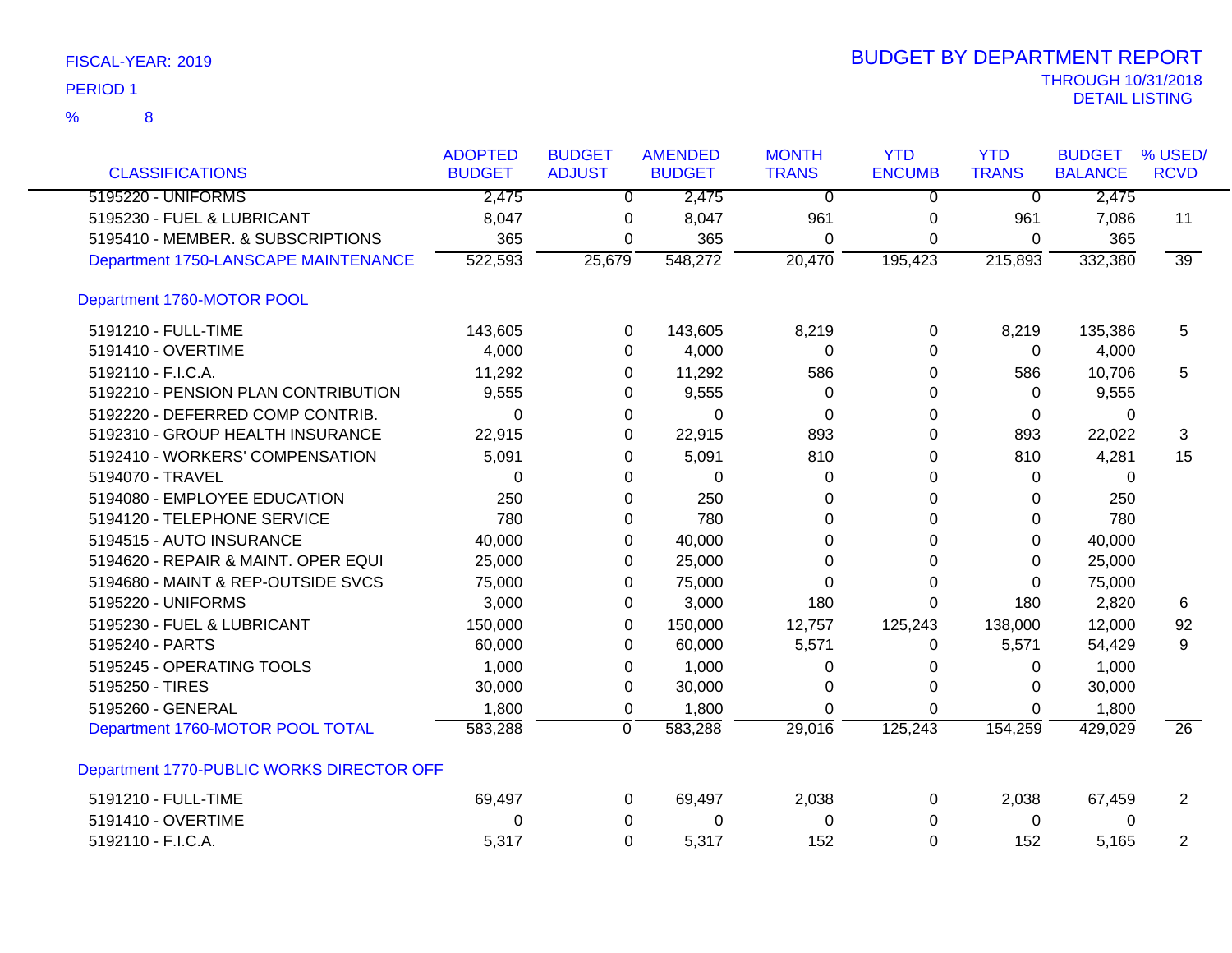| FISCAL-YEAR: 2019 |
|-------------------|
|-------------------|

| <b>CLASSIFICATIONS</b>                            | <b>ADOPTED</b><br><b>BUDGET</b> | <b>BUDGET</b><br><b>ADJUST</b> | <b>AMENDED</b><br><b>BUDGET</b> | <b>MONTH</b><br><b>TRANS</b> | <b>YTD</b><br><b>ENCUMB</b> | <b>YTD</b><br><b>TRANS</b> | <b>BUDGET</b><br><b>BALANCE</b> | % USED/<br><b>RCVD</b> |
|---------------------------------------------------|---------------------------------|--------------------------------|---------------------------------|------------------------------|-----------------------------|----------------------------|---------------------------------|------------------------|
| 5192210 - PENSION PLAN CONTRIBUTION               | 2,849                           | 0                              | 2,849                           | $\Omega$                     | 0                           | $\Omega$                   | 2,849                           |                        |
| 5192220 - DEFERRED COMP CONTRIB.                  | 1,797                           |                                |                                 |                              |                             |                            |                                 |                        |
| 5192310 - GROUP HEALTH INSURANCE                  |                                 | 0                              | 1,797                           | 0                            | 0                           | 0                          | 1,797                           | -1                     |
|                                                   | 22,915                          | 0                              | 22,915                          | 288                          | 0                           | 288                        | 22,627                          |                        |
| 5192410 - WORKERS' COMPENSATION                   | 296                             | 0                              | 296                             | 47                           | $\Omega$                    | 47                         | 249                             | 15                     |
| 5194070 - TRAVEL                                  | 250                             | 0                              | 250                             | 0                            | 0                           | 0                          | 250                             |                        |
| 5194080 - EMPLOYEE EDUCATION                      | 250                             | 0                              | 250                             | 0                            | $\Omega$                    | 0                          | 250                             |                        |
| 5194110 - POSTAGE                                 | $\Omega$                        | 0                              | 0                               | $\Omega$                     | $\Omega$                    | 0                          | $\Omega$                        |                        |
| 5194120 - TELEPHONE SERVICE                       | 780                             | 0                              | 780                             | 0                            | 0                           | 0                          | 780                             |                        |
| 5194540 - BOILER & MACHINERY                      | 1,000                           | 0                              | 1,000                           | 0                            | 0                           | 0                          | 1,000                           |                        |
| 5194710 - COPY MACHINE                            | 5,000                           | $\Omega$                       | 5,000                           | $\Omega$                     | $\Omega$                    | 0                          | 5,000                           |                        |
| 5195205 - COMPUTER - EQUIPMENT                    | 1,000                           | 0                              | 1,000                           | 0                            | 0                           | 0                          | 1,000                           |                        |
| 5195210 - SUPPLIES                                | 1,000                           | 0                              | 1,000                           | 0                            | $\Omega$                    | $\Omega$                   | 1,000                           |                        |
| 5195270 - PERMITS                                 | 1,000                           | 0                              | 1,000                           | 0                            | $\Omega$                    | 0                          | 1,000                           |                        |
| 5195410 - MEMBER. & SUBSCRIPTIONS                 | 500                             | 0                              | 500                             | 0                            | 0                           | 0                          | 500                             |                        |
| Department 1770-PUBLIC WORKS DIRECTOR OFF 113,451 |                                 | $\Omega$                       | 113,451                         | 2,525                        | $\mathbf 0$                 | 2,525                      | 110,926                         | $\overline{2}$         |
|                                                   |                                 |                                |                                 |                              |                             |                            |                                 |                        |
| Department 1790-ENGINEERING & CONSTRUCTN          |                                 |                                |                                 |                              |                             |                            |                                 |                        |
| 5191210 - FULL-TIME                               | 160,785                         | 0                              | 160,785                         | 8,573                        | 0                           | 8,573                      | 152,212                         | 5                      |
| 5192110 - F.I.C.A.                                | 12,300                          | 0                              | 12,300                          | 626                          | $\Omega$                    | 626                        | 11,674                          | 5                      |
| 5192210 - PENSION PLAN CONTRIBUTION               | 0                               | 0                              | $\Omega$                        | $\Omega$                     | $\Omega$                    | $\mathbf{0}$               | $\mathbf{0}$                    |                        |
| 5192220 - DEFERRED COMP CONTRIB.                  | 11,227                          | 0                              | 11,227                          | 600                          | $\Omega$                    | 600                        | 10,627                          | 5                      |
| 5192310 - GROUP HEALTH INSURANCE                  | 15,277                          | 0                              | 15,277                          | 608                          | 0                           | 608                        | 14,669                          | 3                      |
| 5192410 - WORKERS' COMPENSATION                   | 481                             | 0                              | 481                             | 77                           | $\Omega$                    | 77                         | 404                             | 16                     |
| 5193450 - CONT. SVCS.                             | 0                               | 0                              | 0                               | 0                            | 0                           | 0                          | 0                               |                        |
| 5194070 - TRAVEL                                  | 250                             | 0                              | 250                             | 0                            | 0                           | 0                          | 250                             |                        |
| 5194080 - EMPLOYEE EDUCATION                      | 1,000                           | 0                              | 1,000                           | $\Omega$                     | 0                           | 0                          | 1,000                           |                        |
| 5194120 - TELEPHONE SERVICE                       | 1,560                           | 0                              | 1,560                           | $\Omega$                     | $\Omega$                    | 0                          | 1,560                           |                        |
| 5195205 - COMPUTER - EQUIPMENT                    | 300                             | 0                              | 300                             | 0                            | $\Omega$                    | 0                          | 300                             |                        |
| 5195210 - SUPPLIES                                | 2,500                           | 0                              | 2,500                           | 0                            | $\Omega$                    | 0                          | 2,500                           |                        |
| 5195410 - MEMBER. & SUBSCRIPTIONS                 | 1,000                           | 0                              | 1,000                           | 0                            | $\Omega$                    | 0                          | 1,000                           |                        |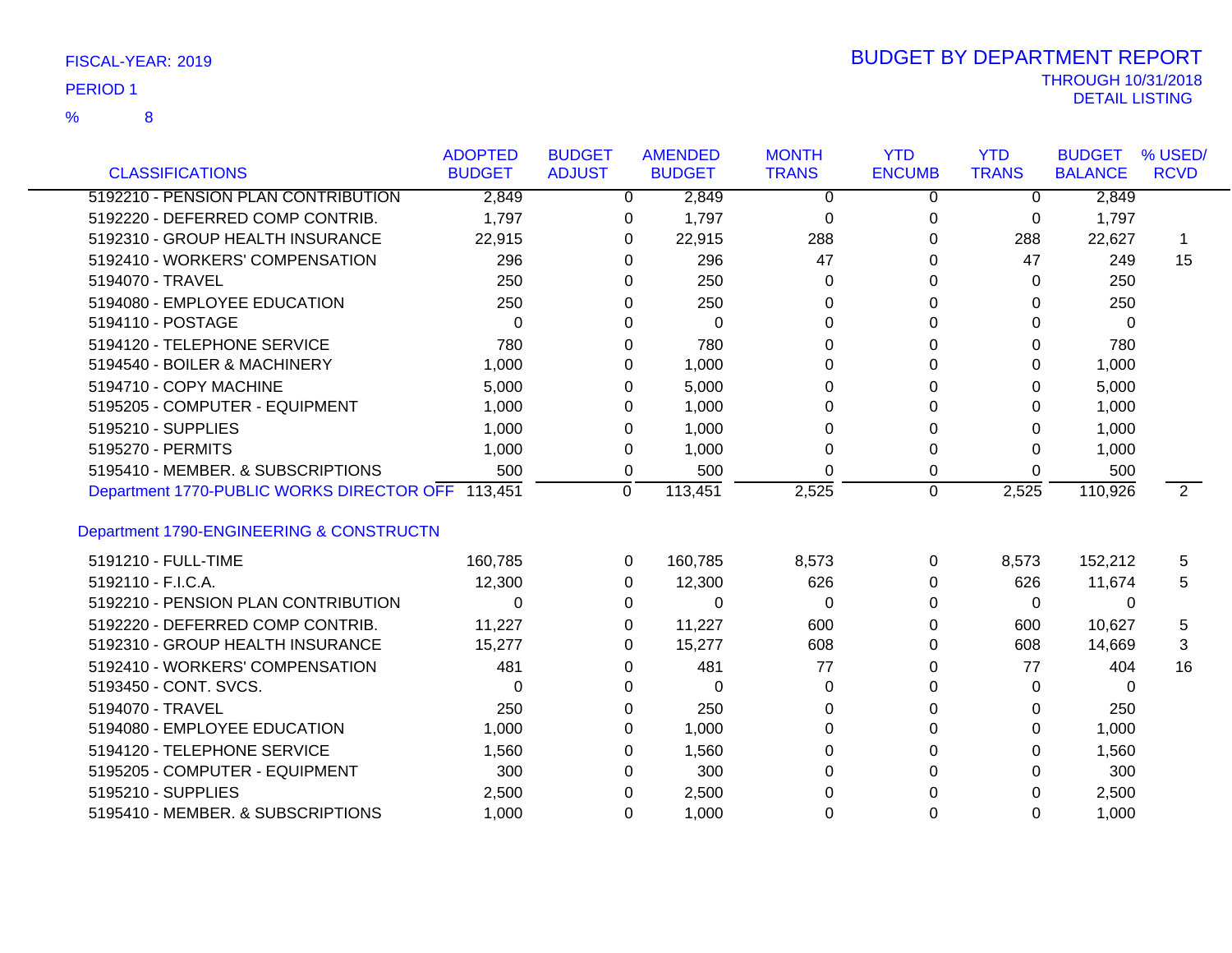8 %

| <b>CLASSIFICATIONS</b>                           | <b>ADOPTED</b><br><b>BUDGET</b> | <b>BUDGET</b><br><b>ADJUST</b> | <b>AMENDED</b><br><b>BUDGET</b> | <b>MONTH</b><br><b>TRANS</b> | <b>YTD</b><br><b>ENCUMB</b> | <b>YTD</b><br><b>TRANS</b> | <b>BUDGET</b><br><b>BALANCE</b> | % USED/<br><b>RCVD</b> |
|--------------------------------------------------|---------------------------------|--------------------------------|---------------------------------|------------------------------|-----------------------------|----------------------------|---------------------------------|------------------------|
| Department 1790-ENGINEERING & CONSTRUCTN 206,680 |                                 | $\overline{0}$                 | 206,680                         | 10,484                       | $\overline{0}$              | 10,484                     | 196,196                         | $\overline{5}$         |
|                                                  |                                 |                                |                                 |                              |                             |                            |                                 |                        |
| Department 1910-POLICE                           |                                 |                                |                                 |                              |                             |                            |                                 |                        |
| 5211210 - REGULAR                                | 3,843,224                       | $\Omega$                       | 3,843,224                       | 217,094                      | 0                           | 217,094                    | 3,626,130                       | 5                      |
| 5211310 - PART-TIME                              | $\Omega$                        | 0                              | 0                               | 0                            | 0                           | $\Omega$                   | $\Omega$                        |                        |
| 5211410 - OVERTIME                               | 150,000                         | $\Omega$                       | 150,000                         | 6,748                        | 0                           | 6,748                      | 143,252                         | 4                      |
| 5211411 - OVERTIME- HOLIDAY PAY                  | 62,000                          | $\Omega$                       | 62,000                          | 4,254                        | 0                           | 4,254                      | 57,746                          | 6                      |
| 5211413 - OVERTIME-RED LIGHT CAMERAS             | 10,000                          | 0                              | 10,000                          | 495                          | 0                           | 495                        | 9,505                           | 4                      |
| 5211510 - SPEC PAY - EDUC INCENTIVE              | 31,958                          | 0                              | 31,958                          | 1,680                        | 0                           | 1,680                      | 30,278                          | 5                      |
| 5211530 - HAZARD PAY                             | 65,250                          | $\Omega$                       | 65,250                          | 3,700                        | 0                           | 3,700                      | 61,550                          | 5                      |
| 5212110 - F.I.C.A.                               | 318,409                         | 0                              | 318,409                         | 19,352                       | 0                           | 19,352                     | 299,057                         | 6                      |
| 5212210 - PENSION PLAN CONTRIBUTION              | 500,190                         | $\Omega$                       | 500,190                         | $\Omega$                     | 0                           | $\Omega$                   | 500,190                         |                        |
| 5212220 - DEFERRED COMP CONTRIB.                 | 25,246                          | $\Omega$                       | 25,246                          | 1,215                        | 0                           | 1,215                      | 24,031                          | 4                      |
| 5212310 - GROUP HEALTH INSURANCE                 | 450,642                         | $\Omega$                       | 450,642                         | 17,424                       | 0                           | 17,424                     | 433,218                         | 3                      |
| 5212410 - WORKERS' COMPENSATION                  | 88,323                          | 0                              | 88,323                          | 14,050                       | 0                           | 14,050                     | 74,273                          | 15                     |
| 5213116 - ANNUAL PHYSICALS                       | 15,340                          | 0                              | 15,340                          | 0                            | 0                           | 0                          | 15,340                          |                        |
| 5213450 - CONTRACTUAL SERVICES                   | 204,932                         | 0                              | 204,932                         | 82,007                       | 82,100                      | 164,107                    | 40,825                          | 80                     |
| 5213452 - RED LIGHT CAMERA                       | 307,440                         | 0                              | 307,440                         | 0                            | 307,440                     | 307,440                    | 0                               | 100                    |
| 5213456 - SCHOOL CROSSING                        | 130,442                         | 0                              | 130,442                         | 0                            | 130,442                     | 130,442                    | 0                               | 100                    |
| 5213459 - PARKING                                | $\Omega$                        | 0                              | 0                               | 0                            | 0                           | 0                          | $\mathbf{0}$                    |                        |
| 5213490 - CRIME PREVENTION PROGRAMS              | 9,000                           | 0                              | 9,000                           | 1,884                        | 0                           | 1,884                      | 7,116                           | 20                     |
| 5214070 - TRAVEL & CONFERENCE                    | 14,490                          | 0                              | 14,490                          | 1,546                        | 0                           | 1,546                      | 12,944                          | 10                     |
| 5214080 - EMPLOYEE EDUCATION                     | 37,494                          | $\Omega$                       | 37,494                          | 0                            | 0                           | 0                          | 37,494                          |                        |
| 5214110 - POSTAGE                                | 1,800                           | 0                              | 1,800                           | 0                            | 0                           | $\Omega$                   | 1,800                           |                        |
| 5214120 - TELEPHONE SERVICE                      | 61,440                          | 0                              | 61,440                          | 45                           | 34,560                      | 34,605                     | 26,835                          | 56                     |
| 5214450 - LEASE -POL VEHCLE                      | $\Omega$                        | $\Omega$                       | $\Omega$                        | $\Omega$                     | 0                           | 0                          | $\Omega$                        |                        |
| 5214515 - AUTO INSURANCE                         | 74,557                          | 0                              | 74,557                          | 0                            | 0                           | 0                          | 74,557                          |                        |
| 5214591 - POLICE OFF ACC DTH & DIS.              | 2,000                           | $\Omega$                       | 2,000                           | $\Omega$                     | $\Omega$                    | $\Omega$                   | 2,000                           |                        |
| 5214620 - REPAIR & MAINT. OPER EQUI              | 22,500                          | 0                              | 22,500                          | 40                           | $\Omega$                    | 40                         | 22,460                          |                        |
| 5214630 - MAINT & REP-COMM EQUIP                 | 14,500                          | $\Omega$                       | 14,500                          | $\Omega$                     | 2,500                       | 2,500                      | 12,000                          | 17                     |
| 5214632 - INTERNET SERVICES                      | 3,200                           | $\mathbf 0$                    | 3,200                           | $\Omega$                     | $\Omega$                    | $\Omega$                   | 3,200                           |                        |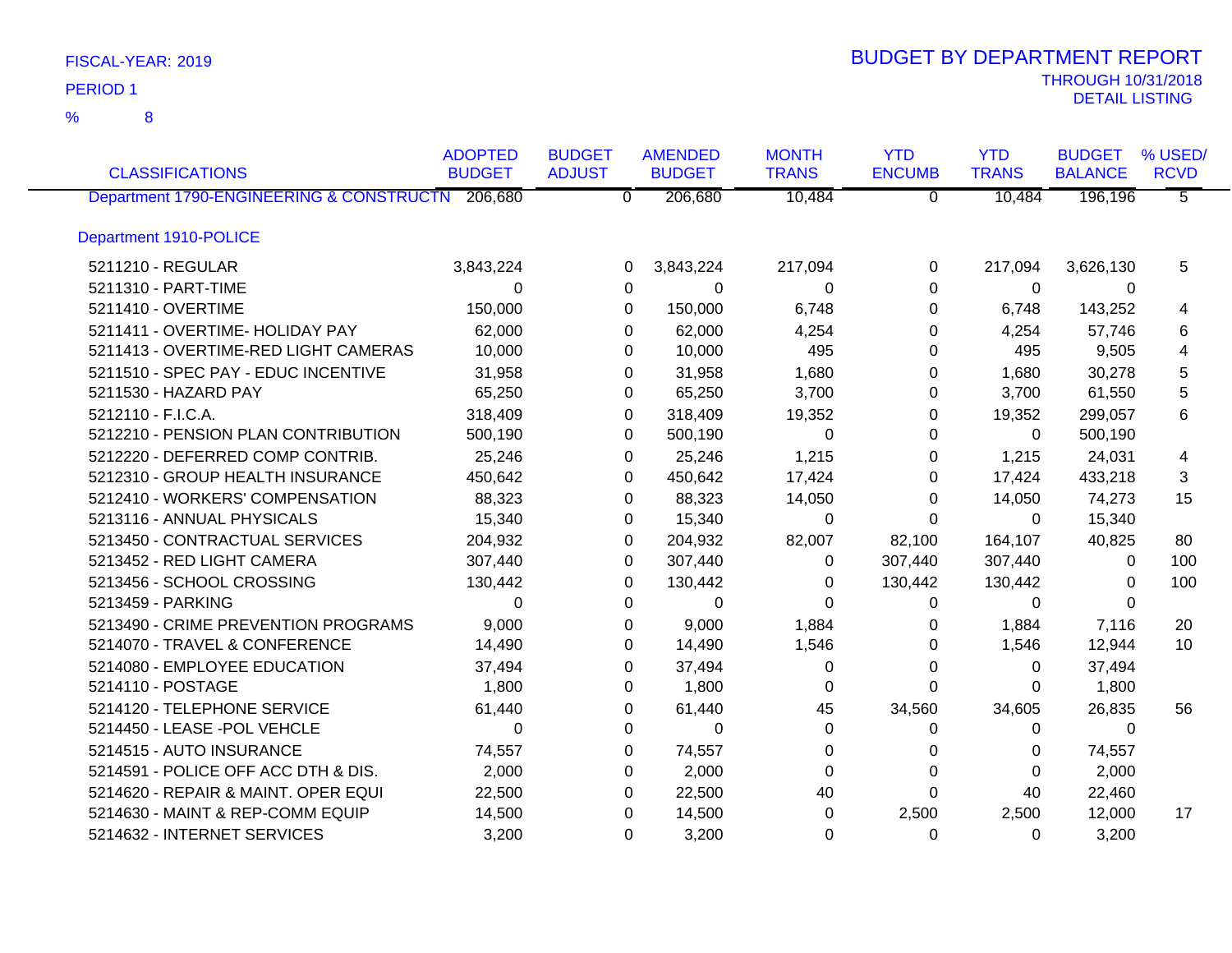|                                     | <b>ADOPTED</b> | <b>BUDGET</b> | <b>AMENDED</b> | <b>MONTH</b> | <b>YTD</b>    | <b>YTD</b>     | <b>BUDGET</b>  | % USED/     |
|-------------------------------------|----------------|---------------|----------------|--------------|---------------|----------------|----------------|-------------|
| <b>CLASSIFICATIONS</b>              | <b>BUDGET</b>  | <b>ADJUST</b> | <b>BUDGET</b>  | <b>TRANS</b> | <b>ENCUMB</b> | <b>TRANS</b>   | <b>BALANCE</b> | <b>RCVD</b> |
| 5214710 - PRINTING MATERIALS-INFRAS | 7,380          | $\mathbf{0}$  | 7,380          | 0            | 0             | $\overline{0}$ | 7,380          |             |
| 5214960 - SPECIAL INVESTIGATIONS    | 8,000          | 0             | 8,000          | 0            | 0             | 0              | 8,000          |             |
| 5214970 - EMPLOYEE TESTING          | 21,890         | 0             | 21,890         | 75           | 0             | 75             | 21,815         |             |
| 5215205 - COMPUTER SUPPLIES         | 6,995          | 0             | 6,995          | $\Omega$     | $\Omega$      | $\Omega$       | 6,995          |             |
| 5215210 - SUPPLIES                  | 159,248        | 4,963         | 164,211        | 1,174        | 4,963         | 6,137          | 158,074        | 3           |
| 5215212 - PARKING                   | 0              | 0             | $\Omega$       | 0            | 0             | $\Omega$       | $\Omega$       |             |
| 5215220 - UNIFORMS                  | 90,800         | 0             | 90,800         | 1,915        | 0             | 1,915          | 88,885         | 2           |
| 5215230 - FUEL & LUBRICANT          | 133,383        | 0             | 133,383        | 15,963       | 0             | 15,963         | 117,420        | 11          |
| 5215410 - MEMBER. & SUBSCRIPTIONS   | 7,815          | 0             | 7,815          | 0            | 0             | 0              | 7,815          |             |
| 5215940 - PRISONER DETENTION        | 0              | 0             | 0              | 0            | 0             | 0              | 0              |             |
| 5217110 - DEBT SERVICE- PRINCIPAL   | 0              | 0             | $\Omega$       | 0            | O             | $\Omega$       | <sup>0</sup>   |             |
| 5217210 - DEBT SERVICE- INTEREST    | 0              | 0             | $\Omega$       | $\Omega$     | 0             | 0              | 0              |             |
| 5219920 - GENERAL CONTINGENCY       | 5,000          | 0             | 5,000          | $\Omega$     | $\Omega$      | 0              | 5,000          |             |
| Department 1910-POLICE TOTAL        | 6,884,888      | 4,963         | 6,889,851      | 390,661      | 562,005       | 952,666        | 5,937,185      | 13          |
| Department 2000-PARKS & RECREATION  |                |               |                |              |               |                |                |             |
| 5721210 - FULL-TIME                 | 337,237        | 0             | 337,237        | 19,305       | 0             | 19,305         | 317,932        | 5           |
| 5721310 - PART-TIME                 | 0              | 0             | 0              | 0            | $\Omega$      | 0              | 0              |             |
| 5721410 - OVERTIME                  | 0              | 0             | $\Omega$       | 0            | 0             | 0              | 0              |             |
| 5722110 - F.I.C.A.                  | 25,799         | 0             | 25,799         | 1,475        | 0             | 1,475          | 24,324         | 5           |
| 5722210 - PENSION PLAN CONTRIBUTION | 16,502         | 0             | 16,502         | $\Omega$     | 0             | $\Omega$       | 16,502         |             |
| 5722220 - DEFERRED COMP CONTRIB     | 5,836          | 0             | 5,836          | 335          | $\Omega$      | 335            | 5,501          | 5           |
| 5722310 - GROUP HEALTH INSURANCE    | 38,192         | 0             | 38,192         | 1,510        | 0             | 1,510          | 36,682         | 3           |
| 5722410 - WORKERS' COMPENSATION     | 13,793         | 0             | 13,793         | 2,194        | 0             | 2,194          | 11,599         | 15          |
| 5723450 - CONTRACTUAL               | 32,372         | 0             | 32,372         | 2,901        | 2,816         | 5,717          | 26,655         | 17          |
| 5724070 - TRAVEL & CONFERENCE       | 448            | 0             | 448            | 0            | 0             | 0              | 448            |             |
| 5724080 - EMPLOYEE EDUCATION        | 3,925          | 0             | 3,925          | $\Omega$     | 0             | 0              | 3,925          |             |
| 5724110 - POSTAGE                   | 2,250          | 0             | 2,250          | $\Omega$     | $\Omega$      | $\Omega$       | 2,250          |             |
| 5724120 - TELEPHONE SERVICE         | 5,100          | 0             | 5,100          | 23           | $\Omega$      | 23             | 5,078          |             |
| 5724350 - ELECTRIC - CITY PARKS     | 0              | $\Omega$      | $\Omega$       | $\Omega$     | U             | $\Omega$       | 0              |             |
| 5724515 - AUTO INSURANCE            | 8,357          | 0             | 8,357          | $\Omega$     | $\Omega$      | $\Omega$       | 8,357          |             |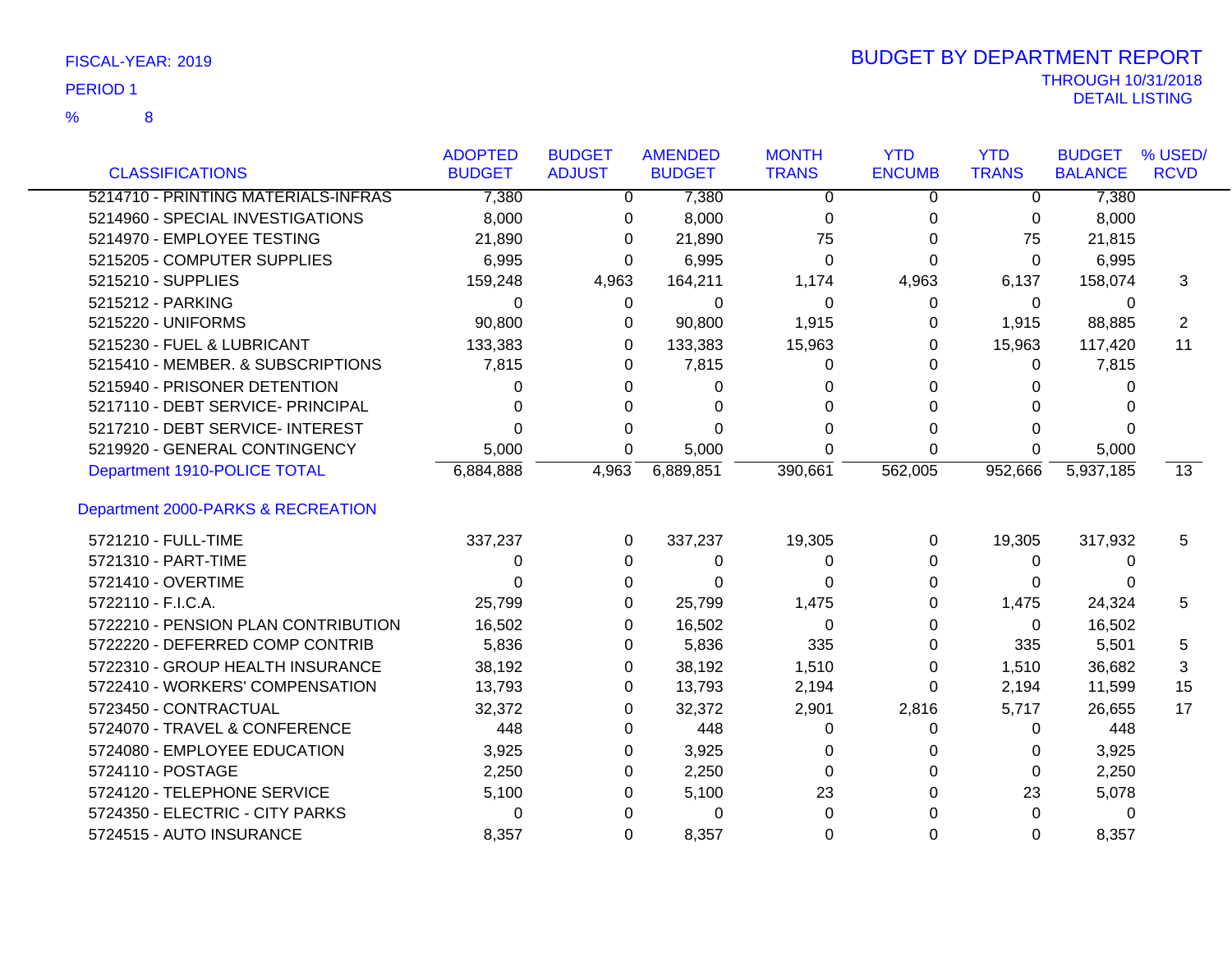|                                          | <b>ADOPTED</b> | <b>BUDGET</b> | <b>AMENDED</b> | <b>MONTH</b> | <b>YTD</b>    | <b>YTD</b>   | <b>BUDGET</b>  | % USED/     |
|------------------------------------------|----------------|---------------|----------------|--------------|---------------|--------------|----------------|-------------|
| <b>CLASSIFICATIONS</b>                   | <b>BUDGET</b>  | <b>ADJUST</b> | <b>BUDGET</b>  | <b>TRANS</b> | <b>ENCUMB</b> | <b>TRANS</b> | <b>BALANCE</b> | <b>RCVD</b> |
| 5724632 - INTERNET SERVICES              | 0              | 0             | 0              | 0            | 0             | 0            | 0              |             |
| 5724634 - INTERNET MAINTENANCE           | 0              | 0             | 0              | 0            | 0             | 0            | 0              |             |
| 5724670 - MAINT & REP - PARK FACIL       | O              | 0             | 0              | 0            | 0             | 0            | 0              |             |
| 5724690 - MAINT & REP-TENNIS FACLTY      |                | 0             | $\Omega$       | 0            | 0             | 0            | 0              |             |
| 5724710 - COPY MACHINE                   | 5,003          | 0             | 5,003          | 0            | $\Omega$      | 0            | 5,003          |             |
| 5724820 - SPECIAL EVENTS                 | 53,400         | 1,900         | 55,300         | 440          | 0             | 440          | 54,860         |             |
| 5725205 - COMPUTER EQUIPMENT             | 8,780          | 0             | 8,780          | 0            | 0             | 0            | 8,780          |             |
| 5725210 - SUPPLIES                       | 5,900          | 0             | 5,900          | 809          | 0             | 809          | 5,091          | 13          |
| 5725220 - UNIFORMS                       | 4,490          | 0             | 4,490          | 0            | 0             | 0            | 4,490          |             |
| 5725230 - FUEL                           | 9,378          | 0             | 9,378          | 1,120        | 0             | 1,120        | 8,258          | 11          |
| 5725410 - MEMBER. & SUBSCRIPTIONS        | 1,000          | 0             | 1,000          | 0            | 0             | 0            | 1,000          |             |
| 5725630 - FOOTBALL                       | 54,885         | 0             | 54,885         | 5,377        | 8,280         | 13,657       | 41,228         | 24          |
| 5725631 - CHEERLEADERS                   | 18,186         | 200           | 18,386         | 985          | 0             | 985          | 17,401         | 5           |
| 5725635 - DANCE/MODELING                 | 0              | 0             | 0              | 0            | $\Omega$      | 0            | $\Omega$       |             |
| 5725650 - SOCCER                         | 0              | 0             | 0              | 0            | 0             | 0            | 0              |             |
| 5725670 - SPECIAL RECREATION PROG.       | 18,620         | 0             | 18,620         | 1,233        | 0             | 1,233        | 17,387         | 6           |
| 5725680 - SENIOR CITIZENS PROGRAM        | 47,317         | 0             | 47,317         | 627          | 0             | 627          | 46,690         |             |
| 5729920 - GENERAL CONTINGENCY            | 5,000          | 0             | 5,000          | 0            | 0             | 0            | 5,000          |             |
| Department 2000-PARKS & RECREATION TOTAL | 721,770        | 2,100         | 723,870        | 38,334       | 11,096        | 49,430       | 674,441        | 6           |
| Department 2010-RECREATION-TENNIS        |                |               |                |              |               |              |                |             |
| 5721210 - FULL-TIME                      | 128,439        | 0             | 128,439        | 5,746        | 0             | 5,746        | 122,693        | 4           |
| 5721310 - PART-TIME                      | 36,222         | 0             | 36,222         | 700          | 0             | 700          | 35,522         |             |
| 5722110 - F.I.C.A.                       | 12,597         | 0             | 12,597         | 493          | 0             | 493          | 12,104         | 3           |
| 5722210 - PENSION PLAN CONTRIBUTION      | 1,804          | 0             | 1,804          | 0            | 0             | 0            | 1,804          |             |
| 5722220 - DEFERRED COMP CONTRIB          | 7,048          | 0             | 7,048          | 291          | 0             | 291          | 6,757          | 4           |
| 5722310 - GROUP HEALTH INSURANCE         | 15,277         | 0             | 15,277         | 597          | 0             | 597          | 14,680         | 3           |
| 5722410 - WORKERS' COMPENSATION          | 6,735          | 0             | 6,735          | 1,071        | 0             | 1,071        | 5,664          | 15          |
| 5723450 - CONTRACTUAL                    | 162,000        | $\Omega$      | 162,000        | 11,123       | 149,083       | 160,206      | 1,795          | 98          |
| 5724120 - TELEPHONE SERVICE              | 1,020          | 0             | 1,020          | 0            | 0             | 0            | 1,020          |             |
| 5724125 - TELEPHONE SERVICES             | 2,280          | $\Omega$      | 2,280          | 0            | 0             | 0            | 2,280          |             |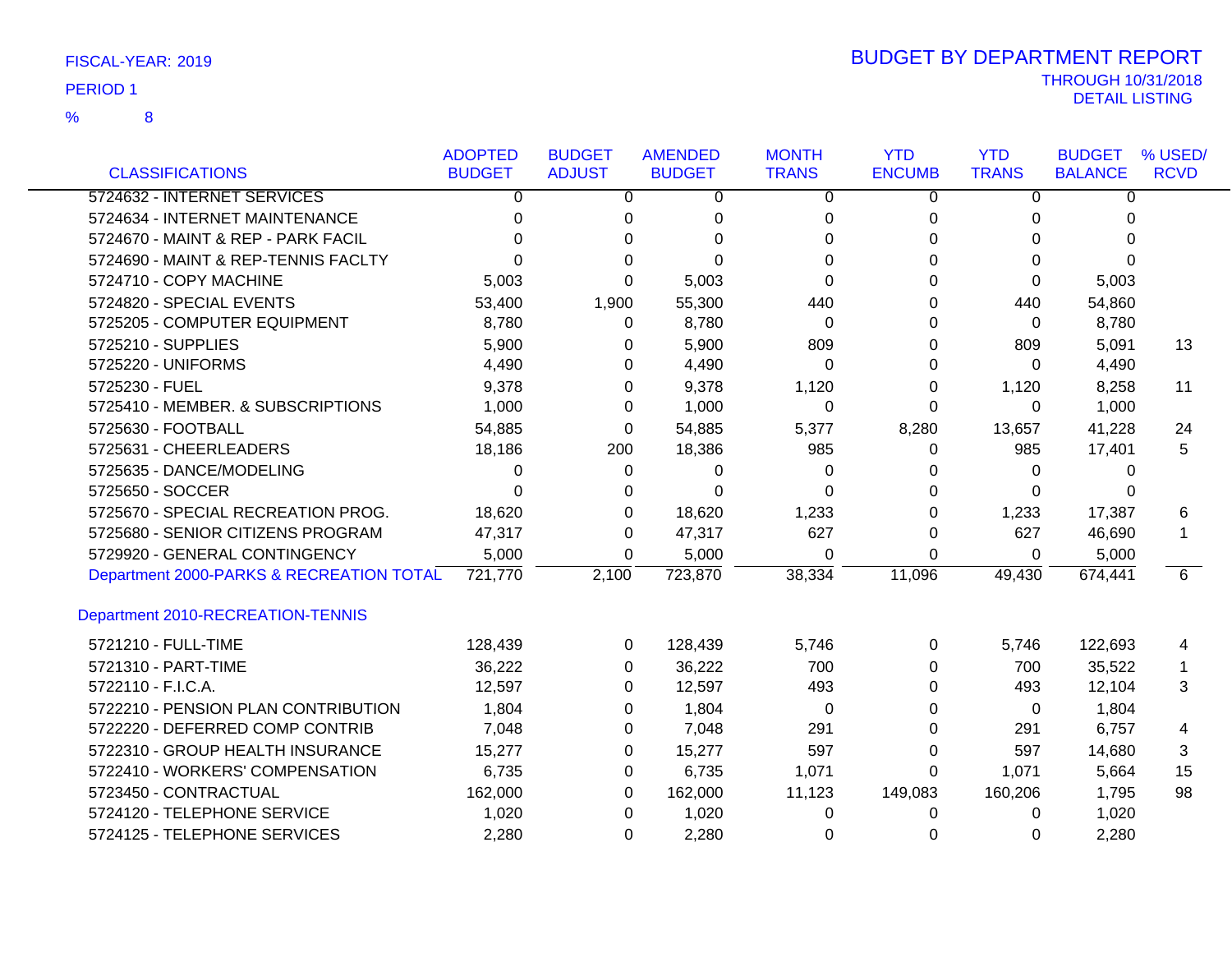| FISCAL-YEAR: 2019 |  |
|-------------------|--|
|                   |  |

| <b>CLASSIFICATIONS</b>                  | <b>ADOPTED</b><br><b>BUDGET</b> | <b>BUDGET</b><br><b>ADJUST</b> | <b>AMENDED</b><br><b>BUDGET</b> |          | <b>MONTH</b><br><b>TRANS</b> | <b>YTD</b><br><b>ENCUMB</b> | <b>YTD</b><br><b>TRANS</b> | <b>BUDGET</b><br><b>BALANCE</b> | % USED/<br><b>RCVD</b> |
|-----------------------------------------|---------------------------------|--------------------------------|---------------------------------|----------|------------------------------|-----------------------------|----------------------------|---------------------------------|------------------------|
| 5724620 - REPAIR & MAINT. OPER EQUI     | 7,145                           |                                | $\overline{0}$                  | 7,145    | $\Omega$                     | $\overline{0}$              | $\overline{0}$             | 7,145                           |                        |
| 5724634 - INTERNET MAINTENANCE          | $\Omega$                        | 0                              |                                 | $\Omega$ | 0                            | 0                           | 0                          | 0                               |                        |
| 5724670 - MAINT & REP - PARK FACIL      | 10,700                          | 0                              |                                 | 10,700   | 0                            | 0                           | $\Omega$                   | 10,700                          |                        |
| 5725205 - COMPUTER EQUIPMENT            | 2,189                           | 0                              |                                 | 2,189    | 0                            | 0                           | $\Omega$                   | 2,189                           |                        |
| 5725210 - SUPPLIES                      | 4,650                           | 0                              |                                 | 4,650    | 0                            | 0                           | $\Omega$                   | 4,650                           |                        |
| 5725220 - UNIFORMS                      | 1,300                           | 0                              |                                 | 1,300    | $\Omega$                     | $\Omega$                    | $\Omega$                   | 1,300                           |                        |
| Department 2010-RECREATION-TENNIS TOTAL | 399,406                         | $\overline{0}$                 | 399,406                         |          | 20,021                       | 149,083                     | 169,104                    | 230,303                         | 42                     |
| Department 2020-MULTI PURPOSE CENTER    |                                 |                                |                                 |          |                              |                             |                            |                                 |                        |
| 5721210 - FULL-TIME                     | 183,035                         |                                | 183,035<br>0                    |          | 10,105                       | 0                           | 10,105                     | 172,930                         | 5                      |
| 5721310 - PART-TIME                     | 266,831                         | 0                              | 266,831                         |          | 12,688                       | 0                           | 12,688                     | 254,143                         | 4                      |
| 5721410 - OVERTIME                      | $\Omega$                        | 0                              |                                 | $\Omega$ | $\Omega$                     | 0                           | $\Omega$                   | 0                               |                        |
| 5722110 - F.I.C.A.                      | 34,415                          | 0                              |                                 | 34,415   | 1,704                        | 0                           | 1,704                      | 32,711                          | 4                      |
| 5722210 - PENSION PLAN CONTRIBUTION     | 3,923                           | 0                              |                                 | 3,923    | 0                            | 0                           | $\Omega$                   | 3,923                           |                        |
| 5722220 - DEFERRED COMP CONTRIB         | 8,588                           | 0                              |                                 | 8,588    | 372                          | 0                           | 372                        | 8,216                           | 4                      |
| 5722310 - GROUP HEALTH INSURANCE        | 38,192                          | 0                              |                                 | 38,192   | 1,464                        | 0                           | 1,464                      | 36,728                          | 3                      |
| 5722410 - WORKERS' COMPENSATION         | 18,400                          | 0                              |                                 | 18,400   | 2,927                        | 0                           | 2,927                      | 15,473                          | 15                     |
| 5723450 - CONTRACTUAL                   | 18,025                          | 0                              |                                 | 18,025   | 151                          | 0                           | 151                        | 17,874                          |                        |
| 5724125 - TELEPHONE SERVICES            | $\Omega$                        | 0                              |                                 | $\Omega$ | 0                            | $\Omega$                    | $\Omega$                   | 0                               |                        |
| 5724310 - UTILITIES- ELECTRICITY        | 60,000                          | 0                              |                                 | 60,000   | 0                            | 60,000                      | 60,000                     | 0                               | 100                    |
| 5724320 - UTILITIES- WATER              | $\Omega$                        | 0                              |                                 | $\Omega$ | $\Omega$                     | 0                           | $\Omega$                   | 0                               |                        |
| 5724670 - MAINT & REP - PARK FACIL      | 15,524                          | 0                              |                                 | 15,524   | 740                          | 0                           | 740                        | 14,784                          | 4                      |
| 5724710 - COPY MACHINE                  | 2,460                           | 0                              |                                 | 2,460    | 0                            | 0                           | 0                          | 2,460                           |                        |
| 5725205 - COMPUTER EQUIPMENT            | 4,000                           | 0                              |                                 | 4,000    | 0                            | 0                           | 0                          | 4,000                           |                        |
| 5725210 - SUPPLIES                      | 6,400                           | 0                              |                                 | 6,400    | 0                            | 0                           | 0                          | 6,400                           |                        |
| 5725550 - SCHOOL PROGRAM                | 18,000                          | 0                              |                                 | 18,000   | 370                          | 0                           | 370                        | 17,630                          | 2                      |
| 5725640 - BASKETBALL                    | 4,350                           | 0                              |                                 | 4,350    | 0                            | 0                           | 0                          | 4,350                           |                        |
| 5725660 - SUMMER PROGRAMS               | 13,700                          | 0                              |                                 | 13,700   | 0                            | 0                           | 0                          | 13,700                          |                        |
| 5725670 - SPECIAL RECREATION PROG.      | 0                               | 0                              |                                 | 0        | 0                            | 0                           | 0                          | 0                               |                        |
| 5726410 - EQPT LESS THAN \$500 VALUE    | 0                               | 0                              |                                 | 0        | 0                            | 0                           | 0                          | 0                               |                        |
| 5726430 - EQUIPMENT-OPERATING           | 0                               | 0                              |                                 | 0        | 0                            | 0                           | 0                          | 0                               |                        |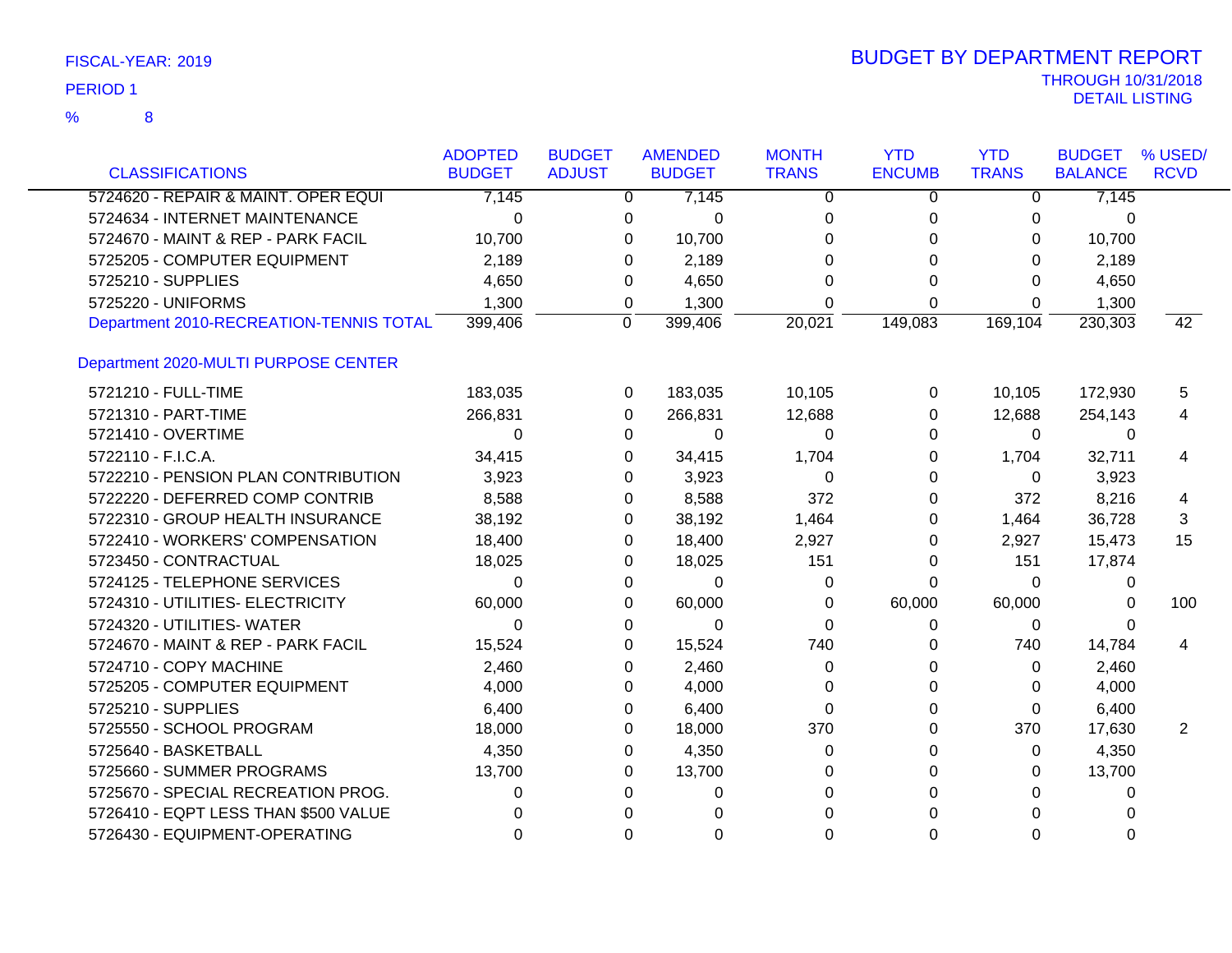8 %

| <b>CLASSIFICATIONS</b>                             | <b>ADOPTED</b><br><b>BUDGET</b> | <b>BUDGET</b><br><b>ADJUST</b> | <b>AMENDED</b><br><b>BUDGET</b> | <b>MONTH</b><br><b>TRANS</b> | <b>YTD</b><br><b>ENCUMB</b> | <b>YTD</b><br><b>TRANS</b> | <b>BUDGET</b><br><b>BALANCE</b> | % USED/<br><b>RCVD</b> |
|----------------------------------------------------|---------------------------------|--------------------------------|---------------------------------|------------------------------|-----------------------------|----------------------------|---------------------------------|------------------------|
| Department 2020-MULTI PURPOSE CENTER TOTAL 695,843 |                                 |                                | 695,843<br>$\overline{0}$       | 30,521                       | 60,000                      | 90,521                     | 605,322                         | $\overline{13}$        |
| Department 2030-Community Pool                     |                                 |                                |                                 |                              |                             |                            |                                 |                        |
| 5721210 - FULL-TIME                                | 0                               |                                | $\Omega$<br>0                   | $\Omega$                     | 0                           | 0                          | 0                               |                        |
| 5721310 - PART-TIME                                | 53,056                          |                                | 53,056<br>0                     | 976                          | 0                           | 976                        | 52,080                          |                        |
| 5722110 - F.I.C.A.                                 | 4,059                           |                                | 4,059<br>0                      | 75                           | 0                           | 75                         | 3,984                           |                        |
| 5722220 - DEFERRED COMP CONTRIB                    | 0                               |                                | 0<br>0                          | 0                            | 0                           | $\Omega$                   | 0                               |                        |
| 5722310 - GROUP HEALTH INSURANCE                   | $\Omega$                        |                                | $\Omega$<br>0                   | $\Omega$                     | $\Omega$                    | $\Omega$                   | 0                               |                        |
| 5722410 - WORKERS' COMPENSATION                    | 2,170                           |                                | 2,170<br>0                      | 345                          | 0                           | 345                        | 1,825                           | 15                     |
| 5723450 - CONTRACTUAL                              | 23,795                          |                                | 23,795<br>0                     | 1,022                        | 12,500                      | 13,522                     | 10,273                          | 56                     |
| 5724080 - EMPLOYEE EDUCATION                       | 2,065                           |                                | 2,065<br>0                      | 125                          | 0                           | 125                        | 1,940                           | 6                      |
| 5724120 - TELEPHONE SERVICE                        | $\Omega$                        |                                | $\Omega$<br>0                   | 0                            | $\Omega$                    | $\Omega$                   | 0                               |                        |
| 5724320 - UTILITIES- WATER                         | 25,000                          |                                | 25,000<br>0                     | 906                          | 24,094                      | 25,000                     | $\Omega$                        | 100                    |
| 5724350 - ELECTRIC - CITY PARKS                    | 9,600                           |                                | 9,600<br>0                      | 0                            | 0                           | 0                          | 9,600                           |                        |
| 5724632 - INTERNET SERVICES                        | 0                               |                                | $\Omega$<br>0                   | 0                            | 0                           | $\Omega$                   | $\Omega$                        |                        |
| 5724634 - INTERNET MAINTENANCE                     | 0                               |                                | 0<br>$\Omega$                   | O                            | $\Omega$                    | 0                          | $\Omega$                        |                        |
| 5724670 - MAINT & REP - PARK FACIL                 | 10,000                          |                                | 10,000                          | 0                            | 0                           | 0                          | 10,000                          |                        |
| 5724820 - SPECIAL EVENTS                           | 1,500                           |                                | 1,500                           | O                            | 0                           | $\Omega$                   | 1,500                           |                        |
| 5725205 - COMPUTER EQUIPMENT                       | $\Omega$                        |                                | 0<br>0                          | 0                            | $\Omega$                    | 0                          | 0                               |                        |
| 5725210 - SUPPLIES                                 | 11,000                          |                                | 11,000<br>0                     | 0                            | $\Omega$                    | $\Omega$                   | 11,000                          |                        |
| 5725220 - UNIFORMS                                 | 885                             |                                | 0<br>885                        | $\Omega$                     | $\Omega$                    | $\Omega$                   | 885                             |                        |
| Department 2030-Community Pool TOTAL               | 143,130                         |                                | 143,130<br>0                    | 3,449                        | 36,594                      | 40,043                     | 103,087                         | $\overline{27}$        |
| Department 2100-NON-DEPARTMENTAL                   |                                 |                                |                                 |                              |                             |                            |                                 |                        |
| 5192210 - PENSION PLAN CONTRIBUTION                | $\Omega$                        |                                | 0<br>0                          | 0                            | 0                           | $\Omega$                   | $\Omega$                        |                        |
| 5192250 - SECTION 185 CONTRIBUTION                 | 106,000                         |                                | 106,000<br>0                    | 110,419                      | 0                           | 110,419                    | $-4,419$                        | 104                    |
| 5199120 - DEBT SERVICE                             | 0                               |                                | 0<br>0                          | 0                            | 0                           | 0                          | 0                               |                        |
| 5199140 - CIP FUND                                 | 0                               |                                |                                 | O                            | 0                           | $\Omega$                   | 0                               |                        |
| 5199150 - CRA FUND                                 |                                 |                                | 0                               |                              | 0                           | $\Omega$                   | 0                               |                        |
| 5199924 - SETTLEMENTS                              |                                 |                                |                                 | ∩                            | U                           | $\Omega$                   | 0                               |                        |
| 5819120 - INTRA-GOV TRANSFER-DEBT SERVIC           | 329.345                         |                                | 329,345<br>$\Omega$             | 329,345                      | $\Omega$                    | 329,345                    | $\Omega$                        | 100                    |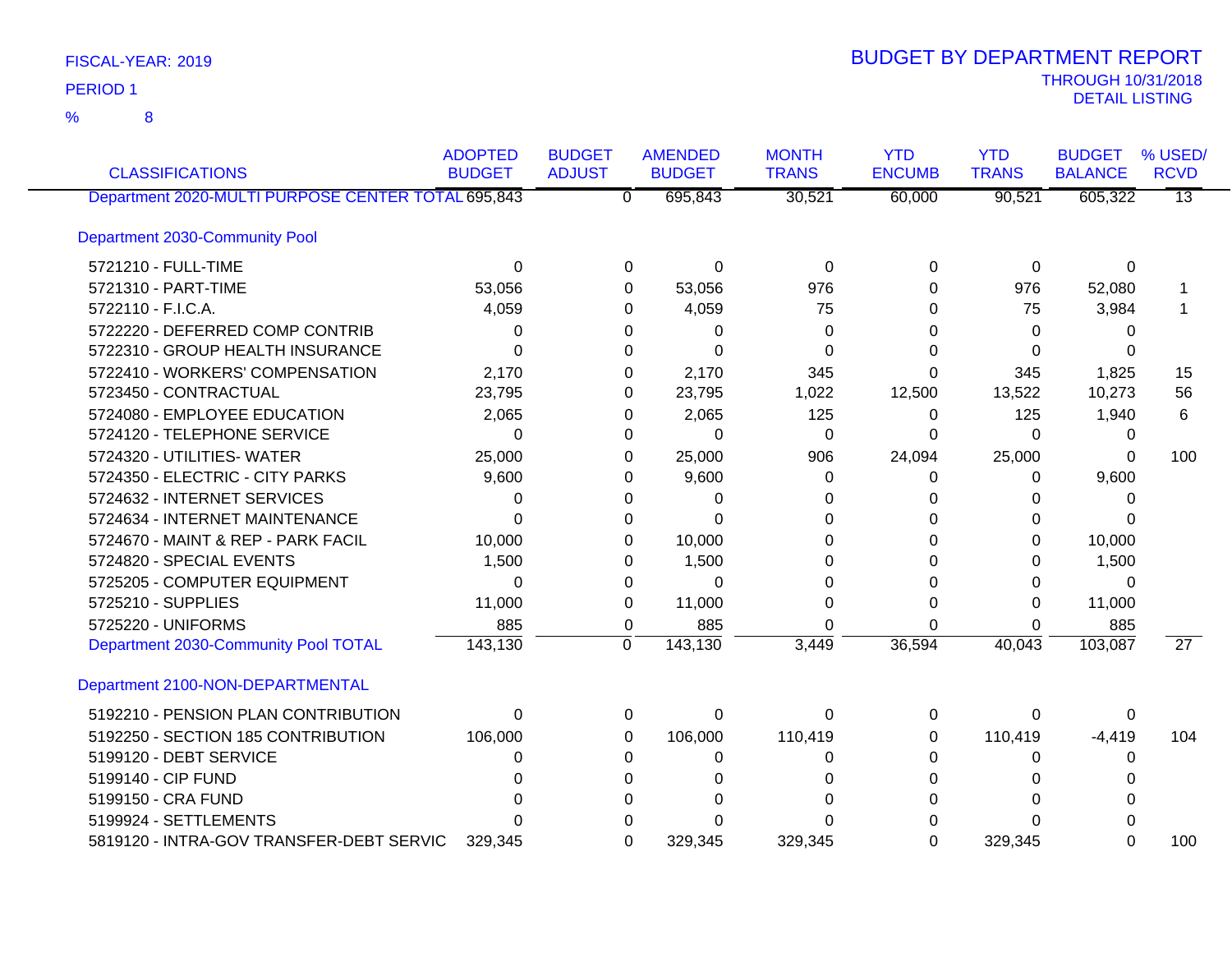8 %

| <b>CLASSIFICATIONS</b>                            | <b>ADOPTED</b><br><b>BUDGET</b> | <b>BUDGET</b><br><b>ADJUST</b> | <b>AMENDED</b><br><b>BUDGET</b> | <b>MONTH</b><br><b>TRANS</b> | <b>YTD</b><br><b>ENCUMB</b> | <b>YTD</b><br><b>TRANS</b> | <b>BUDGET</b><br><b>BALANCE</b> | % USED/<br><b>RCVD</b> |
|---------------------------------------------------|---------------------------------|--------------------------------|---------------------------------|------------------------------|-----------------------------|----------------------------|---------------------------------|------------------------|
| 5819130 - INTRA-GOV EMERG RESERVES FUND           | 222,800                         | $\Omega$                       | 222,800                         | $\Omega$                     | $\Omega$                    | $\Omega$                   | 222,800                         |                        |
| 5819140 - INTRA GOV-CAPITAL IMP PROJ FUN          | 1,319,392                       | 0                              | 1,319,392                       | 0                            | 0                           | 0                          | 1,319,392                       |                        |
| 5819150 - INTRA-GOV CRA                           | 0                               | 0                              | 0                               | 0                            | 0                           | 0                          | 0                               |                        |
| 5819160 - INTRA-GOV REVENUE STABILIZATIO          | 0                               | 0                              | 0                               | 0                            | 0                           | 0                          | 0                               |                        |
| 5819161 - INTRA-GOV GRANT MATCH                   | 0                               | 0                              | $\Omega$                        | 0                            | $\Omega$                    | 0                          |                                 |                        |
| 5819162 - INTRA-GOV INS RESERVE                   | 0                               | 0                              | 0                               | $\Omega$                     | 0                           | 0                          |                                 |                        |
| 5819163 - INTRA-GOV TAX EQUALIZATION              | 0                               | 0                              | $\Omega$                        | $\Omega$                     | $\Omega$                    | 0                          | 0                               |                        |
| 5819164 - INTRA-GOV BLDG CAPITAL RESERVE          | 0                               | 0                              | $\Omega$                        | 0                            | 0                           | $\Omega$                   | 0                               |                        |
| 5819165 - INTRA-GOV PARKS ACQUISITION DE          | 0                               | 0                              | $\Omega$                        | $\Omega$                     | 0                           | 0                          |                                 |                        |
| Department 2100-NON-DEPARTMENTAL TOTAL 1,977,537  |                                 | $\Omega$                       | 1,977,537                       | 439,764                      | 0                           | 439,764                    | 1,537,773                       | $\overline{22}$        |
| <b>EXPENSE TOTAL</b>                              | 21,088,873                      |                                | 139,363 21,228,236              | 1,289,839                    | 1,990,659                   | 3,280,498                  | 17,947,745                      | 15                     |
| Fund 001-GENERAL FUND TOTAL                       |                                 |                                |                                 |                              |                             |                            |                                 |                        |
| <b>REVENUE</b>                                    | 19,217,607                      | 0                              | 19,217,607                      | 1,438,820                    | $\mathbf 0$                 |                            | 1,438,820 17,778,789            | $\overline{7}$         |
| <b>EXPENSE</b>                                    | 21,088,873                      | 139,363                        | 21,228,236                      | 1,289,839                    | 1,990,659                   |                            | 3,280,498 17,947,745            | 15                     |
| Fund 001-GENERAL FUND TOTAL                       | $-1,871,266$                    | $-139,363$                     | $-2,010,629$                    | 148,981                      | $-1,990,659$                | $-1,841,678$               | $-168,956$                      |                        |
| Fund 051-EMERGENCY RESERVE FUND                   |                                 |                                |                                 |                              |                             |                            |                                 |                        |
| <b>REVENUE</b>                                    |                                 |                                |                                 |                              |                             |                            |                                 |                        |
| Department 0000-Description N/A                   |                                 |                                |                                 |                              |                             |                            |                                 |                        |
| 3612000 - INTEREST INCOME                         | 36,000                          | $\mathbf{0}$                   | 36,000                          | 3,322                        | 0                           | 3,322                      | 32,678                          | 9                      |
| 3694605 - FEMA HURRICANE IRMA REIMBURSEM, 065,810 |                                 | $\Omega$                       | 1,065,810                       | 0                            | 0                           | 0                          | 1,065,810                       |                        |
| 3811000 - CONTRIB. FROM OTHER FUNDS               | 222,800                         | 0                              | 222,800                         | 0                            | 0                           | 0                          | 222,800                         |                        |
| Department 0000-Description N/A TOTAL             | 1,324,610                       | 0                              | 1,324,610                       | 3,322                        | 0                           | 3,322                      | 1,321,288                       |                        |

REVENUE TOTAL 1,324,610 0 1,324,610 3,322 0 3,322 1,321,288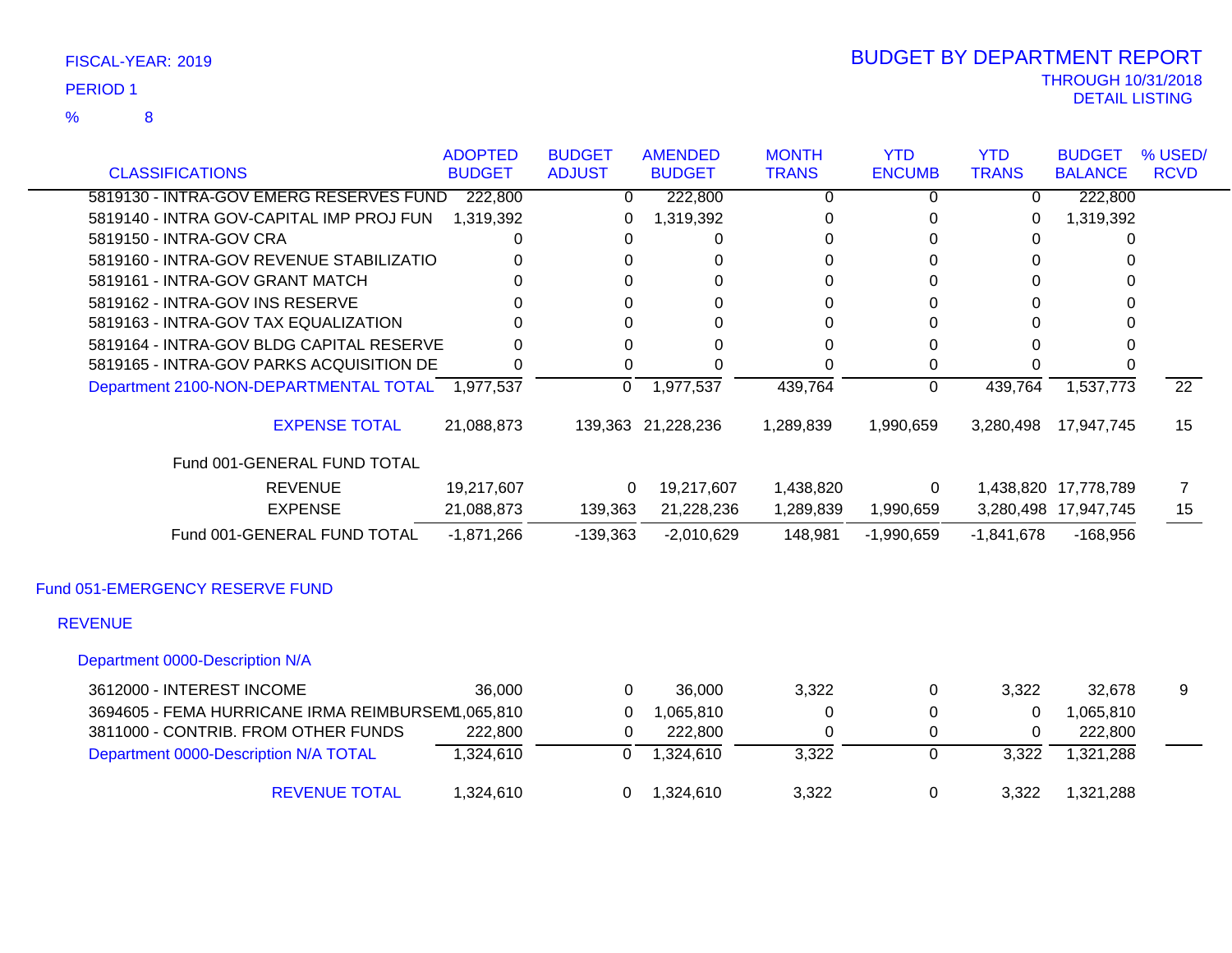| <b>CLASSIFICATIONS</b>                                                                        | <b>ADOPTED</b><br><b>BUDGET</b> | <b>BUDGET</b><br><b>ADJUST</b> | <b>AMENDED</b><br><b>BUDGET</b>                   | <b>MONTH</b><br><b>TRANS</b> | <b>YTD</b><br><b>ENCUMB</b> | <b>YTD</b><br><b>TRANS</b>      | <b>BUDGET</b><br><b>BALANCE</b> | % USED/<br><b>RCVD</b> |
|-----------------------------------------------------------------------------------------------|---------------------------------|--------------------------------|---------------------------------------------------|------------------------------|-----------------------------|---------------------------------|---------------------------------|------------------------|
| <b>EXPENSE</b>                                                                                |                                 |                                |                                                   |                              |                             |                                 |                                 |                        |
| Department 1310-CITY MANAGER                                                                  |                                 |                                |                                                   |                              |                             |                                 |                                 |                        |
| 5131210 - REGULAR<br>5133450 - CONTRACTUAL SERVCS-INFRA<br>Department 1310-CITY MANAGER TOTAL | 0<br>$\Omega$<br>$\Omega$       | $\Omega$                       | $\Omega$<br>$\Omega$<br>$\Omega$<br>0<br>$\Omega$ | 0<br>0<br>$\overline{0}$     | 0<br>0<br>$\Omega$          | 0<br>$\Omega$<br>$\overline{0}$ | 0<br>0<br>$\Omega$              |                        |
| Department 1410-FINANCE                                                                       |                                 |                                |                                                   |                              |                             |                                 |                                 |                        |
| 5135210 - SUPPLIES<br>Department 1410-FINANCE TOTAL                                           | 0<br>$\Omega$                   | $\Omega$                       | 0<br>0<br>$\Omega$                                | 0<br>$\Omega$                | 0<br>$\Omega$               | 0<br>$\Omega$                   | 0<br>$\Omega$                   |                        |
| Department 1730-STREET MAINTENANCE                                                            |                                 |                                |                                                   |                              |                             |                                 |                                 |                        |
| 5413450 - CONTRACTUAL SERVICES<br>Department 1730-STREET MAINTENANCE TOTAL                    | 0<br>$\Omega$                   | $\Omega$                       | 0<br>$\mathbf 0$<br>$\Omega$                      | 0<br>$\Omega$                | $\mathbf 0$<br>$\Omega$     | 0<br>$\Omega$                   | 0                               |                        |
| Department 1790-ENGINEERING & CONSTRUCTN                                                      |                                 |                                |                                                   |                              |                             |                                 |                                 |                        |
| 5193450 - CONT. SVCS.<br>Department 1790-ENGINEERING & CONSTRUCTN                             | $\mathbf 0$<br>$\Omega$         | $\Omega$                       | 0<br>0<br>$\Omega$                                | $\mathbf 0$<br>0             | 0<br>$\Omega$               | 0<br>$\Omega$                   | 0                               |                        |
| Department 1910-POLICE                                                                        |                                 |                                |                                                   |                              |                             |                                 |                                 |                        |
| 5215210 - SUPPLIES<br>Department 1910-POLICE TOTAL                                            | 0<br>$\Omega$                   | $\Omega$                       | 0<br>0<br>$\Omega$                                | 0<br>0                       | 0<br>$\overline{0}$         | 0<br>$\Omega$                   | 0<br>$\Omega$                   |                        |
| Department 2000-PARKS & RECREATION                                                            |                                 |                                |                                                   |                              |                             |                                 |                                 |                        |
| 5725210 - SUPPLIES<br>Department 2000-PARKS & RECREATION TOTAL                                | 0<br>$\Omega$                   |                                | 0<br>0<br>$\Omega$<br>$\Omega$                    | 0<br>$\Omega$                | 0<br>$\overline{0}$         | 0<br>$\Omega$                   | 0<br>$\Omega$                   |                        |
| <b>EXPENSE TOTAL</b>                                                                          | $\mathbf 0$                     | $\mathbf 0$                    | $\overline{0}$                                    | 0                            | $\pmb{0}$                   | $\mathbf 0$                     | $\mathsf 0$                     |                        |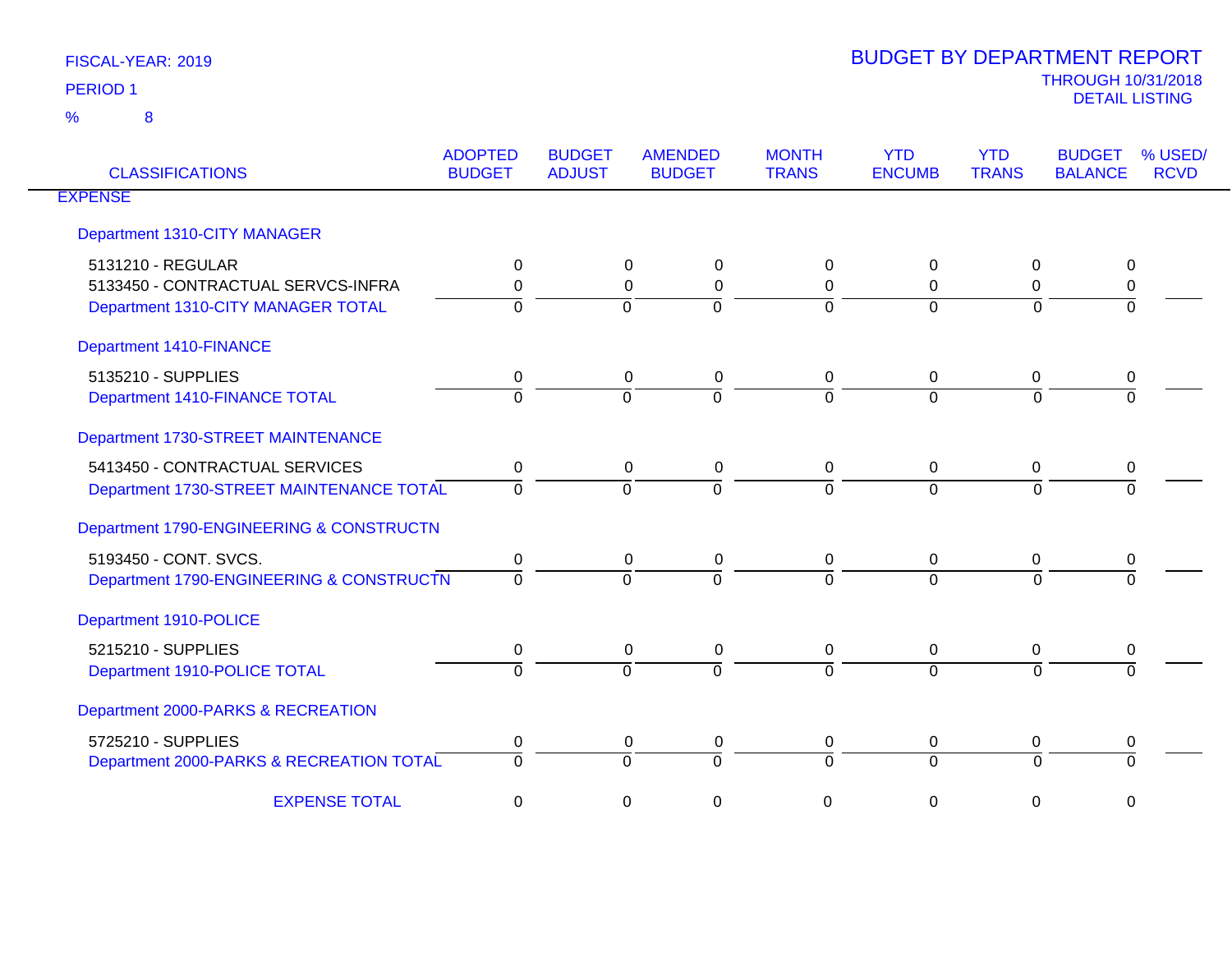| FISCAL-YEAR: 2019   |
|---------------------|
| PERIOD <sub>1</sub> |

8

### THROUGH 10/31/2018 DETAIL LISTING PERIOD <sup>1</sup> BUDGET BY DEPARTMENT REPORT

| <b>CLASSIFICATIONS</b>                   | <b>ADOPTED</b><br><b>BUDGET</b> | <b>BUDGET</b><br><b>ADJUST</b> |             | <b>AMENDED</b><br><b>BUDGET</b> | <b>MONTH</b><br><b>TRANS</b> | <b>YTD</b><br><b>ENCUMB</b> | <b>YTD</b><br><b>TRANS</b> | <b>BUDGET</b><br><b>BALANCE</b> | % USED/<br><b>RCVD</b> |
|------------------------------------------|---------------------------------|--------------------------------|-------------|---------------------------------|------------------------------|-----------------------------|----------------------------|---------------------------------|------------------------|
| Fund 051-EMERGENCY RESERVE FUND TOTAL    |                                 |                                |             |                                 |                              |                             |                            |                                 |                        |
| <b>REVENUE</b>                           | 1,324,610                       |                                | 0           | 1,324,610                       | 3,322                        | 0                           | 3,322                      | 1,321,288                       |                        |
| <b>EXPENSE</b>                           | 0                               |                                | 0           | 0                               | 0                            | 0                           | 0                          | 0                               | 15                     |
| Fund 051-EMERGENCY RESERVE FUND TOTAL    | 1,324,610                       |                                | $\mathbf 0$ | 1,324,610                       | 3,322                        | 0                           | 3,322                      | 1,321,288                       |                        |
| Fund 106-STATE GRANT FUND                |                                 |                                |             |                                 |                              |                             |                            |                                 |                        |
| <b>REVENUE</b>                           |                                 |                                |             |                                 |                              |                             |                            |                                 |                        |
| Department 0000-Description N/A          |                                 |                                |             |                                 |                              |                             |                            |                                 |                        |
| 3371000 - GENERAL GOVERNMENT             | $\Omega$                        |                                | $\Omega$    | $\mathbf 0$                     | $\Omega$                     | $\Omega$                    | $\Omega$                   | $\Omega$                        |                        |
| 3612000 - INTEREST INCOME                | $\Omega$                        |                                | 0           | $\Omega$                        | 421                          | 0                           | 421                        | $-421$                          |                        |
| 3699201 - MISC. OTHERS                   | 0                               |                                | $\Omega$    | 0                               | 0                            | 0                           | $\Omega$                   | 0                               |                        |
| Department 0000-Description N/A TOTAL    | $\overline{0}$                  |                                | $\mathbf 0$ | $\mathbf 0$                     | 421                          | 0                           | 421                        | $-421$                          |                        |
| Department 2001-FRDAP FUCHS PARK PROJECT |                                 |                                |             |                                 |                              |                             |                            |                                 |                        |
| 3311000 - REVENUE                        | $\mathbf 0$                     |                                | 0           | $\mathbf 0$                     | $\mathbf 0$                  | $\mathbf 0$                 | 0                          | $\mathbf 0$                     |                        |
| 3341000 - REVENUE                        | 0                               |                                | 0           | 0                               | 0                            | 0                           | 0                          | 0                               |                        |
| Department 2001-FRDAP FUCHS PARK PROJECT | $\mathbf 0$                     |                                | $\mathbf 0$ | $\Omega$                        | $\Omega$                     | $\mathbf 0$                 | $\Omega$                   | $\Omega$                        |                        |
| Department 2002-FRDAP-DANTE FASCELL PARK |                                 |                                |             |                                 |                              |                             |                            |                                 |                        |
| 3341000 - REVENUE                        | $\mathbf 0$                     |                                | 0           | 0                               | 0                            | 0                           | 0                          | 0                               |                        |
| Department 2002-FRDAP-DANTE FASCELL PARK | $\Omega$                        |                                | $\Omega$    | $\Omega$                        | $\Omega$                     | $\overline{0}$              | $\Omega$                   | $\Omega$                        |                        |
|                                          |                                 |                                |             |                                 |                              |                             |                            |                                 |                        |

Department 2003-FRDAP-PALMER PARK

| 3341000 - REVENUE                 |  |  |  |  |
|-----------------------------------|--|--|--|--|
| PARK<br>7003-PRDAP<br>l Jenartmen |  |  |  |  |

Department 3802-ADA FY 2011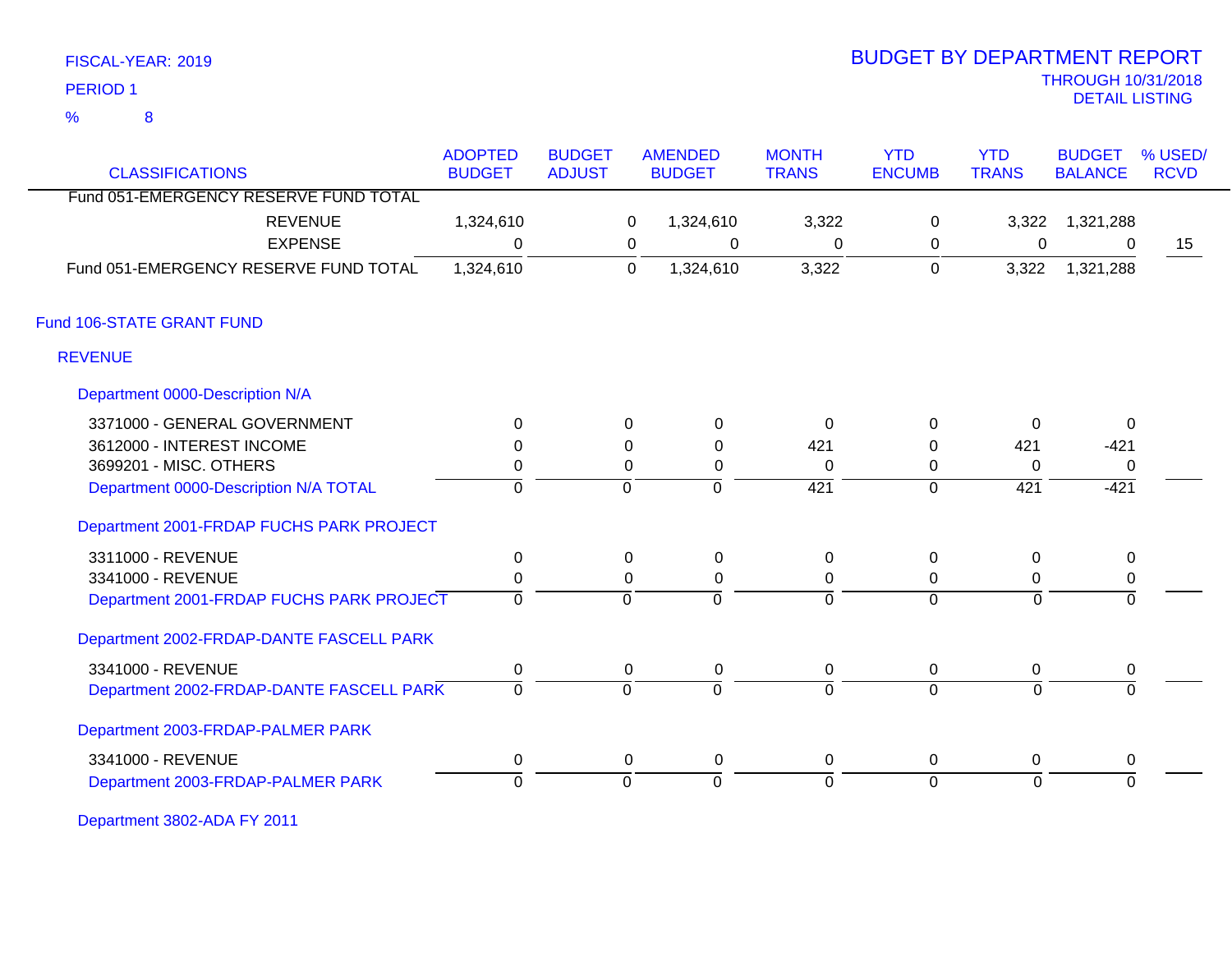| <b>CLASSIFICATIONS</b>                       | <b>ADOPTED</b><br><b>BUDGET</b> | <b>BUDGET</b><br><b>ADJUST</b> | <b>AMENDED</b><br><b>BUDGET</b> | <b>MONTH</b><br><b>TRANS</b> | <b>YTD</b><br><b>ENCUMB</b> | <b>YTD</b><br><b>TRANS</b> | <b>BUDGET</b><br><b>BALANCE</b> | % USED/<br><b>RCVD</b> |
|----------------------------------------------|---------------------------------|--------------------------------|---------------------------------|------------------------------|-----------------------------|----------------------------|---------------------------------|------------------------|
| 3371000 - GENERAL GOVERNMENT                 | 0                               | 0                              | 0                               | 0                            | $\Omega$                    | 0                          | 0                               |                        |
| Department 3802-ADA FY 2011 TOTAL            | $\overline{0}$                  | $\Omega$                       | $\Omega$                        | 0                            | $\Omega$                    | $\Omega$                   | $\Omega$                        |                        |
| Department 3901-FDEP-TWIN LAKES GRANT        |                                 |                                |                                 |                              |                             |                            |                                 |                        |
| 3341000 - REVENUE                            | 0                               | 0                              | 0                               | 0                            | $\mathbf 0$                 | 0                          | 0                               |                        |
| Department 3901-FDEP-TWIN LAKES GRANT TOTAL  | $\Omega$                        | $\Omega$                       | $\Omega$                        | 0                            | $\Omega$                    | $\Omega$                   | $\Omega$                        |                        |
| Department 3902-FDEP Drainage Phase VI       |                                 |                                |                                 |                              |                             |                            |                                 |                        |
| 3341000 - REVENUE                            | 0                               | 100,000                        | 100,000                         | 0                            | $\mathbf 0$                 | 0                          | 100,000                         |                        |
| Department 3902-FDEP Drainage Phase VI TOTAL | $\Omega$                        | 100,000                        | 100,000                         | $\overline{0}$               | $\overline{0}$              | $\mathbf 0$                | 100,000                         |                        |
| Department 7001-FDOT-USF-BICYCLE SAFETY      |                                 |                                |                                 |                              |                             |                            |                                 |                        |
| 3341000 - REVENUE                            | 0                               | 0                              | 0                               | 0                            | 0                           | 0                          | 0                               |                        |
| Department 7001-FDOT-USF-BICYCLE SAFETY      | $\Omega$                        | $\Omega$                       | $\Omega$                        | 0                            | $\Omega$                    | $\Omega$                   | $\Omega$                        |                        |
| Department 7002-FDOT-USF-BICYCLE SAFETY      |                                 |                                |                                 |                              |                             |                            |                                 |                        |
| 3341000 - REVENUE                            | $\pmb{0}$                       | 0                              | 0                               | 0                            | $\mathbf 0$                 | 0                          | $\pmb{0}$                       |                        |
| Department 7002-FDOT-USF-BICYCLE SAFETY      | $\Omega$                        | $\Omega$                       | $\Omega$                        | $\Omega$                     | $\Omega$                    | $\overline{0}$             | $\overline{0}$                  |                        |
| <b>REVENUE TOTAL</b>                         | $\Omega$                        | 100,000                        | 100,000                         | 421                          | $\mathbf 0$                 | 421                        | 99,579                          |                        |
| <b>EXPENSE</b>                               |                                 |                                |                                 |                              |                             |                            |                                 |                        |
| Department 2001-FRDAP FUCHS PARK PROJECT     |                                 |                                |                                 |                              |                             |                            |                                 |                        |
| 5723450 - CONTRACTUAL                        | 0                               | 0                              | 0                               | 0                            | 0                           | 0                          | 0                               |                        |
| Department 2001-FRDAP FUCHS PARK PROJECT     | $\Omega$                        | $\Omega$                       | $\Omega$                        | $\overline{0}$               | $\Omega$                    | $\Omega$                   | $\Omega$                        |                        |
| Department 2002-FRDAP-DANTE FASCELL PARK     |                                 |                                |                                 |                              |                             |                            |                                 |                        |
| 5726450 - MATCHING CONTRIBUTION              | $\mathbf 0$                     | 0                              | 0                               | 0                            | $\mathbf 0$                 | $\pmb{0}$                  | $\boldsymbol{0}$                |                        |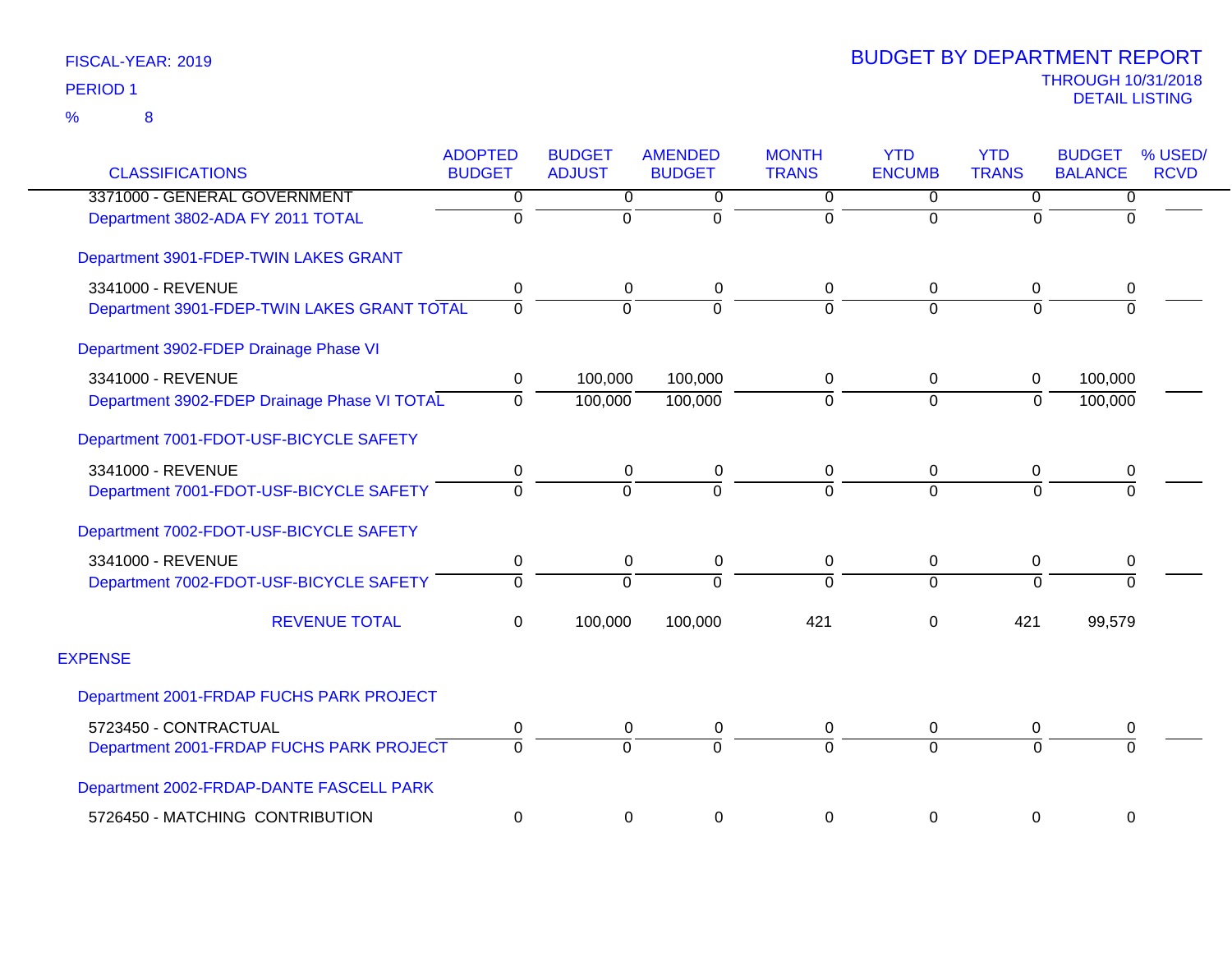8 %

| <b>CLASSIFICATIONS</b>                       | <b>ADOPTED</b><br><b>BUDGET</b> | <b>BUDGET</b><br><b>ADJUST</b> | <b>AMENDED</b><br><b>BUDGET</b> | <b>MONTH</b><br><b>TRANS</b> | <b>YTD</b><br><b>ENCUMB</b> | <b>YTD</b><br><b>TRANS</b> | <b>BUDGET</b><br><b>BALANCE</b> | % USED/<br><b>RCVD</b> |
|----------------------------------------------|---------------------------------|--------------------------------|---------------------------------|------------------------------|-----------------------------|----------------------------|---------------------------------|------------------------|
| Department 2002-FRDAP-DANTE FASCELL PARK     | $\overline{0}$                  | 0                              | $\overline{0}$                  | $\overline{0}$               | $\Omega$                    | $\Omega$                   | 0                               |                        |
| Department 2003-FRDAP-PALMER PARK            |                                 |                                |                                 |                              |                             |                            |                                 |                        |
| 5726450 - MATCHING CONTRIBUTION              | 0                               | $\mathbf 0$                    | $\pmb{0}$                       | 0                            | 0                           | $\mathbf 0$                | 0                               |                        |
| Department 2003-FRDAP-PALMER PARK            | $\overline{0}$                  | $\overline{0}$                 | $\mathbf 0$                     | $\mathbf 0$                  | $\Omega$                    | $\mathbf 0$                | $\Omega$                        |                        |
| Department 3303-CDBG SW 66 ST IMPROV PHASE   |                                 |                                |                                 |                              |                             |                            |                                 |                        |
| 5416440 - CAPITAL IMPROVEMENTS               | 0                               | 0                              | 0                               | 0                            | 0                           | 0                          | 0                               |                        |
| Department 3303-CDBG SW 66 ST IMPROV PHASE   | $\overline{0}$                  | $\overline{0}$                 | $\overline{0}$                  | $\Omega$                     | $\Omega$                    | $\Omega$                   | $\Omega$                        |                        |
| Department 3901-FDEP-TWIN LAKES GRANT        |                                 |                                |                                 |                              |                             |                            |                                 |                        |
| 5413100 - PROFESSIONAL SERVICES              | 0                               | 0                              | 0                               | $\Omega$                     | 0                           | $\Omega$                   | 0                               |                        |
| 5413450 - CONTRACTUAL SERVICES               | 0                               | 0                              | $\pmb{0}$                       | 0                            | $\Omega$                    | $\mathbf 0$                | 0                               |                        |
| Department 3901-FDEP-TWIN LAKES GRANT TOTAL  | $\Omega$                        | $\Omega$                       | $\overline{0}$                  | $\Omega$                     | $\Omega$                    | $\Omega$                   | $\Omega$                        |                        |
| Department 3902-FDEP Drainage Phase VI       |                                 |                                |                                 |                              |                             |                            |                                 |                        |
| 5416490 - CONSTRUCTIONS PROJECTS             | 0                               | 100,000                        | 100,000                         | 0                            | 100,000                     | 100,000                    | 0                               | 100                    |
| Department 3902-FDEP Drainage Phase VI TOTAL | $\Omega$                        | 100,000                        | 100,000                         | $\Omega$                     | 100,000                     | 100,000                    | $\Omega$                        | 100                    |
| Department 7001-FDOT-USF-BICYCLE SAFETY      |                                 |                                |                                 |                              |                             |                            |                                 |                        |
| 5211410 - OVERTIME                           | 0                               | $\mathbf 0$                    | $\pmb{0}$                       | 0                            | 0                           | $\mathbf 0$                | 0                               |                        |
| Department 7001-FDOT-USF-BICYCLE SAFETY      | $\Omega$                        | $\Omega$                       | $\Omega$                        | $\Omega$                     | $\Omega$                    | $\Omega$                   | $\Omega$                        |                        |
| Department 7002-FDOT-USF-BICYCLE SAFETY      |                                 |                                |                                 |                              |                             |                            |                                 |                        |
| 5211410 - OVERTIME                           | 0                               | 0                              | $\pmb{0}$                       | 0                            | 0                           | 0                          | 0                               |                        |
| Department 7002-FDOT-USF-BICYCLE SAFETY      | $\overline{0}$                  | $\overline{0}$                 | $\overline{0}$                  | $\overline{0}$               | $\Omega$                    | $\Omega$                   | $\Omega$                        |                        |
| <b>EXPENSE TOTAL</b>                         | 0                               | 100,000                        | 100,000                         | 0                            | 100,000                     | 100,000                    | 0                               | 100                    |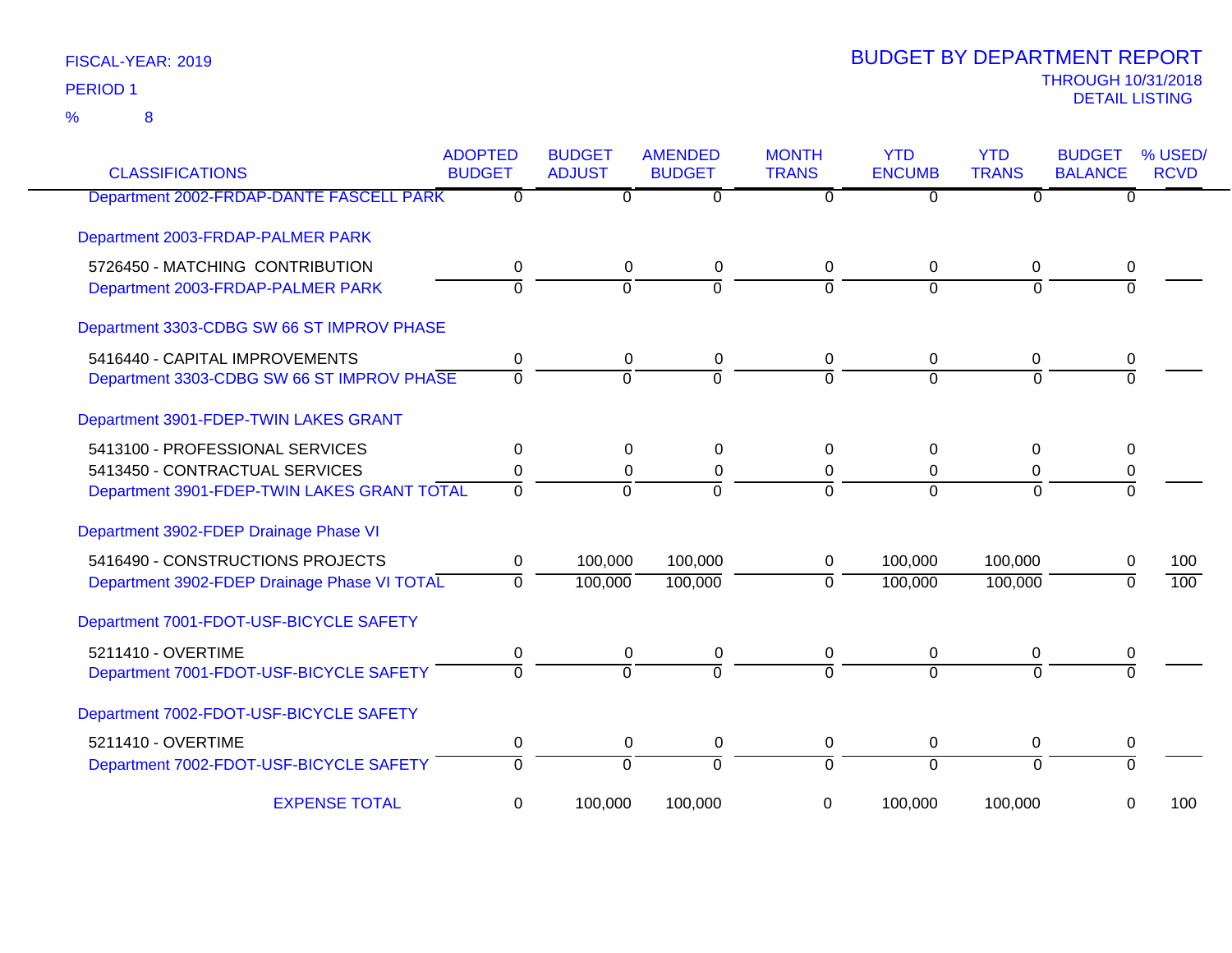|   | <b>PERIOD1</b>                        |                                 |                                |                                 |                              |                             |                            | <b>THROUGH 10/31/2018</b><br><b>DETAIL LISTING</b> |                        |
|---|---------------------------------------|---------------------------------|--------------------------------|---------------------------------|------------------------------|-----------------------------|----------------------------|----------------------------------------------------|------------------------|
| % | 8                                     |                                 |                                |                                 |                              |                             |                            |                                                    |                        |
|   | <b>CLASSIFICATIONS</b>                | <b>ADOPTED</b><br><b>BUDGET</b> | <b>BUDGET</b><br><b>ADJUST</b> | <b>AMENDED</b><br><b>BUDGET</b> | <b>MONTH</b><br><b>TRANS</b> | <b>YTD</b><br><b>ENCUMB</b> | <b>YTD</b><br><b>TRANS</b> | <b>BUDGET</b><br><b>BALANCE</b>                    | % USED/<br><b>RCVD</b> |
|   | Fund 106-STATE GRANT FUND TOTAL       |                                 |                                |                                 |                              |                             |                            |                                                    |                        |
|   | <b>REVENUE</b>                        | $\mathbf 0$                     | 100,000                        | 100,000                         | 421                          | 0                           | 421                        | 99,579                                             |                        |
|   | <b>EXPENSE</b>                        | $\mathbf 0$                     | 100,000                        | 100,000                         | 0                            | 100,000                     | 100,000                    | 0                                                  | 100                    |
|   | Fund 106-STATE GRANT FUND TOTAL       | $\mathbf{0}$                    | $\Omega$                       | $\mathbf 0$                     | 421                          | $-100,000$                  | $-99,579$                  | 99,579                                             |                        |
|   | Fund 111-STORM WATER DRAIN TRUST      |                                 |                                |                                 |                              |                             |                            |                                                    |                        |
|   | <b>REVENUE</b>                        |                                 |                                |                                 |                              |                             |                            |                                                    |                        |
|   | Department 0000-Description N/A       |                                 |                                |                                 |                              |                             |                            |                                                    |                        |
|   | 3143000 - UTILITY TAX-WATER           | 10,000                          | $\mathbf 0$                    | 10,000                          | $\pmb{0}$                    | 0                           | 0                          | 10,000                                             |                        |
|   | 3301000 - INTERGOVERNMENTAL REVENUE   | 375,000                         | $\pmb{0}$                      | 375,000                         | 0                            | 0                           | 0                          | 375,000                                            |                        |
|   | 3612000 - INTEREST INCOME             | 4,000                           | $\pmb{0}$                      | 4,000                           | 855                          | $\Omega$                    | 855                        | 3,145                                              | 21                     |
|   | 3699201 - MISC. OTHERS                | $\mathbf 0$                     | $\mathbf 0$                    | $\mathbf 0$                     | $\mathbf 0$                  | 0                           | $\mathbf 0$                | 0                                                  |                        |
|   | Department 0000-Description N/A TOTAL | 389,000                         | ō                              | 389,000                         | 855                          | 0                           | 855                        | 388,145                                            |                        |
|   | <b>REVENUE TOTAL</b>                  | 389,000                         | 0                              | 389,000                         | 855                          | 0                           | 855                        | 388,145                                            |                        |
|   | <b>EXPENSE</b>                        |                                 |                                |                                 |                              |                             |                            |                                                    |                        |
|   | Department 1730-STREET MAINTENANCE    |                                 |                                |                                 |                              |                             |                            |                                                    |                        |
|   | 5411210 - REGULAR                     | 39,099                          | $\mathbf 0$                    | 39,099                          | 2,235                        | 0                           | 2,235                      | 36,864                                             | 5                      |
|   | 5411410 - OVERTIME                    | $\mathbf 0$                     | 0                              | 0                               | 0                            | 0                           | 0                          | 0                                                  |                        |
|   | 5412110 - F.I.C.A.                    | 2,991                           | 0                              | 2,991                           | 171                          | 0                           | 171                        | 2,820                                              | 5                      |
|   | 5412210 - PENSION PLAN CONTRIBUTION   | 2,101                           | 0                              | 2,101                           | $\pmb{0}$                    | 0                           | 0                          | 2,101                                              |                        |
|   | 5412310 - GROUP HEALTH INSURANCE      | 7,638                           | 0                              | 7,638                           | 279                          | 0                           | 279                        | 7,359                                              | 3                      |
|   | 5412410 - WORKERS' COMPENSATION       | 5,150                           | 0                              | 5,150                           | 819                          | 0                           | 819                        | 4,331                                              | 15                     |
|   | 5413450 - CONTRACTUAL SERVICES        | 149,045                         | 45,356                         | 194,401                         | 17,369                       | 47,987                      | 65,356                     | 129,045                                            | 33                     |
|   | 5416490 - CONSTRUCTIONS PROJECTS      | 50,000                          | 105,115                        | 155,115                         | $\pmb{0}$                    | 105,115                     | 105,115                    | 50,000                                             | 67                     |
|   | 5417100 - BOND SERVICE- PRINCIPAL     | 27,039                          | $\mathbf 0$                    | 27,039                          | $\mathbf 0$                  | 0                           | 0                          | 27,039                                             |                        |
|   | 5417200 - INTEREST EXPENSE            | 1,500                           | 0                              | 1,500                           | 0                            | 0                           | 0                          | 1,500                                              |                        |

BUDGET BY DEPARTMENT REPORT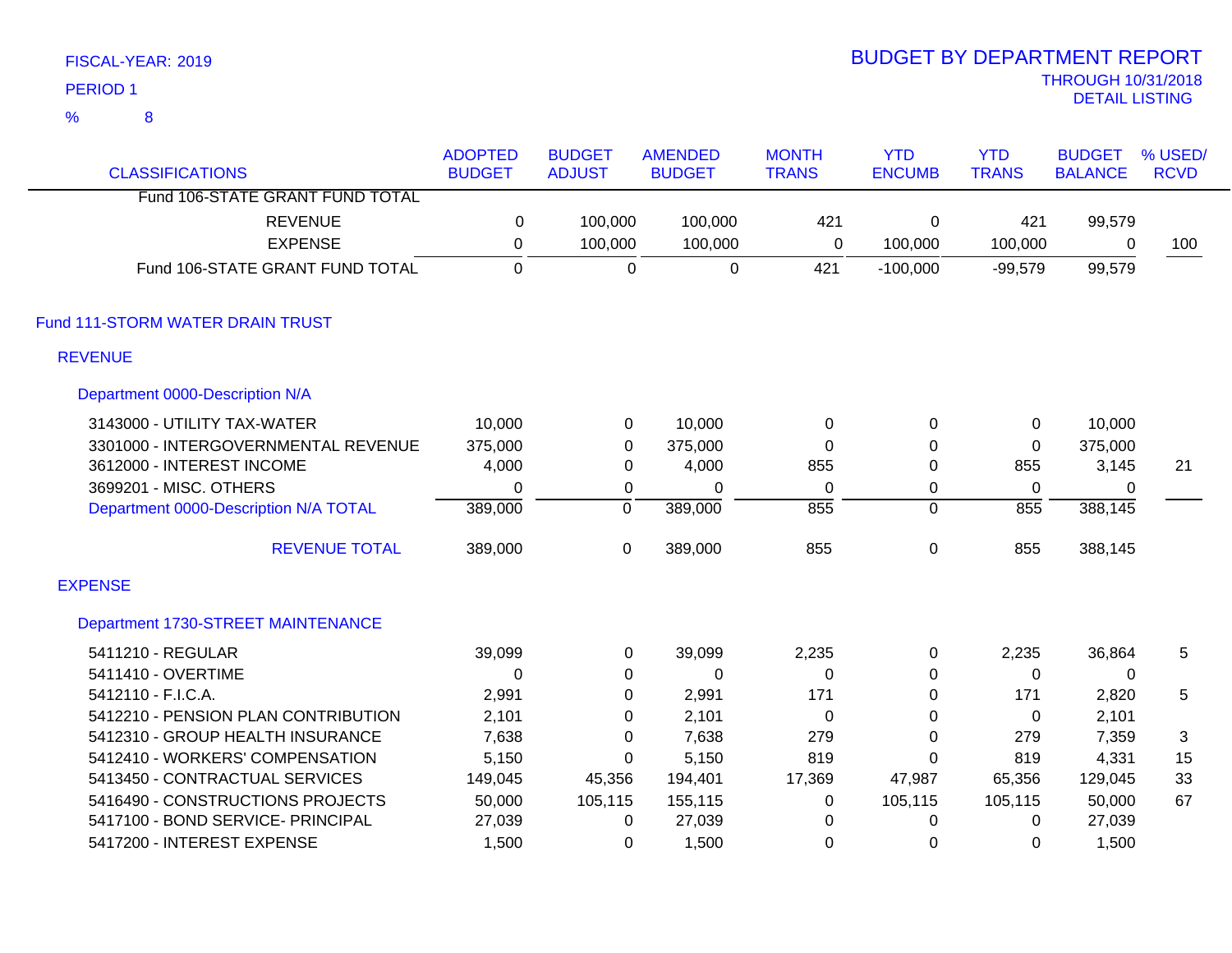|                                          | <b>ADOPTED</b> | <b>BUDGET</b>  | <b>AMENDED</b> | <b>MONTH</b>   | <b>YTD</b>     | <b>YTD</b>     | <b>BUDGET</b>  | % USED/         |
|------------------------------------------|----------------|----------------|----------------|----------------|----------------|----------------|----------------|-----------------|
| <b>CLASSIFICATIONS</b>                   | <b>BUDGET</b>  | <b>ADJUST</b>  | <b>BUDGET</b>  | <b>TRANS</b>   | <b>ENCUMB</b>  | <b>TRANS</b>   | <b>BALANCE</b> | <b>RCVD</b>     |
| 5819120 - INTRA-GOV TRANSFER-DEBT SERVIC | 150,000        | $\overline{0}$ | 150,000        | 0              | $\overline{0}$ | $\overline{0}$ | 150,000        |                 |
| Department 1730-STREET MAINTENANCE TOTAL | 434,563        | 150,471        | 585,034        | 20,873         | 153,102        | 173,975        | 411,059        | $\overline{29}$ |
| <b>EXPENSE TOTAL</b>                     | 434,563        | 150,471        | 585,034        | 20,873         | 153,102        | 173,975        | 411,059        | 29              |
| Fund 111-STORM WATER DRAIN TRUST TOTAL   |                |                |                |                |                |                |                |                 |
| <b>REVENUE</b>                           | 389,000        | 0              | 389,000        | 855            | $\mathsf 0$    | 855            | 388,145        |                 |
| <b>EXPENSE</b>                           | 434,563        | 150,471        | 585,034        | 20,873         | 153,102        | 173,975        | 411,059        | 29              |
| Fund 111-STORM WATER DRAIN TRUST TOTAL   | $-45,563$      | $-150,471$     | $-196,034$     | $-20,018$      | $-153,102$     | $-173,120$     | $-22,914$      |                 |
| Fund 112-2ND LOCAL OPTION GAS TRST       |                |                |                |                |                |                |                |                 |
| <b>REVENUE</b>                           |                |                |                |                |                |                |                |                 |
| Department 0000-Description N/A          |                |                |                |                |                |                |                |                 |
| 3121000 - LOCAL OPTION TAXES             | 73,686         | $\Omega$       | 73,686         | 6,313          | 0              | 6,313          | 67,373         | 8               |
| 3301000 - INTERGOVERNMENTAL REVENUE      | 0              | 0              | 0              | 0              | 0              | $\Omega$       | 0              |                 |
| 3612000 - INTEREST INCOME                | 1,500          | 0              | 1,500          | 193            | $\pmb{0}$      | 193            | 1,307          | 12              |
| Department 0000-Description N/A TOTAL    | 75,186         | $\overline{0}$ | 75,186         | 6,506          | 0              | 6,506          | 68,680         | $\overline{8}$  |
| <b>REVENUE TOTAL</b>                     | 75,186         | $\mathbf 0$    | 75,186         | 6,506          | $\pmb{0}$      | 6,506          | 68,680         | 8               |
| <b>EXPENSE</b>                           |                |                |                |                |                |                |                |                 |
| Department 1730-STREET MAINTENANCE       |                |                |                |                |                |                |                |                 |
| 5416210 - INFRASTRUCTURE PROJECTS        | 85,000         | 83,128         | 168,128        | $\mathbf 0$    | 83,128         | 83,128         | 85,000         | 49              |
| Department 1730-STREET MAINTENANCE TOTAL | 85,000         | 83,128         | 168,128        | $\overline{0}$ | 83,128         | 83,128         | 85,000         | 49              |
| <b>EXPENSE TOTAL</b>                     | 85,000         | 83,128         | 168,128        | $\mathbf 0$    | 83,128         | 83,128         | 85,000         | 49              |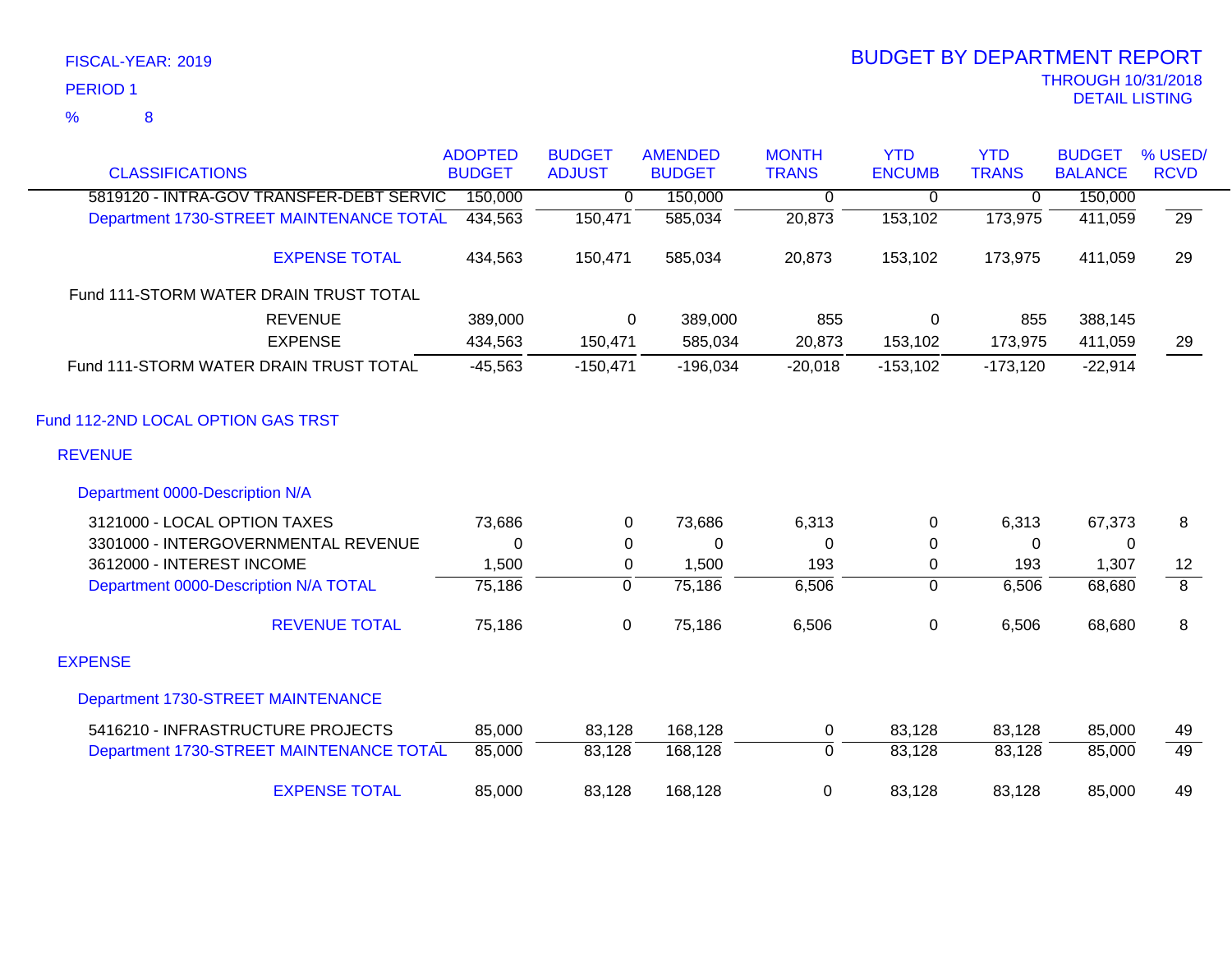|                 | FISCAL-YEAR: 2019 |
|-----------------|-------------------|
| <b>PERIOD 1</b> |                   |
| %               | 8                 |

| <b>CLASSIFICATIONS</b>                       | <b>ADOPTED</b><br><b>BUDGET</b> | <b>BUDGET</b><br><b>ADJUST</b> | <b>AMENDED</b><br><b>BUDGET</b> | <b>MONTH</b><br><b>TRANS</b> | <b>YTD</b><br><b>ENCUMB</b> | <b>YTD</b><br><b>TRANS</b> | <b>BUDGET</b><br><b>BALANCE</b> | % USED/<br><b>RCVD</b> |
|----------------------------------------------|---------------------------------|--------------------------------|---------------------------------|------------------------------|-----------------------------|----------------------------|---------------------------------|------------------------|
| Fund 112-2ND LOCAL OPTION GAS TRST TOTAL     |                                 |                                |                                 |                              |                             |                            |                                 |                        |
| <b>REVENUE</b>                               | 75,186                          | 0                              | 75,186                          | 6,506                        | 0                           | 6,506                      | 68,680                          | 8                      |
| <b>EXPENSE</b>                               | 85,000                          | 83,128                         | 168,128                         | 0                            | 83,128                      | 83,128                     | 85,000                          | 49                     |
| Fund 112-2ND LOCAL OPTION GAS TRST TOTAL     | $-9,814$                        | $-83,128$                      | $-92,942$                       | 6,506                        | $-83,128$                   | $-76,622$                  | $-16,320$                       |                        |
| Fund 114-LOCAL GRANTS FUND                   |                                 |                                |                                 |                              |                             |                            |                                 |                        |
| <b>REVENUE</b>                               |                                 |                                |                                 |                              |                             |                            |                                 |                        |
| Department 0000-Description N/A              |                                 |                                |                                 |                              |                             |                            |                                 |                        |
| 3371000 - GENERAL GOVERNMENT                 | 0                               | 0                              | $\mathbf 0$                     | 0                            | $\mathbf 0$                 | 0                          | 0                               |                        |
| Department 0000-Description N/A TOTAL        | $\overline{0}$                  | $\overline{0}$                 | $\overline{0}$                  | $\overline{0}$               | $\overline{0}$              | $\Omega$                   | $\Omega$                        |                        |
| Department 3001-SNP-MURRAY PARK POOL         |                                 |                                |                                 |                              |                             |                            |                                 |                        |
| 3371000 - GENERAL GOVERNMENT                 | $\mathbf 0$                     | 0                              | 0                               | 0                            | 0                           | 0                          | 0                               |                        |
| Department 3001-SNP-MURRAY PARK POOL TOTAL   | $\overline{0}$                  | $\overline{0}$                 | $\overline{0}$                  | $\overline{0}$               | $\overline{0}$              | $\Omega$                   | $\Omega$                        |                        |
| Department 3101-HFSF-Complete Streets Policy |                                 |                                |                                 |                              |                             |                            |                                 |                        |
| 3661000 - REVENUE                            | $\mathbf 0$                     | $\mathbf 0$                    | $\pmb{0}$                       | 0                            | $\mathbf 0$                 | 0                          | $\pmb{0}$                       |                        |
| Department 3101-HFSF-Complete Streets Policy | $\overline{0}$                  | $\overline{0}$                 | $\overline{0}$                  | 0                            | $\overline{0}$              | $\mathbf 0$                | $\Omega$                        |                        |
| Department 3604-MDC SCHOOL & SR MEALS        |                                 |                                |                                 |                              |                             |                            |                                 |                        |
| 3371000 - GENERAL GOVERNMENT                 | 0                               | 0                              | 0                               | 0                            | $\mathbf 0$                 | 0                          | 0                               |                        |
| Department 3604-MDC SCHOOL & SR MEALS        | $\overline{0}$                  | $\overline{0}$                 | $\overline{0}$                  | $\overline{0}$               | $\Omega$                    | $\Omega$                   | $\Omega$                        |                        |
| Department 3605-MDC SCHOOL & SR MEALS        |                                 |                                |                                 |                              |                             |                            |                                 |                        |
| 3371000 - GENERAL GOVERNMENT                 | $\mathbf 0$                     | 0                              | 0                               | 0                            | 0                           | 0                          | 0                               |                        |
| Department 3605-MDC SCHOOL & SR MEALS        | $\overline{0}$                  | $\mathbf 0$                    | 0                               | 0                            | $\overline{0}$              | $\overline{0}$             | $\mathbf 0$                     |                        |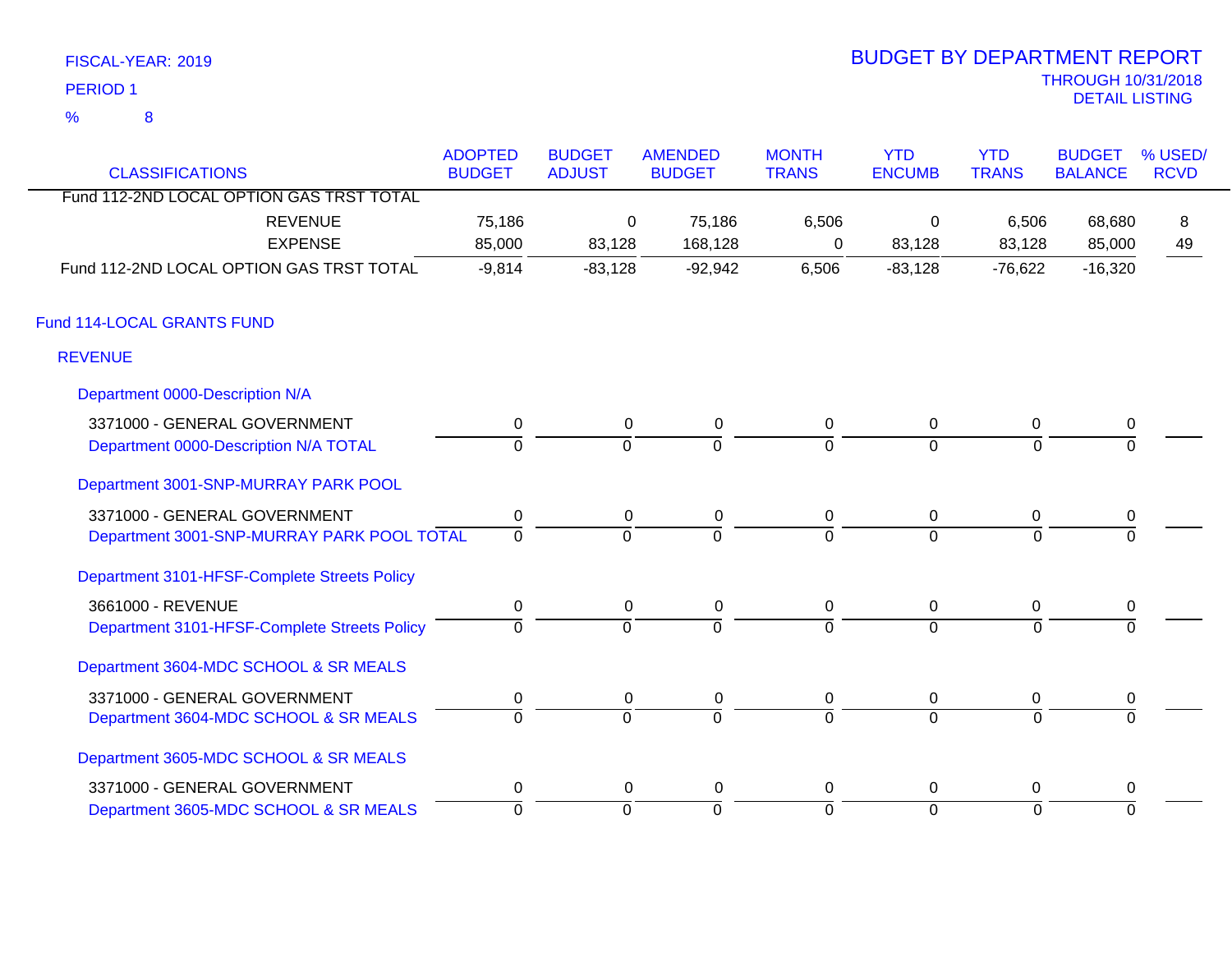|                                           | <b>ADOPTED</b> | <b>BUDGET</b>  | <b>AMENDED</b> | <b>MONTH</b> | <b>YTD</b>     | <b>YTD</b>   | <b>BUDGET</b>  | % USED/     |
|-------------------------------------------|----------------|----------------|----------------|--------------|----------------|--------------|----------------|-------------|
| <b>CLASSIFICATIONS</b>                    | <b>BUDGET</b>  | <b>ADJUST</b>  | <b>BUDGET</b>  | <b>TRANS</b> | <b>ENCUMB</b>  | <b>TRANS</b> | <b>BALANCE</b> | <b>RCVD</b> |
| Department 3606-MDC SCHOOL & SR MEALS     |                |                |                |              |                |              |                |             |
| 3371000 - GENERAL GOVERNMENT              | 0              | 0              | 0              | 0            | 0              | 0            | 0              |             |
| Department 3606-MDC SCHOOL & SR MEALS     | 0              | $\Omega$       | ō              | $\Omega$     | $\Omega$       | $\Omega$     | $\overline{0}$ |             |
| Department 3607-SR MEAL AMENDMENT TO JUNE |                |                |                |              |                |              |                |             |
| 3371000 - GENERAL GOVERNMENT              | 0              | 0              | 0              | 0            | 0              | 0            | 0              |             |
| Department 3607-SR MEAL AMENDMENT TO JUNE | $\Omega$       | $\overline{0}$ | $\overline{0}$ | $\Omega$     | $\overline{0}$ | $\Omega$     | $\Omega$       |             |
| Department 3608-SR MEAL & AFTER SCHOOL    |                |                |                |              |                |              |                |             |
| 3371000 - GENERAL GOVERNMENT              | 0              |                | 0<br>0         | 0            | 0              | 0            | 0              |             |
| Department 3608-SR MEAL & AFTER SCHOOL    | $\mathbf{0}$   | $\Omega$       | $\overline{0}$ | $\Omega$     | $\Omega$       | $\Omega$     | $\overline{0}$ |             |
| Department 3609-SR MEAL&AFTER SCH #2 JUL- |                |                |                |              |                |              |                |             |
| 3371000 - GENERAL GOVERNMENT              | 0              | 0              | 0              | 0            | 0              | 0            | 0              |             |
| Department 3609-SR MEAL&AFTER SCH #2 JUL- | $\Omega$       | $\overline{0}$ | $\overline{0}$ | $\Omega$     | $\Omega$       | $\Omega$     | $\Omega$       |             |
| Department 3610-SR MEAL&AFTER SCH         |                |                |                |              |                |              |                |             |
| 3371000 - GENERAL GOVERNMENT              | 0              | 0              | 0              | 0            | 0              | 0            | 0              |             |
| Department 3610-SR MEAL&AFTER SCH         | $\Omega$       | $\Omega$       | $\Omega$       | $\Omega$     | $\Omega$       | $\Omega$     | $\Omega$       |             |
| Department 3801-ADA-FY2010                |                |                |                |              |                |              |                |             |
| 3371000 - GENERAL GOVERNMENT              | 0              | 0              | $\pmb{0}$      | 0            | 0              | 0            | 0              |             |
| Department 3801-ADA-FY2010 TOTAL          | $\overline{0}$ | $\overline{0}$ | $\overline{0}$ | $\Omega$     | $\overline{0}$ | $\Omega$     | $\overline{0}$ |             |
| Department 3802-ADA FY 2011               |                |                |                |              |                |              |                |             |
| 3371000 - GENERAL GOVERNMENT              | 0              | 0              | 0              | 0            | 0              | 0            | 0              |             |
| Department 3802-ADA FY 2011 TOTAL         | $\Omega$       | $\Omega$       | $\mathbf 0$    | $\Omega$     | $\Omega$       | $\Omega$     | $\Omega$       |             |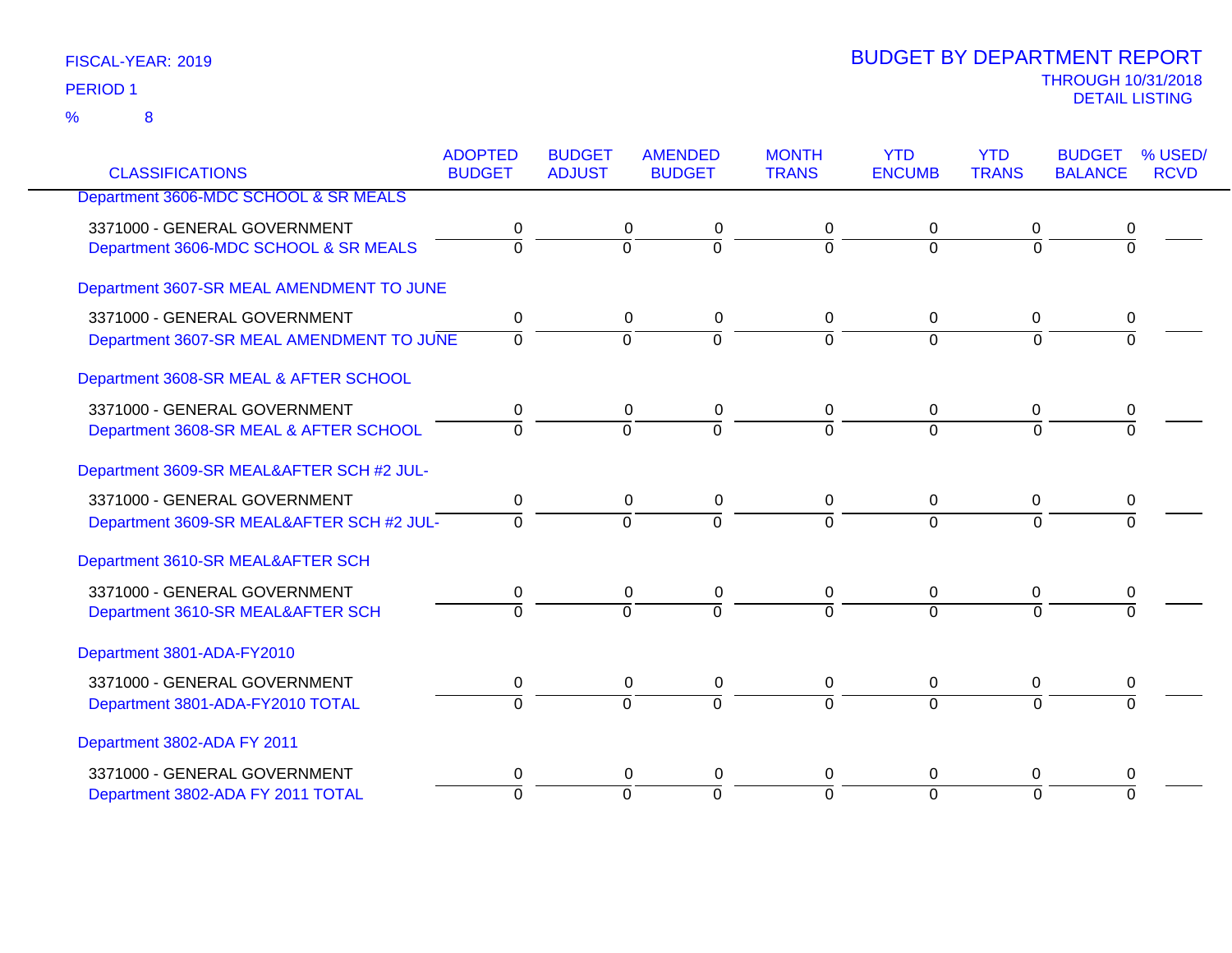### FISCAL-YEAR: 2019 8 %

| <b>CLASSIFICATIONS</b>                                            | <b>ADOPTED</b><br><b>BUDGET</b> | <b>BUDGET</b><br><b>ADJUST</b> | <b>AMENDED</b><br><b>BUDGET</b>    | <b>MONTH</b><br><b>TRANS</b> | <b>YTD</b><br><b>ENCUMB</b> | <b>YTD</b><br><b>TRANS</b> | <b>BUDGET</b><br><b>BALANCE</b> | % USED/<br><b>RCVD</b> |
|-------------------------------------------------------------------|---------------------------------|--------------------------------|------------------------------------|------------------------------|-----------------------------|----------------------------|---------------------------------|------------------------|
| Department 3803-ADA FY 2012                                       |                                 |                                |                                    |                              |                             |                            |                                 |                        |
| 3371000 - GENERAL GOVERNMENT<br>Department 3803-ADA FY 2012 TOTAL | 0<br>ō                          | 0<br>$\overline{0}$            | $\boldsymbol{0}$<br>$\overline{0}$ | 0<br>ō                       | 0<br>$\overline{0}$         | 0<br>$\overline{0}$        | 0<br>$\overline{0}$             |                        |
| Department 3804-ADA FY 2013                                       |                                 |                                |                                    |                              |                             |                            |                                 |                        |
| 3371000 - GENERAL GOVERNMENT<br>Department 3804-ADA FY 2013 TOTAL | 0<br>$\overline{0}$             | 0<br>$\overline{0}$            | $\boldsymbol{0}$<br>$\overline{0}$ | 0<br>$\overline{0}$          | 0<br>$\overline{0}$         | 0<br>$\overline{0}$        | 0<br>ō                          |                        |
| Department 3805-ADA FY 2013                                       |                                 |                                |                                    |                              |                             |                            |                                 |                        |
| 3371000 - GENERAL GOVERNMENT<br>Department 3805-ADA FY 2013 TOTAL | 0<br>$\overline{0}$             | 0<br>$\overline{0}$            | 0<br>$\overline{0}$                | 0<br>$\overline{0}$          | 0<br>$\overline{0}$         | 0<br>$\Omega$              | 0<br>$\overline{0}$             |                        |
| Department 3806-ADA FY 2015                                       |                                 |                                |                                    |                              |                             |                            |                                 |                        |
| 3371000 - GENERAL GOVERNMENT<br>Department 3806-ADA FY 2015 TOTAL | 0<br>$\overline{0}$             | 0<br>$\overline{0}$            | 0<br>$\overline{0}$                | 0<br>$\overline{0}$          | 0<br>$\overline{0}$         | 0<br>$\overline{0}$        | 0<br>$\overline{0}$             |                        |
| Department 3807-ADA FY 2016                                       |                                 |                                |                                    |                              |                             |                            |                                 |                        |
| 3371000 - GENERAL GOVERNMENT<br>Department 3807-ADA FY 2016 TOTAL | 0<br>ō                          | 0<br>$\overline{0}$            | 0<br>$\overline{0}$                | 0<br>$\overline{0}$          | 0<br>$\Omega$               | 0<br>$\overline{0}$        | 0<br>$\overline{0}$             |                        |
| Department 3808-ADA FY 2017                                       |                                 |                                |                                    |                              |                             |                            |                                 |                        |
| 3371000 - GENERAL GOVERNMENT<br>Department 3808-ADA FY 2017 TOTAL | 0<br>$\overline{0}$             | 0<br>$\overline{0}$            | 0<br>$\overline{0}$                | 0<br>$\overline{0}$          | 0<br>$\overline{0}$         | 0<br>$\overline{0}$        | 0<br>$\overline{0}$             |                        |
| Department 4010-GOB-WATER & SEWER                                 |                                 |                                |                                    |                              |                             |                            |                                 |                        |
| 3311000 - REVENUE<br>3371000 - GENERAL GOVERNMENT                 | 0<br>0                          | 0<br>0                         | $\mathbf 0$<br>$\mathbf 0$         | 0<br>0                       | 0<br>0                      | 0<br>0                     | 0                               |                        |
| Department 4010-GOB-WATER & SEWER                                 | $\mathbf 0$                     | $\Omega$                       | $\mathbf 0$                        | $\overline{0}$               | $\mathbf 0$                 | $\Omega$                   | 0<br>$\Omega$                   |                        |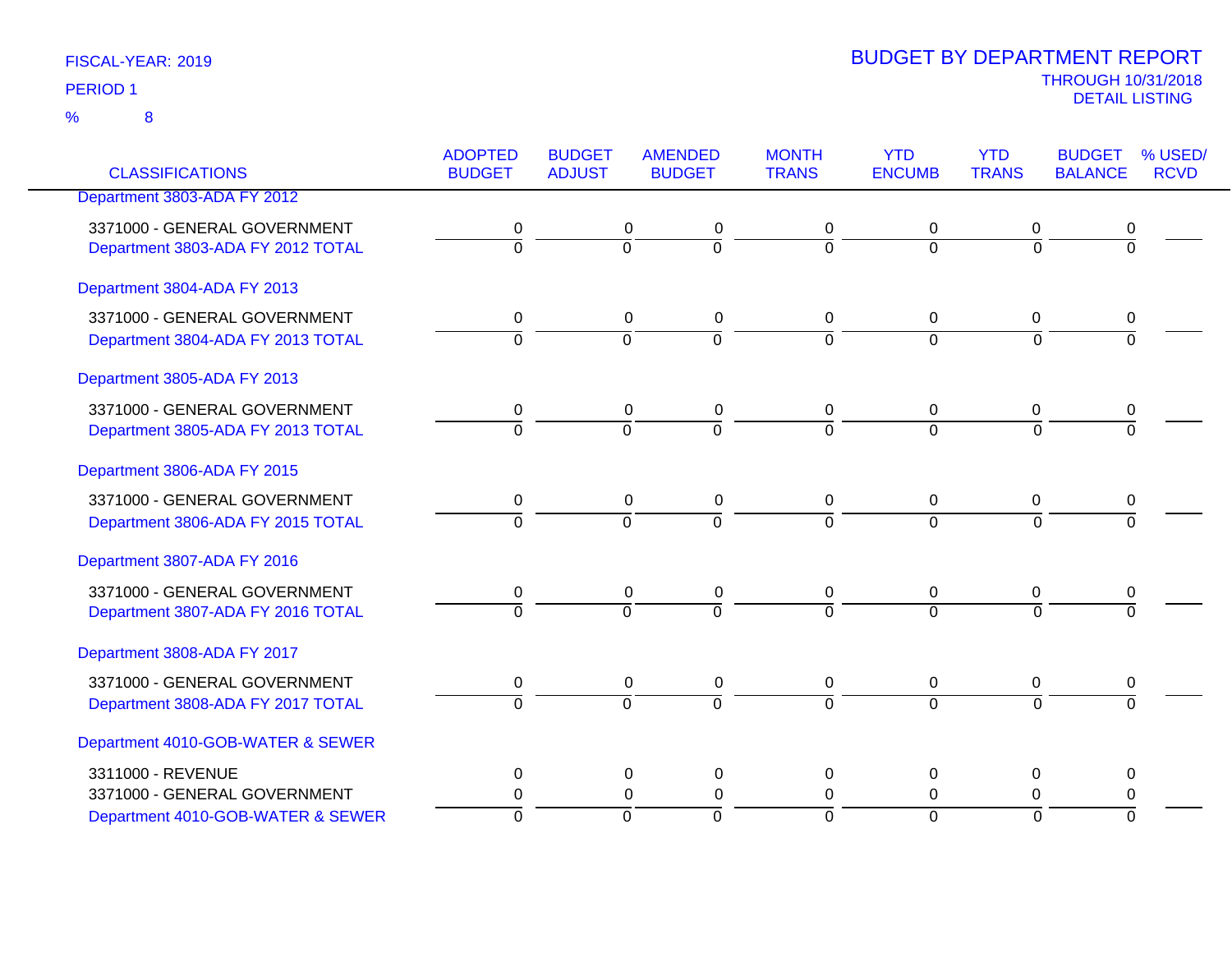|                                                  | <b>ADOPTED</b> | <b>BUDGET</b>  | <b>AMENDED</b>             | <b>MONTH</b>   | <b>YTD</b>     | <b>YTD</b>     | <b>BUDGET</b>  | % USED/     |
|--------------------------------------------------|----------------|----------------|----------------------------|----------------|----------------|----------------|----------------|-------------|
| <b>CLASSIFICATIONS</b>                           | <b>BUDGET</b>  | <b>ADJUST</b>  | <b>BUDGET</b>              | <b>TRANS</b>   | <b>ENCUMB</b>  | <b>TRANS</b>   | <b>BALANCE</b> | <b>RCVD</b> |
| Department 4011-GOB-Sanitary Sewer Master Plan   |                |                |                            |                |                |                |                |             |
| 3371000 - GENERAL GOVERNMENT                     | 0              |                | 0<br>0                     | 0              | 0              | 0              | 0              |             |
| Department 4011-GOB-Sanitary Sewer Master Plan   | $\overline{0}$ | $\overline{0}$ | 0                          | $\overline{0}$ | $\overline{0}$ | $\overline{0}$ | $\overline{0}$ |             |
| Department 4100-VILLAGERS GRANT-                 |                |                |                            |                |                |                |                |             |
| 3371000 - GENERAL GOVERNMENT                     | 0              |                | $\mathbf 0$<br>$\pmb{0}$   | 0              | 0              | 0              | 0              |             |
| Department 4100-VILLAGERS GRANT-                 | $\mathbf 0$    | $\overline{0}$ | $\overline{0}$             | $\overline{0}$ | $\overline{0}$ | $\Omega$       | 0              |             |
| Department 4101-VILLAGERS GRANT-                 |                |                |                            |                |                |                |                |             |
| 3371000 - GENERAL GOVERNMENT                     | 0              |                | 0<br>0                     | 0              | 0              | 0              |                |             |
| Department 4101-VILLAGERS GRANT-                 | $\overline{0}$ | $\overline{0}$ | $\overline{\mathfrak{o}}$  | $\overline{0}$ | $\overline{0}$ | $\Omega$       | $\Omega$       |             |
| Department 4200-MPO                              |                |                |                            |                |                |                |                |             |
| 3371000 - GENERAL GOVERNMENT                     | 0              |                | 0<br>0                     | 0              | 0              | 0              | 0              |             |
| Department 4200-MPO TOTAL                        | $\Omega$       |                | $\overline{0}$<br>$\Omega$ | $\Omega$       | $\Omega$       | $\Omega$       | 0              |             |
| Department 4201-MPO-Complete Street Policy       |                |                |                            |                |                |                |                |             |
| 3371000 - GENERAL GOVERNMENT                     | $\pmb{0}$      |                | $\pmb{0}$<br>$\pmb{0}$     | 0              | $\pmb{0}$      | $\mathbf 0$    | 0              |             |
| Department 4201-MPO-Complete Street Policy TOTAL | $\Omega$       | $\overline{0}$ | $\Omega$                   | $\Omega$       | $\Omega$       | $\Omega$       | 0              |             |
| Department 4300-MDC-NEAT STREETS-CRA TREE        |                |                |                            |                |                |                |                |             |
| 3371000 - GENERAL GOVERNMENT                     | 0              |                | $\pmb{0}$<br>0             | 0              | 0              | 0              | 0              |             |
| Department 4300-MDC-NEAT STREETS-CRA TREE        | $\overline{0}$ | $\overline{0}$ | $\overline{0}$             | $\overline{0}$ | $\overline{0}$ | $\overline{0}$ | 0              |             |
| Department 4301-MDC Neat Streets-Tree Planting   |                |                |                            |                |                |                |                |             |
| 3371000 - GENERAL GOVERNMENT                     | 0              |                | 0<br>0                     | 0              | 0              | 0              | 0              |             |
| Department 4301-MDC Neat Streets-Tree Planting   | $\Omega$       | $\overline{0}$ | $\Omega$                   | $\Omega$       | $\Omega$       | $\Omega$       | $\Omega$       |             |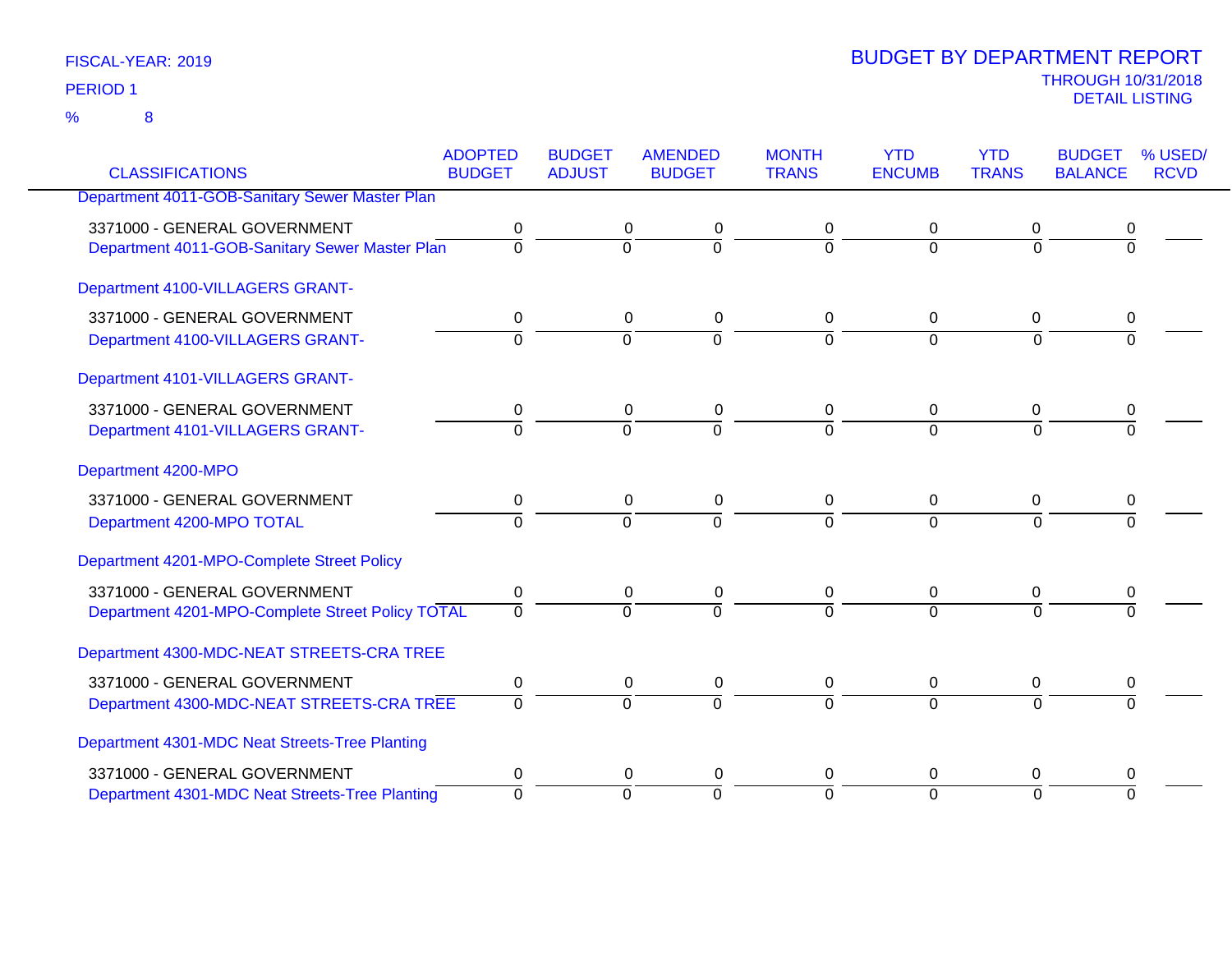| <b>CLASSIFICATIONS</b>                        | <b>ADOPTED</b><br><b>BUDGET</b> | <b>BUDGET</b><br><b>ADJUST</b> | <b>AMENDED</b><br><b>BUDGET</b> | <b>MONTH</b><br><b>TRANS</b> | <b>YTD</b><br><b>ENCUMB</b> | <b>YTD</b><br><b>TRANS</b> | <b>BUDGET</b><br><b>BALANCE</b> | % USED/<br><b>RCVD</b> |
|-----------------------------------------------|---------------------------------|--------------------------------|---------------------------------|------------------------------|-----------------------------|----------------------------|---------------------------------|------------------------|
|                                               |                                 |                                |                                 |                              |                             |                            |                                 |                        |
| Department 4400-South Miami Garden Club       |                                 |                                |                                 |                              |                             |                            |                                 |                        |
| 3661000 - REVENUE                             | 0                               | 0                              | 0                               | 3,000                        | 0                           | 3,000                      | $-3,000$                        |                        |
| Department 4400-South Miami Garden Club TOTAL | $\mathbf 0$                     | $\mathbf 0$                    | $\Omega$                        | 3,000                        | $\overline{0}$              | 3,000                      | $-3,000$                        |                        |
| Department 4501-ORANGE BOWL YOUTH SPORTS,     |                                 |                                |                                 |                              |                             |                            |                                 |                        |
| 3661000 - REVENUE                             | 0                               | 0                              | 0                               | $\pmb{0}$                    | $\mathbf 0$                 | 0                          | 0                               |                        |
| Department 4501-ORANGE BOWL YOUTH SPORTS,     | $\overline{0}$                  | $\overline{0}$                 | $\Omega$                        | $\overline{0}$               | $\Omega$                    | $\Omega$                   | $\overline{0}$                  |                        |
| Department 4601-USA Swimming FY18             |                                 |                                |                                 |                              |                             |                            |                                 |                        |
| 3661000 - REVENUE                             | 0                               | 0                              | 0                               | 0                            | 0                           | 0                          | 0                               |                        |
| Department 4601-USA Swimming FY18 TOTAL       | $\overline{0}$                  | $\Omega$                       | $\Omega$                        | $\overline{0}$               | $\overline{0}$              | $\Omega$                   | $\Omega$                        |                        |
| <b>REVENUE TOTAL</b>                          | $\pmb{0}$                       | 0                              | $\Omega$                        | 3,000                        | $\Omega$                    | 3,000                      | $-3,000$                        |                        |
| <b>EXPENSE</b>                                |                                 |                                |                                 |                              |                             |                            |                                 |                        |
| Department 3001-SNP-MURRAY PARK POOL          |                                 |                                |                                 |                              |                             |                            |                                 |                        |
| 5413100 - PROFESSIONAL SERVICES               | 0                               | 0                              | 0                               | $\mathbf 0$                  | $\mathbf{0}$                | 0                          | 0                               |                        |
| 5413450 - CONTRACTUAL SERVICES                | 0                               | 0                              | 0                               | 0                            | $\mathbf{0}$                | 0                          | 0                               |                        |
| Department 3001-SNP-MURRAY PARK POOL TOTAL    | $\Omega$                        | $\Omega$                       | $\Omega$                        | $\Omega$                     | $\Omega$                    | $\Omega$                   | $\Omega$                        |                        |
| Department 3101-HFSF-Complete Streets Policy  |                                 |                                |                                 |                              |                             |                            |                                 |                        |
| 5413450 - CONTRACTUAL SERVICES                | 0                               | 0                              | 0                               | $\mathbf 0$                  | 0                           | 0                          | 0                               |                        |
| Department 3101-HFSF-Complete Streets Policy  | 0                               | $\overline{0}$                 | $\Omega$                        | $\mathbf 0$                  | $\Omega$                    | $\mathbf 0$                | $\Omega$                        |                        |
| Department 3603-12-SMIA-CB OCT11-SEP12        |                                 |                                |                                 |                              |                             |                            |                                 |                        |
| 5413450 - CONTRACTUAL SERVICES                | 0                               | 0                              | 0                               | $\pmb{0}$                    | $\Omega$                    | 0                          | 0                               |                        |
| Department 3603-12-SMIA-CB OCT11-SEP12 TOTAL  | $\overline{0}$                  | $\Omega$                       | $\Omega$                        | $\overline{0}$               | $\Omega$                    | $\Omega$                   | $\Omega$                        |                        |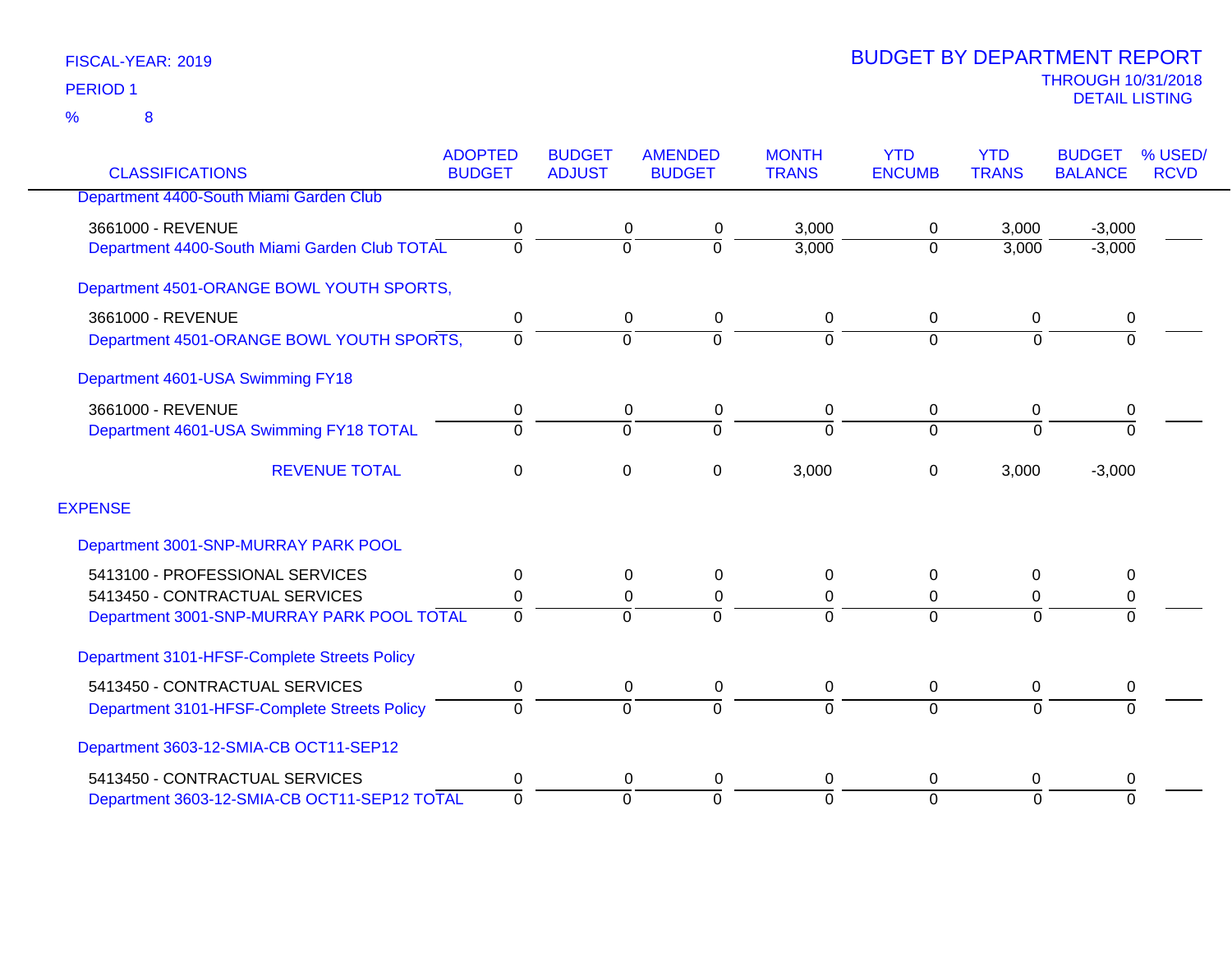8 %

| <b>CLASSIFICATIONS</b>                    | <b>ADOPTED</b><br><b>BUDGET</b> | <b>BUDGET</b><br><b>ADJUST</b> | <b>AMENDED</b><br><b>BUDGET</b> | <b>MONTH</b><br><b>TRANS</b> | <b>YTD</b><br><b>ENCUMB</b> | <b>YTD</b><br><b>TRANS</b> | <b>BUDGET</b><br><b>BALANCE</b> | % USED/<br><b>RCVD</b> |
|-------------------------------------------|---------------------------------|--------------------------------|---------------------------------|------------------------------|-----------------------------|----------------------------|---------------------------------|------------------------|
| Department 3604-MDC SCHOOL & SR MEALS     |                                 |                                |                                 |                              |                             |                            |                                 |                        |
|                                           |                                 |                                |                                 |                              |                             |                            |                                 |                        |
| 5411310 - PART TIME                       | $\Omega$                        |                                | 0<br>$\pmb{0}$                  | $\Omega$                     | $\mathbf 0$                 | 0                          | 0                               |                        |
| 5413450 - CONTRACTUAL SERVICES            | 0                               |                                | $\mathbf 0$<br>0                | 0                            | 0                           | 0                          | 0                               |                        |
| Department 3604-MDC SCHOOL & SR MEALS     | $\Omega$                        | $\mathbf 0$                    | $\mathbf 0$                     | $\Omega$                     | $\Omega$                    | $\Omega$                   | $\Omega$                        |                        |
| Department 3605-MDC SCHOOL & SR MEALS     |                                 |                                |                                 |                              |                             |                            |                                 |                        |
| 5411310 - PART TIME                       | 0                               |                                | 0<br>0                          | $\Omega$                     | $\Omega$                    | 0                          | 0                               |                        |
| 5413450 - CONTRACTUAL SERVICES            | 0                               |                                | $\pmb{0}$<br>0                  | 0                            | 0                           | 0                          | 0                               |                        |
| Department 3605-MDC SCHOOL & SR MEALS     | $\mathbf 0$                     | $\Omega$                       | $\Omega$                        | $\Omega$                     | $\Omega$                    | $\Omega$                   | $\Omega$                        |                        |
| Department 3606-MDC SCHOOL & SR MEALS     |                                 |                                |                                 |                              |                             |                            |                                 |                        |
| 5411310 - PART TIME                       | 0                               |                                | 0<br>$\pmb{0}$                  | $\Omega$                     | 0                           | 0                          | 0                               |                        |
| 5413450 - CONTRACTUAL SERVICES            | 0                               |                                | $\Omega$<br>0                   | $\Omega$                     | $\Omega$                    | $\Omega$                   | 0                               |                        |
| Department 3606-MDC SCHOOL & SR MEALS     | $\Omega$                        | $\Omega$                       | $\Omega$                        | $\Omega$                     | $\Omega$                    | $\Omega$                   | $\Omega$                        |                        |
| Department 3607-SR MEAL AMENDMENT TO JUNE |                                 |                                |                                 |                              |                             |                            |                                 |                        |
| 5411310 - PART TIME                       | 0                               |                                | $\Omega$<br>0                   | $\Omega$                     | $\Omega$                    | 0                          | 0                               |                        |
| 5413450 - CONTRACTUAL SERVICES            | 0                               |                                | 0<br>0                          | 0                            | 0                           | 0                          | 0                               |                        |
| Department 3607-SR MEAL AMENDMENT TO JUNE | $\overline{0}$                  | $\Omega$                       | $\overline{0}$                  | $\Omega$                     | $\overline{0}$              | $\Omega$                   | $\Omega$                        |                        |
| Department 3608-SR MEAL & AFTER SCHOOL    |                                 |                                |                                 |                              |                             |                            |                                 |                        |
| 5411310 - PART TIME                       | 0                               |                                | 0<br>0                          | $\Omega$                     | 0                           | 0                          | 0                               |                        |
| 5413450 - CONTRACTUAL SERVICES            | 0                               |                                | 0<br>$\pmb{0}$                  | 0                            | 0                           | 0                          | 0                               |                        |
| Department 3608-SR MEAL & AFTER SCHOOL    | $\Omega$                        | $\overline{0}$                 | $\overline{0}$                  | $\Omega$                     | $\overline{0}$              | $\Omega$                   | $\overline{0}$                  |                        |
| Department 3609-SR MEAL&AFTER SCH #2 JUL- |                                 |                                |                                 |                              |                             |                            |                                 |                        |
| 5411310 - PART TIME                       | $\mathbf 0$                     |                                | $\Omega$<br>$\Omega$            | 0                            | $\Omega$                    | 0                          | 0                               |                        |
| 5413450 - CONTRACTUAL SERVICES            | $\Omega$                        |                                | $\Omega$<br>$\Omega$            | $\Omega$                     | $\Omega$                    | $\Omega$                   | $\Omega$                        |                        |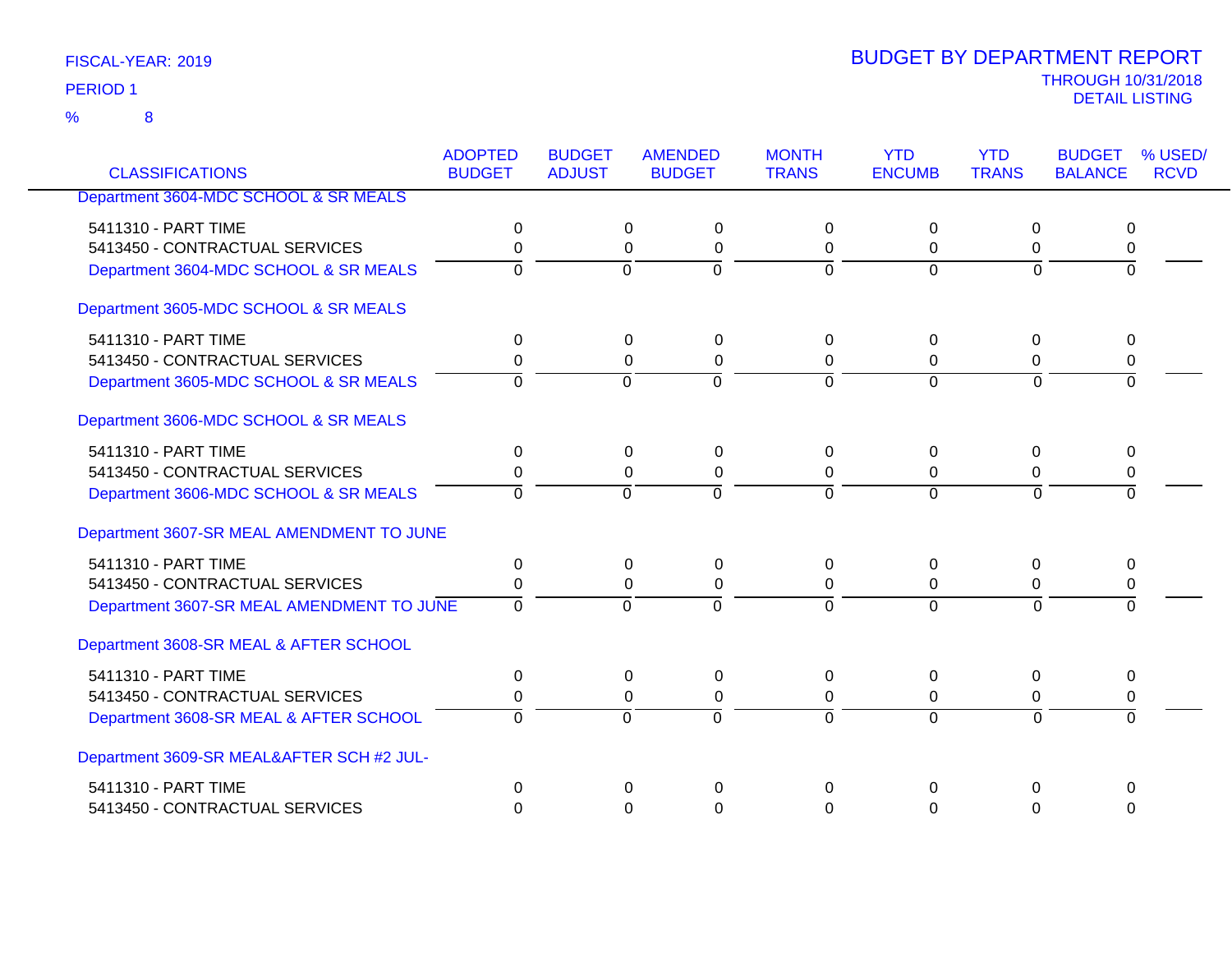8 %

| <b>CLASSIFICATIONS</b>                    | <b>ADOPTED</b><br><b>BUDGET</b> | <b>BUDGET</b><br><b>ADJUST</b> | <b>AMENDED</b><br><b>BUDGET</b> | <b>MONTH</b><br><b>TRANS</b> | <b>YTD</b><br><b>ENCUMB</b> | <b>YTD</b><br><b>TRANS</b> | <b>BUDGET</b><br><b>BALANCE</b> | % USED/<br><b>RCVD</b> |
|-------------------------------------------|---------------------------------|--------------------------------|---------------------------------|------------------------------|-----------------------------|----------------------------|---------------------------------|------------------------|
| Department 3609-SR MEAL&AFTER SCH #2 JUL- | $\overline{0}$                  | $\overline{\mathfrak{o}}$      | $\overline{0}$                  | $\overline{0}$               | $\overline{0}$              | ত                          | $\overline{0}$                  |                        |
| Department 3610-SR MEAL&AFTER SCH         |                                 |                                |                                 |                              |                             |                            |                                 |                        |
| 5411310 - PART TIME                       | 0                               | 0                              | 0                               | $\Omega$                     | 0                           | 0                          | 0                               |                        |
| 5413450 - CONTRACTUAL SERVICES            | 0                               | 0                              | $\mathbf 0$                     | 0                            | $\Omega$                    | $\Omega$                   | 0                               |                        |
| Department 3610-SR MEAL&AFTER SCH         | $\overline{0}$                  | $\overline{0}$                 | 0                               | $\Omega$                     | $\overline{0}$              | $\overline{0}$             | ō                               |                        |
| Department 3801-ADA-FY2010                |                                 |                                |                                 |                              |                             |                            |                                 |                        |
| 5453450 - CONTRACTUAL                     | $\mathbf 0$                     | $\pmb{0}$                      | $\pmb{0}$                       | $\pmb{0}$                    | $\pmb{0}$                   | $\overline{0}$             | $\pmb{0}$                       |                        |
| Department 3801-ADA-FY2010 TOTAL          | $\Omega$                        | $\overline{0}$                 | $\overline{0}$                  | $\Omega$                     | $\overline{0}$              | $\Omega$                   | $\overline{0}$                  |                        |
| Department 3802-ADA FY 2011               |                                 |                                |                                 |                              |                             |                            |                                 |                        |
| 5453450 - CONTRACTUAL                     | $\pmb{0}$                       | $\pmb{0}$                      | $\pmb{0}$                       | $\pmb{0}$                    | $\mathbf 0$                 | $\mathbf 0$                | 0                               |                        |
| Department 3802-ADA FY 2011 TOTAL         | $\overline{0}$                  | $\overline{0}$                 | $\overline{0}$                  | $\overline{0}$               | $\overline{0}$              | $\overline{0}$             | $\overline{0}$                  |                        |
| Department 3803-ADA FY 2012               |                                 |                                |                                 |                              |                             |                            |                                 |                        |
| 5453450 - CONTRACTUAL                     | 0                               | $\mathbf 0$                    | $\pmb{0}$                       | 0                            | $\mathbf 0$                 | $\mathbf 0$                | 0                               |                        |
| Department 3803-ADA FY 2012 TOTAL         | $\overline{0}$                  | $\overline{0}$                 | $\overline{0}$                  | $\overline{0}$               | $\overline{0}$              | $\overline{0}$             | $\overline{0}$                  |                        |
| Department 3804-ADA FY 2013               |                                 |                                |                                 |                              |                             |                            |                                 |                        |
| 5453450 - CONTRACTUAL                     | $\pmb{0}$                       | $\pmb{0}$                      | $\pmb{0}$                       | 0                            | $\mathbf 0$                 | $\mathbf 0$                | 0                               |                        |
| Department 3804-ADA FY 2013 TOTAL         | $\Omega$                        | $\overline{0}$                 | $\overline{0}$                  | $\overline{0}$               | $\overline{0}$              | $\Omega$                   | $\Omega$                        |                        |
| Department 3805-ADA FY 2013               |                                 |                                |                                 |                              |                             |                            |                                 |                        |
| 5453450 - CONTRACTUAL                     | 0                               | $\pmb{0}$                      | $\pmb{0}$                       | $\mathbf 0$                  | $\pmb{0}$                   | 0                          | 0                               |                        |
| Department 3805-ADA FY 2013 TOTAL         | $\overline{0}$                  | $\overline{0}$                 | $\overline{0}$                  | $\overline{0}$               | $\overline{0}$              | $\overline{0}$             | $\overline{0}$                  |                        |
| Department 3806-ADA FY 2015               |                                 |                                |                                 |                              |                             |                            |                                 |                        |
| 5453450 - CONTRACTUAL                     | $\mathbf 0$                     | $\mathbf 0$                    | $\mathbf 0$                     | $\Omega$                     | 0                           | $\mathbf 0$                | 0                               |                        |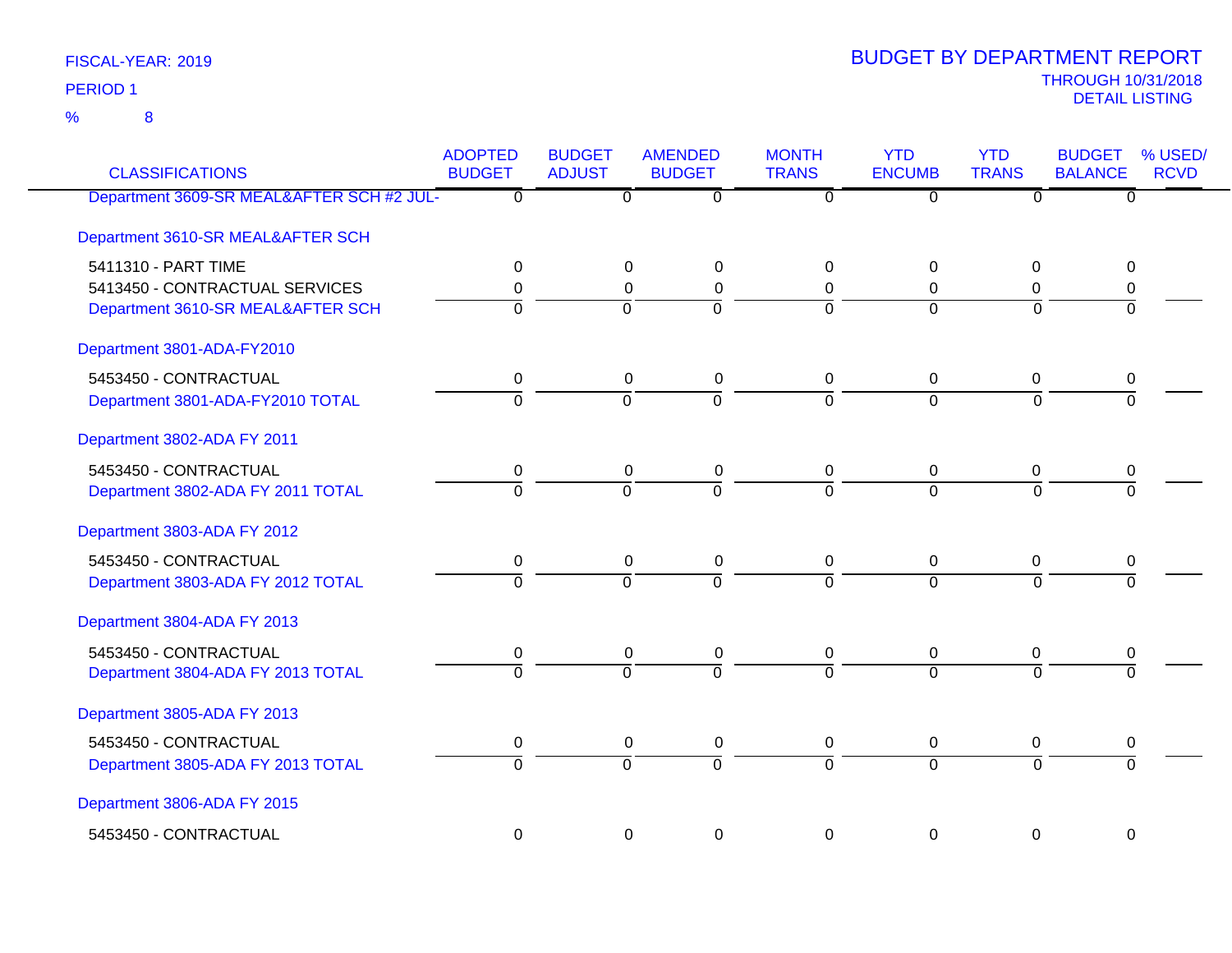| <b>CLASSIFICATIONS</b>                                                                                 | <b>ADOPTED</b><br><b>BUDGET</b> | <b>BUDGET</b><br><b>ADJUST</b> | <b>AMENDED</b><br><b>BUDGET</b>          | <b>MONTH</b><br><b>TRANS</b> | <b>YTD</b><br><b>ENCUMB</b>  | <b>YTD</b><br><b>TRANS</b>          | <b>BUDGET</b><br><b>BALANCE</b> | % USED/<br><b>RCVD</b> |
|--------------------------------------------------------------------------------------------------------|---------------------------------|--------------------------------|------------------------------------------|------------------------------|------------------------------|-------------------------------------|---------------------------------|------------------------|
| Department 3806-ADA FY 2015 TOTAL                                                                      | 0                               | $\overline{0}$                 | $\overline{0}$                           | $\overline{0}$               | $\overline{0}$               | $\overline{0}$                      | $\overline{0}$                  |                        |
| Department 3807-ADA FY 2016                                                                            |                                 |                                |                                          |                              |                              |                                     |                                 |                        |
| 5453450 - CONTRACTUAL<br>Department 3807-ADA FY 2016 TOTAL                                             | 0<br>$\overline{0}$             | $\mathbf 0$<br>$\mathbf 0$     | $\mathbf 0$<br>ō                         | 0<br>$\overline{0}$          | $\Omega$<br>$\Omega$         | $\mathbf 0$<br>$\Omega$             | 0<br>$\Omega$                   |                        |
| Department 3808-ADA FY 2017                                                                            |                                 |                                |                                          |                              |                              |                                     |                                 |                        |
| 5453450 - CONTRACTUAL<br>Department 3808-ADA FY 2017 TOTAL                                             | 0<br>$\overline{0}$             | 0<br>$\Omega$                  | 0<br>$\overline{0}$                      | 0<br>$\Omega$                | 0<br>$\Omega$                | 0<br>$\Omega$                       | 0<br>$\overline{0}$             |                        |
| Department 4000-WATER DIST SYS EXTENSION                                                               |                                 |                                |                                          |                              |                              |                                     |                                 |                        |
| 5416490 - CONSTRUCTIONS PROJECTS<br>Department 4000-WATER DIST SYS EXTENSION                           | 0<br>$\Omega$                   | $\mathbf 0$<br>$\overline{0}$  | $\pmb{0}$<br>$\overline{0}$              | $\overline{0}$<br>$\Omega$   | $\mathbf 0$<br>$\Omega$      | $\mathbf 0$<br>$\Omega$             | 0<br>$\Omega$                   |                        |
| Department 4010-GOB-WATER & SEWER                                                                      |                                 |                                |                                          |                              |                              |                                     |                                 |                        |
| 5413100 - PROFESSIONAL SERVICES<br>5413450 - CONTRACTUAL SERVICES<br>Department 4010-GOB-WATER & SEWER | 0<br>0<br>$\Omega$              | 0<br>$\pmb{0}$<br>$\Omega$     | $\Omega$<br>$\boldsymbol{0}$<br>$\Omega$ | 0<br>$\mathbf 0$<br>$\Omega$ | 0<br>$\mathbf 0$<br>$\Omega$ | $\Omega$<br>$\mathbf 0$<br>$\Omega$ | 0<br>$\pmb{0}$<br>$\Omega$      |                        |
| Department 4011-GOB-Sanitary Sewer Master Plan                                                         |                                 |                                |                                          |                              |                              |                                     |                                 |                        |
| 5413100 - PROFESSIONAL SERVICES<br>Department 4011-GOB-Sanitary Sewer Master Plan                      | 0<br>$\overline{0}$             | 0<br>$\Omega$                  | 0<br>$\overline{0}$                      | 0<br>$\overline{0}$          | 0<br>$\Omega$                | 0<br>$\overline{0}$                 | 0<br>$\overline{0}$             |                        |
| Department 4100-VILLAGERS GRANT-                                                                       |                                 |                                |                                          |                              |                              |                                     |                                 |                        |
| 5196450 - CAPITAL OUTLAY<br>Department 4100-VILLAGERS GRANT-                                           | $\mathbf 0$<br>$\overline{0}$   | $\mathbf 0$<br>$\overline{0}$  | $\mathbf 0$<br>$\overline{0}$            | $\mathbf 0$<br>$\Omega$      | 0<br>$\Omega$                | 0<br>$\Omega$                       | 0<br>$\Omega$                   |                        |
| Department 4101-VILLAGERS GRANT-                                                                       |                                 |                                |                                          |                              |                              |                                     |                                 |                        |
| 5196450 - CAPITAL OUTLAY                                                                               | $\mathbf 0$                     | $\mathbf 0$                    | $\mathbf 0$                              | $\mathbf 0$                  | 0                            | $\mathbf 0$                         | $\mathbf 0$                     |                        |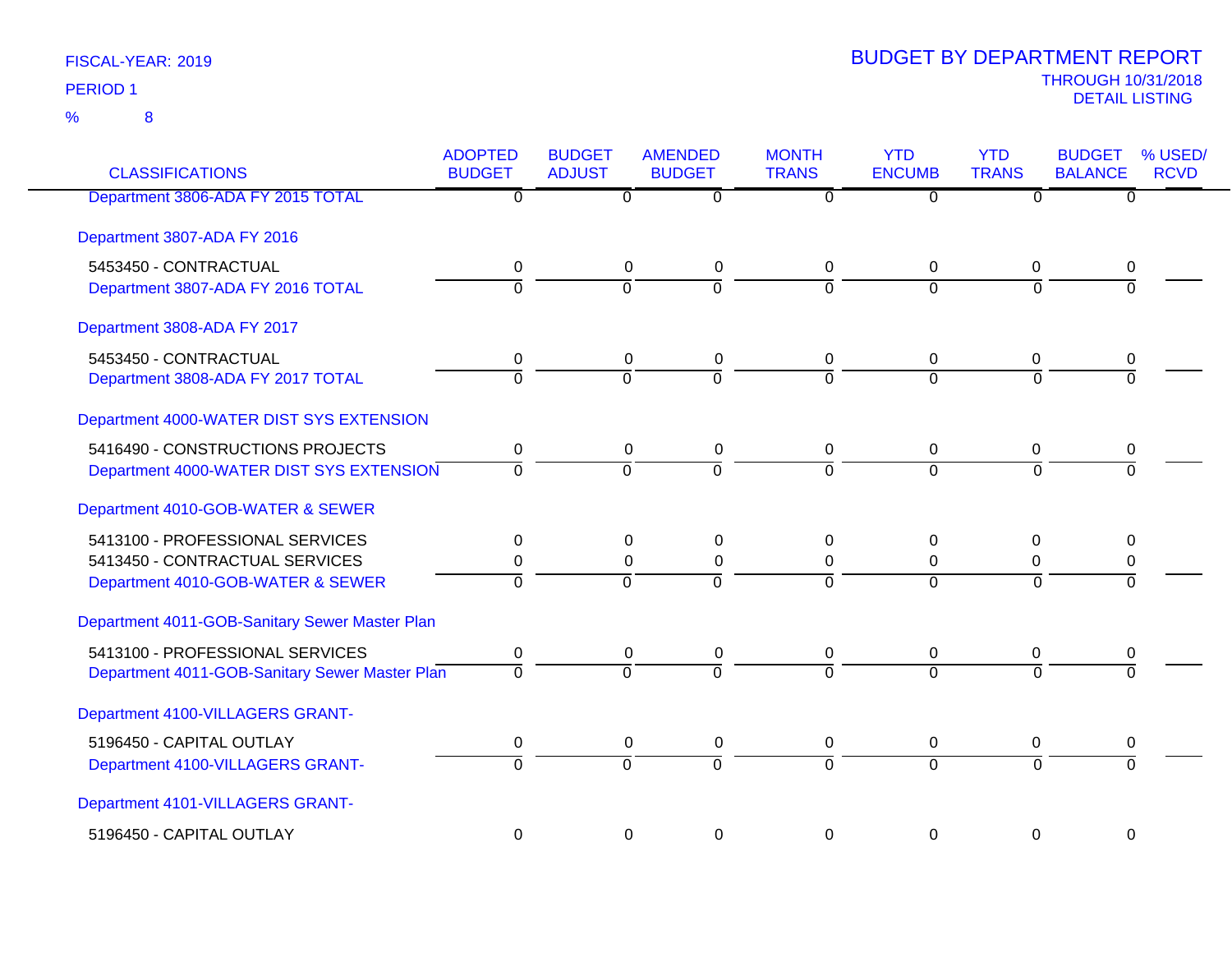| <b>CLASSIFICATIONS</b>                           | <b>ADOPTED</b><br><b>BUDGET</b> | <b>BUDGET</b><br><b>ADJUST</b> | <b>AMENDED</b><br><b>BUDGET</b> | <b>MONTH</b><br><b>TRANS</b> | <b>YTD</b><br><b>ENCUMB</b> | <b>YTD</b><br><b>TRANS</b> | <b>BUDGET</b><br><b>BALANCE</b> | % USED/<br><b>RCVD</b> |
|--------------------------------------------------|---------------------------------|--------------------------------|---------------------------------|------------------------------|-----------------------------|----------------------------|---------------------------------|------------------------|
| <b>Department 4101-VILLAGERS GRANT-</b>          | 0                               | 0                              | 0                               | 0                            | $\overline{0}$              | $\mathbf{0}$               | 0                               |                        |
| Department 4200-MPO                              |                                 |                                |                                 |                              |                             |                            |                                 |                        |
| 5416490 - CONSTRUCTIONS PROJECTS                 | 0                               | $\mathbf 0$                    | 0                               | 0                            | 0                           | 0                          | 0                               |                        |
| Department 4200-MPO TOTAL                        | $\overline{0}$                  | $\Omega$                       | $\overline{0}$                  | $\Omega$                     | $\Omega$                    | $\Omega$                   | $\Omega$                        |                        |
| Department 4201-MPO-Complete Street Policy       |                                 |                                |                                 |                              |                             |                            |                                 |                        |
| 5413450 - CONTRACTUAL SERVICES                   | 0                               | 0                              | 0                               | 0                            | 0                           | 0                          | 0                               |                        |
| Department 4201-MPO-Complete Street Policy TOTAL | $\Omega$                        | $\Omega$                       | $\Omega$                        | $\Omega$                     | $\Omega$                    | $\Omega$                   | $\Omega$                        |                        |
| Department 4300-MDC-NEAT STREETS-CRA TREE        |                                 |                                |                                 |                              |                             |                            |                                 |                        |
| 5413450 - CONTRACTUAL SERVICES                   | 0                               | $\mathbf 0$                    | 0                               | 0                            | 0                           | 0                          | 0                               |                        |
| Department 4300-MDC-NEAT STREETS-CRA TREE        | $\Omega$                        | $\Omega$                       | $\Omega$                        | $\Omega$                     | $\Omega$                    | $\Omega$                   | $\Omega$                        |                        |
| Department 4301-MDC Neat Streets-Tree Planting   |                                 |                                |                                 |                              |                             |                            |                                 |                        |
| 5413450 - CONTRACTUAL SERVICES                   | 0                               | $\mathbf 0$                    | 0                               | 0                            | 0                           | 0                          |                                 |                        |
| Department 4301-MDC Neat Streets-Tree Planting   | $\Omega$                        | $\Omega$                       | $\Omega$                        | $\Omega$                     | $\Omega$                    | $\Omega$                   | $\Omega$                        |                        |
| Department 4400-South Miami Garden Club          |                                 |                                |                                 |                              |                             |                            |                                 |                        |
| 5193450 - CONT. SVCS.                            | $\pmb{0}$                       | $\mathbf 0$                    | 0                               | 0                            | 0                           | 0                          | 0                               |                        |
| Department 4400-South Miami Garden Club TOTAL    | $\Omega$                        | $\overline{0}$                 | $\Omega$                        | $\Omega$                     | $\Omega$                    | $\Omega$                   | $\Omega$                        |                        |
| Department 4501-ORANGE BOWL YOUTH SPORTS,        |                                 |                                |                                 |                              |                             |                            |                                 |                        |
| 5723450 - CONTRACTUAL                            | 0                               |                                | $\boldsymbol{0}$<br>0           | 0                            | 0                           | 0                          | 0                               |                        |
| Department 4501-ORANGE BOWL YOUTH SPORTS,        | $\Omega$                        | $\Omega$                       | $\Omega$                        | $\Omega$                     | $\overline{0}$              | $\Omega$                   | $\Omega$                        |                        |
| Department 4601-USA Swimming FY18                |                                 |                                |                                 |                              |                             |                            |                                 |                        |
| 5723450 - CONTRACTUAL                            | 0                               |                                | 0<br>0                          | 0                            | 0                           | 0                          | 0                               |                        |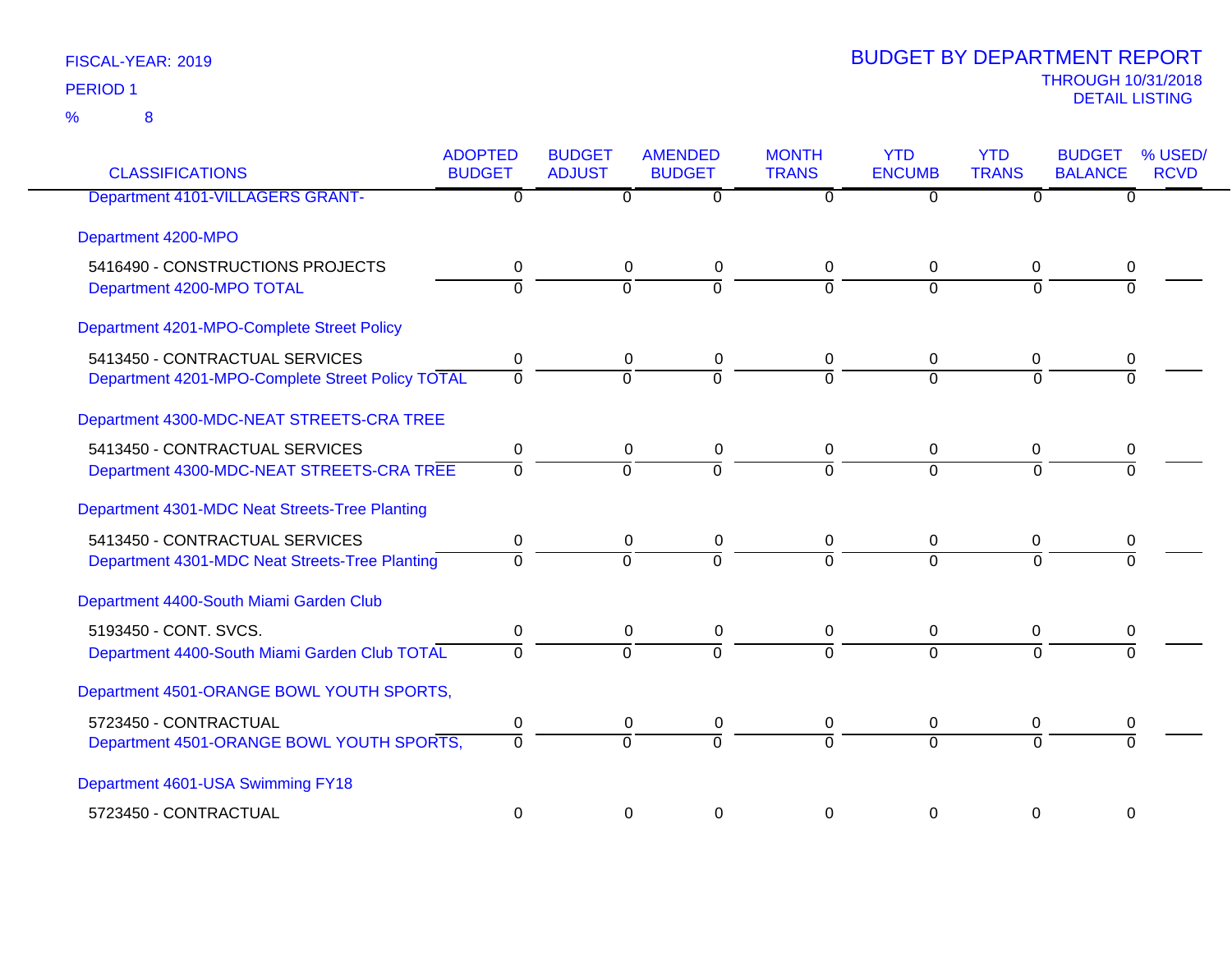| <b>CLASSIFICATIONS</b>                   | <b>ADOPTED</b><br><b>BUDGET</b> | <b>BUDGET</b><br><b>ADJUST</b> | <b>AMENDED</b><br><b>BUDGET</b> | <b>MONTH</b><br><b>TRANS</b> | <b>YTD</b><br><b>ENCUMB</b> | <b>YTD</b><br><b>TRANS</b> | <b>BUDGET</b><br><b>BALANCE</b> | % USED/<br><b>RCVD</b> |
|------------------------------------------|---------------------------------|--------------------------------|---------------------------------|------------------------------|-----------------------------|----------------------------|---------------------------------|------------------------|
| Department 4601-USA Swimming FY18 TOTAL  | $\Omega$                        | $\Omega$                       | $\Omega$                        | $\Omega$                     | $\Omega$                    | $\Omega$                   | $\Omega$                        |                        |
| <b>EXPENSE TOTAL</b>                     | $\mathbf 0$                     | $\mathbf 0$                    | $\pmb{0}$                       | $\mathbf 0$                  | $\pmb{0}$                   | $\mathbf 0$                | $\mathbf 0$                     |                        |
| Fund 114-LOCAL GRANTS FUND TOTAL         |                                 |                                |                                 |                              |                             |                            |                                 |                        |
| <b>REVENUE</b>                           | 0                               |                                | 0<br>0                          | 3,000                        | $\mathbf 0$                 | 3,000                      | $-3,000$                        |                        |
| <b>EXPENSE</b>                           | $\mathbf{0}$                    |                                | 0<br>0                          | $\mathbf{0}$                 | 0                           | 0                          | 0                               | 49                     |
| Fund 114-LOCAL GRANTS FUND TOTAL         | $\mathbf 0$                     |                                | $\mathbf 0$<br>$\Omega$         | 3,000                        | $\mathbf 0$                 | 3,000                      | $-3,000$                        |                        |
| Fund 116-HOMETOWN DIST. IMPROVMENT       |                                 |                                |                                 |                              |                             |                            |                                 |                        |
| <b>REVENUE</b>                           |                                 |                                |                                 |                              |                             |                            |                                 |                        |
| Department 0000-Description N/A          |                                 |                                |                                 |                              |                             |                            |                                 |                        |
| 3419060 - PARKING EXCEPTION              | 28,000                          | $\mathbf 0$                    | 28,000                          | 4,250                        | $\mathbf 0$                 | 4,250                      | 23,750                          | 15                     |
| 3612000 - INTEREST INCOME                | 100                             | 0                              | 100                             | $\Omega$                     | 0                           | $\Omega$                   | 100                             |                        |
| Department 0000-Description N/A TOTAL    | 28,100                          | $\Omega$                       | 28,100                          | 4,250                        | $\overline{0}$              | 4,250                      | 23,850                          | $\overline{15}$        |
| <b>REVENUE TOTAL</b>                     | 28,100                          | 0                              | 28,100                          | 4,250                        | $\pmb{0}$                   | 4,250                      | 23,850                          | 15                     |
| <b>EXPENSE</b>                           |                                 |                                |                                 |                              |                             |                            |                                 |                        |
| <b>Department 1410-FINANCE</b>           |                                 |                                |                                 |                              |                             |                            |                                 |                        |
| 5819120 - INTRA-GOV TRANSFER-DEBT SERVIC | 25,000                          | $\mathbf 0$                    | 25,000                          | 0                            | $\mathbf 0$                 | $\mathbf 0$                | 25,000                          |                        |
| Department 1410-FINANCE TOTAL            | 25,000                          | $\overline{0}$                 | 25,000                          | $\overline{0}$               | $\overline{0}$              | $\mathbf 0$                | 25,000                          |                        |
| <b>EXPENSE TOTAL</b>                     | 25,000                          | 0                              | 25,000                          | 0                            | 0                           | 0                          | 25,000                          |                        |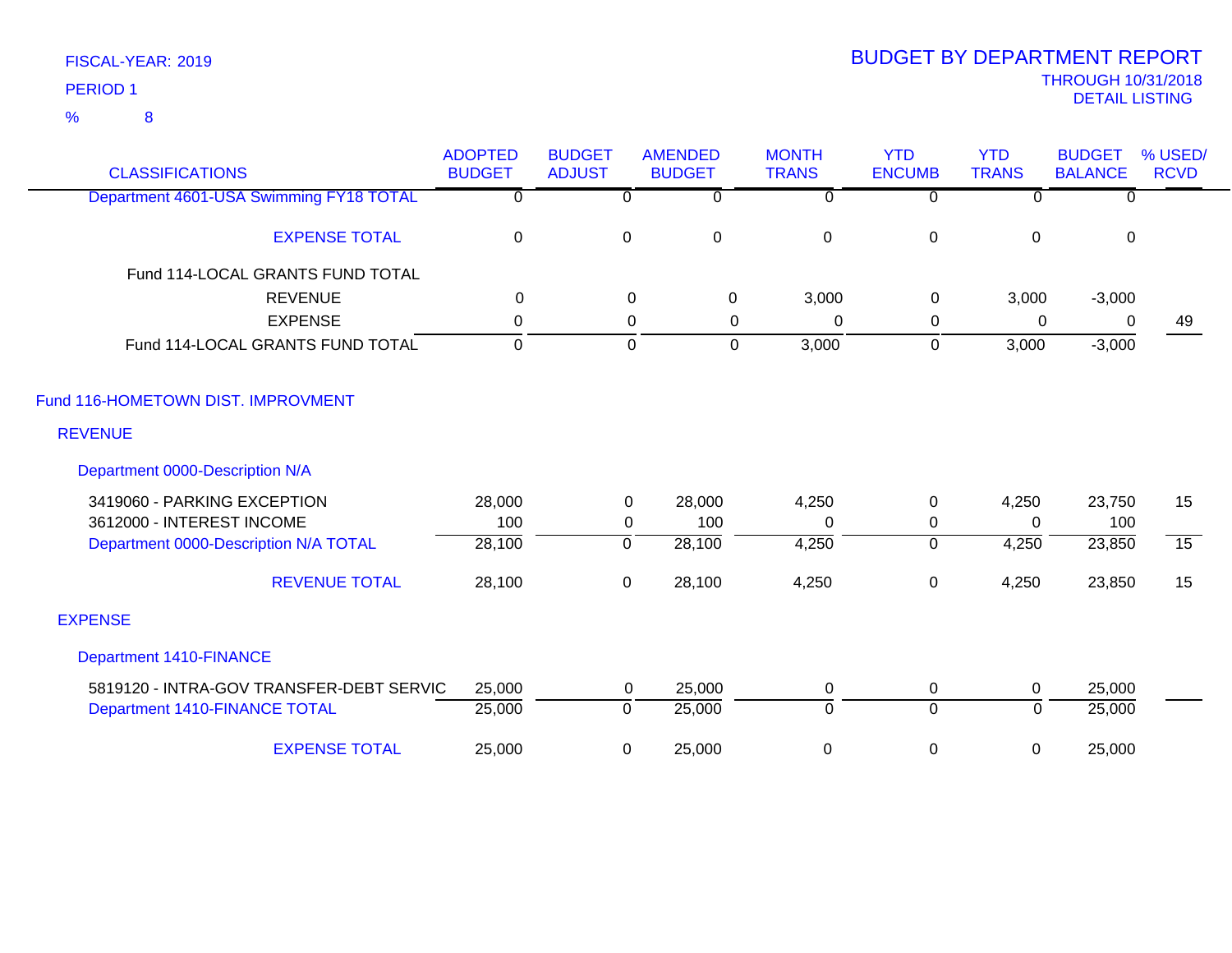| FISCAL-YEAR: 2019 |   |  |  |  |
|-------------------|---|--|--|--|
| <b>PERIOD 1</b>   |   |  |  |  |
| %                 | 8 |  |  |  |

| <b>CLASSIFICATIONS</b>                       | <b>ADOPTED</b><br><b>BUDGET</b> | <b>BUDGET</b><br><b>ADJUST</b> | <b>AMENDED</b><br><b>BUDGET</b> | <b>MONTH</b><br><b>TRANS</b> | <b>YTD</b><br><b>ENCUMB</b> | <b>YTD</b><br><b>TRANS</b> | <b>BUDGET</b><br><b>BALANCE</b> | % USED/<br><b>RCVD</b> |
|----------------------------------------------|---------------------------------|--------------------------------|---------------------------------|------------------------------|-----------------------------|----------------------------|---------------------------------|------------------------|
| Fund 116-HOMETOWN DIST. IMPROVMENT TOTAL     |                                 |                                |                                 |                              |                             |                            |                                 |                        |
| <b>REVENUE</b>                               | 28,100                          |                                | 28,100<br>0                     | 4,250                        | 0                           | 4,250                      | 23,850                          | 15                     |
| <b>EXPENSE</b>                               | 25,000                          |                                | 25,000<br>0                     | 0                            | 0                           | 0                          | 25,000                          |                        |
| Fund 116-HOMETOWN DIST. IMPROVMENT TOTAL     | 3,100                           |                                | 3,100<br>$\mathbf 0$            | 4,250                        | $\boldsymbol{0}$            | 4,250                      | $-1,150$                        |                        |
| <b>Fund 117-Parks Facilities Impact Fees</b> |                                 |                                |                                 |                              |                             |                            |                                 |                        |
| <b>REVENUE</b>                               |                                 |                                |                                 |                              |                             |                            |                                 |                        |
| Department 0000-Description N/A              |                                 |                                |                                 |                              |                             |                            |                                 |                        |
| 3246100 - Impact Fees-Residential            | $\mathbf{0}$                    |                                | 0<br>0                          | 3,519                        | 0                           | 3,519                      | $-3,519$                        |                        |
| 3246200 - Impact Fees-Commercial             | 0                               |                                | $\mathbf 0$<br>0                | $\Omega$                     | $\mathbf 0$                 | $\Omega$                   | 0                               |                        |
| 3612000 - INTEREST INCOME                    | $\mathbf 0$                     |                                | 0<br>0                          | 183                          | $\boldsymbol{0}$            | 183                        | $-183$                          |                        |
| Department 0000-Description N/A TOTAL        | $\mathbf 0$                     | $\mathbf 0$                    | ō                               | 3,702                        | $\overline{0}$              | 3,702                      | $-3,702$                        |                        |
| <b>REVENUE TOTAL</b>                         | $\mathbf 0$                     | $\pmb{0}$                      | $\boldsymbol{0}$                | 3,702                        | $\pmb{0}$                   | 3,702                      | $-3,702$                        |                        |
| <b>EXPENSE</b>                               |                                 |                                |                                 |                              |                             |                            |                                 |                        |
| Department 2000-PARKS & RECREATION           |                                 |                                |                                 |                              |                             |                            |                                 |                        |
| 5726110 - FRDAP 200K DISON PURCHASE          | 206,093                         |                                | 206,093<br>0                    | 0                            | 0                           | $\mathbf 0$                | 206,093                         |                        |
| Department 2000-PARKS & RECREATION TOTAL     | 206,093                         | $\overline{0}$                 | 206,093                         | $\overline{0}$               | $\overline{0}$              | $\overline{0}$             | 206,093                         |                        |
| <b>EXPENSE TOTAL</b>                         | 206,093                         | 0                              | 206,093                         | $\mathbf 0$                  | $\pmb{0}$                   | $\mathbf 0$                | 206,093                         |                        |
| Fund 117-Parks Facilities Impact Fees TOTAL  |                                 |                                |                                 |                              |                             |                            |                                 |                        |
| <b>REVENUE</b>                               | $\Omega$                        |                                | 0                               | 3,702<br>$\Omega$            | 0                           | 3,702                      | $-3,702$                        |                        |
| <b>EXPENSE</b>                               | 206,093                         |                                | 0<br>206,093                    | 0                            | 0                           | $\mathbf 0$                | 206,093                         |                        |
| Fund 117-Parks Facilities Impact Fees TOTAL  | $-206,093$                      |                                | 0<br>$-206,093$                 | 3,702                        | 0                           | 3,702                      | $-209,795$                      |                        |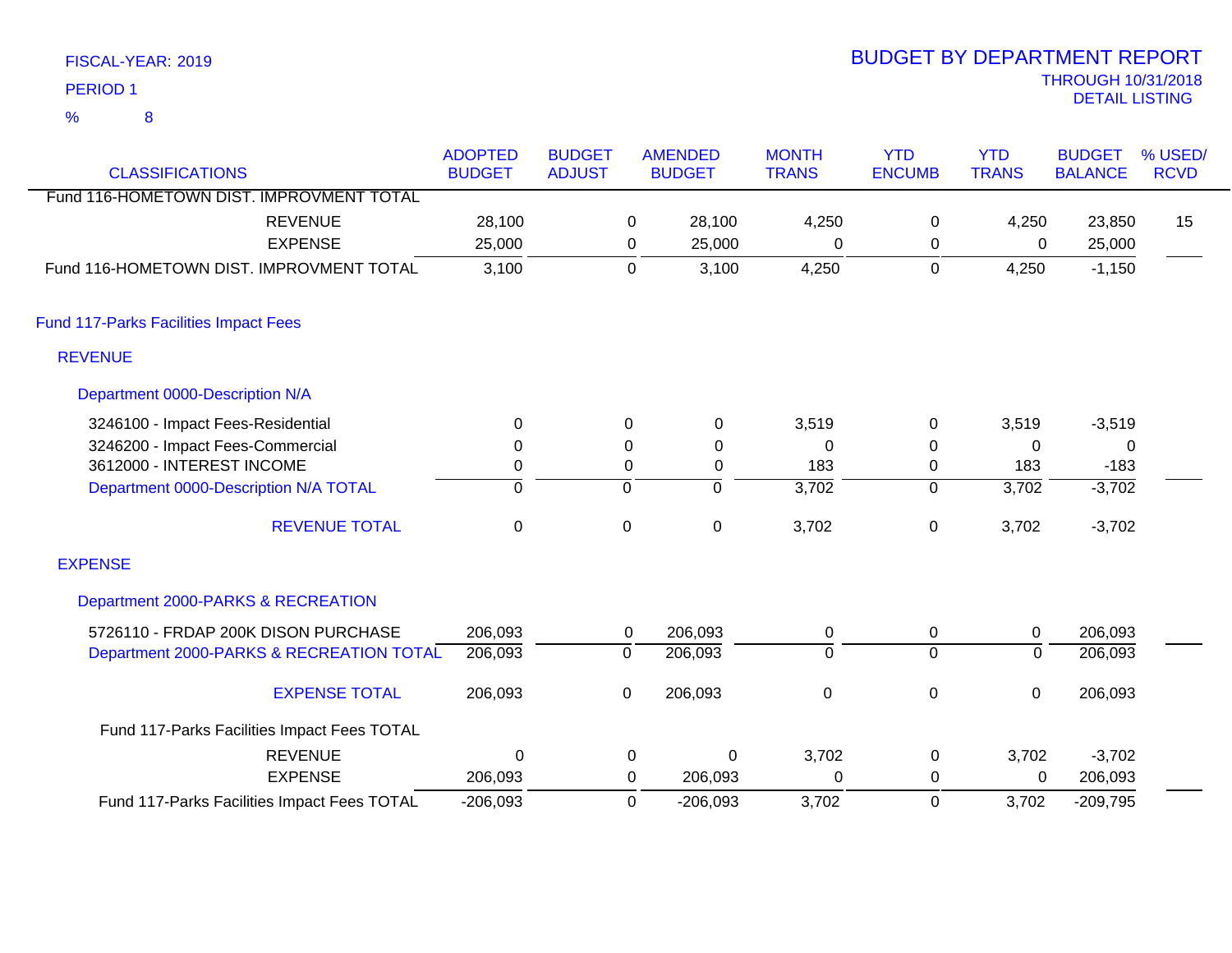| FISCAL-YEAR: 2019 |   |  |  |  |  |  |  |  |  |
|-------------------|---|--|--|--|--|--|--|--|--|
| <b>PERIOD 1</b>   |   |  |  |  |  |  |  |  |  |
| $\%$              | 8 |  |  |  |  |  |  |  |  |

| <b>CLASSIFICATIONS</b>                                             | <b>ADOPTED</b><br><b>BUDGET</b>    | <b>BUDGET</b><br><b>ADJUST</b>        | <b>AMENDED</b><br><b>BUDGET</b>                                                    | <b>MONTH</b><br><b>TRANS</b>     | <b>YTD</b><br><b>ENCUMB</b>   | <b>YTD</b><br><b>TRANS</b>            | <b>BUDGET</b><br><b>BALANCE</b>            | % USED/<br><b>RCVD</b> |
|--------------------------------------------------------------------|------------------------------------|---------------------------------------|------------------------------------------------------------------------------------|----------------------------------|-------------------------------|---------------------------------------|--------------------------------------------|------------------------|
| Fund 118-TREE TRUST FUND                                           |                                    |                                       |                                                                                    |                                  |                               |                                       |                                            |                        |
| <b>REVENUE</b>                                                     |                                    |                                       |                                                                                    |                                  |                               |                                       |                                            |                        |
| Department 0000-Description N/A                                    |                                    |                                       |                                                                                    |                                  |                               |                                       |                                            |                        |
| 3430000 - Tree Trust Fund<br>3437000 - CONSERV & RESC MGMT FEES    | $\mathbf 0$<br>0                   | $\overline{0}$<br>0<br>$\overline{0}$ | $\mathbf 0$<br>$\pmb{0}$<br>$\overline{0}$                                         | 0<br>0<br>$\overline{0}$         | 0<br>0                        | $\mathbf 0$<br>0<br>$\overline{0}$    | $\mathbf 0$<br>$\pmb{0}$<br>$\overline{0}$ |                        |
| Department 0000-Description N/A TOTAL<br><b>REVENUE TOTAL</b>      | $\overline{0}$<br>$\boldsymbol{0}$ | $\pmb{0}$                             | $\pmb{0}$                                                                          | $\mathsf{O}\xspace$              | $\mathbf 0$<br>0              | $\pmb{0}$                             | $\pmb{0}$                                  |                        |
| <b>EXPENSE</b>                                                     |                                    |                                       |                                                                                    |                                  |                               |                                       |                                            |                        |
| Department 1750-LANSCAPE MAINTENANCE                               |                                    |                                       |                                                                                    |                                  |                               |                                       |                                            |                        |
| 5193450 - CONT. SVCS.<br>Department 1750-LANSCAPE MAINTENANCE      | 20,000<br>20,000                   | $\overline{0}$                        | 20,000<br>$\mathbf 0$<br>20,000                                                    | 0<br>$\overline{0}$              | $\mathbf 0$<br>$\overline{0}$ | $\mathsf{O}\xspace$<br>$\overline{0}$ | 20,000<br>20,000                           |                        |
| <b>EXPENSE TOTAL</b>                                               | 20,000                             | $\mathbf 0$                           | 20,000                                                                             | $\pmb{0}$                        | 0                             | $\pmb{0}$                             | 20,000                                     |                        |
| Fund 118-TREE TRUST FUND TOTAL                                     |                                    |                                       |                                                                                    |                                  |                               |                                       |                                            |                        |
| <b>REVENUE</b><br><b>EXPENSE</b><br>Fund 118-TREE TRUST FUND TOTAL | $\mathbf 0$<br>20,000<br>$-20,000$ |                                       | $\mathbf 0$<br>$\mathbf 0$<br>20,000<br>$\mathbf 0$<br>$-20,000$<br>$\overline{0}$ | $\mathbf 0$<br>0<br>$\mathbf{0}$ | 0<br>0<br>$\mathbf 0$         | 0<br>0<br>$\mathbf 0$                 | $\mathbf 0$<br>20,000<br>$-20,000$         |                        |
| Fund 120-FEDERAL GRANT FUND                                        |                                    |                                       |                                                                                    |                                  |                               |                                       |                                            |                        |
| <b>REVENUE</b>                                                     |                                    |                                       |                                                                                    |                                  |                               |                                       |                                            |                        |
| Department 0000-Description N/A                                    |                                    |                                       |                                                                                    |                                  |                               |                                       |                                            |                        |
| 3311000 - REVENUE                                                  | $\mathbf 0$                        |                                       | 0<br>0                                                                             | 0                                | 0                             | 0                                     | 0                                          |                        |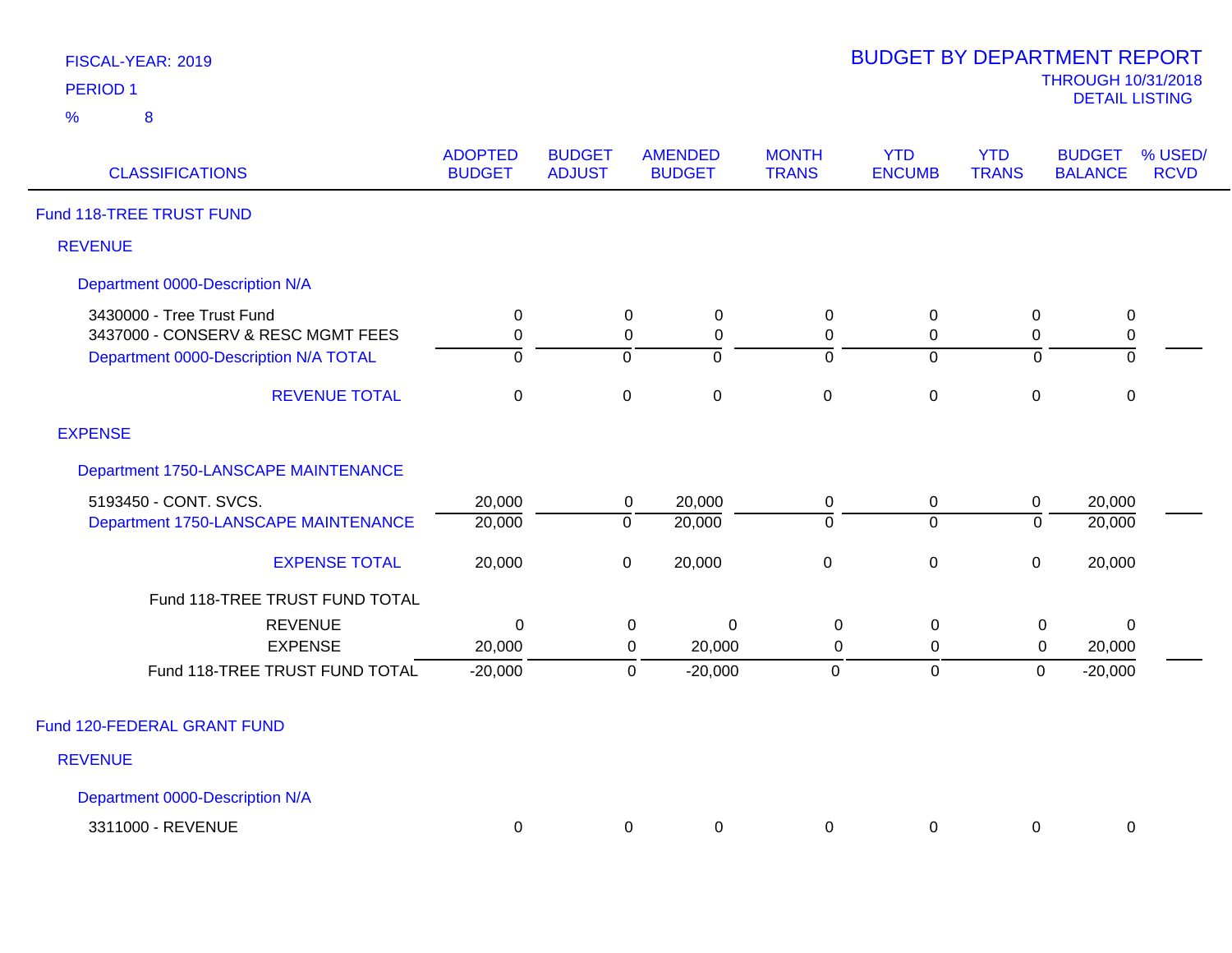|                                               | <b>ADOPTED</b> | <b>BUDGET</b>  | <b>AMENDED</b> | <b>MONTH</b>   | <b>YTD</b>     | <b>YTD</b>   | <b>BUDGET</b>  | % USED/     |
|-----------------------------------------------|----------------|----------------|----------------|----------------|----------------|--------------|----------------|-------------|
| <b>CLASSIFICATIONS</b>                        | <b>BUDGET</b>  | <b>ADJUST</b>  | <b>BUDGET</b>  | <b>TRANS</b>   | <b>ENCUMB</b>  | <b>TRANS</b> | <b>BALANCE</b> | <b>RCVD</b> |
| 3699201 - MISC. OTHERS                        | 0              | 0              | 0              | 0              | 0              | $\Omega$     | 0              |             |
| 3699294 - PRIOR YEAR ENCUMBRANCES             | 0              | 0              | 0              | 0              | 0              | 0            |                |             |
| Department 0000-Description N/A TOTAL         | $\Omega$       | $\mathbf 0$    | 0              | $\Omega$       | $\Omega$       | $\Omega$     |                |             |
| Department 3301-CDBG MURRAY PARK POOL         |                |                |                |                |                |              |                |             |
| 3311000 - REVENUE                             | 0              | 0              | 0              | 0              | $\mathbf 0$    | 0            | 0              |             |
| Department 3301-CDBG MURRAY PARK POOL         | $\Omega$       | $\overline{0}$ | $\overline{0}$ | $\Omega$       | $\Omega$       | $\Omega$     | $\Omega$       |             |
| Department 3302-CDBG STREET LIGHTING          |                |                |                |                |                |              |                |             |
| 3311000 - REVENUE                             | 0              | 0              | $\pmb{0}$      | 0              | 0              | $\mathbf 0$  | 0              |             |
| Department 3302-CDBG STREET LIGHTING TOTAL    | $\Omega$       | $\Omega$       | $\Omega$       | $\overline{0}$ | $\Omega$       | $\Omega$     | $\Omega$       |             |
| Department 3303-CDBG SW 66 ST IMPROV PHASE    |                |                |                |                |                |              |                |             |
| 3311000 - REVENUE                             | 0              | 0              | 0              | 0              | 0              | 0            | 0              |             |
| Department 3303-CDBG SW 66 ST IMPROV PHASE    | $\Omega$       | $\overline{0}$ | $\Omega$       | $\Omega$       | $\Omega$       | $\Omega$     | $\Omega$       |             |
| Department 3304-CDBG MARSHALL WILLIAMSON      |                |                |                |                |                |              |                |             |
| 3311000 - REVENUE                             | 0              | 0              | 0              | 0              | 0              | 0            | 0              |             |
| Department 3304-CDBG MARSHALL WILLIAMSON      | $\Omega$       | $\Omega$       | $\Omega$       | $\Omega$       | $\Omega$       | $\Omega$     | $\Omega$       |             |
| Department 3305-CDBG MURRAY PARK FIELD        |                |                |                |                |                |              |                |             |
| 3311000 - REVENUE                             | 0              | 0              | 0              | 0              | 0              | 0            | 0              |             |
| Department 3305-CDBG MURRAY PARK FIELD        | O              | $\Omega$       | $\Omega$       | $\Omega$       | $\Omega$       | $\Omega$     | $\Omega$       |             |
| Department 3306-CDBG SW 64 BIKE LANE & ST IMP |                |                |                |                |                |              |                |             |
| 3311000 - REVENUE                             | 0              | 294,916        | 294,916        | $\Omega$       | 0              | $\Omega$     | 294,916        |             |
| Department 3306-CDBG SW 64 BIKE LANE & ST IMP | $\mathbf 0$    | 294,916        | 294,916        | $\overline{0}$ | $\overline{0}$ | $\Omega$     | 294,916        |             |

Department 3307-CDBG-AFTER SCHOOL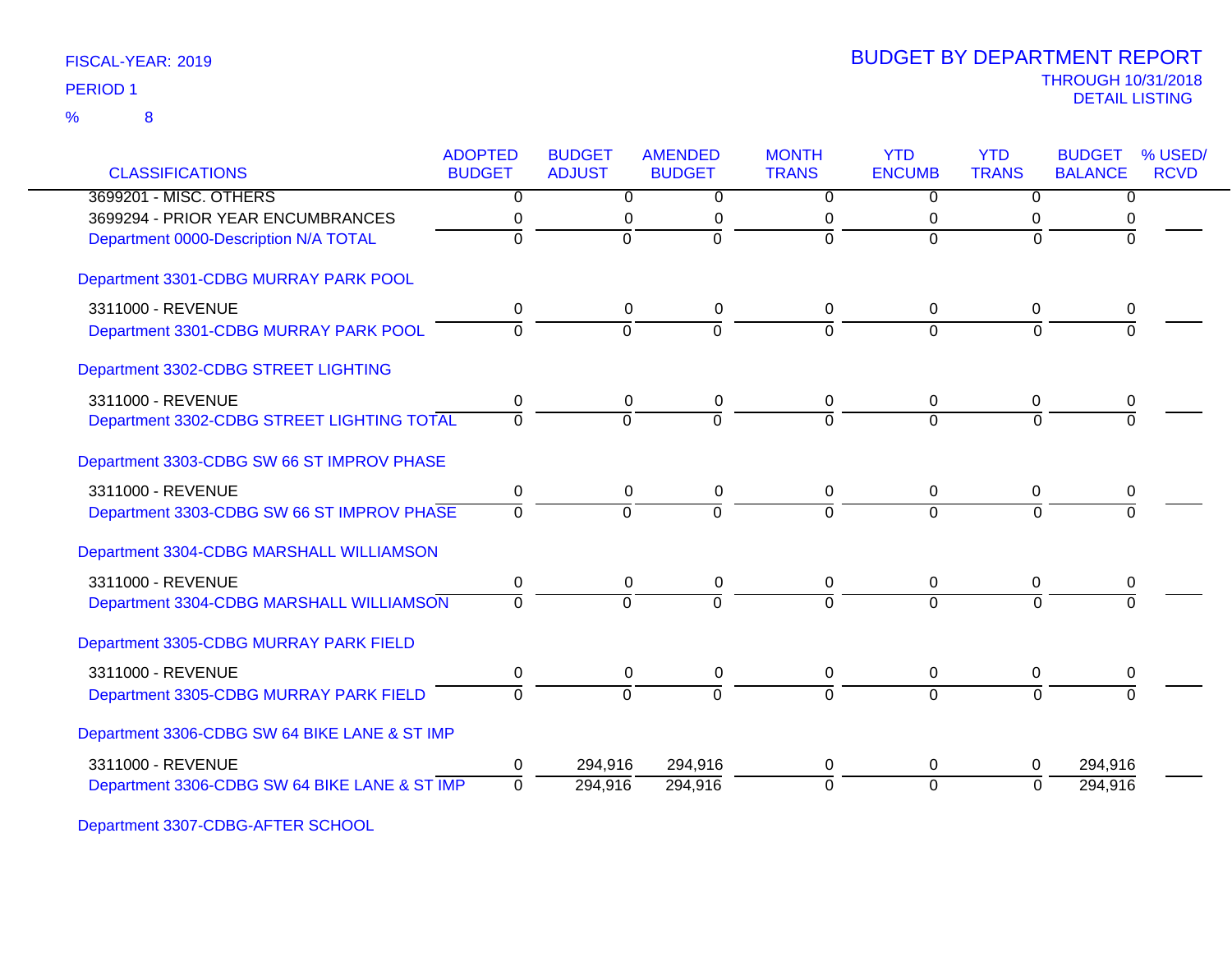| <b>CLASSIFICATIONS</b>                         | <b>ADOPTED</b><br><b>BUDGET</b> | <b>BUDGET</b><br><b>ADJUST</b> | <b>AMENDED</b><br><b>BUDGET</b> | <b>MONTH</b><br><b>TRANS</b> | <b>YTD</b><br><b>ENCUMB</b> | <b>YTD</b><br><b>TRANS</b> | <b>BUDGET</b><br>% USED/<br><b>BALANCE</b><br><b>RCVD</b> |
|------------------------------------------------|---------------------------------|--------------------------------|---------------------------------|------------------------------|-----------------------------|----------------------------|-----------------------------------------------------------|
| 3311000 - REVENUE                              | 0                               | $\overline{0}$                 | $\overline{0}$                  | $\overline{0}$               | $\overline{0}$              | 0                          | $\overline{0}$                                            |
| Department 3307-CDBG-AFTER SCHOOL              | $\overline{0}$                  | $\overline{0}$                 | $\overline{0}$                  | $\overline{0}$               | $\overline{0}$              | $\Omega$                   | $\overline{0}$                                            |
| Department 3308-CDBG-TENNIS LESSONS            |                                 |                                |                                 |                              |                             |                            |                                                           |
| 3311000 - REVENUE                              | 0                               | $\pmb{0}$                      | $\pmb{0}$                       | 0                            | 0                           | 0                          | 0                                                         |
| Department 3308-CDBG-TENNIS LESSONS TOTAL      | $\overline{0}$                  | $\overline{0}$                 | $\overline{0}$                  | $\Omega$                     | $\Omega$                    | $\Omega$                   | $\Omega$                                                  |
| Department 3309-CDBG BREWER PARK               |                                 |                                |                                 |                              |                             |                            |                                                           |
| 3311000 - REVENUE                              | 0                               | 30,659                         | 30,659                          | 0                            | 0                           | 0                          | 30,659                                                    |
| Department 3309-CDBG BREWER PARK               | $\overline{0}$                  | 30,659                         | 30,659                          | $\overline{0}$               | $\overline{0}$              | $\overline{0}$             | 30,659                                                    |
| Department 3310-CDBG COMM CTR RESTROOM         |                                 |                                |                                 |                              |                             |                            |                                                           |
| 3311000 - REVENUE                              | 0                               | 70,846                         | 70,846                          | 0                            | 0                           | 0                          | 70,846                                                    |
| Department 3310-CDBG COMM CTR RESTROOM         | $\mathbf 0$                     | 70,846                         | 70,846                          | $\Omega$                     | $\Omega$                    | $\Omega$                   | 70,846                                                    |
| Department 3311-CDBG-SENIOR MEALS PROGRAM      |                                 |                                |                                 |                              |                             |                            |                                                           |
| 3311000 - REVENUE                              | 0                               | $\boldsymbol{0}$               | $\pmb{0}$                       | 0                            | $\mathbf 0$                 | $\overline{0}$             | $\pmb{0}$                                                 |
| Department 3311-CDBG-SENIOR MEALS PROGRAM      | $\mathbf 0$                     | $\overline{0}$                 | $\Omega$                        | $\Omega$                     | $\overline{0}$              | $\Omega$                   | $\Omega$                                                  |
| Department 3405-2013 JAG A-Form Interface Cont |                                 |                                |                                 |                              |                             |                            |                                                           |
| 3311000 - REVENUE                              | 0                               | $\pmb{0}$                      | 0                               | 0                            | $\pmb{0}$                   | 0                          | 0                                                         |
| Department 3405-2013 JAG A-Form Interface Cont | $\Omega$                        | $\Omega$                       | $\overline{0}$                  | $\overline{0}$               | $\Omega$                    | $\overline{0}$             | $\Omega$                                                  |
| Department 3406-BYRNE-JAG 2013                 |                                 |                                |                                 |                              |                             |                            |                                                           |
| 3311000 - REVENUE                              | $\mathbf 0$                     | $\pmb{0}$                      | $\pmb{0}$                       | 0                            | 0                           | 0                          | 0                                                         |
| Department 3406-BYRNE-JAG 2013 TOTAL           | $\overline{0}$                  | $\overline{0}$                 | $\Omega$                        | $\Omega$                     | $\Omega$                    | $\Omega$                   | $\Omega$                                                  |
| Department 3407-BYRNE-JAG VEH BURGLARY         |                                 |                                |                                 |                              |                             |                            |                                                           |
| 3311000 - REVENUE                              | $\mathbf 0$                     | $\mathbf 0$                    | $\mathbf 0$                     | 0                            | 0                           | 0                          | $\mathbf 0$                                               |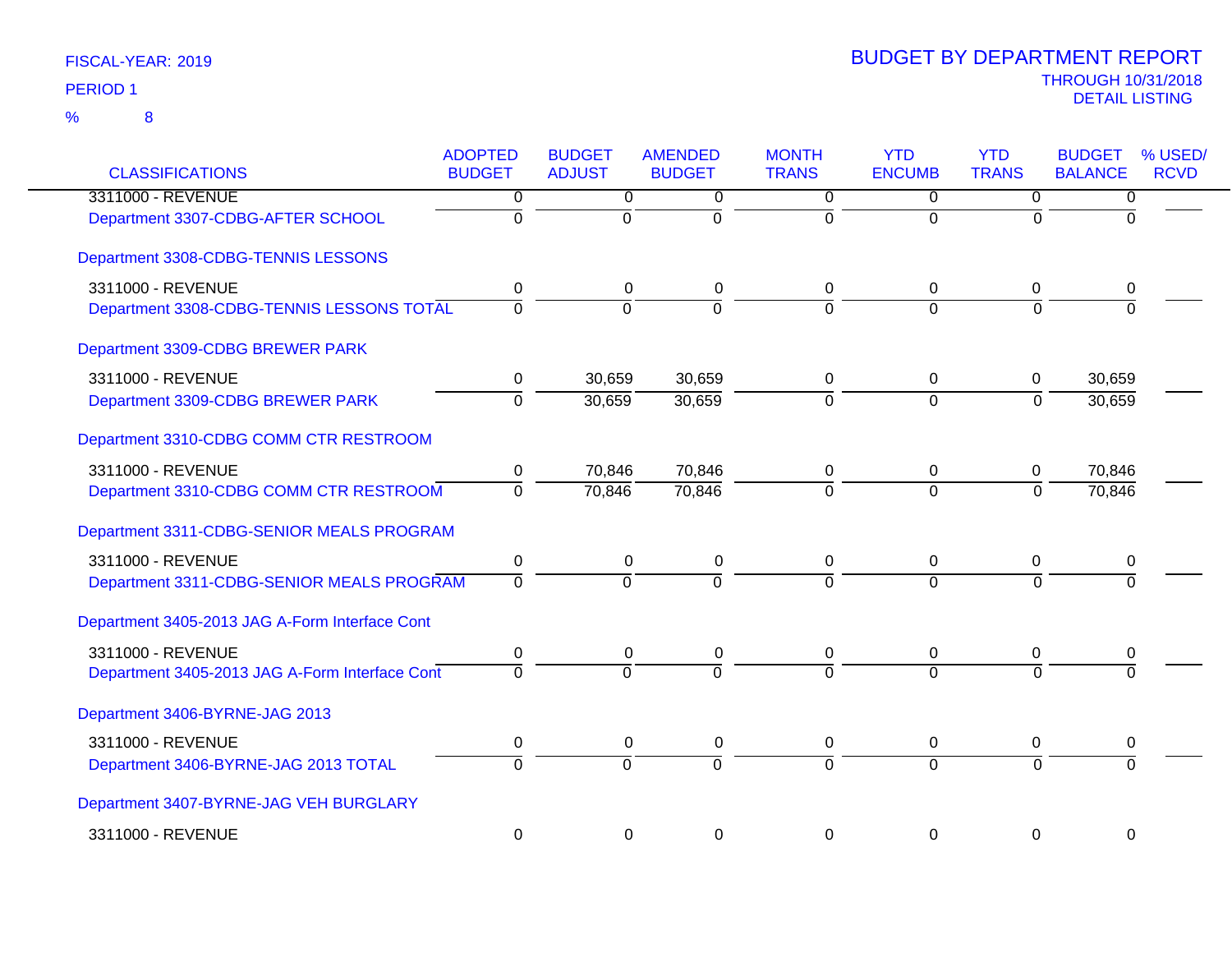8 %

| <b>CLASSIFICATIONS</b>                      | <b>ADOPTED</b><br><b>BUDGET</b> | <b>BUDGET</b><br><b>ADJUST</b> | <b>AMENDED</b><br><b>BUDGET</b> | <b>MONTH</b><br><b>TRANS</b> | <b>YTD</b><br><b>ENCUMB</b> | <b>YTD</b><br><b>TRANS</b> | <b>BUDGET</b><br><b>BALANCE</b> | % USED/<br><b>RCVD</b> |
|---------------------------------------------|---------------------------------|--------------------------------|---------------------------------|------------------------------|-----------------------------|----------------------------|---------------------------------|------------------------|
| Department 3407-BYRNE-JAG VEH BURGLARY 2013 | $\mathbf 0$                     | 0                              | $\overline{0}$                  | 0                            | $\overline{0}$              | $\overline{0}$             | $\overline{0}$                  |                        |
| Department 3408-BYRNE-JAG 2014              |                                 |                                |                                 |                              |                             |                            |                                 |                        |
| 3311000 - REVENUE                           | 0                               | 0                              | 0                               | 0                            | 0                           | 0                          | 0                               |                        |
| Department 3408-BYRNE-JAG 2014 TOTAL        | $\overline{0}$                  | $\overline{0}$                 | $\overline{0}$                  | $\overline{0}$               | $\overline{0}$              | $\mathbf 0$                | $\overline{0}$                  |                        |
| Department 3409-BYRNE-JAG 2014              |                                 |                                |                                 |                              |                             |                            |                                 |                        |
| 3311000 - REVENUE                           | 0                               | 0                              | 0                               | 0                            | 0                           | 0                          | 0                               |                        |
| Department 3409-BYRNE-JAG 2014 TOTAL        | $\overline{0}$                  | $\overline{0}$                 | $\overline{0}$                  | $\overline{0}$               | $\overline{0}$              | $\Omega$                   | $\Omega$                        |                        |
| Department 3410-BYRNE-JAG FY15              |                                 |                                |                                 |                              |                             |                            |                                 |                        |
| 3311000 - REVENUE                           | 0                               | 0                              | 0                               | 0                            | 0                           | 0                          | 0                               |                        |
| Department 3410-BYRNE-JAG FY15 TOTAL        | $\overline{0}$                  | $\overline{0}$                 | $\overline{0}$                  | $\overline{0}$               | $\overline{0}$              | $\overline{0}$             | $\Omega$                        |                        |
| Department 3411-BYRNE-JAG FY15-2            |                                 |                                |                                 |                              |                             |                            |                                 |                        |
| 3311000 - REVENUE                           | 0                               | 0                              | 0                               | 0                            | 0                           | 0                          | 0                               |                        |
| Department 3411-BYRNE-JAG FY15-2 TOTAL      | $\overline{0}$                  | ō                              | $\overline{0}$                  | 0                            | $\overline{0}$              | $\overline{0}$             | $\overline{0}$                  |                        |
| Department 3412-BYRNE-JAG FY16 2 TABLETS    |                                 |                                |                                 |                              |                             |                            |                                 |                        |
| 3311000 - REVENUE                           | 0                               | $\mathbf 0$                    | 0                               | 0                            | $\mathbf 0$                 | 0                          | 0                               |                        |
| Department 3412-BYRNE-JAG FY16 2 TABLETS    | $\overline{0}$                  | $\overline{0}$                 | $\overline{0}$                  | $\overline{0}$               | $\overline{0}$              | $\overline{0}$             | $\overline{0}$                  |                        |
| Department 3413-BYRNE-JAG FY16              |                                 |                                |                                 |                              |                             |                            |                                 |                        |
| 3311000 - REVENUE                           | 0                               | 0                              | 0                               | 0                            | 0                           | 0                          | 0                               |                        |
| Department 3413-BYRNE-JAG FY16 TOTAL        | $\overline{0}$                  | $\overline{0}$                 | $\overline{0}$                  | $\overline{0}$               | $\overline{0}$              | $\overline{0}$             | $\overline{0}$                  |                        |
| Department 3414-BYRNE JAG-FY17              |                                 |                                |                                 |                              |                             |                            |                                 |                        |
| 3311000 - REVENUE                           | $\boldsymbol{0}$                | 0                              | $\boldsymbol{0}$                | $\mathbf 0$                  | 0                           | $\mathbf 0$                | $\mathbf 0$                     |                        |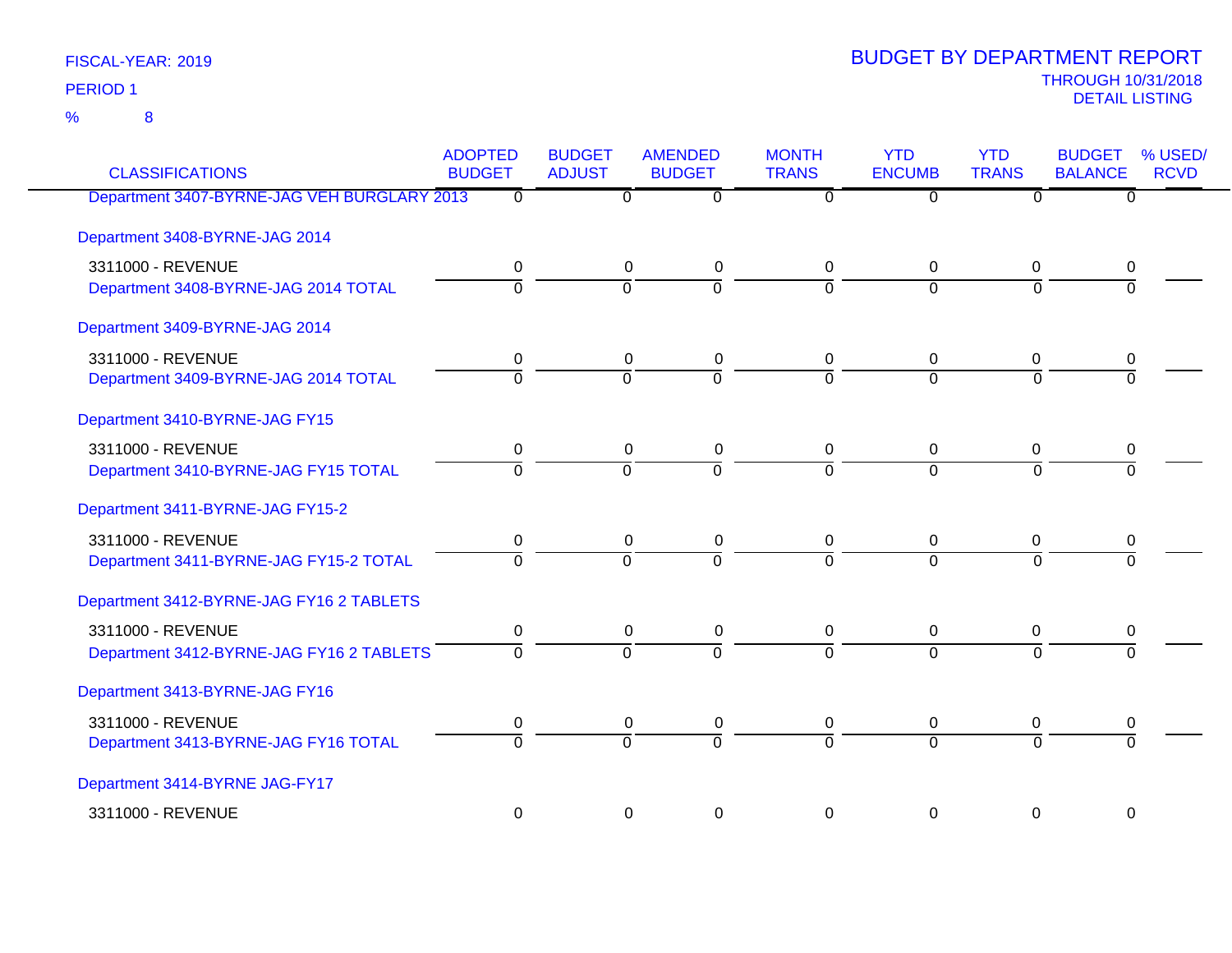| <b>CLASSIFICATIONS</b>                     | <b>ADOPTED</b><br><b>BUDGET</b> | <b>BUDGET</b><br><b>ADJUST</b> | <b>AMENDED</b><br><b>BUDGET</b> | <b>MONTH</b><br><b>TRANS</b> | <b>YTD</b><br><b>ENCUMB</b> | <b>YTD</b><br><b>TRANS</b> | <b>BUDGET</b><br><b>BALANCE</b> | % USED/<br><b>RCVD</b> |
|--------------------------------------------|---------------------------------|--------------------------------|---------------------------------|------------------------------|-----------------------------|----------------------------|---------------------------------|------------------------|
| Department 3414-BYRNE JAG-FY17 TOTAL       | $\overline{0}$                  | $\overline{0}$                 | $\overline{0}$                  | $\overline{0}$               | $\overline{0}$              | $\overline{0}$             | $\overline{0}$                  |                        |
| Department 3415-BYRNE JAG- FY17            |                                 |                                |                                 |                              |                             |                            |                                 |                        |
| 3311000 - REVENUE                          | 0                               | 0                              | 0                               | 0                            | 0                           | 0                          | 0                               |                        |
| Department 3415-BYRNE JAG- FY17 TOTAL      | $\overline{0}$                  | $\overline{0}$                 | $\overline{0}$                  | $\overline{0}$               | $\Omega$                    | $\overline{0}$             | $\Omega$                        |                        |
| Department 5001-POLICE VESTS GRANT FY11    |                                 |                                |                                 |                              |                             |                            |                                 |                        |
| 3311000 - REVENUE                          | 0                               | 0                              | 0                               | 0                            | 0                           | 0                          | 0                               |                        |
| Department 5001-POLICE VESTS GRANT FY11    | $\Omega$                        | $\Omega$                       | $\Omega$                        | $\Omega$                     | $\Omega$                    | $\Omega$                   | $\Omega$                        |                        |
| Department 5002-POLICE VESTS GRANT FY12    |                                 |                                |                                 |                              |                             |                            |                                 |                        |
| 3311000 - REVENUE                          | 0                               | 0                              | 0                               | 0                            | $\mathbf 0$                 | 0                          | 0                               |                        |
| Department 5002-POLICE VESTS GRANT FY12    | $\overline{0}$                  | $\overline{0}$                 | $\overline{0}$                  | $\overline{0}$               | $\Omega$                    | $\Omega$                   | $\Omega$                        |                        |
| Department 5003-BVP-POLICE VEST GRANT FY17 |                                 |                                |                                 |                              |                             |                            |                                 |                        |
| 3311000 - REVENUE                          | 0                               | 0                              | 0                               | 0                            | $\mathbf 0$                 | 0                          | 0                               |                        |
| Department 5003-BVP-POLICE VEST GRANT FY17 | $\Omega$                        | $\Omega$                       | $\Omega$                        | $\Omega$                     | $\Omega$                    | $\Omega$                   | $\Omega$                        |                        |
| Department 6000-SFLHIDTA-FY12              |                                 |                                |                                 |                              |                             |                            |                                 |                        |
| 3311000 - REVENUE                          | 0                               | 0                              | 0                               | 0                            | $\mathbf 0$                 | 0                          | 0                               |                        |
| 3811000 - CONTRIB. FROM OTHER FUNDS        | 0                               | $\Omega$                       | 0                               | $\Omega$                     | $\Omega$                    | $\Omega$                   | 0                               |                        |
| Department 6000-SFLHIDTA-FY12 TOTAL        | $\Omega$                        | $\Omega$                       | $\Omega$                        | $\Omega$                     | $\Omega$                    | $\Omega$                   | $\Omega$                        |                        |
| Department 6001-SFLHIDTA-FY13MAY-SEP       |                                 |                                |                                 |                              |                             |                            |                                 |                        |
| 3311000 - REVENUE                          | 0                               | 0                              | 0                               | $\Omega$                     | 0                           | $\Omega$                   | 0                               |                        |
| 3811000 - CONTRIB. FROM OTHER FUNDS        | 0                               | 0                              | 0                               | 0                            | 0                           | 0                          | 0                               |                        |
| Department 6001-SFLHIDTA-FY13MAY-SEP TOTAL | $\overline{0}$                  | $\overline{0}$                 | $\Omega$                        | $\overline{0}$               | $\Omega$                    | $\Omega$                   | $\overline{0}$                  |                        |
| <b>REVENUE TOTAL</b>                       | 0                               | 396,421                        | 396,421                         | 0                            | $\mathbf 0$                 | $\mathbf 0$                | 396,421                         |                        |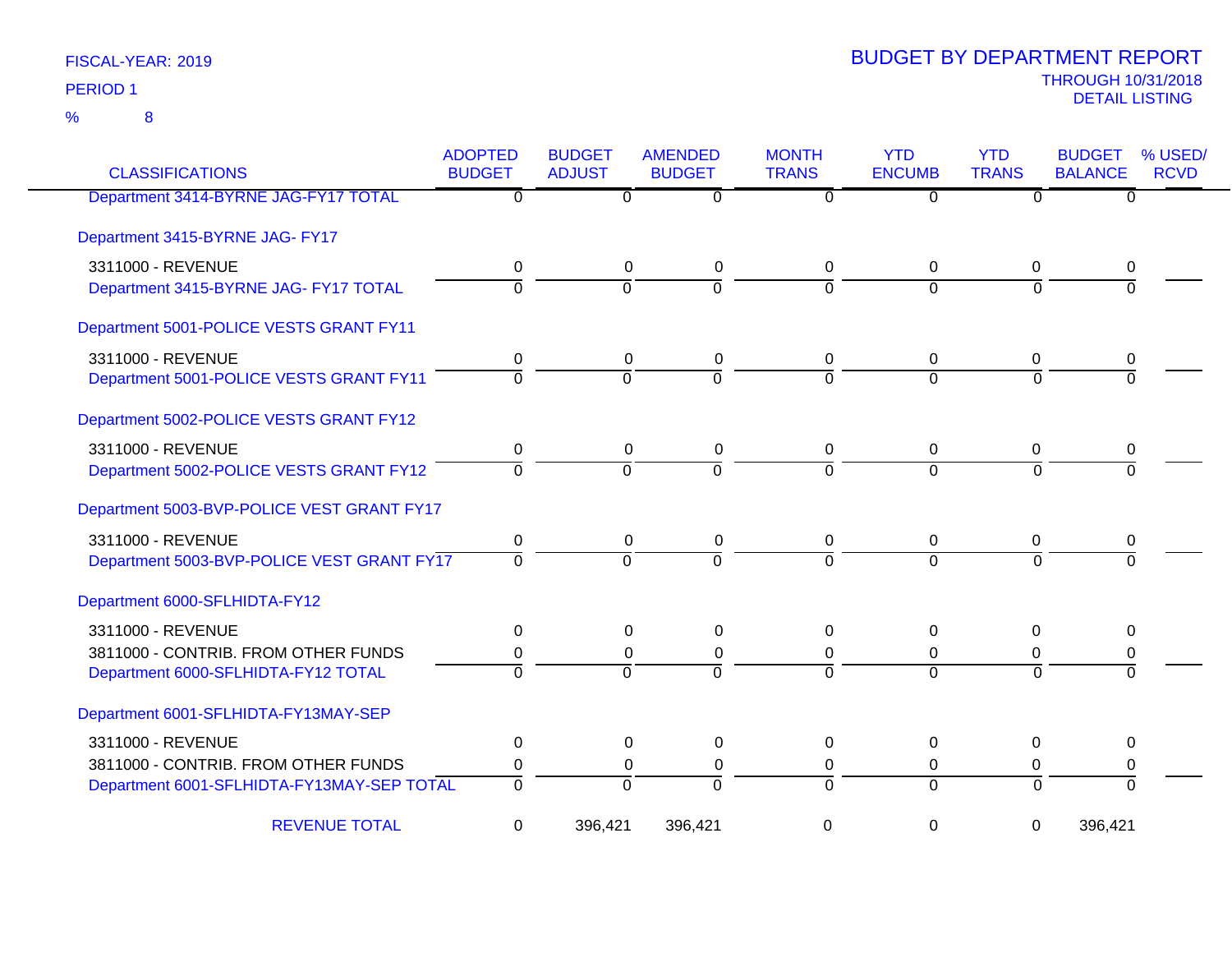| <b>CLASSIFICATIONS</b>                        | <b>ADOPTED</b><br><b>BUDGET</b> | <b>BUDGET</b><br><b>ADJUST</b> | <b>AMENDED</b><br><b>BUDGET</b> | <b>MONTH</b><br><b>TRANS</b> | <b>YTD</b><br><b>ENCUMB</b> | <b>YTD</b><br><b>TRANS</b> | <b>BUDGET</b><br><b>BALANCE</b> | % USED/<br><b>RCVD</b> |
|-----------------------------------------------|---------------------------------|--------------------------------|---------------------------------|------------------------------|-----------------------------|----------------------------|---------------------------------|------------------------|
| <b>EXPENSE</b>                                |                                 |                                |                                 |                              |                             |                            |                                 |                        |
| Department 3301-CDBG MURRAY PARK POOL         |                                 |                                |                                 |                              |                             |                            |                                 |                        |
| 5726550 - CONSTRUCTION                        | 0                               | 0                              | 0                               | 0                            | $\mathbf 0$                 | 0                          | 0                               |                        |
| Department 3301-CDBG MURRAY PARK POOL         | $\Omega$                        | $\Omega$                       | $\Omega$                        | $\overline{0}$               | 0                           | $\overline{0}$             | $\Omega$                        |                        |
| Department 3302-CDBG STREET LIGHTING          |                                 |                                |                                 |                              |                             |                            |                                 |                        |
| 5416550 - CONSTRUCTION                        | 0                               | 0                              | 0                               | 0                            | 0                           | $\Omega$                   | 0                               |                        |
| Department 3302-CDBG STREET LIGHTING TOTAL    | $\Omega$                        | $\Omega$                       | $\Omega$                        | 0                            | $\Omega$                    | $\Omega$                   | $\Omega$                        |                        |
| Department 3303-CDBG SW 66 ST IMPROV PHASE    |                                 |                                |                                 |                              |                             |                            |                                 |                        |
| 5411210 - REGULAR                             | $\Omega$                        | 0                              | $\Omega$                        | 0                            | $\Omega$                    | $\Omega$                   | 0                               |                        |
| 5413450 - CONTRACTUAL SERVICES                | ∩                               | $\Omega$                       | $\Omega$                        | 0                            | $\Omega$                    | $\Omega$                   | 0                               |                        |
| 5416440 - CAPITAL IMPROVEMENTS                | 0                               | 0                              | 0                               | 0                            | 0                           | $\mathbf 0$                | $\pmb{0}$                       |                        |
| Department 3303-CDBG SW 66 ST IMPROV PHASE    | $\Omega$                        | $\Omega$                       | $\Omega$                        | $\Omega$                     | $\Omega$                    | $\Omega$                   | $\Omega$                        |                        |
| Department 3304-CDBG MARSHALL WILLIAMSON      |                                 |                                |                                 |                              |                             |                            |                                 |                        |
| 5726550 - CONSTRUCTION                        | 0                               | 0                              | 0                               | 0                            | $\mathbf 0$                 | 0                          | 0                               |                        |
| Department 3304-CDBG MARSHALL WILLIAMSON      | $\Omega$                        | $\Omega$                       | $\Omega$                        | $\Omega$                     | $\Omega$                    | $\Omega$                   | $\Omega$                        |                        |
| Department 3305-CDBG MURRAY PARK FIELD        |                                 |                                |                                 |                              |                             |                            |                                 |                        |
| 5726302 - IMPROVEMENT OTHER THAN BLDG         | 0                               | 0                              | 0                               | 0                            | 0                           | 0                          | 0                               |                        |
| Department 3305-CDBG MURRAY PARK FIELD        | $\Omega$                        | $\Omega$                       | $\Omega$                        | $\Omega$                     | $\Omega$                    | $\Omega$                   | $\Omega$                        |                        |
| Department 3306-CDBG SW 64 BIKE LANE & ST IMP |                                 |                                |                                 |                              |                             |                            |                                 |                        |
| 5413120 - PROFESSIONAL SERVS-ST BEA           | $\Omega$                        | 0                              | 0                               | 0                            | 0                           | 0                          | 0                               |                        |
| 5413450 - CONTRACTUAL SERVICES                | 0                               | 1,000                          | 1,000                           | 0                            | 0                           | 0                          | 1,000                           |                        |
| 5416450 - SUNSET DR & ST LIGHTING             | $\Omega$                        | 293,916                        | 293,916                         | 0                            | 0                           | 0                          | 293,916                         |                        |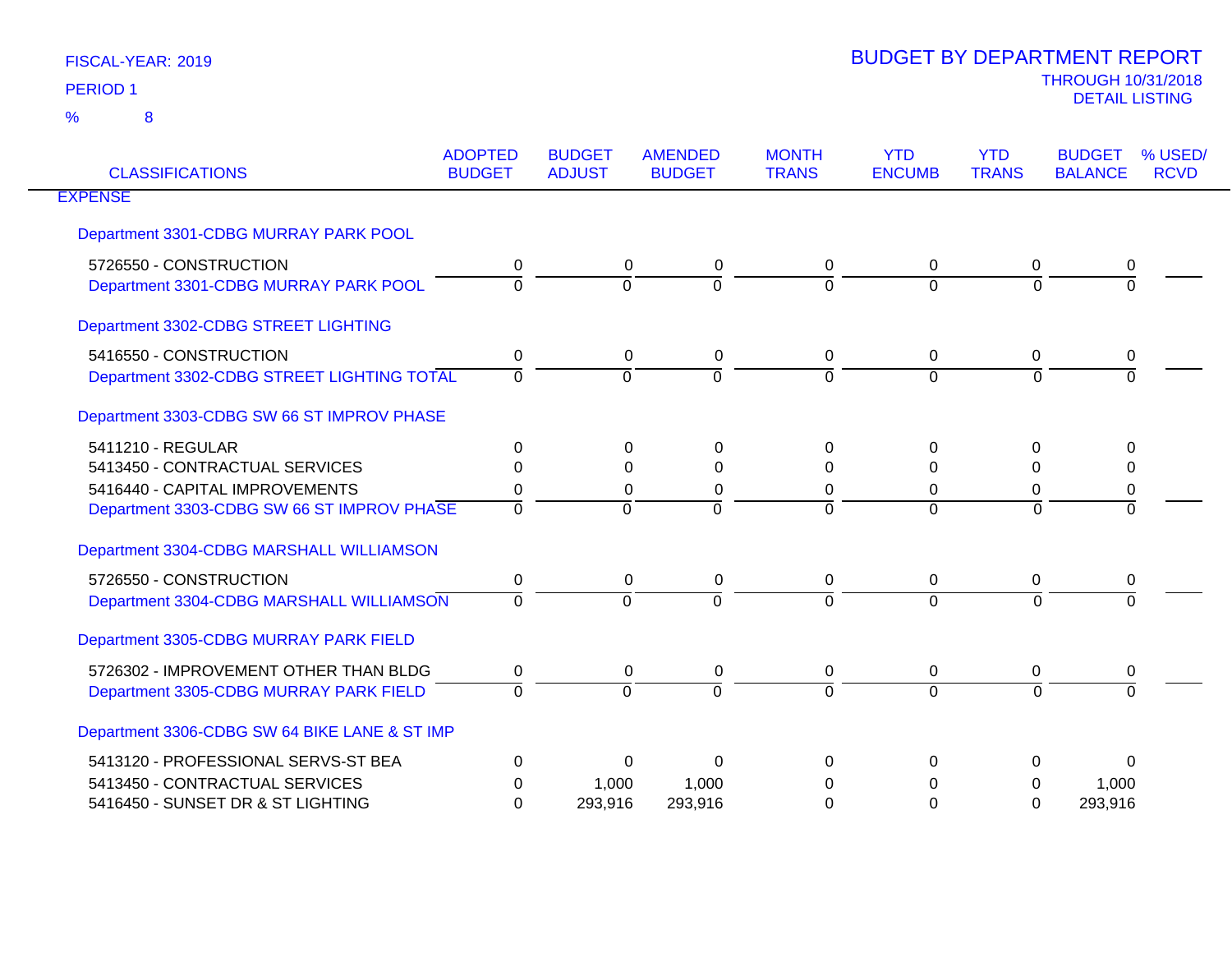8 %

| <b>CLASSIFICATIONS</b>                         | <b>ADOPTED</b><br><b>BUDGET</b> | <b>BUDGET</b><br><b>ADJUST</b> | <b>AMENDED</b> | <b>MONTH</b><br><b>TRANS</b> | <b>YTD</b><br><b>ENCUMB</b> | <b>YTD</b><br><b>TRANS</b> | <b>BUDGET</b><br><b>BALANCE</b> | % USED/         |
|------------------------------------------------|---------------------------------|--------------------------------|----------------|------------------------------|-----------------------------|----------------------------|---------------------------------|-----------------|
|                                                |                                 |                                | <b>BUDGET</b>  |                              |                             |                            |                                 | <b>RCVD</b>     |
| Department 3306-CDBG SW 64 BIKE LANE & ST IMP  | $\Omega$                        | 294,916                        | 294,916        | $\Omega$                     | $\overline{0}$              | $\overline{0}$             | 294,916                         |                 |
| Department 3307-CDBG-AFTER SCHOOL              |                                 |                                |                |                              |                             |                            |                                 |                 |
| 5725210 - SUPPLIES                             | 0                               | 0                              | 0              | $\mathbf 0$                  | 0                           | 0                          | 0                               |                 |
| Department 3307-CDBG-AFTER SCHOOL              | $\overline{0}$                  | $\overline{0}$                 | $\overline{0}$ | $\overline{0}$               | $\overline{0}$              | $\overline{0}$             | $\overline{0}$                  |                 |
| Department 3308-CDBG-TENNIS LESSONS            |                                 |                                |                |                              |                             |                            |                                 |                 |
| 5721210 - FULL-TIME                            | 0                               | $\Omega$                       | $\Omega$       | $\Omega$                     | $\Omega$                    | $\Omega$                   | $\Omega$                        |                 |
| 5722110 - F.I.C.A.                             | 0                               | 0                              | 0              | 0                            | $\Omega$                    | 0                          | $\Omega$                        |                 |
| 5725205 - COMPUTER EQUIPMENT                   | 0                               | 0                              | 0              | 0                            | $\Omega$                    | 0                          | 0                               |                 |
| Department 3308-CDBG-TENNIS LESSONS TOTAL      | $\Omega$                        | $\Omega$                       | $\mathbf 0$    | $\Omega$                     | $\Omega$                    | $\Omega$                   | $\Omega$                        |                 |
| Department 3309-CDBG BREWER PARK               |                                 |                                |                |                              |                             |                            |                                 |                 |
| 5726302 - IMPROVEMENT OTHER THAN BLDG          | 0                               | 30,659                         | 30,659         | 0                            | 0                           | 0                          | 30,659                          |                 |
| Department 3309-CDBG BREWER PARK               | $\Omega$                        | 30,659                         | 30,659         | $\Omega$                     | $\Omega$                    | $\Omega$                   | 30,659                          |                 |
| Department 3310-CDBG COMM CTR RESTROOM         |                                 |                                |                |                              |                             |                            |                                 |                 |
| 5726550 - CONSTRUCTION                         | 0                               | 70,846                         | 70,846         | 0                            | 35,045                      | 35,045                     | 35,801                          | 49              |
| Department 3310-CDBG COMM CTR RESTROOM         | $\overline{0}$                  | 70,846                         | 70,846         | $\Omega$                     | 35,045                      | 35,045                     | 35,801                          | $\overline{49}$ |
| Department 3311-CDBG-SENIOR MEALS PROGRAM      |                                 |                                |                |                              |                             |                            |                                 |                 |
| 5721210 - FULL-TIME                            | $\mathbf 0$                     | $\Omega$                       | $\mathbf 0$    | $\mathbf{0}$                 | $\Omega$                    | $\mathbf 0$                | $\Omega$                        |                 |
| 5723450 - CONTRACTUAL                          | 0                               | $\Omega$                       | 0              | 0                            | 0                           | 0                          | 0                               |                 |
| Department 3311-CDBG-SENIOR MEALS PROGRAM      | $\Omega$                        | $\Omega$                       | $\overline{0}$ | $\Omega$                     | $\overline{0}$              | $\Omega$                   | $\overline{0}$                  |                 |
| Department 3405-2013 JAG A-Form Interface Cont |                                 |                                |                |                              |                             |                            |                                 |                 |
| 5214634 - MAINTENANCE-INTERNET SFTW            | 0                               | $\Omega$                       | 0              | $\Omega$                     | $\Omega$                    | 0                          | 0                               |                 |
| Department 3405-2013 JAG A-Form Interface Cont | $\mathbf 0$                     | $\mathbf 0$                    | $\mathbf 0$    | $\Omega$                     | $\Omega$                    | $\Omega$                   | $\Omega$                        |                 |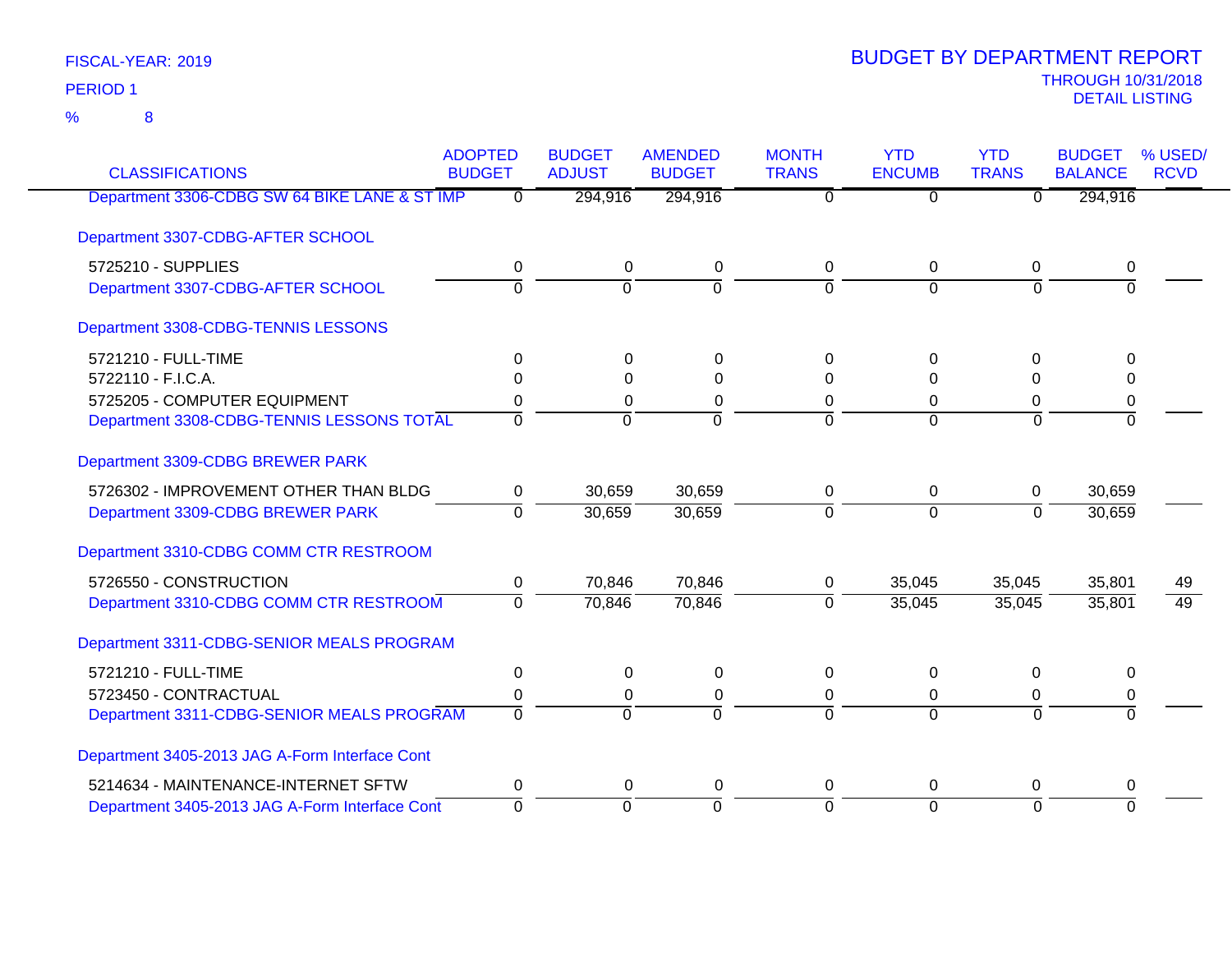| FISCAL-YEAR: 2019 |  |
|-------------------|--|
| <b>PERIOD 1</b>   |  |

| <b>CLASSIFICATIONS</b>                      | <b>ADOPTED</b><br><b>BUDGET</b> | <b>BUDGET</b><br><b>ADJUST</b> | <b>AMENDED</b><br><b>BUDGET</b> | <b>MONTH</b><br><b>TRANS</b> | <b>YTD</b><br><b>ENCUMB</b> | <b>YTD</b><br><b>TRANS</b> | <b>BUDGET</b><br><b>BALANCE</b> | % USED/<br><b>RCVD</b> |
|---------------------------------------------|---------------------------------|--------------------------------|---------------------------------|------------------------------|-----------------------------|----------------------------|---------------------------------|------------------------|
| Department 3406-BYRNE-JAG 2013              |                                 |                                |                                 |                              |                             |                            |                                 |                        |
|                                             |                                 |                                |                                 |                              |                             |                            |                                 |                        |
| 5215205 - COMPUTER SUPPLIES                 | 0                               | 0                              | 0                               | 0                            | 0                           | 0                          | 0                               |                        |
| Department 3406-BYRNE-JAG 2013 TOTAL        | $\Omega$                        | $\overline{0}$                 | $\overline{0}$                  | $\Omega$                     | $\overline{0}$              | $\Omega$                   | 0                               |                        |
| Department 3407-BYRNE-JAG VEH BURGLARY      |                                 |                                |                                 |                              |                             |                            |                                 |                        |
| 5215205 - COMPUTER SUPPLIES                 | 0                               | 0                              | 0                               | 0                            | 0                           | 0                          | 0                               |                        |
| Department 3407-BYRNE-JAG VEH BURGLARY 2013 | $\overline{0}$                  | $\overline{0}$                 | $\overline{0}$                  | $\Omega$                     | $\Omega$                    | $\Omega$                   | $\Omega$                        |                        |
| Department 3408-BYRNE-JAG 2014              |                                 |                                |                                 |                              |                             |                            |                                 |                        |
| 5215205 - COMPUTER SUPPLIES                 | 0                               | 0                              | 0                               | 0                            | 0                           | 0                          | 0                               |                        |
| Department 3408-BYRNE-JAG 2014 TOTAL        | $\overline{0}$                  | $\Omega$                       | $\overline{0}$                  | $\overline{0}$               | $\Omega$                    | $\Omega$                   | $\Omega$                        |                        |
| Department 3409-BYRNE-JAG 2014              |                                 |                                |                                 |                              |                             |                            |                                 |                        |
| 5215205 - COMPUTER SUPPLIES                 | 0                               | 0                              | 0                               | 0                            | 0                           | 0                          | 0                               |                        |
| Department 3409-BYRNE-JAG 2014 TOTAL        | $\overline{0}$                  | $\Omega$                       | $\overline{0}$                  | $\Omega$                     | $\Omega$                    | $\Omega$                   | 0                               |                        |
| Department 3410-BYRNE-JAG FY15              |                                 |                                |                                 |                              |                             |                            |                                 |                        |
| 5215205 - COMPUTER SUPPLIES                 | 0                               | $\mathbf 0$                    | $\pmb{0}$                       | 0                            | $\mathbf 0$                 | $\mathbf 0$                | 0                               |                        |
| Department 3410-BYRNE-JAG FY15 TOTAL        | $\Omega$                        | $\Omega$                       | $\overline{0}$                  | $\overline{0}$               | $\Omega$                    | $\Omega$                   |                                 |                        |
| Department 3411-BYRNE-JAG FY15-2            |                                 |                                |                                 |                              |                             |                            |                                 |                        |
| 5215205 - COMPUTER SUPPLIES                 | $\mathbf 0$                     | $\mathsf 0$                    | $\pmb{0}$                       | $\pmb{0}$                    | $\boldsymbol{0}$            | $\overline{0}$             | 0                               |                        |
| Department 3411-BYRNE-JAG FY15-2 TOTAL      | $\Omega$                        | $\mathbf 0$                    | $\Omega$                        | $\Omega$                     | $\overline{0}$              | $\Omega$                   | $\Omega$                        |                        |
| Department 3412-BYRNE-JAG FY16 2 TABLETS    |                                 |                                |                                 |                              |                             |                            |                                 |                        |
| 5215205 - COMPUTER SUPPLIES                 | 0                               | $\mathbf 0$                    | $\pmb{0}$                       | 0                            | 0                           | 0                          | 0                               |                        |
| Department 3412-BYRNE-JAG FY16 2 TABLETS    | $\overline{0}$                  | $\mathbf 0$                    | $\Omega$                        | $\Omega$                     | $\overline{0}$              | $\Omega$                   | $\Omega$                        |                        |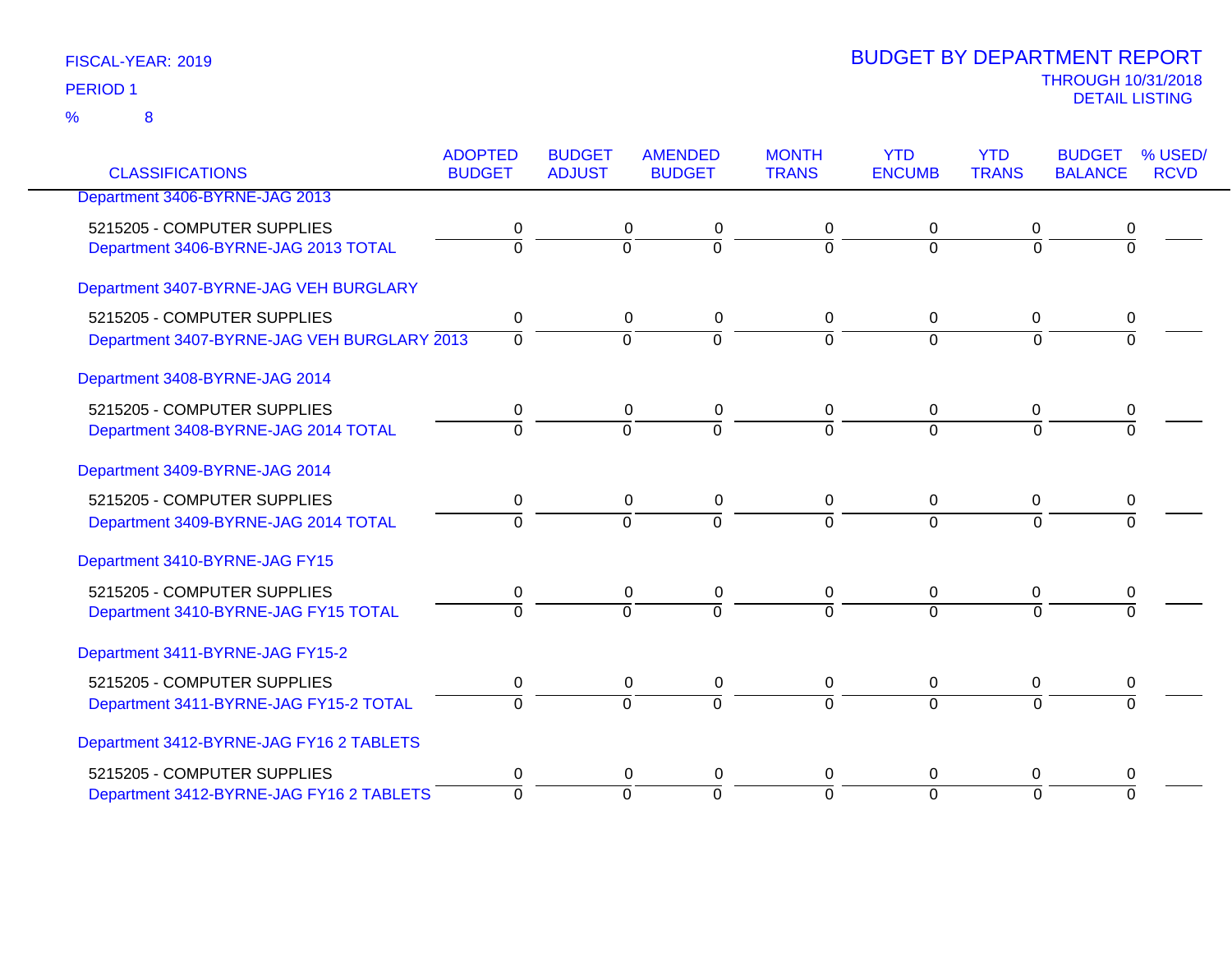| FISCAL-YEAR: 2019 |  |
|-------------------|--|
| <b>PERIOD 1</b>   |  |

| <b>CLASSIFICATIONS</b>                     | <b>ADOPTED</b> | <b>BUDGET</b>  | <b>AMENDED</b> | <b>MONTH</b>   | <b>YTD</b>     | <b>YTD</b>     | <b>BUDGET</b>  | % USED/     |
|--------------------------------------------|----------------|----------------|----------------|----------------|----------------|----------------|----------------|-------------|
|                                            | <b>BUDGET</b>  | <b>ADJUST</b>  | <b>BUDGET</b>  | <b>TRANS</b>   | <b>ENCUMB</b>  | <b>TRANS</b>   | <b>BALANCE</b> | <b>RCVD</b> |
| Department 3413-BYRNE-JAG FY16             |                |                |                |                |                |                |                |             |
| 5215205 - COMPUTER SUPPLIES                | 0              | 0              | 0              | 0              | 0              | 0              | 0              |             |
| Department 3413-BYRNE-JAG FY16 TOTAL       | $\overline{0}$ | $\overline{0}$ | $\overline{0}$ | $\overline{0}$ | $\overline{0}$ | $\overline{0}$ | $\overline{0}$ |             |
| Department 3414-BYRNE JAG-FY17             |                |                |                |                |                |                |                |             |
| 5215205 - COMPUTER SUPPLIES                | 0              | 0              | $\pmb{0}$      | 0              | $\pmb{0}$      | 0              | 0              |             |
| Department 3414-BYRNE JAG-FY17 TOTAL       | $\overline{0}$ | $\overline{0}$ | $\overline{0}$ | $\overline{0}$ | $\overline{0}$ | $\overline{0}$ | $\overline{0}$ |             |
| Department 3415-BYRNE JAG- FY17            |                |                |                |                |                |                |                |             |
| 5215205 - COMPUTER SUPPLIES                | 0              | $\mathbf 0$    | 0              | 0              | $\mathbf 0$    | 0              | 0              |             |
| Department 3415-BYRNE JAG- FY17 TOTAL      | $\overline{0}$ | $\overline{0}$ | $\overline{0}$ | $\overline{0}$ | $\overline{0}$ | $\overline{0}$ | $\overline{0}$ |             |
| Department 5001-POLICE VESTS GRANT FY11    |                |                |                |                |                |                |                |             |
| 5215220 - UNIFORMS                         | 0              | $\mathbf 0$    | $\pmb{0}$      | $\mathbf 0$    | $\mathbf 0$    | $\mathbf 0$    | 0              |             |
| Department 5001-POLICE VESTS GRANT FY11    | $\overline{0}$ | $\overline{0}$ | $\overline{0}$ | $\overline{0}$ | $\overline{0}$ | $\overline{0}$ | $\overline{0}$ |             |
| Department 5002-POLICE VESTS GRANT FY12    |                |                |                |                |                |                |                |             |
| 5215220 - UNIFORMS                         | 0              | 0              | 0              | 0              | 0              | 0              | 0              |             |
| Department 5002-POLICE VESTS GRANT FY12    | $\overline{0}$ | $\Omega$       | $\overline{0}$ | $\overline{0}$ | $\Omega$       | $\Omega$       | $\overline{0}$ |             |
| Department 5003-BVP-POLICE VEST GRANT FY17 |                |                |                |                |                |                |                |             |
| 5215220 - UNIFORMS                         | 0              | 0              | $\pmb{0}$      | 0              | 0              | 0              | 0              |             |
| Department 5003-BVP-POLICE VEST GRANT FY17 | $\overline{0}$ | $\overline{0}$ | $\overline{0}$ | $\overline{0}$ | $\overline{0}$ | $\overline{0}$ | $\overline{0}$ |             |
| Department 6000-SFLHIDTA-FY12              |                |                |                |                |                |                |                |             |
| 5213450 - CONTRACTUAL SERVICES             | $\Omega$       | $\Omega$       | 0              | $\Omega$       | 0              | $\Omega$       | 0              |             |
| 5214060 - AUTO ALLOWANCE                   | $\Omega$       | $\Omega$       | $\Omega$       | $\Omega$       | $\Omega$       | $\Omega$       | $\Omega$       |             |
| 5819900 - INTER-FUND TRANSFER              | 0              | $\Omega$       | 0              | $\Omega$       | 0              | $\Omega$       | $\Omega$       |             |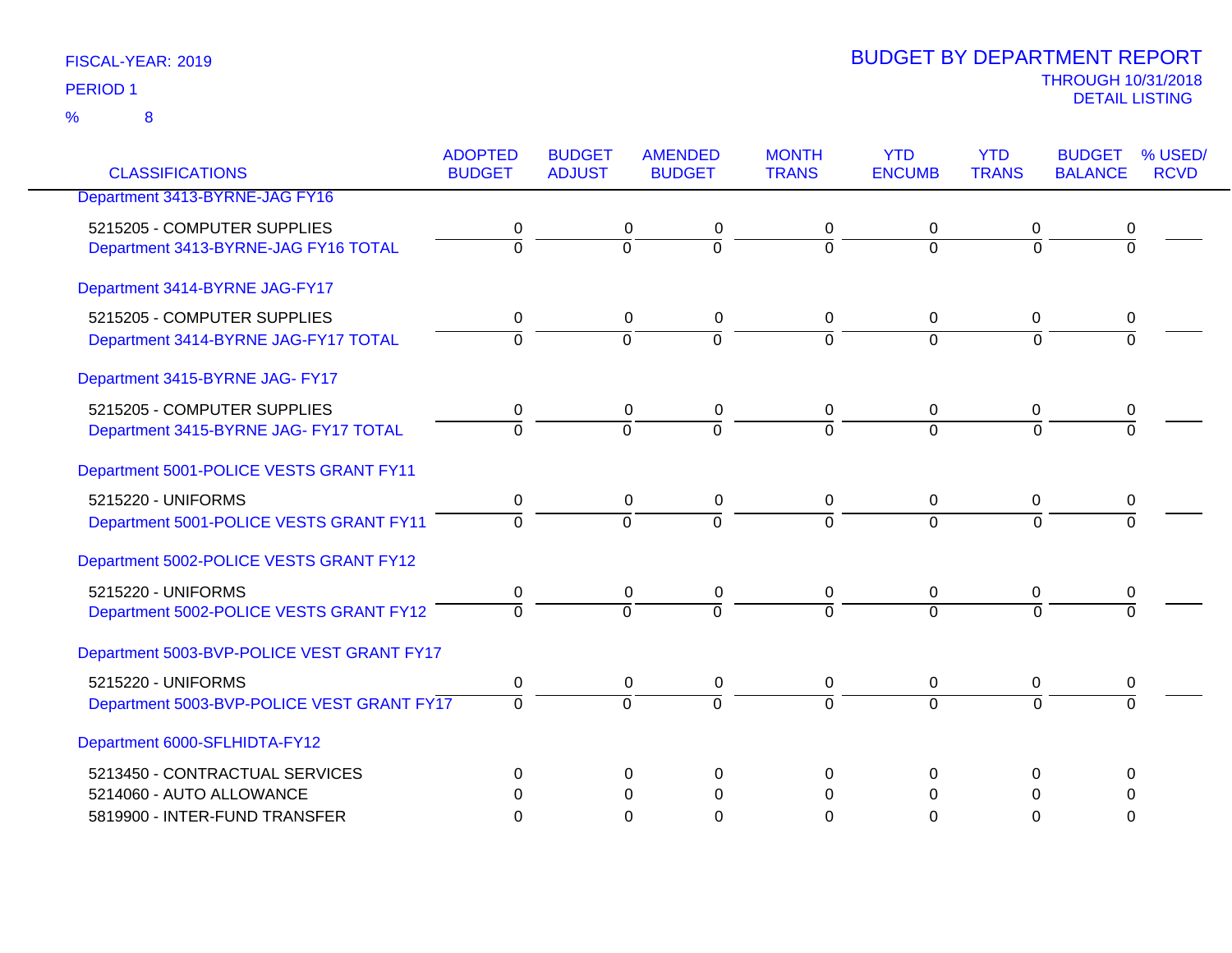### 8 %

| <b>CLASSIFICATIONS</b>                     | <b>ADOPTED</b><br><b>BUDGET</b> | <b>BUDGET</b><br><b>ADJUST</b> | <b>AMENDED</b><br><b>BUDGET</b> | <b>MONTH</b><br><b>TRANS</b> | <b>YTD</b><br><b>ENCUMB</b> | <b>YTD</b><br><b>TRANS</b> | <b>BUDGET</b><br><b>BALANCE</b> | % USED/<br><b>RCVD</b> |
|--------------------------------------------|---------------------------------|--------------------------------|---------------------------------|------------------------------|-----------------------------|----------------------------|---------------------------------|------------------------|
| Department 6000-SFLHIDTA-FY12 TOTAL        | $\overline{0}$                  | $\overline{0}$                 | $\overline{0}$                  | $\overline{0}$               | $\overline{0}$              | $\overline{0}$             | $\overline{0}$                  |                        |
| Department 6001-SFLHIDTA-FY13MAY-SEP       |                                 |                                |                                 |                              |                             |                            |                                 |                        |
| 5213450 - CONTRACTUAL SERVICES             | 0                               | 0                              | 0                               | 0                            | 0                           | $\Omega$                   | 0                               |                        |
| 5214060 - AUTO ALLOWANCE                   | $\mathbf 0$                     | 0                              | $\boldsymbol{0}$                | 0                            | 0                           | 0                          | $\pmb{0}$                       |                        |
| 5819900 - INTER-FUND TRANSFER              | 0                               | 0                              | 0                               | 0                            | 0                           | $\pmb{0}$                  | $\pmb{0}$                       |                        |
| Department 6001-SFLHIDTA-FY13MAY-SEP TOTAL | $\overline{\mathfrak{o}}$       | $\overline{0}$                 | $\overline{0}$                  | $\overline{0}$               | $\mathbf 0$                 | $\overline{0}$             | $\overline{0}$                  |                        |
| <b>EXPENSE TOTAL</b>                       | 0                               | 396,421                        | 396,421                         | $\mathbf 0$                  | 35,045                      | 35,045                     | 361,376                         | 8                      |
| Fund 120-FEDERAL GRANT FUND TOTAL          |                                 |                                |                                 |                              |                             |                            |                                 |                        |
| <b>REVENUE</b>                             | 0                               | 396,421                        | 396,421                         | 0                            | $\pmb{0}$                   | $\mathbf 0$                | 396,421                         |                        |
| <b>EXPENSE</b>                             | 0                               | 396,421                        | 396,421                         | 0                            | 35,045                      | 35,045                     | 361,376                         | 8                      |
| Fund 120-FEDERAL GRANT FUND TOTAL          | $\mathbf 0$                     | $\mathbf 0$                    | $\pmb{0}$                       | $\overline{0}$               | $-35,045$                   | $-35,045$                  | 35,045                          |                        |
| Fund 124-PTP TAX-TRANSPORTATION            |                                 |                                |                                 |                              |                             |                            |                                 |                        |
| <b>REVENUE</b>                             |                                 |                                |                                 |                              |                             |                            |                                 |                        |
| Department 0000-Description N/A            |                                 |                                |                                 |                              |                             |                            |                                 |                        |
| 3126000 - DISCRETIONARY SALES S/TAX        | 440,000                         | 0                              | 440,000                         | 0                            | 0                           | $\mathbf 0$                | 440,000                         |                        |
| 3301000 - INTERGOVERNMENTAL REVENUE        | $\Omega$                        | 0                              | $\Omega$                        | $\Omega$                     | $\Omega$                    | $\mathbf 0$                | 0                               |                        |
| 3612000 - INTEREST INCOME                  | 10,000                          | 0                              | 10,000                          | 806                          | 0                           | 806                        | 9,194                           | 8                      |
| Department 0000-Description N/A TOTAL      | 450,000                         | $\overline{0}$                 | 450,000                         | $\overline{806}$             | $\overline{0}$              | $\overline{806}$           | 449,194                         |                        |
| <b>REVENUE TOTAL</b>                       | 450,000                         | $\mathbf 0$                    | 450,000                         | 806                          | 0                           | 806                        | 449,194                         |                        |
| <b>EXPENSE</b>                             |                                 |                                |                                 |                              |                             |                            |                                 |                        |
| Department 1730-STREET MAINTENANCE         |                                 |                                |                                 |                              |                             |                            |                                 |                        |
| 5413450 - CONTRACTUAL SERVICES             | 0                               | 0                              | 0                               | $\mathbf 0$                  | 0                           | $\Omega$                   | 0                               |                        |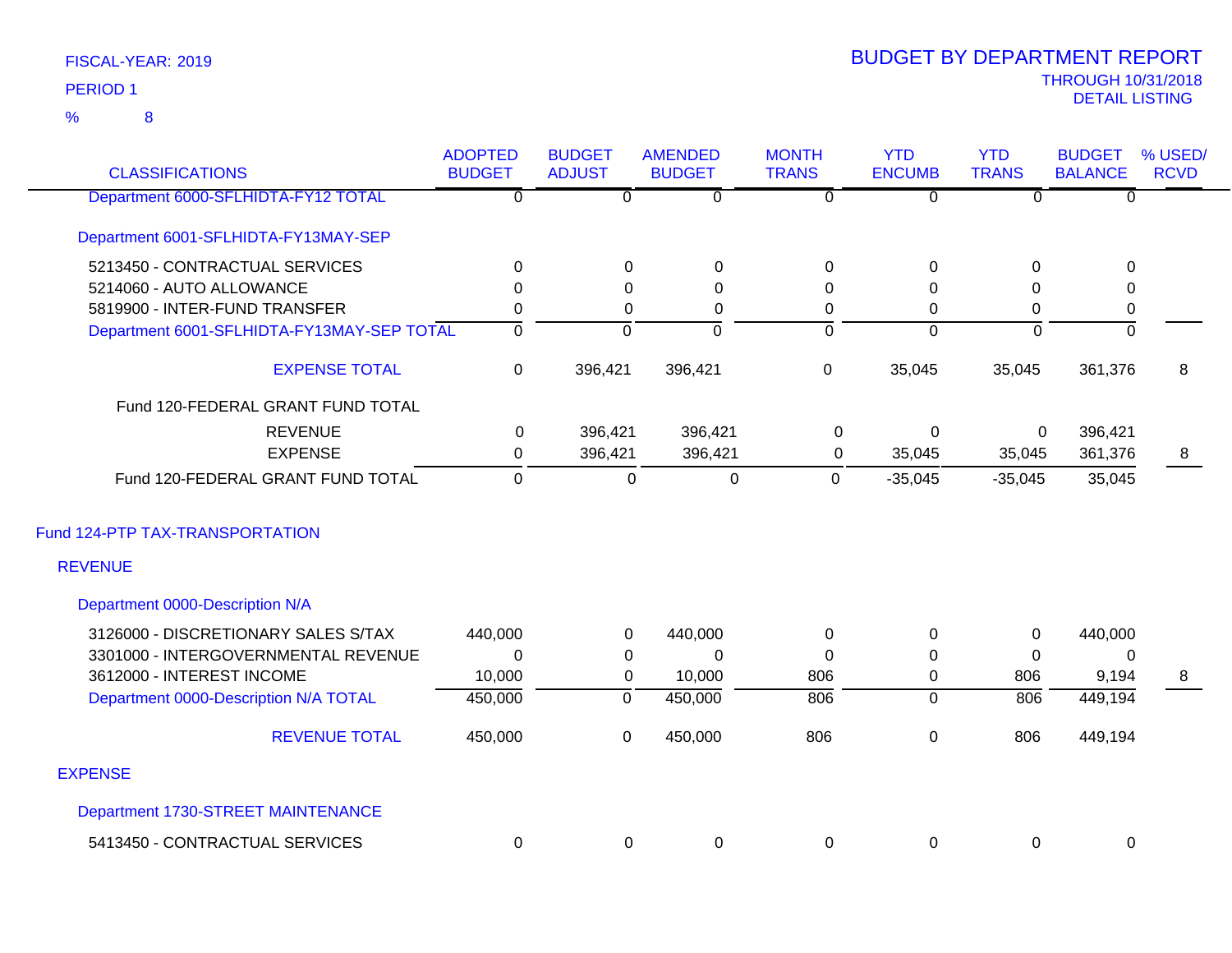8

|                                          | <b>ADOPTED</b> | <b>BUDGET</b>  | <b>AMENDED</b> | <b>MONTH</b>     | <b>YTD</b>     | <b>YTD</b>   | <b>BUDGET</b>  | % USED/         |
|------------------------------------------|----------------|----------------|----------------|------------------|----------------|--------------|----------------|-----------------|
| <b>CLASSIFICATIONS</b>                   | <b>BUDGET</b>  | <b>ADJUST</b>  | <b>BUDGET</b>  | <b>TRANS</b>     | <b>ENCUMB</b>  | <b>TRANS</b> | <b>BALANCE</b> | <b>RCVD</b>     |
| 5416490 - CONSTRUCTIONS PROJECTS         | 606,500        | 473,144        | 1,079,644      | $-5,365$         | 615,644        | 610,279      | 469,365        | $\overline{56}$ |
| Department 1730-STREET MAINTENANCE TOTAL | 606,500        | 473,144        | 1,079,644      | $-5,365$         | 615,644        | 610,279      | 469,365        | $\overline{56}$ |
| <b>EXPENSE TOTAL</b>                     | 606,500        | 473,144        | 1,079,644      | $-5,365$         | 615,644        | 610,279      | 469,365        | 56              |
| Fund 124-PTP TAX-TRANSPORTATION TOTAL    |                |                |                |                  |                |              |                |                 |
| <b>REVENUE</b>                           | 450,000        | $\Omega$       | 450,000        | 806              | 0              | 806          | 449,194        |                 |
| <b>EXPENSE</b>                           | 606,500        | 473,144        | 1,079,644      | $-5,365$         | 615,644        | 610,279      | 469,365        | 56              |
| Fund 124-PTP TAX-TRANSPORTATION TOTAL    | $-156,500$     | $-473,144$     | $-629,644$     | 6,171            | $-615,644$     | $-609,473$   | $-20,171$      |                 |
| Fund 125-PTP TAX FUND-DIRECT TRANSIT     |                |                |                |                  |                |              |                |                 |
| <b>REVENUE</b>                           |                |                |                |                  |                |              |                |                 |
| Department 0000-Description N/A          |                |                |                |                  |                |              |                |                 |
| 3126000 - DISCRETIONARY SALES S/TAX      | 110,000        | $\overline{0}$ | 110,000        | $\mathbf 0$      | $\mathbf 0$    | $\mathbf 0$  | 110,000        |                 |
| Department 0000-Description N/A TOTAL    | 110,000        | 0              | 110,000        | 0                | $\overline{0}$ | 0            | 110,000        |                 |
| <b>REVENUE TOTAL</b>                     | 110,000        | 0              | 110,000        | $\boldsymbol{0}$ | $\pmb{0}$      | $\mathbf 0$  | 110,000        |                 |
| <b>EXPENSE</b>                           |                |                |                |                  |                |              |                |                 |
| Department 1730-STREET MAINTENANCE       |                |                |                |                  |                |              |                |                 |
| 5413450 - CONTRACTUAL SERVICES           | 277,748        | $\mathbf 0$    | 277,748        | 260              | 272,860        | 273,120      | 4,628          | 98              |
| 5416490 - CONSTRUCTIONS PROJECTS         | 0              | $\mathbf 0$    | 0              | 0                | $\mathbf 0$    | 0            | $\Omega$       |                 |
| Department 1730-STREET MAINTENANCE TOTAL | 277,748        | $\overline{0}$ | 277,748        | 260              | 272,860        | 273,120      | 4,628          | $\overline{98}$ |
| <b>EXPENSE TOTAL</b>                     | 277,748        | 0              | 277,748        | 260              | 272,860        | 273,120      | 4,628          | 98              |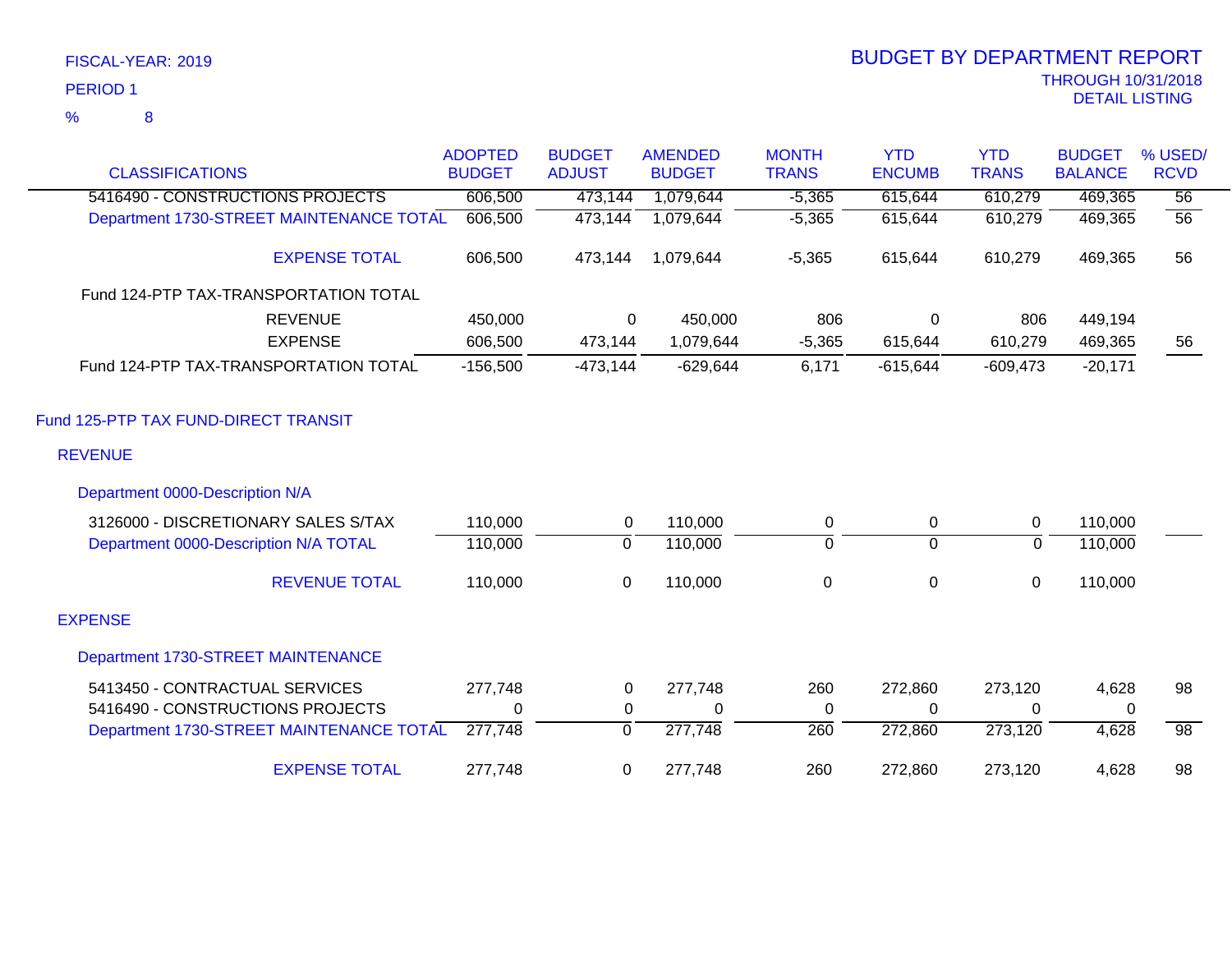| PERIOD <sub>1</sub>                        |                                 |                                |                |                                 |                              |                             |                            | <b>THROUGH 10/31/2018</b><br><b>DETAIL LISTING</b> |                        |
|--------------------------------------------|---------------------------------|--------------------------------|----------------|---------------------------------|------------------------------|-----------------------------|----------------------------|----------------------------------------------------|------------------------|
| 8<br>$\frac{9}{6}$                         |                                 |                                |                |                                 |                              |                             |                            |                                                    |                        |
| <b>CLASSIFICATIONS</b>                     | <b>ADOPTED</b><br><b>BUDGET</b> | <b>BUDGET</b><br><b>ADJUST</b> |                | <b>AMENDED</b><br><b>BUDGET</b> | <b>MONTH</b><br><b>TRANS</b> | <b>YTD</b><br><b>ENCUMB</b> | <b>YTD</b><br><b>TRANS</b> | <b>BUDGET</b><br><b>BALANCE</b>                    | % USED/<br><b>RCVD</b> |
| Fund 125-PTP TAX FUND-DIRECT TRANSIT TOTAL |                                 |                                |                |                                 |                              |                             |                            |                                                    |                        |
| <b>REVENUE</b>                             | 110,000                         |                                | $\mathbf 0$    | 110,000                         | $\mathbf 0$                  | 0                           | 0                          | 110,000                                            |                        |
| <b>EXPENSE</b>                             | 277,748                         |                                | 0              | 277,748                         | 260                          | 272,860                     | 273,120                    | 4,628                                              | 98                     |
| Fund 125-PTP TAX FUND-DIRECT TRANSIT TOTAL | $-167,748$                      |                                | $\mathbf 0$    | $-167,748$                      | $-260$                       | $-272,860$                  | $-273,120$                 | 105,372                                            |                        |
| Fund 150-REVENUE STABILIZATION FUND        |                                 |                                |                |                                 |                              |                             |                            |                                                    |                        |
| <b>REVENUE</b>                             |                                 |                                |                |                                 |                              |                             |                            |                                                    |                        |
| Department 0000-Description N/A            |                                 |                                |                |                                 |                              |                             |                            |                                                    |                        |
| 3811000 - CONTRIB. FROM OTHER FUNDS        | $\pmb{0}$                       |                                | $\mathsf 0$    | $\pmb{0}$                       | $\pmb{0}$                    | $\mathbf 0$                 | $\pmb{0}$                  | $\boldsymbol{0}$                                   |                        |
| Department 0000-Description N/A TOTAL      | 0                               |                                | <u>o</u>       | ō                               | 0                            | $\mathbf 0$                 | $\overline{0}$             | $\overline{0}$                                     |                        |
| <b>REVENUE TOTAL</b>                       | $\mathbf 0$                     |                                | $\mathbf 0$    | $\mathbf 0$                     | $\mathbf 0$                  | $\mathbf 0$                 | $\mathbf 0$                | $\mathbf 0$                                        |                        |
| <b>EXPENSE</b>                             |                                 |                                |                |                                 |                              |                             |                            |                                                    |                        |
| <b>Department 1410-FINANCE</b>             |                                 |                                |                |                                 |                              |                             |                            |                                                    |                        |
| 5819120 - INTRA-GOV TRANSFER-DEBT SERVIC   | $\pmb{0}$                       |                                | $\mathbf 0$    | $\pmb{0}$                       | $\pmb{0}$                    | $\mathbf 0$                 | 0                          | 0                                                  |                        |
| Department 1410-FINANCE TOTAL              | $\overline{0}$                  |                                | $\overline{0}$ | $\overline{0}$                  | $\overline{0}$               | $\overline{0}$              | $\overline{0}$             | $\overline{0}$                                     |                        |
| <b>EXPENSE TOTAL</b>                       | $\pmb{0}$                       |                                | $\mathbf 0$    | $\mathbf 0$                     | 0                            | $\mathbf{0}$                | $\mathbf 0$                | $\mathbf 0$                                        |                        |
| Fund 150-REVENUE STABILIZATION FUND TOTAL  |                                 |                                |                |                                 |                              |                             |                            |                                                    |                        |
| <b>REVENUE</b>                             | $\pmb{0}$                       |                                | $\mathbf 0$    | $\pmb{0}$                       | $\mathbf 0$                  | $\mathbf 0$                 | $\mathbf 0$                | $\mathbf 0$                                        |                        |
| <b>EXPENSE</b>                             | $\pmb{0}$                       |                                | 0              | $\pmb{0}$                       | $\mathbf 0$                  | 0                           | 0                          | 0                                                  | 98                     |
| Fund 150-REVENUE STABILIZATION FUND TOTAL  | $\mathbf 0$                     |                                | $\mathbf 0$    | $\mathbf 0$                     | $\mathbf 0$                  | $\mathbf 0$                 | $\mathbf 0$                | $\Omega$                                           |                        |

Fund 151-GRANT MATCH RESERVE FUND

FISCAL-YEAR: 2019

# BUDGET BY DEPARTMENT REPORT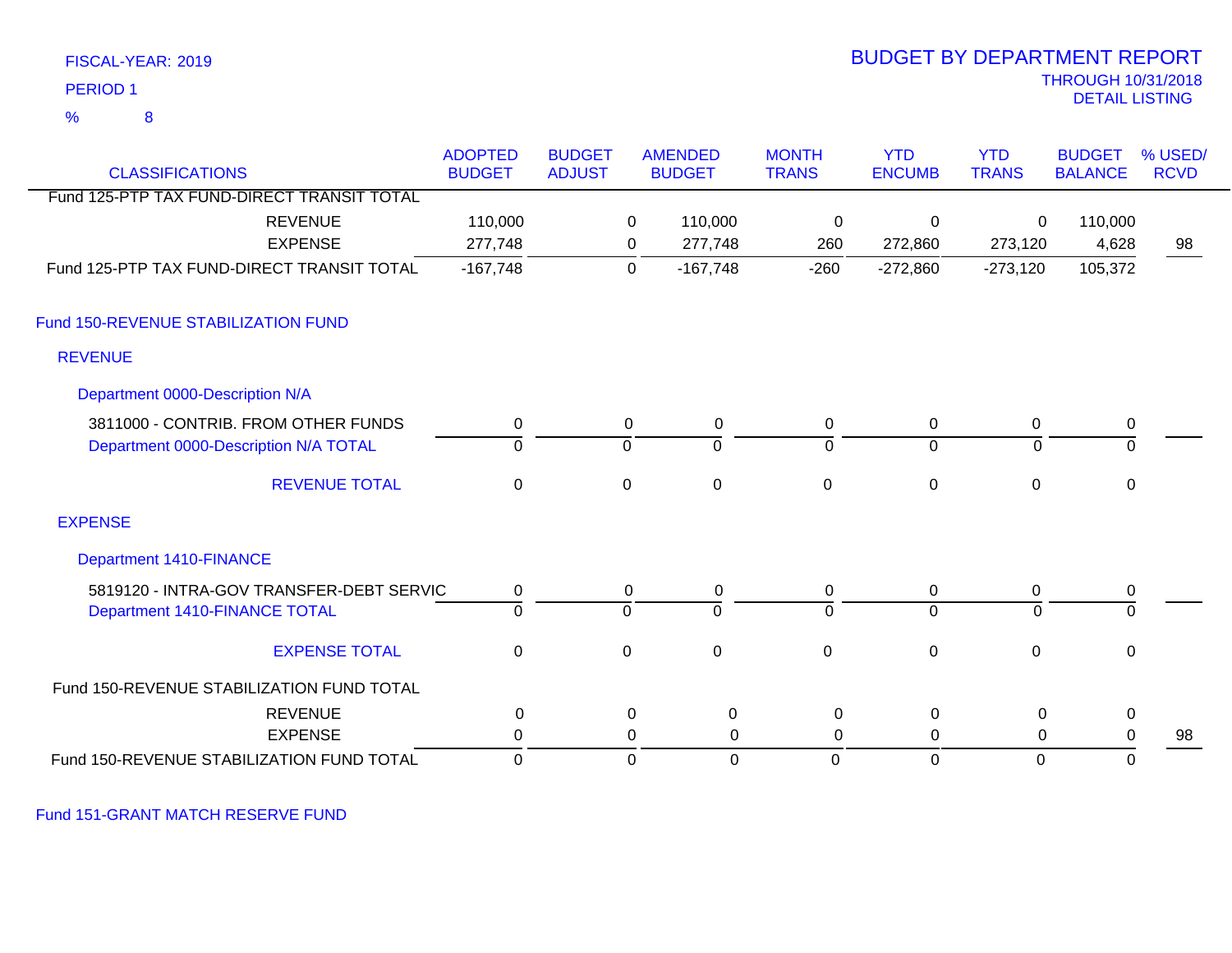| <b>CLASSIFICATIONS</b>                                                       | <b>ADOPTED</b><br><b>BUDGET</b> | <b>BUDGET</b><br><b>ADJUST</b> | <b>AMENDED</b><br><b>BUDGET</b>    | <b>MONTH</b><br><b>TRANS</b>                    | <b>YTD</b><br><b>ENCUMB</b>   | <b>YTD</b><br><b>TRANS</b> | <b>BUDGET</b><br><b>BALANCE</b> | % USED/<br><b>RCVD</b> |
|------------------------------------------------------------------------------|---------------------------------|--------------------------------|------------------------------------|-------------------------------------------------|-------------------------------|----------------------------|---------------------------------|------------------------|
| <b>REVENUE</b>                                                               |                                 |                                |                                    |                                                 |                               |                            |                                 |                        |
| Department 0000-Description N/A                                              |                                 |                                |                                    |                                                 |                               |                            |                                 |                        |
| 3811000 - CONTRIB. FROM OTHER FUNDS<br>Department 0000-Description N/A TOTAL | 0<br>$\overline{0}$             | $\overline{0}$                 | 0<br>0<br>$\mathbf 0$              | 0<br>$\overline{0}$                             | 0<br>$\overline{0}$           | $\mathbf 0$<br>$\Omega$    | 0<br>$\overline{0}$             |                        |
| <b>REVENUE TOTAL</b>                                                         | $\mathbf 0$                     | $\mathbf 0$                    | $\boldsymbol{0}$                   | $\mathbf 0$                                     | $\mathbf 0$                   | $\mathbf 0$                | 0                               |                        |
| <b>EXPENSE</b>                                                               |                                 |                                |                                    |                                                 |                               |                            |                                 |                        |
| Department 1410-FINANCE                                                      |                                 |                                |                                    |                                                 |                               |                            |                                 |                        |
| 5819120 - INTRA-GOV TRANSFER-DEBT SERVIC<br>Department 1410-FINANCE TOTAL    | $\pmb{0}$<br>$\overline{0}$     | $\overline{0}$                 | 0<br>$\pmb{0}$<br>$\overline{0}$   | 0<br>$\overline{0}$                             | 0<br>$\overline{0}$           | 0<br>$\Omega$              | $\pmb{0}$<br>$\mathbf 0$        |                        |
| <b>EXPENSE TOTAL</b>                                                         | $\pmb{0}$                       | $\mathbf 0$                    | $\pmb{0}$                          | $\mathbf 0$                                     | $\boldsymbol{0}$              | $\mathbf 0$                | $\mathbf 0$                     |                        |
| Fund 151-GRANT MATCH RESERVE FUND TOTAL                                      |                                 |                                |                                    |                                                 |                               |                            |                                 |                        |
| <b>REVENUE</b><br><b>EXPENSE</b>                                             | $\mathbf 0$<br>$\mathbf 0$      |                                | 0<br>0                             | $\boldsymbol{0}$<br>$\pmb{0}$<br>$\pmb{0}$<br>0 | 0<br>0                        | $\mathbf 0$<br>$\mathbf 0$ | $\pmb{0}$<br>$\pmb{0}$          | 98                     |
| Fund 151-GRANT MATCH RESERVE FUND TOTAL                                      | $\mathbf 0$                     |                                | $\mathbf 0$                        | $\overline{0}$<br>$\overline{0}$                | $\mathbf 0$                   | $\mathbf 0$                | $\Omega$                        |                        |
| Fund 152-INSURANCE RESERVE FUND                                              |                                 |                                |                                    |                                                 |                               |                            |                                 |                        |
| <b>REVENUE</b>                                                               |                                 |                                |                                    |                                                 |                               |                            |                                 |                        |
| Department 0000-Description N/A                                              |                                 |                                |                                    |                                                 |                               |                            |                                 |                        |
| 3811000 - CONTRIB. FROM OTHER FUNDS<br>Department 0000-Description N/A TOTAL | $\pmb{0}$<br>0                  | $\overline{0}$                 | $\mathbf 0$<br>0<br>$\overline{0}$ | $\mathbf 0$<br>70                               | $\mathbf 0$<br>$\overline{0}$ | $\mathbf 0$<br>$\mathbf 0$ | 0<br>$\Omega$                   |                        |
| <b>REVENUE TOTAL</b>                                                         | $\mathbf 0$                     | $\mathsf 0$                    | $\pmb{0}$                          | $\mathsf 0$                                     | $\boldsymbol{0}$              | 0                          | $\mathbf 0$                     |                        |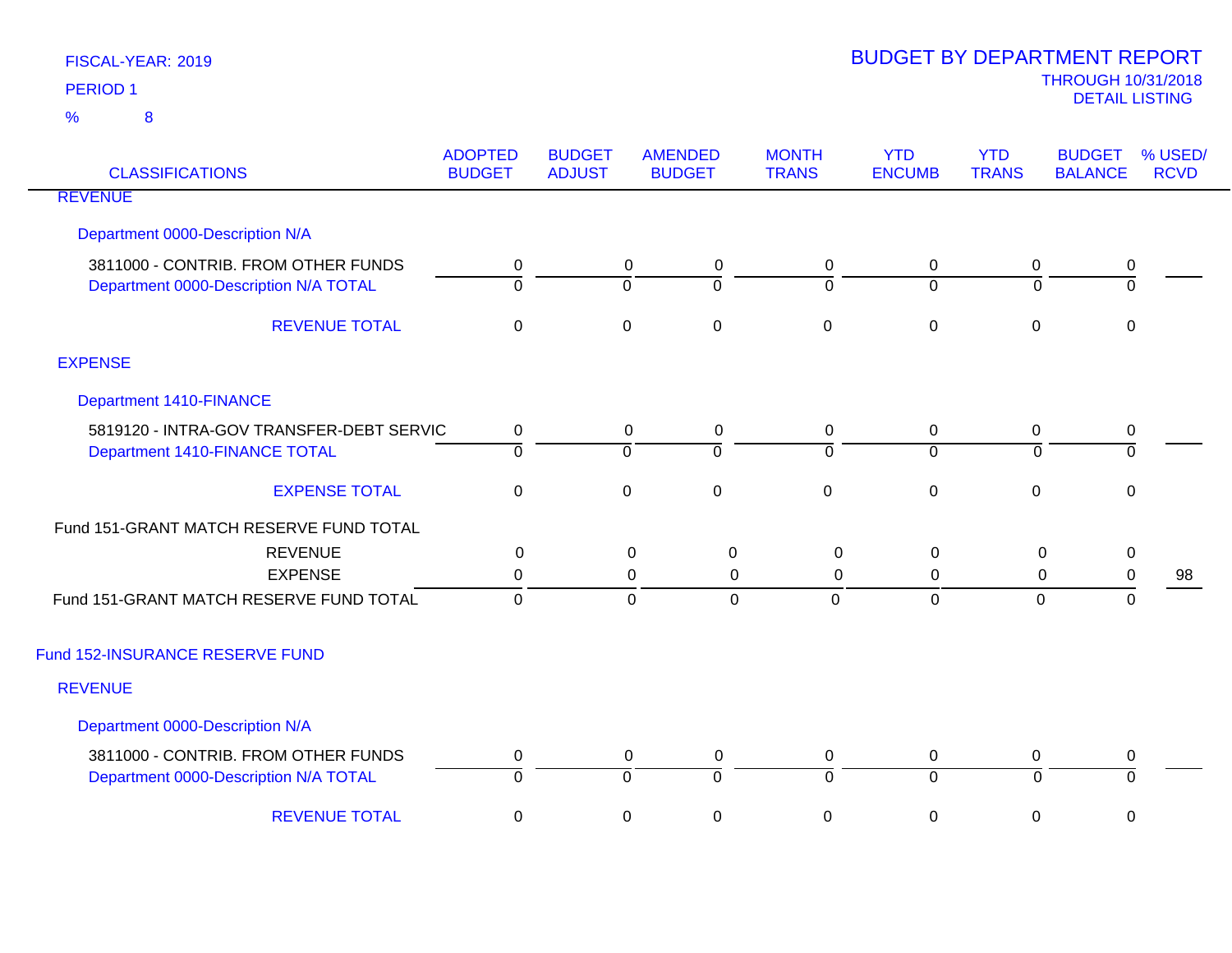| <b>CLASSIFICATIONS</b>                   | <b>ADOPTED</b><br><b>BUDGET</b> | <b>BUDGET</b><br><b>ADJUST</b> | <b>AMENDED</b><br><b>BUDGET</b>  | <b>MONTH</b><br><b>TRANS</b> | <b>YTD</b><br><b>ENCUMB</b> | <b>YTD</b><br><b>TRANS</b> | <b>BUDGET</b><br><b>BALANCE</b> | % USED/<br><b>RCVD</b> |
|------------------------------------------|---------------------------------|--------------------------------|----------------------------------|------------------------------|-----------------------------|----------------------------|---------------------------------|------------------------|
| <b>EXPENSE</b>                           |                                 |                                |                                  |                              |                             |                            |                                 |                        |
| <b>Department 1410-FINANCE</b>           |                                 |                                |                                  |                              |                             |                            |                                 |                        |
| 5819120 - INTRA-GOV TRANSFER-DEBT SERVIC | 0                               |                                | $\mathbf 0$<br>0                 | 0                            | $\mathbf 0$                 | 0                          | 0                               |                        |
| Department 1410-FINANCE TOTAL            | $\overline{0}$                  |                                | $\Omega$<br>$\Omega$             | $\overline{0}$               | $\mathbf{0}$                | $\Omega$                   | $\Omega$                        |                        |
| <b>EXPENSE TOTAL</b>                     | $\mathbf 0$                     |                                | $\pmb{0}$<br>$\pmb{0}$           | $\mathbf 0$                  | $\pmb{0}$                   | $\mathbf 0$                | $\mathbf 0$                     |                        |
| Fund 152-INSURANCE RESERVE FUND TOTAL    |                                 |                                |                                  |                              |                             |                            |                                 |                        |
| <b>REVENUE</b>                           | $\mathbf 0$                     |                                | $\mathbf 0$<br>$\boldsymbol{0}$  | $\mathbf 0$                  | $\mathsf 0$                 | $\mathbf 0$                | $\pmb{0}$                       |                        |
| <b>EXPENSE</b>                           | $\mathbf 0$                     |                                | 0<br>0                           | 0                            | 0                           | $\mathbf 0$                | $\pmb{0}$                       | 98                     |
| Fund 152-INSURANCE RESERVE FUND TOTAL    | $\mathbf 0$                     |                                | $\mathbf 0$<br>$\mathbf 0$       | $\overline{0}$               | $\mathbf 0$                 | $\mathbf 0$                | $\mathbf 0$                     |                        |
| Fund 153-TAX EQUALIZATION RESERVE FUND   |                                 |                                |                                  |                              |                             |                            |                                 |                        |
| <b>REVENUE</b>                           |                                 |                                |                                  |                              |                             |                            |                                 |                        |
| Department 0000-Description N/A          |                                 |                                |                                  |                              |                             |                            |                                 |                        |
| 3811000 - CONTRIB. FROM OTHER FUNDS      | 0                               |                                | $\mathbf 0$<br>$\mathbf 0$       | 0                            | $\mathbf 0$                 | 0                          | $\pmb{0}$                       |                        |
| Department 0000-Description N/A TOTAL    | $\Omega$                        |                                | $\overline{0}$<br>$\Omega$       | $\Omega$                     | $\overline{0}$              | $\Omega$                   | $\Omega$                        |                        |
| <b>REVENUE TOTAL</b>                     | $\mathbf 0$                     |                                | $\pmb{0}$<br>$\mathbf 0$         | $\mathbf 0$                  | $\pmb{0}$                   | $\mathbf 0$                | $\mathbf 0$                     |                        |
| <b>EXPENSE</b>                           |                                 |                                |                                  |                              |                             |                            |                                 |                        |
| <b>Department 1410-FINANCE</b>           |                                 |                                |                                  |                              |                             |                            |                                 |                        |
| 5819120 - INTRA-GOV TRANSFER-DEBT SERVIC | 0                               |                                | $\mathbf 0$<br>0                 | 0                            | $\mathbf 0$                 | 0                          | 0                               |                        |
| Department 1410-FINANCE TOTAL            | 0                               |                                | $\overline{0}$<br>$\overline{0}$ | $\overline{0}$               | $\overline{0}$              | $\Omega$                   | $\Omega$                        |                        |
| <b>EXPENSE TOTAL</b>                     | $\mathbf 0$                     |                                | $\pmb{0}$<br>$\mathsf 0$         | 0                            | $\pmb{0}$                   | 0                          | $\mathbf 0$                     |                        |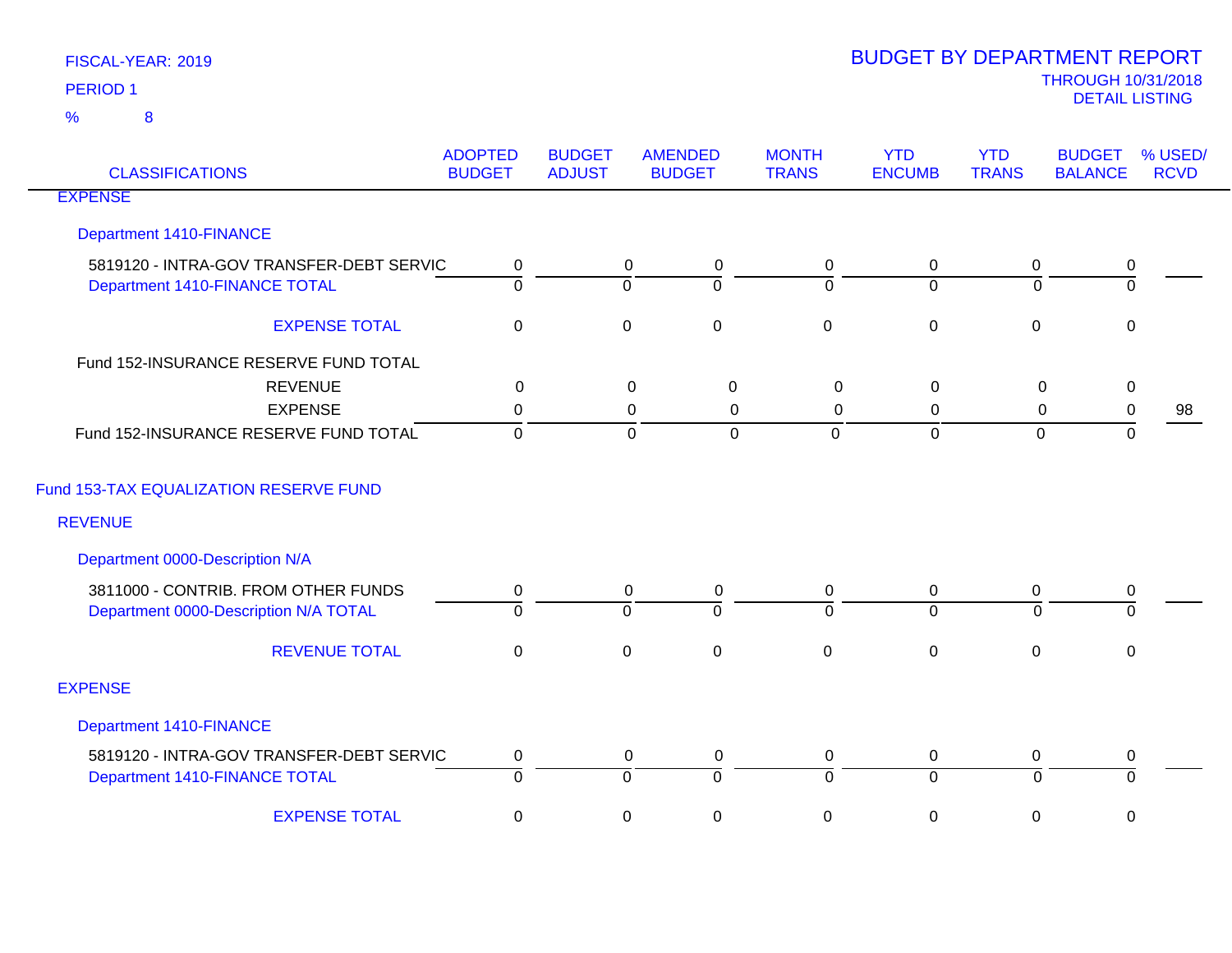### FISCAL-YEAR: 2019 8 %

### THROUGH 10/31/2018 DETAIL LISTING PERIOD <sup>1</sup> BUDGET BY DEPARTMENT REPORT

| <b>CLASSIFICATIONS</b>                       | <b>ADOPTED</b><br><b>BUDGET</b> | <b>BUDGET</b><br><b>ADJUST</b> | <b>AMENDED</b><br><b>BUDGET</b> |                | <b>MONTH</b><br><b>TRANS</b> | <b>YTD</b><br><b>ENCUMB</b> | <b>YTD</b><br><b>TRANS</b> | <b>BUDGET</b><br><b>BALANCE</b> | % USED/<br><b>RCVD</b> |
|----------------------------------------------|---------------------------------|--------------------------------|---------------------------------|----------------|------------------------------|-----------------------------|----------------------------|---------------------------------|------------------------|
| Fund 153-TAX EQUALIZATION RESERVE FUND TOTAL |                                 |                                |                                 |                |                              |                             |                            |                                 |                        |
| <b>REVENUE</b>                               | 0                               |                                | $\pmb{0}$                       | $\mathbf 0$    | $\mathbf 0$                  | $\overline{0}$              |                            | $\mathbf 0$<br>0                |                        |
| <b>EXPENSE</b>                               | 0                               |                                | 0                               | 0              | 0                            | $\mathbf 0$                 |                            | 0<br>$\mathbf 0$                | 98                     |
| Fund 153-TAX EQUALIZATION RESERVE FUND TOTAL | 0                               |                                | $\mathbf 0$                     | $\overline{0}$ | $\overline{0}$               | $\overline{0}$              |                            | $\mathbf 0$<br>$\mathbf 0$      |                        |
| Fund 154-BUILDING CAPITAL RESERVE FUND       |                                 |                                |                                 |                |                              |                             |                            |                                 |                        |
| <b>REVENUE</b>                               |                                 |                                |                                 |                |                              |                             |                            |                                 |                        |
| Department 0000-Description N/A              |                                 |                                |                                 |                |                              |                             |                            |                                 |                        |
| 3811000 - CONTRIB. FROM OTHER FUNDS          | 0                               |                                | $\mathbf 0$                     | $\mathbf 0$    | 0                            | 0                           |                            | 0<br>0                          |                        |
| Department 0000-Description N/A TOTAL        | $\overline{0}$                  |                                | $\overline{0}$                  | $\Omega$       | $\Omega$                     | $\overline{0}$              |                            | $\Omega$<br>0                   |                        |
| <b>REVENUE TOTAL</b>                         | $\pmb{0}$                       |                                | $\pmb{0}$                       | $\mathbf 0$    | $\mathbf 0$                  | $\pmb{0}$                   |                            | $\mathbf 0$<br>0                |                        |
| <b>EXPENSE</b>                               |                                 |                                |                                 |                |                              |                             |                            |                                 |                        |
| Department 1410-FINANCE                      |                                 |                                |                                 |                |                              |                             |                            |                                 |                        |
| 5819120 - INTRA-GOV TRANSFER-DEBT SERVIC     | 0                               |                                | $\mathbf 0$                     | 0              | 0                            | $\mathbf 0$                 |                            | $\mathbf 0$<br>0                |                        |
| Department 1410-FINANCE TOTAL                | $\overline{0}$                  |                                | $\overline{0}$                  | $\mathbf 0$    | $\Omega$                     | $\overline{0}$              |                            | 0<br>$\Omega$                   |                        |
| <b>EXPENSE TOTAL</b>                         | $\mathbf 0$                     |                                | $\pmb{0}$                       | $\mathbf 0$    | $\mathbf 0$                  | $\pmb{0}$                   |                            | $\mathbf 0$<br>0                |                        |
| Fund 154-BUILDING CAPITAL RESERVE FUND TOTAL |                                 |                                |                                 |                |                              |                             |                            |                                 |                        |
| <b>REVENUE</b>                               | 0                               |                                | 0                               | $\mathbf 0$    | 0                            | 0                           |                            | $\mathbf 0$<br>0                |                        |
| <b>EXPENSE</b>                               | 0                               |                                | 0                               | 0              | 0                            | 0                           |                            | 0<br>0                          | 98                     |
| Fund 154-BUILDING CAPITAL RESERVE FUND TOTAL | 0                               |                                | $\mathbf 0$                     | $\mathbf 0$    | 0                            | $\mathbf 0$                 |                            | $\mathbf 0$<br>0                |                        |

Fund 155-CITY PARKS ACQUI DEV OPERATION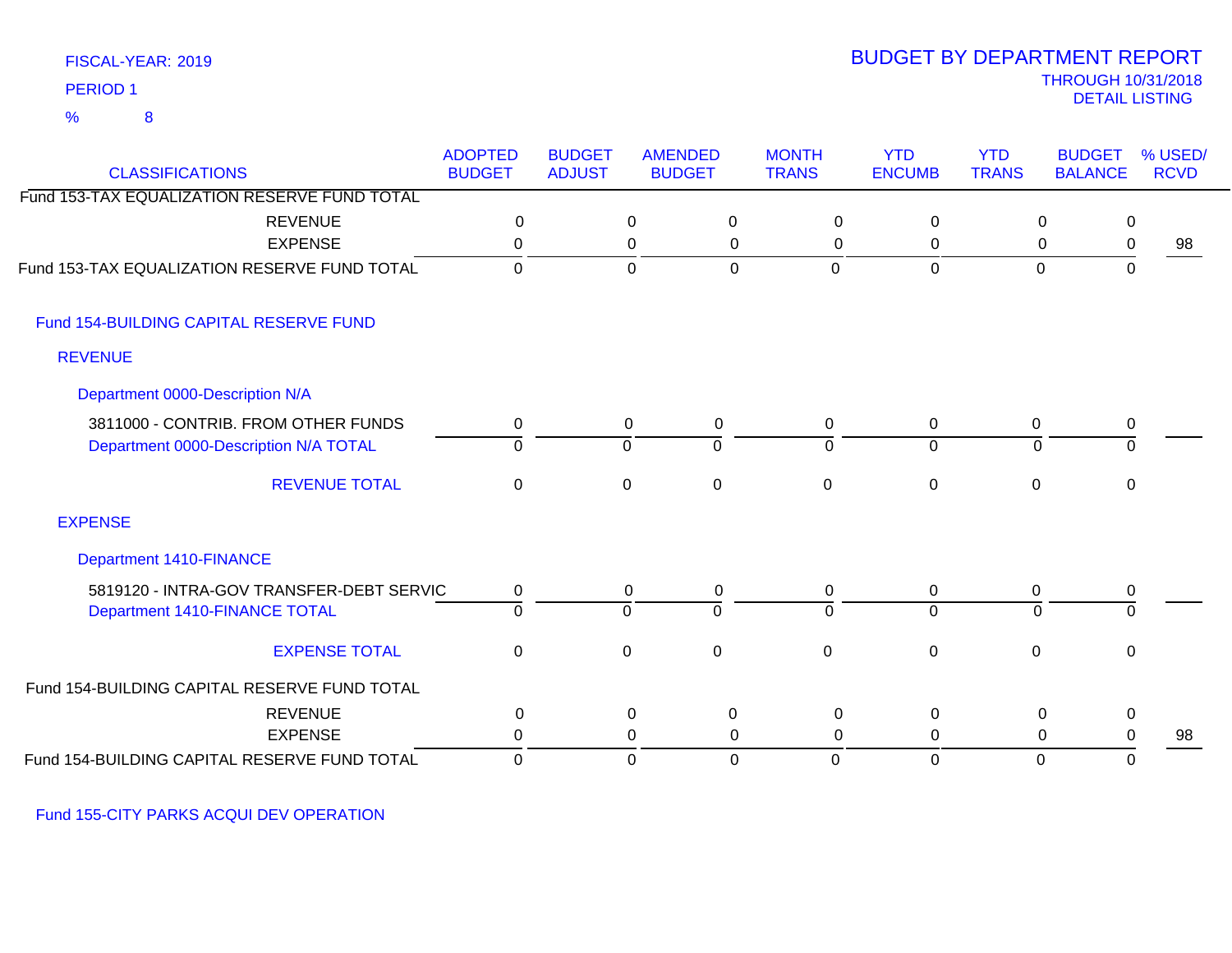| <b>CLASSIFICATIONS</b>                                                                                 | <b>ADOPTED</b><br><b>BUDGET</b> | <b>BUDGET</b><br><b>ADJUST</b>               | <b>AMENDED</b><br><b>BUDGET</b> | <b>MONTH</b><br><b>TRANS</b> | <b>YTD</b><br><b>ENCUMB</b>         | <b>YTD</b><br><b>TRANS</b> | <b>BUDGET</b><br><b>BALANCE</b> | % USED/<br><b>RCVD</b> |
|--------------------------------------------------------------------------------------------------------|---------------------------------|----------------------------------------------|---------------------------------|------------------------------|-------------------------------------|----------------------------|---------------------------------|------------------------|
| <b>REVENUE</b>                                                                                         |                                 |                                              |                                 |                              |                                     |                            |                                 |                        |
| Department 0000-Description N/A                                                                        |                                 |                                              |                                 |                              |                                     |                            |                                 |                        |
| 3699201 - MISC. OTHERS<br>3811000 - CONTRIB. FROM OTHER FUNDS<br>Department 0000-Description N/A TOTAL | 0<br>0<br>0                     | $\mathbf 0$<br>$\mathbf 0$<br>$\overline{0}$ | 0<br>0<br>$\Omega$              | 0<br>0<br>$\Omega$           | $\mathbf{0}$<br>0<br>$\overline{0}$ | 0<br>0<br>0                | 0<br>0<br>$\Omega$              |                        |
| <b>REVENUE TOTAL</b>                                                                                   | 0                               | $\mathsf 0$                                  | 0                               | $\Omega$                     | 0                                   | 0                          | 0                               |                        |
| <b>EXPENSE</b>                                                                                         |                                 |                                              |                                 |                              |                                     |                            |                                 |                        |
| <b>Department 1410-FINANCE</b>                                                                         |                                 |                                              |                                 |                              |                                     |                            |                                 |                        |
| 5819120 - INTRA-GOV TRANSFER-DEBT SERVIC<br>Department 1410-FINANCE TOTAL                              | 0<br>$\Omega$                   | $\mathbf 0$<br>$\Omega$                      | 0<br>$\Omega$                   | 0<br>$\Omega$                | 0<br>$\Omega$                       | 0<br>$\Omega$              | 0<br>$\Omega$                   |                        |
| Department 2000-PARKS & RECREATION                                                                     |                                 |                                              |                                 |                              |                                     |                            |                                 |                        |
| 5726110 - FRDAP 200K DISON PURCHASE<br>Department 2000-PARKS & RECREATION TOTAL                        | 310,000<br>310,000              | 0<br>0                                       | 310,000<br>310,000              | 0<br>$\Omega$                | $\mathbf 0$<br>$\mathbf 0$          | 0<br>0                     | 310,000<br>310,000              |                        |
| <b>EXPENSE TOTAL</b>                                                                                   | 310,000                         | 0                                            | 310,000                         | $\mathbf 0$                  | $\mathbf 0$                         | 0                          | 310,000                         |                        |
| Fund 155-CITY PARKS ACQUI DEV OPERATION TOTAL                                                          |                                 |                                              |                                 |                              |                                     |                            |                                 |                        |
| <b>REVENUE</b>                                                                                         | $\Omega$                        |                                              | $\mathbf 0$<br>$\Omega$         | 0                            | $\Omega$                            | $\mathbf 0$                | $\Omega$                        |                        |
| <b>EXPENSE</b>                                                                                         | 310,000                         |                                              | $\mathbf 0$<br>310,000          | 0                            | 0                                   | $\mathbf 0$                | 310,000                         |                        |
| Fund 155-CITY PARKS ACQUI DEV OPERATION                                                                | $-310,000$                      |                                              | 0<br>$-310,000$                 | 0                            | $\Omega$                            | 0                          | $-310,000$                      |                        |

Fund 156-PEDESTRIAN CROSSING ACQUISITIO

REVENUE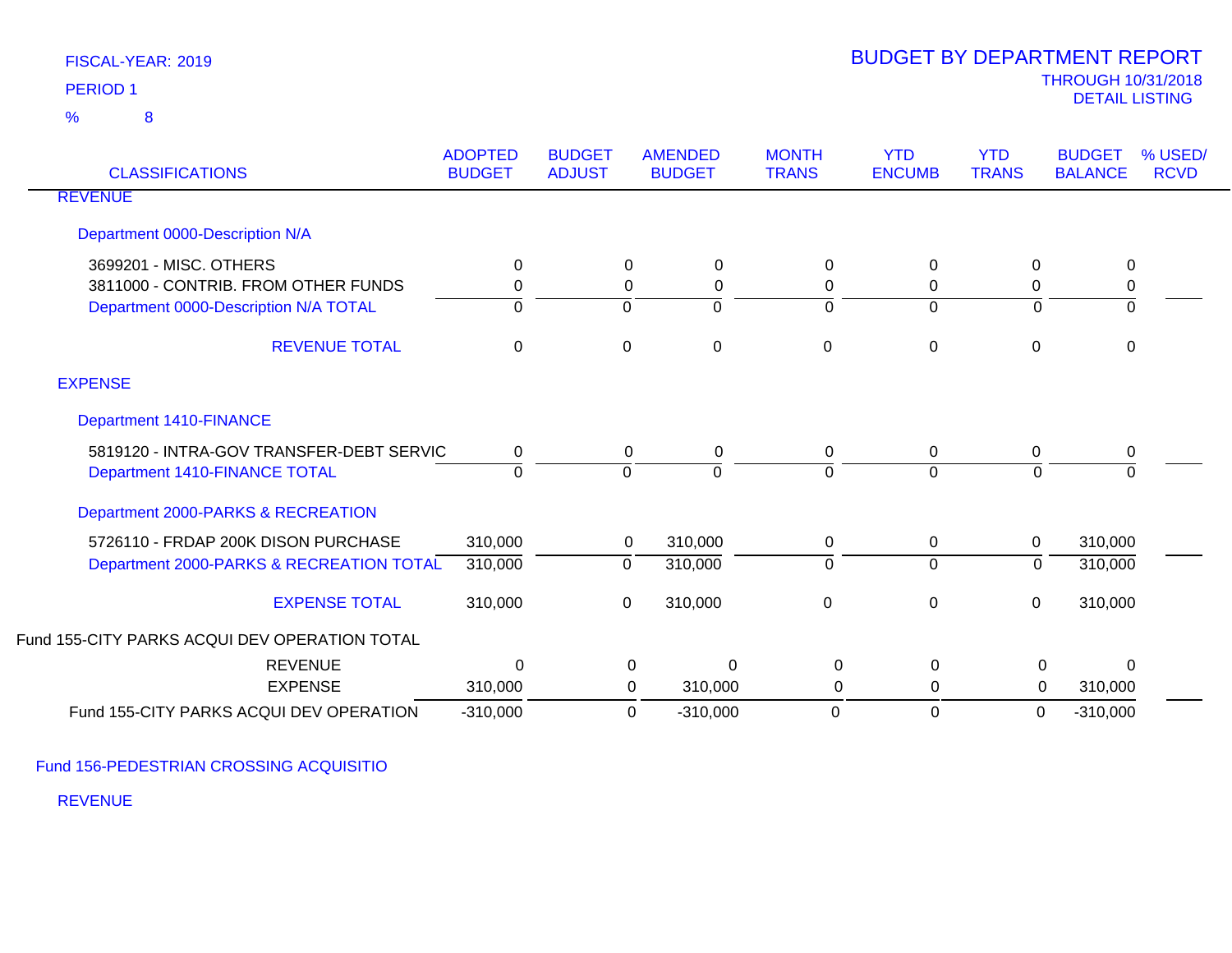8 %

| <b>CLASSIFICATIONS</b>                                        | <b>ADOPTED</b><br><b>BUDGET</b> | <b>BUDGET</b><br><b>ADJUST</b> | <b>AMENDED</b><br><b>BUDGET</b>  | <b>MONTH</b><br><b>TRANS</b> | <b>YTD</b><br><b>ENCUMB</b> | <b>YTD</b><br><b>TRANS</b> | <b>BUDGET</b><br><b>BALANCE</b> | % USED/<br><b>RCVD</b> |
|---------------------------------------------------------------|---------------------------------|--------------------------------|----------------------------------|------------------------------|-----------------------------|----------------------------|---------------------------------|------------------------|
| Department 0000-Description N/A                               |                                 |                                |                                  |                              |                             |                            |                                 |                        |
|                                                               |                                 |                                |                                  |                              |                             |                            |                                 |                        |
| 3699201 - MISC, OTHERS<br>3811000 - CONTRIB. FROM OTHER FUNDS | 0                               | 0                              | 0                                | 0                            | 0                           | 0                          | 0                               |                        |
| Department 0000-Description N/A TOTAL                         | 0<br>$\overline{0}$             | 0<br>$\overline{0}$            | 0<br>$\overline{0}$              | 0<br>$\Omega$                | 0<br>$\Omega$               | 0<br>$\Omega$              | $\pmb{0}$<br>$\overline{0}$     |                        |
|                                                               |                                 |                                |                                  |                              |                             |                            |                                 |                        |
| <b>REVENUE TOTAL</b>                                          | $\mathbf 0$                     | $\mathbf 0$                    | $\mathbf 0$                      | $\pmb{0}$                    | $\mathbf 0$                 | $\mathbf 0$                | $\mathbf 0$                     |                        |
| <b>EXPENSE</b>                                                |                                 |                                |                                  |                              |                             |                            |                                 |                        |
| Department 1790-ENGINEERING & CONSTRUCTN                      |                                 |                                |                                  |                              |                             |                            |                                 |                        |
| 5196490 - CONSTRUCTION PROJECTS                               | 0                               | 0                              | 0                                | 0                            | 0                           | 0                          | 0                               |                        |
| Department 1790-ENGINEERING & CONSTRUCTN                      | $\overline{0}$                  | $\overline{0}$                 | $\overline{0}$                   | $\Omega$                     | $\Omega$                    | $\Omega$                   | $\overline{0}$                  |                        |
|                                                               |                                 |                                |                                  |                              |                             |                            |                                 |                        |
| <b>EXPENSE TOTAL</b>                                          | $\pmb{0}$                       | $\mathbf 0$                    | $\pmb{0}$                        | $\pmb{0}$                    | $\boldsymbol{0}$            | $\mathbf 0$                | $\mathbf 0$                     |                        |
| Fund 156-PEDESTRIAN CROSSING ACQUISITIO                       |                                 |                                |                                  |                              |                             |                            |                                 |                        |
| <b>REVENUE</b>                                                | 0                               |                                | 0<br>$\mathbf 0$                 | 0                            | 0                           | 0                          | 0                               |                        |
| <b>EXPENSE</b>                                                | 0                               |                                | 0<br>0                           | 0                            | 0                           | 0                          | 0                               |                        |
| Fund 156-PEDESTRIAN CROSSING ACQUISITIO                       | $\overline{0}$                  |                                | $\overline{0}$<br>$\overline{0}$ | $\Omega$                     | $\Omega$                    | $\Omega$                   | $\overline{0}$                  |                        |
| Fund 201-DEBT SERVICE FUND                                    |                                 |                                |                                  |                              |                             |                            |                                 |                        |
| <b>REVENUE</b>                                                |                                 |                                |                                  |                              |                             |                            |                                 |                        |
| Department 0000-Description N/A                               |                                 |                                |                                  |                              |                             |                            |                                 |                        |
| 3612000 - INTEREST INCOME                                     | 2,000                           | 0                              | 2,000                            | 300                          | 0                           | 300                        | 1,700                           | 15                     |
| 3669000 - HOSPITAL LANDSCAPE REVENU                           | 145,246                         | 0                              | 145,246                          | $\Omega$                     | 0                           | $\overline{0}$             | 145,246                         |                        |
| 3669300 - RICHMAN PROPERTIES LN PMT                           | 703,409                         | 0                              | 703,409                          | 315,399                      | 0                           | 315,399                    | 388,010                         | 44                     |
| 3699201 - MISC. OTHERS                                        | 0                               | 0                              | 0                                | $-32$                        | 0                           | $-32$                      | 32                              |                        |
| 3811100 - TRANSFER IN FROM GEN FUND                           | 329,345                         | 0                              | 329,345                          | 329,345                      | 0                           | 329,345                    | 0                               | 100                    |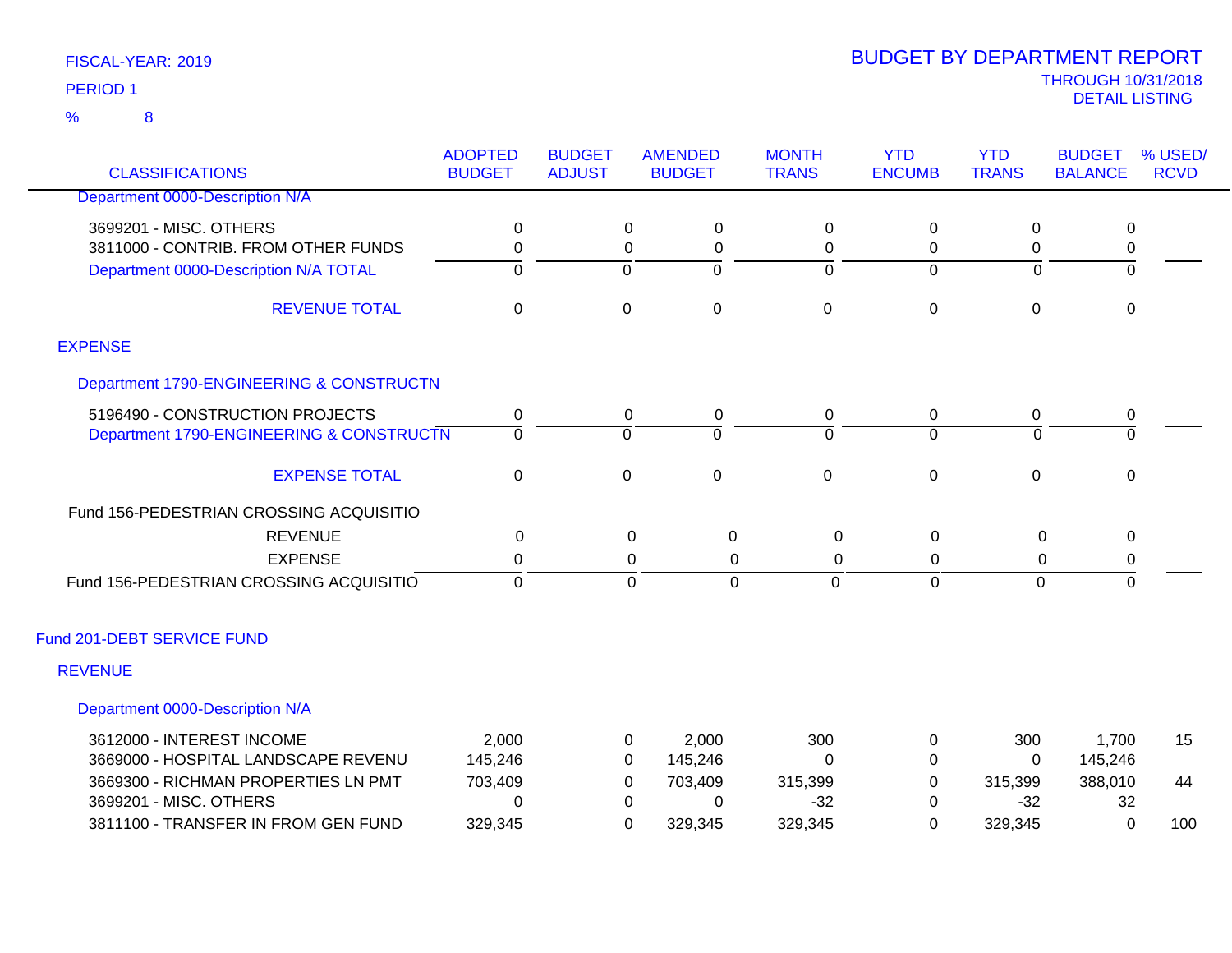|                 | FISCAL-YEAR: 2019 |
|-----------------|-------------------|
| <b>PERIOD 1</b> |                   |
| $\%$            | 8                 |

| <b>CLASSIFICATIONS</b>                | <b>ADOPTED</b><br><b>BUDGET</b> | <b>BUDGET</b><br><b>ADJUST</b> | <b>AMENDED</b><br><b>BUDGET</b> | <b>MONTH</b><br><b>TRANS</b> | <b>YTD</b><br><b>ENCUMB</b> | <b>YTD</b><br><b>TRANS</b> | <b>BUDGET</b><br><b>BALANCE</b> | % USED/<br><b>RCVD</b> |
|---------------------------------------|---------------------------------|--------------------------------|---------------------------------|------------------------------|-----------------------------|----------------------------|---------------------------------|------------------------|
| 3841100 - DEBT BB&T LOAN FY15         | $\overline{0}$                  | $\overline{0}$                 | 0                               | $\overline{0}$               | $\overline{0}$              | $\overline{0}$             | 0                               |                        |
| Department 0000-Description N/A TOTAL | 1,180,000                       | $\overline{0}$                 | 1,180,000                       | 645,012                      | $\overline{0}$              | 645,012                    | 534,988                         | 54                     |
| <b>REVENUE TOTAL</b>                  | 1,180,000                       | 0                              | 1,180,000                       | 645,012                      | $\boldsymbol{0}$            | 645,012                    | 534,988                         | 54                     |
| <b>EXPENSE</b>                        |                                 |                                |                                 |                              |                             |                            |                                 |                        |
| <b>Department 1410-FINANCE</b>        |                                 |                                |                                 |                              |                             |                            |                                 |                        |
| 5197110 - DEBT SERVICE- PRINCIPAL     | 774,000                         | 0                              | 774,000                         | 480,000                      | 0                           | 480,000                    | 294,000                         | 62                     |
| 5197210 - DEBT SERVICE-INTEREST       | 402,000                         | 0                              | 402,000                         | 118,884                      | 0                           | 118,884                    | 283,116                         | 29                     |
| 5197310 - DEBT OTHER COST             | 4,000                           | 0                              | 4,000                           | 0                            | 0                           | $\Omega$                   | 4,000                           |                        |
| Department 1410-FINANCE TOTAL         | 1,180,000                       | 0                              | 1,180,000                       | 598,884                      | $\mathbf 0$                 | 598,884                    | 581,116                         | $\overline{50}$        |
| Department 1500-CITY ATTORNEY         |                                 |                                |                                 |                              |                             |                            |                                 |                        |
| 5147310 - DEBT OTHER COST             | 0                               | $\Omega$                       | $\mathbf 0$                     | $\Omega$                     | $\mathbf 0$                 | $\Omega$                   | 0                               |                        |
| 5197310 - DEBT OTHER COST             | $\mathbf 0$                     | 0                              | 0                               | 0                            | 0                           | 0                          | $\pmb{0}$                       |                        |
| Department 1500-CITY ATTORNEY TOTAL   | $\mathbf 0$                     | $\mathbf 0$                    | $\Omega$                        | $\Omega$                     | $\overline{0}$              | $\mathbf 0$                | $\mathbf 0$                     |                        |
| <b>EXPENSE TOTAL</b>                  | 1,180,000                       | 0                              | 1,180,000                       | 598,884                      | 0                           | 598,884                    | 581,116                         | 50                     |
| Fund 201-DEBT SERVICE FUND TOTAL      |                                 |                                |                                 |                              |                             |                            |                                 |                        |
| <b>REVENUE</b>                        | 1,180,000                       | 0                              | 1,180,000                       | 645,012                      | $\mathbf 0$                 | 645,012                    | 534,988                         | 54                     |
| <b>EXPENSE</b>                        | 1,180,000                       | 0                              | 1,180,000                       | 598,884                      | 0                           | 598,884                    | 581,116                         | 50                     |
| Fund 201-DEBT SERVICE FUND TOTAL      | $\mathbf 0$                     | $\mathbf 0$                    | $\mathbf 0$                     | 46,128                       | 0                           | 46,128                     | $-46, 128$                      |                        |
|                                       |                                 |                                |                                 |                              |                             |                            |                                 |                        |
| Fund 301-CAPITAL IMPROVEMENT FUND     |                                 |                                |                                 |                              |                             |                            |                                 |                        |
| <b>REVENUE</b>                        |                                 |                                |                                 |                              |                             |                            |                                 |                        |
| Department 0000-Description N/A       |                                 |                                |                                 |                              |                             |                            |                                 |                        |

| <b>PRIOR YEAR ENCUMBRANCES</b><br>3699294 |  |  |  |  |
|-------------------------------------------|--|--|--|--|
|                                           |  |  |  |  |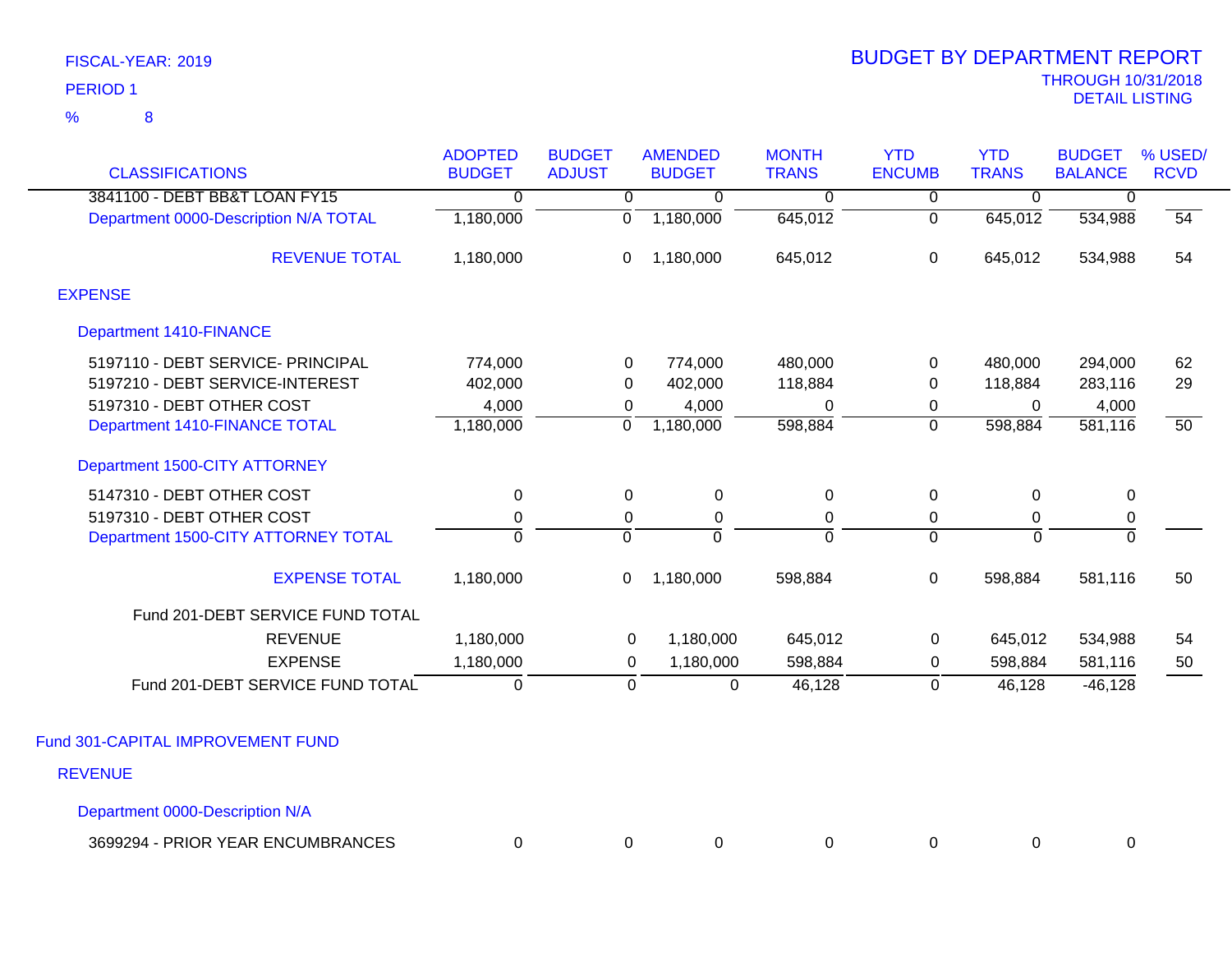| <b>CLASSIFICATIONS</b>                     | <b>ADOPTED</b><br><b>BUDGET</b> | <b>BUDGET</b><br><b>ADJUST</b> | <b>AMENDED</b><br><b>BUDGET</b> | <b>MONTH</b><br><b>TRANS</b> | <b>YTD</b><br><b>ENCUMB</b> | <b>YTD</b><br><b>TRANS</b> | <b>BUDGET</b><br><b>BALANCE</b> | % USED/<br><b>RCVD</b> |
|--------------------------------------------|---------------------------------|--------------------------------|---------------------------------|------------------------------|-----------------------------|----------------------------|---------------------------------|------------------------|
| 3811000 - CONTRIB. FROM OTHER FUNDS        |                                 |                                |                                 |                              |                             |                            | 1,319,392                       |                        |
|                                            | 1,319,392                       | $\overline{0}$                 | 1,319,392                       | $\overline{0}$               | 0                           | 0                          |                                 |                        |
| Department 0000-Description N/A TOTAL      | 1,319,392                       | $\overline{0}$                 | 1,319,392                       | $\overline{0}$               | $\overline{0}$              | 0                          | 1,319,392                       |                        |
| <b>REVENUE TOTAL</b>                       | 1,319,392                       | 0                              | 1,319,392                       | 0                            | $\mathbf 0$                 | 0                          | 1,319,392                       |                        |
| <b>EXPENSE</b>                             |                                 |                                |                                 |                              |                             |                            |                                 |                        |
| Department 1310-CITY MANAGER               |                                 |                                |                                 |                              |                             |                            |                                 |                        |
| 5136450 - CAPITAL IMPROVEMENT              | 0                               | $\Omega$                       | $\Omega$                        | 0                            | 0                           | 0                          | $\mathbf 0$                     |                        |
| 5139920 - GENERAL CONTINGENCY              | 0                               | 4,000                          | 4,000                           | 0                            | 4,000                       | 4,000                      | $\mathbf 0$                     | 100                    |
| Department 1310-CITY MANAGER TOTAL         | $\Omega$                        | 4,000                          | 4,000                           | 0                            | 4,000                       | 4,000                      | $\Omega$                        | 100                    |
| Department 1320-PROCUREMENT DIVISION       |                                 |                                |                                 |                              |                             |                            |                                 |                        |
| 5136430 - EQUIPMENT-OPERATING              | 0                               | 0                              | $\pmb{0}$                       | 0                            | 0                           | 0                          | 0                               |                        |
| Department 1320-PROCUREMENT DIVISION TOTAL | $\Omega$                        | $\Omega$                       | $\Omega$                        | $\Omega$                     | $\Omega$                    | $\Omega$                   | $\Omega$                        |                        |
| Department 1340-MANAGEMENT INFO. SYSTEMS   |                                 |                                |                                 |                              |                             |                            |                                 |                        |
| 5133450 - CONTRACTUAL SERVCS-INFRA         | 0                               | $\mathbf 0$                    | $\Omega$                        | 0                            | $\Omega$                    | $\mathbf 0$                | $\mathbf 0$                     |                        |
| 5136430 - EQUIPMENT-OPERATING              | 100,000                         | 120,582                        | 220,582                         | 49,958                       | 170,540                     | 220,497                    | 85                              | 99                     |
| Department 1340-MANAGEMENT INFO. SYSTEMS   | 100,000                         | 120,582                        | 220,582                         | 49,958                       | 170,540                     | 220,497                    | $\overline{85}$                 | $\overline{99}$        |
| <b>Department 1410-FINANCE</b>             |                                 |                                |                                 |                              |                             |                            |                                 |                        |
| 5136430 - EQUIPMENT-OPERATING              | 50,000                          | 7,690                          | 57,690                          | 0                            | 7,690                       | 7,690                      | 50,000                          | 13                     |
| 5136440 - CAPITAL IMPROVEMENTS             | 0                               | 0                              | 0                               | 0                            | 0                           | 0                          | 0                               |                        |
| Department 1410-FINANCE TOTAL              | 50,000                          | 7,690                          | 57,690                          | ō                            | 7,690                       | 7,690                      | 50,000                          | $\overline{13}$        |
| Department 1610-BUILDING                   |                                 |                                |                                 |                              |                             |                            |                                 |                        |
| 5246440 - CODE VEHICLES                    | 0                               | 0                              | 0                               | 0                            | 0                           | 0                          | 0                               |                        |
| Department 1610-BUILDING TOTAL             | $\overline{0}$                  | $\Omega$                       | $\Omega$                        | $\overline{0}$               | $\Omega$                    | $\overline{0}$             | $\Omega$                        |                        |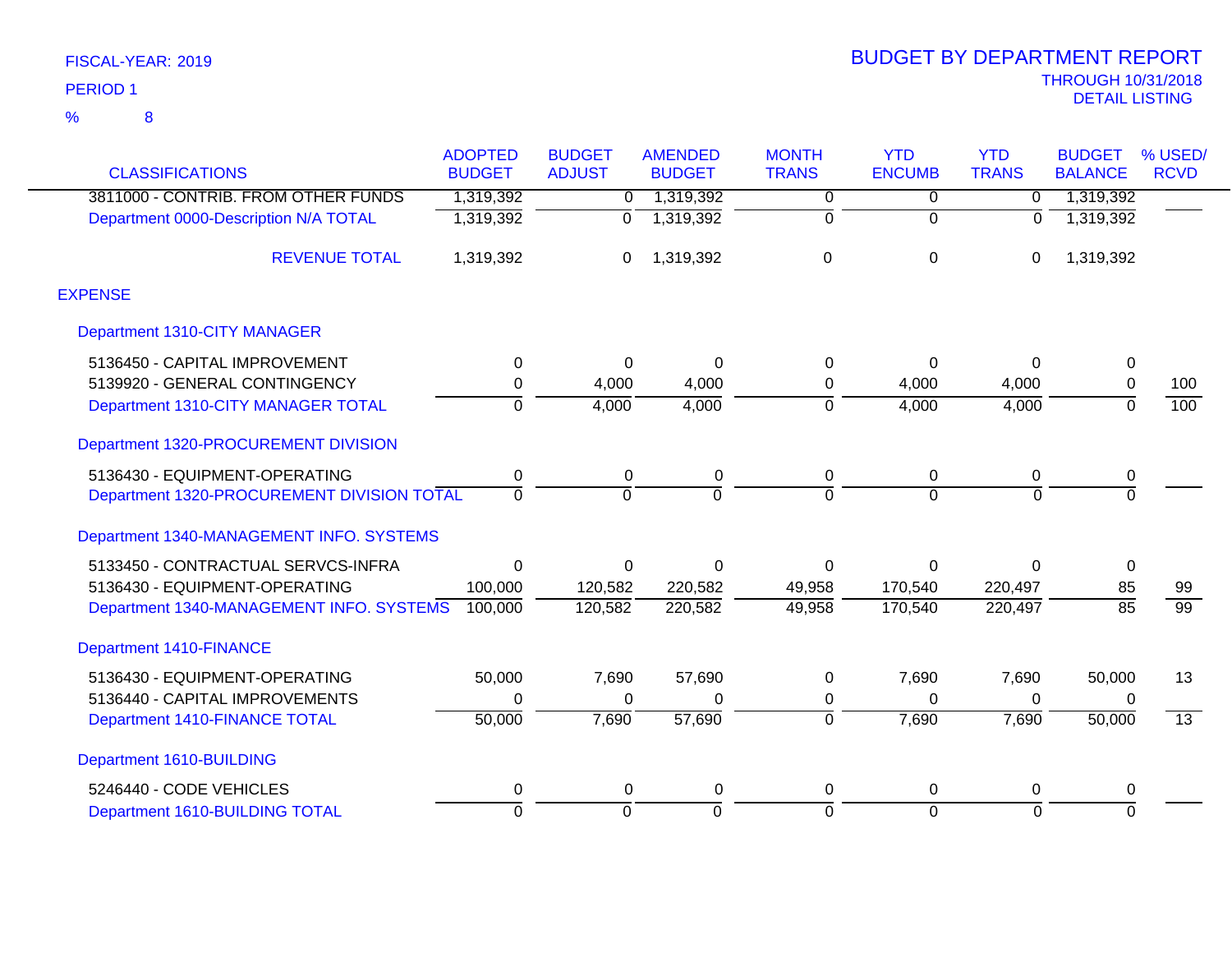| <b>CLASSIFICATIONS</b>                             | <b>ADOPTED</b><br><b>BUDGET</b> | <b>BUDGET</b><br><b>ADJUST</b> | <b>AMENDED</b><br><b>BUDGET</b> | <b>MONTH</b><br><b>TRANS</b> | <b>YTD</b><br><b>ENCUMB</b> | <b>YTD</b><br><b>TRANS</b> | <b>BUDGET</b><br><b>BALANCE</b> | % USED/<br><b>RCVD</b> |
|----------------------------------------------------|---------------------------------|--------------------------------|---------------------------------|------------------------------|-----------------------------|----------------------------|---------------------------------|------------------------|
| Department 1620-PLANNING & ZONING                  |                                 |                                |                                 |                              |                             |                            |                                 |                        |
| 5246430 - EQUIPMENT-OPERATING                      | 0                               | 0                              | 0                               | 0                            | $\mathbf 0$                 | 0                          | 0                               |                        |
| 5246810 - SOFTWARE                                 | 0                               | 0                              | 0                               | 0                            | 0                           | 0                          | 0                               |                        |
| Department 1620-PLANNING & ZONING TOTAL            | $\mathbf 0$                     | $\mathbf 0$                    | $\overline{0}$                  | $\mathbf 0$                  | $\overline{0}$              | 0                          | ō                               |                        |
| Department 1640-CODE ENFORCEMENT                   |                                 |                                |                                 |                              |                             |                            |                                 |                        |
| 5246440 - CODE VEHICLES                            | 0                               | 0                              | $\pmb{0}$                       | 0                            | $\mathbf 0$                 | $\mathbf 0$                | 0                               |                        |
| Department 1640-CODE ENFORCEMENT TOTAL             | $\Omega$                        | $\Omega$                       | $\Omega$                        | $\Omega$                     | $\Omega$                    | $\Omega$                   | $\Omega$                        |                        |
| Department 1720-SOLID WASTE                        |                                 |                                |                                 |                              |                             |                            |                                 |                        |
| 5346430 - EQUIPMENT-OPERATING                      | $\Omega$                        | 0                              | $\Omega$                        | 0                            | 0                           | 0                          | $\Omega$                        |                        |
| 5346440 - SOLID WASTE VEHICLES                     | 288,000                         | 0                              | 288,000                         | 0                            | 0                           | 0                          | 288,000                         |                        |
| Department 1720-SOLID WASTE TOTAL                  | 288,000                         | $\Omega$                       | 288,000                         | $\Omega$                     | $\Omega$                    | $\Omega$                   | 288,000                         |                        |
| Department 1730-STREET MAINTENANCE                 |                                 |                                |                                 |                              |                             |                            |                                 |                        |
| 5414625 - LANDSCAPE MAINTENANCE                    | $\Omega$                        | 0                              | $\Omega$                        | 0                            | 0                           | 0                          | $\Omega$                        |                        |
| 5416450 - SUNSET DR & ST LIGHTING                  | 215,000                         | 30,103                         | 245,103                         | 0                            | 35,103                      | 35,103                     | 210,000                         | 14                     |
| Department 1730-STREET MAINTENANCE TOTAL           | 215,000                         | 30,103                         | 245,103                         | $\Omega$                     | 35,103                      | 35,103                     | 210,000                         | $\overline{14}$        |
| Department 1760-MOTOR POOL                         |                                 |                                |                                 |                              |                             |                            |                                 |                        |
| 5196450 - CAPITAL OUTLAY                           | 0                               | 0                              | 0                               | 0                            | 0                           | 0                          | 0                               |                        |
| Department 1760-MOTOR POOL TOTAL                   | $\overline{0}$                  | $\Omega$                       | $\overline{0}$                  | $\Omega$                     | $\Omega$                    | $\Omega$                   | $\overline{0}$                  |                        |
| Department 1790-ENGINEERING & CONSTRUCTN           |                                 |                                |                                 |                              |                             |                            |                                 |                        |
| 5196450 - CAPITAL OUTLAY                           | 1,200,000                       | 305,006                        | 1,505,006                       | 0                            | 345,006                     | 345,006                    | 1,160,000                       | 22                     |
| Department 1790-ENGINEERING & CONSTRUCTN 1,200,000 |                                 | 305,006                        | 1,505,006                       | $\Omega$                     | 345,006                     | 345,006                    | 1,160,000                       | $\overline{22}$        |
| Department 1910-POLICE                             |                                 |                                |                                 |                              |                             |                            |                                 |                        |
| 5216440 - VEHICLES                                 | 332,000                         | 99.556                         | 431,556                         | $\Omega$                     | 99,556                      | 99,556                     | 332,000                         | 23                     |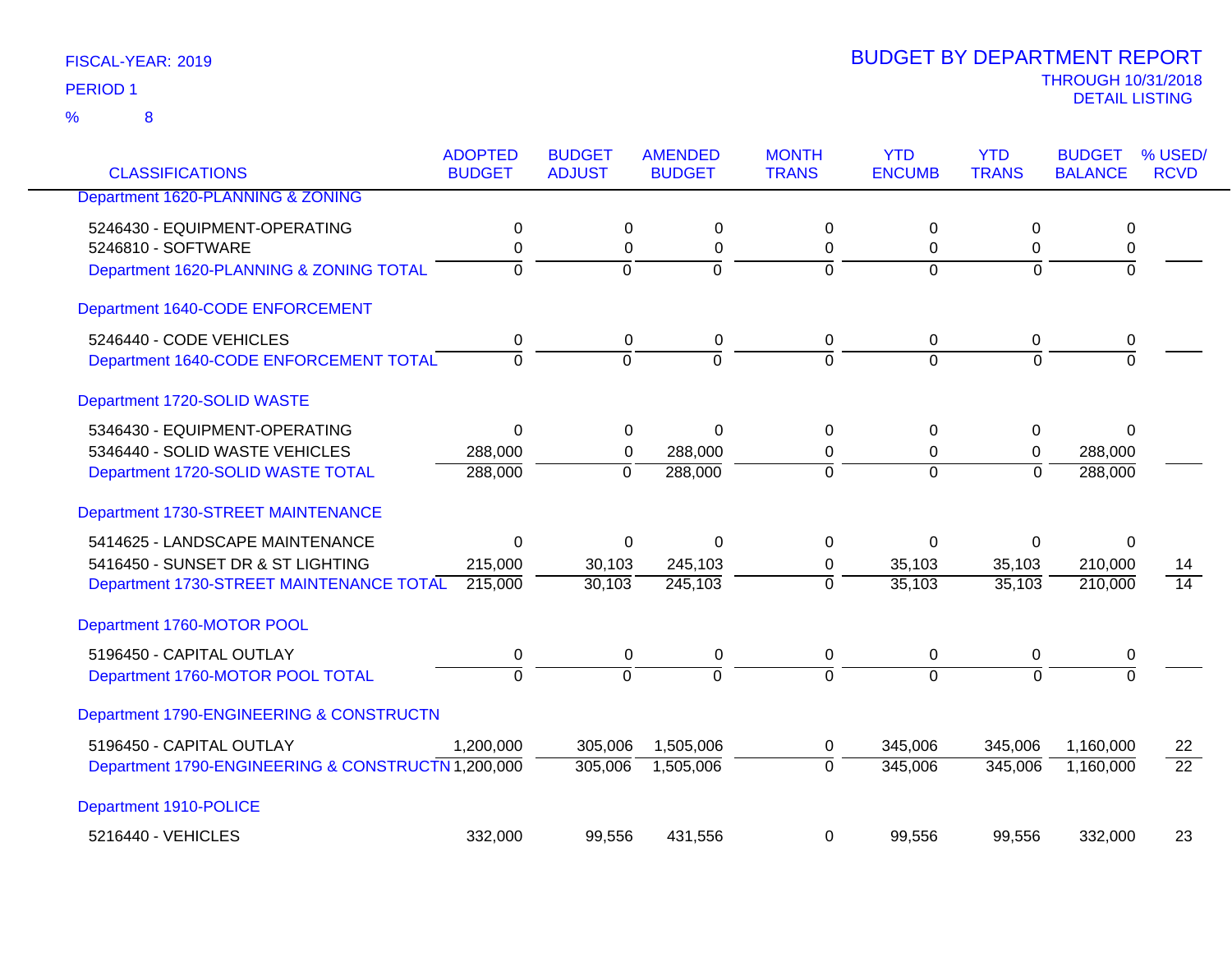|                                                    | <b>ADOPTED</b> | <b>BUDGET</b> | <b>AMENDED</b> | <b>MONTH</b> | <b>YTD</b>     | <b>YTD</b>     | <b>BUDGET</b>  | % USED/         |
|----------------------------------------------------|----------------|---------------|----------------|--------------|----------------|----------------|----------------|-----------------|
| <b>CLASSIFICATIONS</b>                             | <b>BUDGET</b>  | <b>ADJUST</b> | <b>BUDGET</b>  | <b>TRANS</b> | <b>ENCUMB</b>  | <b>TRANS</b>   | <b>BALANCE</b> | <b>RCVD</b>     |
| 5216450 - CAPITAL LEASE                            | 30,000         | 0             | 30,000         | 0            | $\Omega$       | $\Omega$       | 30,000         |                 |
| Department 1910-POLICE TOTAL                       | 362,000        | 99,556        | 461,556        | 0            | 99,556         | 99,556         | 362,000        | 21              |
| Department 2000-PARKS & RECREATION                 |                |               |                |              |                |                |                |                 |
| 5196440 - VEHICLES                                 | 0              | 0             | 0              | 0            | $\Omega$       | 0              | 0              |                 |
| 5196450 - CAPITAL OUTLAY                           | U              | $\Omega$      | U              | $\Omega$     | $\Omega$       | 0              | 0              |                 |
| 5726440 - CAPITAL IMPROVEMENTS                     | 73,000         | 0             | 73,000         | 0            | $\Omega$       | 0              | 73,000         |                 |
| 5726450 - MATCHING CONTRIBUTION                    | 1,347,000      | 308,564       | 1,655,564      | 0            | 332,999        | 332,999        | 1,322,565      | 20              |
| Department 2000-PARKS & RECREATION TOTAL 1,420,000 |                | 308,564       | 1,728,564      | $\Omega$     | 332,999        | 332,999        | 1,395,565      | $\overline{19}$ |
| Department 2010-RECREATION-TENNIS                  |                |               |                |              |                |                |                |                 |
| 5726450 - MATCHING CONTRIBUTION                    |                | 0             | 0              | 0            | 0              | 0              | 0              |                 |
| Department 2010-RECREATION-TENNIS TOTAL            | $\Omega$       | $\Omega$      | $\Omega$       | $\Omega$     | $\Omega$       | $\Omega$       | $\Omega$       |                 |
| Department 2020-MULTI PURPOSE CENTER               |                |               |                |              |                |                |                |                 |
| 5726450 - MATCHING CONTRIBUTION                    | 155,000        | 0             | 155,000        | 0            | $\overline{0}$ | 0              | 155,000        |                 |
| Department 2020-MULTI PURPOSE CENTER TOTAL 155,000 |                | $\Omega$      | 155,000        | $\Omega$     | $\Omega$       | $\overline{0}$ | 155,000        |                 |
| <b>EXPENSE TOTAL</b>                               | 3,790,000      | 875,501       | 4,665,501      | 49,958       | 994,894        | 1,044,851      | 3,620,650      | 22              |
| Fund 301-CAPITAL IMPROVEMENT FUND TOTAL            |                |               |                |              |                |                |                |                 |
| <b>REVENUE</b>                                     | 1,319,392      | 0             | 1,319,392      | 0            | 0              |                | 1,319,392      |                 |
| <b>EXPENSE</b>                                     | 3,790,000      | 875,501       | 4,665,501      | 49,958       | 994,894        | 1,044,851      | 3,620,650      | 22              |
| Fund 301-CAPITAL IMPROVEMENT FUND TOTAL            | $-2,470,608$   | $-875,501$    | $-3,346,109$   | $-49,958$    | $-994,894$     | $-1,044,851$   | $-2,301,258$   |                 |

Fund 608-STATE FORFEITURE FUND

REVENUE

Department 0000-Description N/A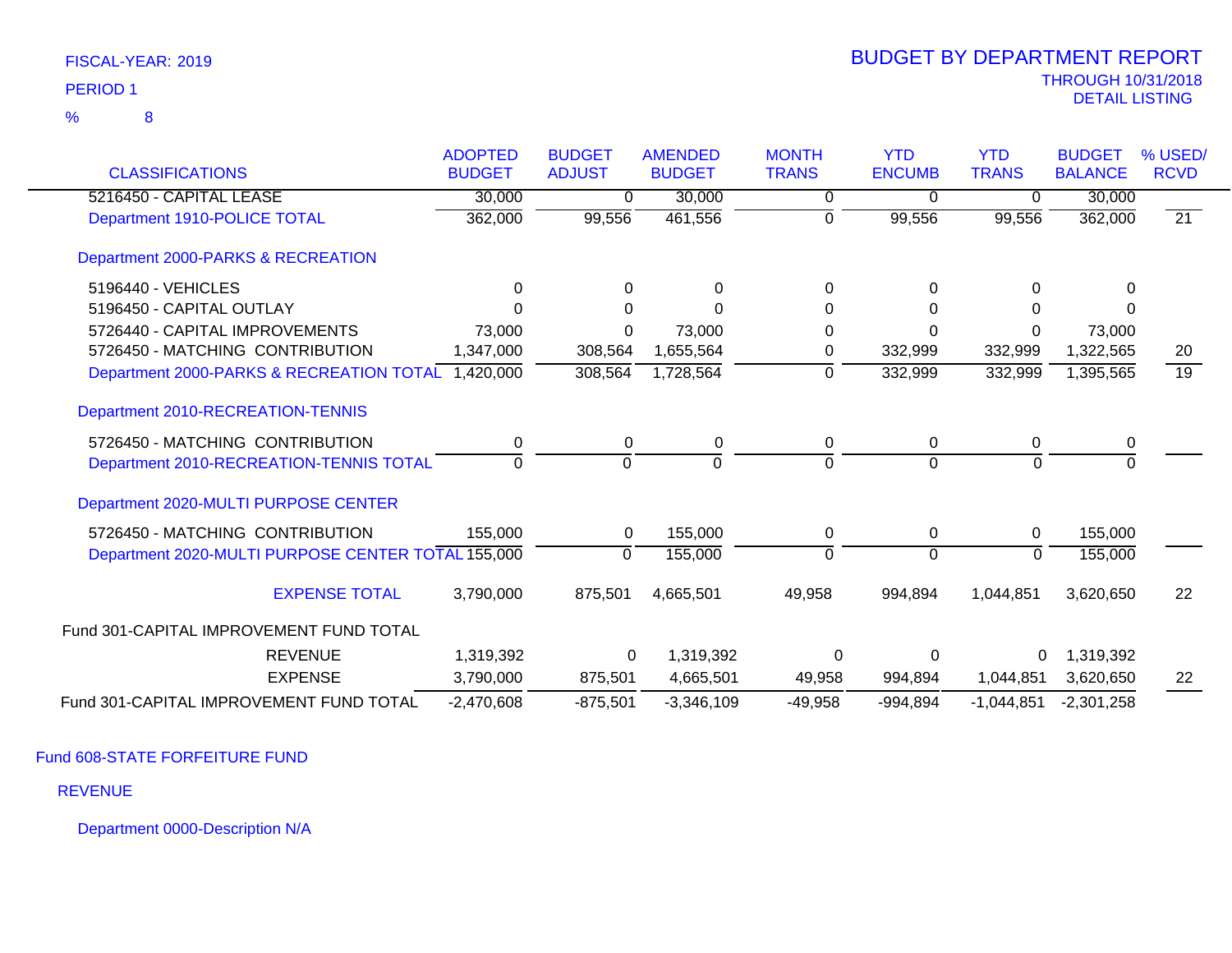| FISCAL-YEAR: 2019 |
|-------------------|
| <b>PERIOD 1</b>   |

| <b>CLASSIFICATIONS</b>                | <b>ADOPTED</b><br><b>BUDGET</b> | <b>BUDGET</b><br><b>ADJUST</b> | <b>AMENDED</b><br><b>BUDGET</b> | <b>MONTH</b><br><b>TRANS</b> | <b>YTD</b><br><b>ENCUMB</b> | <b>YTD</b><br><b>TRANS</b> | <b>BUDGET</b><br><b>BALANCE</b> | % USED/<br><b>RCVD</b> |
|---------------------------------------|---------------------------------|--------------------------------|---------------------------------|------------------------------|-----------------------------|----------------------------|---------------------------------|------------------------|
| 3511000 - CONFISCATED REVENUE         | 0                               | $\overline{0}$                 | $\overline{0}$                  | $\overline{0}$               | $\overline{0}$              | $\overline{0}$             | $\overline{0}$                  |                        |
| 3612000 - INTEREST INCOME             | 0                               | 0                              | $\pmb{0}$                       | 70                           | 0                           | 70                         | $-70$                           |                        |
| Department 0000-Description N/A TOTAL | $\overline{0}$                  | $\overline{0}$                 | 0                               | $\overline{70}$              | $\overline{0}$              | $\overline{70}$            | $-70$                           |                        |
| <b>REVENUE TOTAL</b>                  | $\mathbf 0$                     | $\pmb{0}$                      | $\mathbf 0$                     | 70                           | $\pmb{0}$                   | 70                         | $-70$                           |                        |
| <b>EXPENSE</b>                        |                                 |                                |                                 |                              |                             |                            |                                 |                        |
| Department 1910-POLICE                |                                 |                                |                                 |                              |                             |                            |                                 |                        |
| 5213450 - CONTRACTUAL SERVICES        | $\mathbf{0}$                    | 0                              | $\mathbf 0$                     | 0                            | 0                           | $\Omega$                   | 0                               |                        |
| 5213490 - CRIME PREVENTION PROGRAMS   | $\Omega$                        | $\Omega$                       | $\Omega$                        | 0                            | $\Omega$                    | $\Omega$                   | 0                               |                        |
| 5214070 - TRAVEL & CONFERENCE         | $\Omega$                        | 0                              | $\Omega$                        | 0                            | $\Omega$                    | 0                          | $\Omega$                        |                        |
| 5215210 - SUPPLIES                    | 30,000                          | $\mathbf 0$                    | 30,000                          | 0                            | 0                           | 0                          | 30,000                          |                        |
| Department 1910-POLICE TOTAL          | 30,000                          | $\mathbf 0$                    | 30,000                          | $\overline{0}$               | $\Omega$                    | $\overline{0}$             | 30,000                          |                        |
| <b>EXPENSE TOTAL</b>                  | 30,000                          | $\mathbf 0$                    | 30,000                          | $\pmb{0}$                    | 0                           | 0                          | 30,000                          |                        |
| Fund 608-STATE FORFEITURE FUND TOTAL  |                                 |                                |                                 |                              |                             |                            |                                 |                        |
| <b>REVENUE</b>                        | $\Omega$                        | 0                              | 0                               | 70                           | 0                           | 70                         | $-70$                           |                        |
| <b>EXPENSE</b>                        | 30,000                          | 0                              | 30,000                          | 0                            | 0                           | 0                          | 30,000                          |                        |
| Fund 608-STATE FORFEITURE FUND TOTAL  | $-30,000$                       | $\overline{0}$                 | $-30,000$                       | $\overline{70}$              | $\Omega$                    | $\overline{70}$            | $-30,070$                       |                        |
| Fund 610-CRA TRUST FUND               |                                 |                                |                                 |                              |                             |                            |                                 |                        |
| <b>REVENUE</b>                        |                                 |                                |                                 |                              |                             |                            |                                 |                        |
| Department 0000-Description N/A       |                                 |                                |                                 |                              |                             |                            |                                 |                        |
| 3111000 - OPERATING REVENUE           | 1,540,691                       | 0                              | 1,540,691                       | $\mathbf 0$                  | 0                           | 0                          | 1,540,691                       |                        |
| 3612000 - INTEREST INCOME             | 0                               | 0                              | $\Omega$                        | $\Omega$                     | $\Omega$                    | 0                          | 0                               |                        |
| 3612100 - INTEREST INCOME-TIF         | 4,250                           | 0                              | 4,250                           | 308                          | $\Omega$                    | 308                        | 3,942                           | $\overline{7}$         |
| 3625100 - RENTAL PROPERTIES           | 33,000                          | $\Omega$                       | 33,000                          | 2,473                        | $\Omega$                    | 2,473                      | 30,527                          | $\overline{7}$         |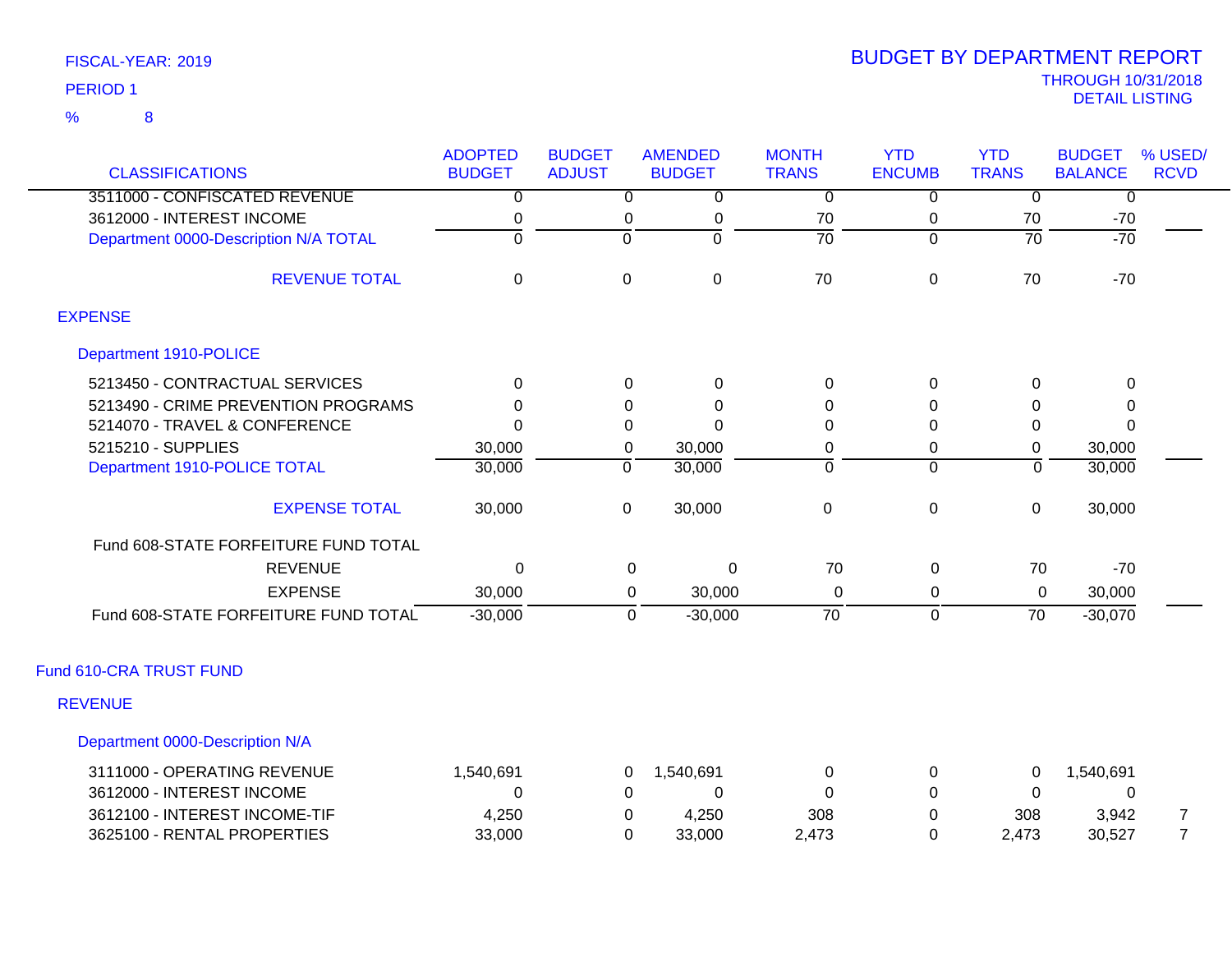| <b>CLASSIFICATIONS</b>                | <b>ADOPTED</b><br><b>BUDGET</b> | <b>BUDGET</b><br><b>ADJUST</b> | <b>AMENDED</b><br><b>BUDGET</b> | <b>MONTH</b><br><b>TRANS</b> | <b>YTD</b><br><b>ENCUMB</b> | <b>YTD</b><br><b>TRANS</b> | <b>BUDGET</b><br><b>BALANCE</b> | % USED/<br><b>RCVD</b> |
|---------------------------------------|---------------------------------|--------------------------------|---------------------------------|------------------------------|-----------------------------|----------------------------|---------------------------------|------------------------|
| 3699201 - MISC. OTHERS                | 0                               | 0                              | 0                               | -7                           | 0                           | $-7$                       |                                 |                        |
| 3811900 - TRANSFER FR GENERAL FUND    | 0                               | 0                              | $\Omega$                        | 0                            | 0                           | $\Omega$                   | 0                               |                        |
| Department 0000-Description N/A TOTAL | 1,577,941                       | $\Omega$                       | 1,577,941                       | 2,774                        | $\Omega$                    | 2,774                      | 1,575,167                       |                        |
| <b>REVENUE TOTAL</b>                  | 1,577,941                       | 0                              | 1,577,941                       | 2,774                        | 0                           | 2,774                      | 1,575,167                       |                        |
| <b>EXPENSE</b>                        |                                 |                                |                                 |                              |                             |                            |                                 |                        |
| Department 1110-CRA BOARD FOR TIF     |                                 |                                |                                 |                              |                             |                            |                                 |                        |
| 5131210 - REGULAR                     | 143,945                         | 0                              | 143,945                         | 7,846                        | $\Omega$                    | 7,846                      | 136,100                         | 5                      |
| 5132110 - F.I.C.A.                    | 11,012                          | 0                              | 11,012                          | 589                          | 0                           | 589                        | 10,423                          | 5                      |
| 5132210 - PENSION PLAN CONTRIBUTION   | 1,633                           | 0                              | 1,633                           | 0                            | 0                           | 0                          | 1,633                           |                        |
| 5132220 - DEFERRED COMP CONTRIB.      | 7,960                           | 0                              | 7,960                           | 438                          | 0                           | 438                        | 7,522                           | 5                      |
| 5132310 - GROUP HEALTH INSURANCE      | 17,194                          | 0                              | 17,194                          | 312                          | 0                           | 312                        | 16,882                          |                        |
| 5132410 - WORKERS' COMPENSATION       | 432                             | 0                              | 432                             | 69                           | 0                           | 69                         | 363                             | 15                     |
| 5134060 - AUTO ALLOWANCE              | 4,010                           | 0                              | 4,010                           | 163                          | 0                           | 163                        | 3,848                           | 4                      |
| 5211210 - REGULAR                     | 134,591                         | 0                              | 134,591                         | 6,755                        | $\Omega$                    | 6,755                      | 127,836                         | 5                      |
| 5211410 - OVERTIME                    | 0                               | 0                              | 0                               | 0                            | 0                           | 0                          | 0                               |                        |
| 5212110 - F.I.C.A.                    | 10,296                          | 0                              | 10,296                          | 625                          | 0                           | 625                        | 9,671                           | 6                      |
| 5212210 - PENSION PLAN CONTRIBUTION   | 20,323                          | 0                              | 20,323                          | 0                            | 0                           | 0                          | 20,323                          |                        |
| 5212310 - GROUP HEALTH INSURANCE      | 17,194                          | 0                              | 17,194                          | 605                          | $\Omega$                    | 605                        | 16,589                          | 3                      |
| 5212410 - WORKERS' COMPENSATION       | 6,176                           | 0                              | 6,176                           | 982                          | 0                           | 982                        | 5,194                           | 15                     |
| 5215220 - UNIFORMS                    | 0                               | 0                              | 0                               | 0                            | 0                           | 0                          | 0                               |                        |
| 5413120 - PROFESSIONAL SERVS-ST BEA   | 0                               | 0                              | 0                               | 0                            | 0                           | 0                          | 0                               |                        |
| 5413450 - CONTRACTUAL SERVICES        | 70,000                          | $\Omega$                       | 70,000                          | 0                            | 0                           | $\Omega$                   | 70,000                          |                        |
| 5414670 - MAINT & REP-GRDS & STRUCT   | 0                               | 8,960                          | 8,960                           | 0                            | 8,960                       | 8,960                      | 0                               | 100                    |
| 5414710 - PRINTING MATERIAL-INFRAST   | 0                               | 0                              | $\Omega$                        | 0                            | 0                           | 0                          | 0                               |                        |
| 5416340 - CAPITAL IMPROVEMENTS        | 100,000                         | 0                              | 100,000                         | 0                            | 0                           | $\Omega$                   | 100,000                         |                        |
| 5416450 - SUNSET DR & ST LIGHTING     | 0                               | 0                              | 0                               | 0                            | <sup>0</sup>                | 0                          | 0                               |                        |
| 5419930 - STREET BEAUTIFICATION       | ი                               | U                              | 0                               | 0                            |                             | $\Omega$                   |                                 |                        |
| 5511310 - PART TIME                   | ი                               | 0                              | 0                               | 0                            | 0                           | $\Omega$                   | 0                               |                        |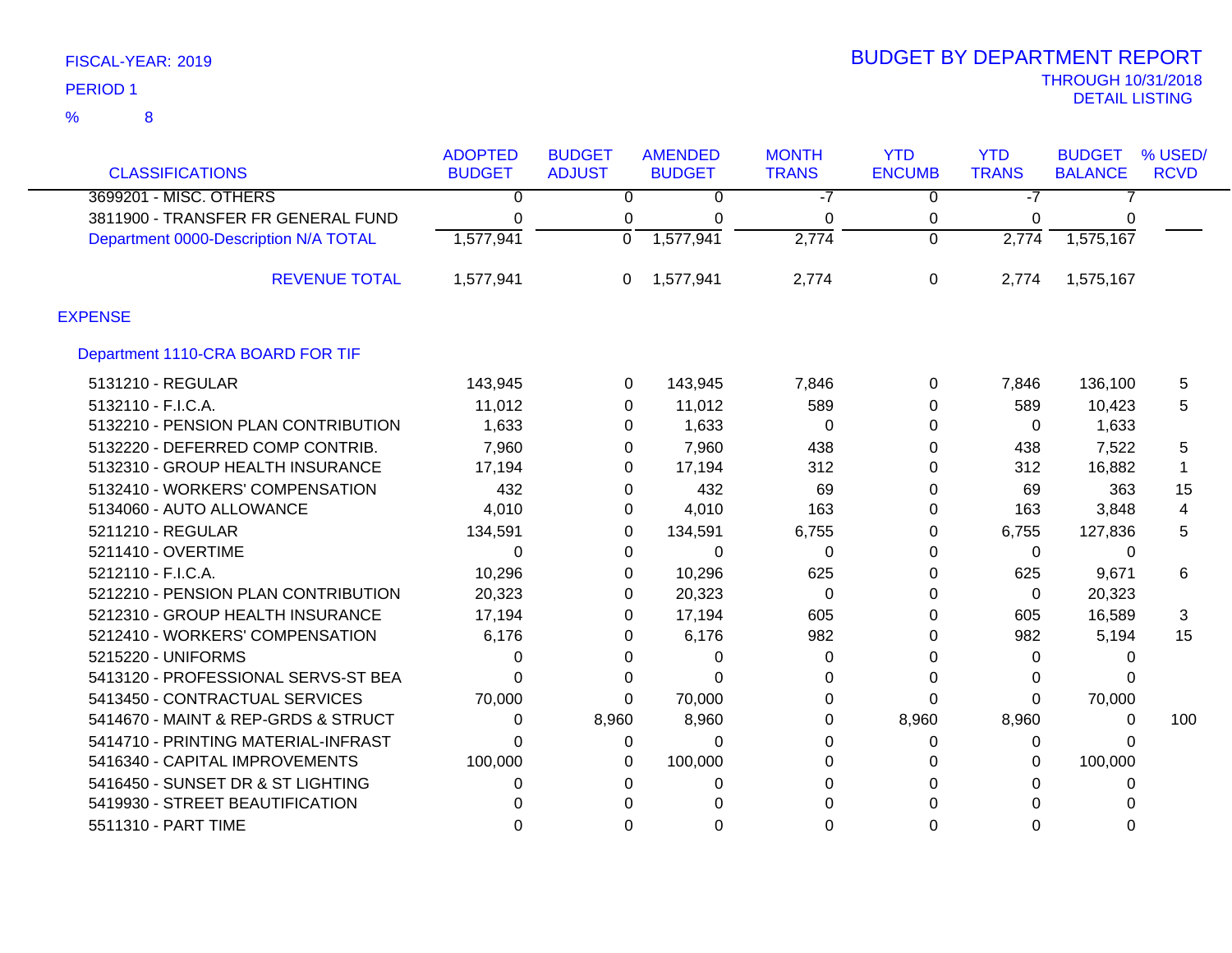|                                          | <b>ADOPTED</b> | <b>BUDGET</b> | <b>AMENDED</b> | <b>MONTH</b> | <b>YTD</b>    | <b>YTD</b>   | <b>BUDGET</b>  | % USED/     |
|------------------------------------------|----------------|---------------|----------------|--------------|---------------|--------------|----------------|-------------|
| <b>CLASSIFICATIONS</b>                   | <b>BUDGET</b>  | <b>ADJUST</b> | <b>BUDGET</b>  | <b>TRANS</b> | <b>ENCUMB</b> | <b>TRANS</b> | <b>BALANCE</b> | <b>RCVD</b> |
| 5512110 - FICA                           | 0              | 0             | 0              | 0            | 0             | 0            | $\Omega$       |             |
| 5512410 - WORKER'S COMPENSATION          | 0              | 0             | 0              | 0            | 0             | 0            | 0              |             |
| 5513120 - PROFF.SVC/ECONOMIC DEVLOP      |                | $\Omega$      | U              | $\Omega$     | 0             | 0            |                |             |
| 5514710 - PRINTING MATERIALS-ECO.DE      |                | $\Omega$      | U              | 0            | 0             | 0            | U              |             |
| 5515210 - Supplies                       |                | $\Omega$      | U              | 0            | 0             | 0            | U              |             |
| 5519932 - ECONOMIC DEVELOPMENT PRGM      |                | 0             | 0              | 0            | 0             | 0            | 0              |             |
| 5519933 - BUSINESS STARTUP ASSTNCE       | 20,000         | $\Omega$      | 20,000         | 0            | 0             | $\Omega$     | 20,000         |             |
| 5523120 - PROFF.SVC-COMM.BLDG REHAB      |                | 0             | 0              | 0            | 0             | U            | 0              |             |
| 5523450 - CONTRACTUAL SRVCS-COMMERC      | 0              | 0             | 0              | 0            | 0             | 0            |                |             |
| 5524710 - PRINTING-MATERIALS-COMMER      |                | 0             | 0              | 0            | 0             | 0            | 0              |             |
| 5541210 - REGULAR                        | 21,864         | 0             | 21,864         | 1,505        | 0             | 1,505        | 20,359         | 6           |
| 5542110 - FICA                           | 1,673          | 0             | 1,673          | 115          | 0             | 115          | 1,558          | 6           |
| 5542210 - PENSION PLAN                   | $\Omega$       | 0             | $\Omega$       | 0            | 0             | $\Omega$     | $\Omega$       |             |
| 5542220 - DEFERRED COMP CONTRIB.         | 1,530          | 0             | 1,530          | 30           | 0             | 30           | 1,500          |             |
| 5542310 - GROUP HEALTH INSURANCE         | 4,299          | 0             | 4,299          | 279          | 0             | 279          | 4,020          | 6           |
| 5542410 - WORKER'S COMPENSATION          | 66             | 0             | 66             | 11           | 0             | 11           | 56             | 16          |
| 5543120 - LEGAL SERVICES                 | 10,000         | 0             | 10,000         | 0            | 0             | 0            | 10,000         |             |
| 5543210 - AUDITOR'S FEES                 | 8,000          | 0             | 8,000          | 0            | 0             | 0            | 8,000          |             |
| 5543460 - Madison Land Adquisition & Dev | 2,300,218      | 0             | 2,300,218      | 450          | 0             | 450          | 2,299,768      |             |
| 5544070 - TRAVEL & CONFERENCE            | 1,300          | 0             | 1,300          | 0            | 0             | 0            | 1,300          |             |
| 5544080 - EMPLOYEE EDUCATION & TRAIN     | $\Omega$       | 0             | $\Omega$       | 0            | 0             | 0            | $\Omega$       |             |
| 5544631 - COMMUNICATION EQUIPMENT        | 1,250          | 0             | 1,250          | 0            | 0             | 0            | 1,250          |             |
| 5544710 - PRINTING, BINDING, PHOTOCOP    | 1,200          | 0             | 1,200          | 0            | 0             | 0            | 1,200          |             |
| 5544850 - NON-LEGAL ADVERTISING          | 0              | 0             | 0              | 0            | 0             | 0            | 0              |             |
| 5544910 - LEGAL ADS-NON TIF              | 0              |               | 0              | 0            | 0             | 0            | 0              |             |
| 5545210 - SUPPLIES                       | 2,500          | 0             | 2,500          | 0            | 0             | 0            | 2,500          |             |
| 5545410 - MEMBERSHIPS & SUBSCRIPTIO      | 1,250          | 0             | 1,250          | 0            | 0             | 0            | 1,250          |             |
| 5549140 - CRA SEC/GRNT ADM/MISC EXP      | $\Omega$       | 0             | $\Omega$       | 0            | 0             | 0            | $\Omega$       |             |
| 5549915 - MISCELLANEOUS-CITY CONTRB      | 12,027         | 0             | 12,027         | 0            | 0             | 0            | 12,027         |             |
| 5549920 - GENERAL CONTINGENCY            | 5,000          | 0             | 5,000          | 0            | 0             | 0            | 5,000          |             |
| 5549925 - CRA BOARD MEMBRS DISCRT F      | 7,000          | 0             | 7,000          | $\Omega$     | 0             | 0            | 7,000          |             |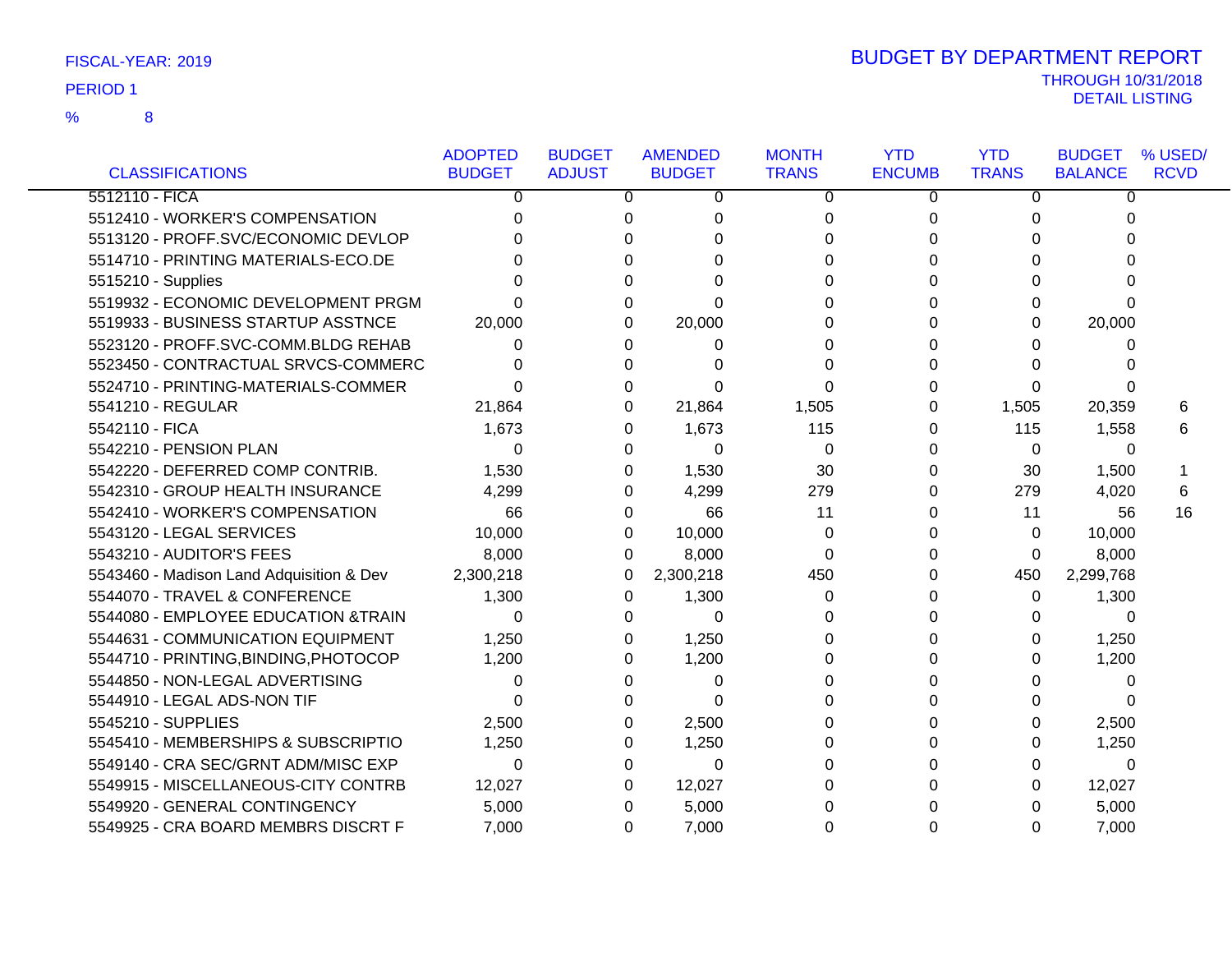8 %

|                                           | <b>ADOPTED</b> | <b>BUDGET</b> |   | <b>AMENDED</b> | <b>MONTH</b> | <b>YTD</b>    | <b>YTD</b>   | <b>BUDGET</b>  | % USED/     |
|-------------------------------------------|----------------|---------------|---|----------------|--------------|---------------|--------------|----------------|-------------|
| <b>CLASSIFICATIONS</b>                    | <b>BUDGET</b>  | <b>ADJUST</b> |   | <b>BUDGET</b>  | <b>TRANS</b> | <b>ENCUMB</b> | <b>TRANS</b> | <b>BALANCE</b> | <b>RCVD</b> |
| 5553120 - PROF SERVICES-INFILL PROG       | $\Omega$       |               | 0 | 0              | 0            | 0             | 0            | 0              |             |
| 5593120 - PROFESSNL SERV-TECH ASSTC       | 0              |               | 0 | 0              | 0            | 0             | 0            | 0              |             |
| 5593450 - WORK STUDY PROGRAM              | 15,000         |               | 0 | 15,000         | 0            | O             | 0            | 15,000         |             |
| 5599931 - SUMMER YOUTH & AFTER SCHOOL     | 0              |               | 0 | 0              | 0            |               | 0            | 0              |             |
| 5599932 - SCHOOL ASSISTANCE PROGRAM       | 0              |               | 0 | 0              | 0            |               | 0            | 0              |             |
| 5643120 - PROFESSIONAL SERV-LEGAL S       | 5,000          |               |   | 5,000          | 0            |               | 0            | 5,000          |             |
| 5643450 - CONTRACTUAL                     | 0              |               | 0 | 0              | 0            |               | 0            | 0              |             |
| 5649921 - MULTI-FAMILY REHAB PROGRM       | 0              |               | 0 | 0              | 0            | 0             | 0            |                |             |
| 5649930 - SINGLE FAMILY REHAB PRGRM       | 100,000        |               | 0 | 100,000        | 0            | 16,400        | 16,400       | 83,600         | 16          |
| 5649935 - ASSISTANCE PROGRAM              | 25,000         |               | 0 | 25,000         | $\Omega$     | 0             | 0            | 25,000         |             |
| 5691210 - REGULAR                         | 30,236         |               | 0 | 30,236         | 1,911        | 0             | 1,911        | 28,325         | 6           |
| 5692110 - FICA                            | 2,313          |               | 0 | 2,313          | 146          | 0             | 146          | 2,167          | 6           |
| 5692210 - PENSION PLAN                    | 1,633          |               | 0 | 1,633          | $\Omega$     | 0             | $\Omega$     | 1,633          |             |
| 5692310 - GROUP HEALTH INSURANCE          | 4,299          |               | 0 | 4,299          | 279          | 0             | 279          | 4,020          | 6           |
| 5692410 - WORKER'S COMPENSATION           | 91             |               | 0 | 91             | 14           | 0             | 14           | 77             | 15          |
| 5723120 - PROF. SVC-PARK IMPROVEMNT       | 0              |               | 0 | 0              | 0            |               | 0            | 0              |             |
| 5723450 - CONTRACTUAL                     |                |               |   | 0              | $\Omega$     |               | 0            | 0              |             |
| 5726450 - MATCHING CONTRIBUTION           |                |               |   | 0              | 0            |               | 0            | $\Omega$       |             |
| 5741210 - SPECIAL EVENTS PLANNING         |                |               |   | 0              | 0            | 0             | 0            |                |             |
| 5742110 - FICA                            |                |               |   | 0              | 0            | 0             | 0            |                |             |
| 5742210 - PENSION                         |                |               |   | 0              | 0            |               | 0            | U              |             |
| 5742310 - HEALTH INSURANCE                |                |               | ∩ | 0              | 0            |               | 0            | n              |             |
| 5742410 - WORKER'S COMPENSATION           |                |               | U | 0              | 0            |               | 0            | $\Omega$       |             |
| 5743120 - PROFESSIONAL SERV-MRKTNG        | 25,500         |               | 0 | 25,500         | 0            |               | 0            | 25,500         |             |
| 5819120 - INTRA-GOV TRANSFER-DEBT SERVIC  | 0              |               | 0 | 0              | 0            |               | 0            | 0              |             |
| 5819140 - INTRA GOV-CAPITAL IMP PROJ FUN  | 0              |               | 0 | 0              | 0            |               | 0            | 0              |             |
| 5819500 - REIMB CITY/MADISON SQUARE / EXP | 210,965        |               | 0 | 210,965        | 110,965      | 0             | 110,965      | 100,000        | 52          |
| 5833120 - - PROFESSIONAL SERVICES         | $\Omega$       |               | 0 | $\Omega$       | $\Omega$     | 0             | 0            | 0              |             |
| 5833125 - PROPERTY MANAGEMENT             | 40,000         |               | 0 | 40,000         | 17,010       | 0             | 17,010       | 22,990         | 42          |
| 5833455 - PROPERTY MAINTENANCE            | 40,000         |               |   | 40,000         | 78           |               | 78           | 39,922         |             |
| 5836110 - LAND ACQUISITION                | 0              |               | 0 | $\Omega$       | 0            |               | 0            | $\Omega$       |             |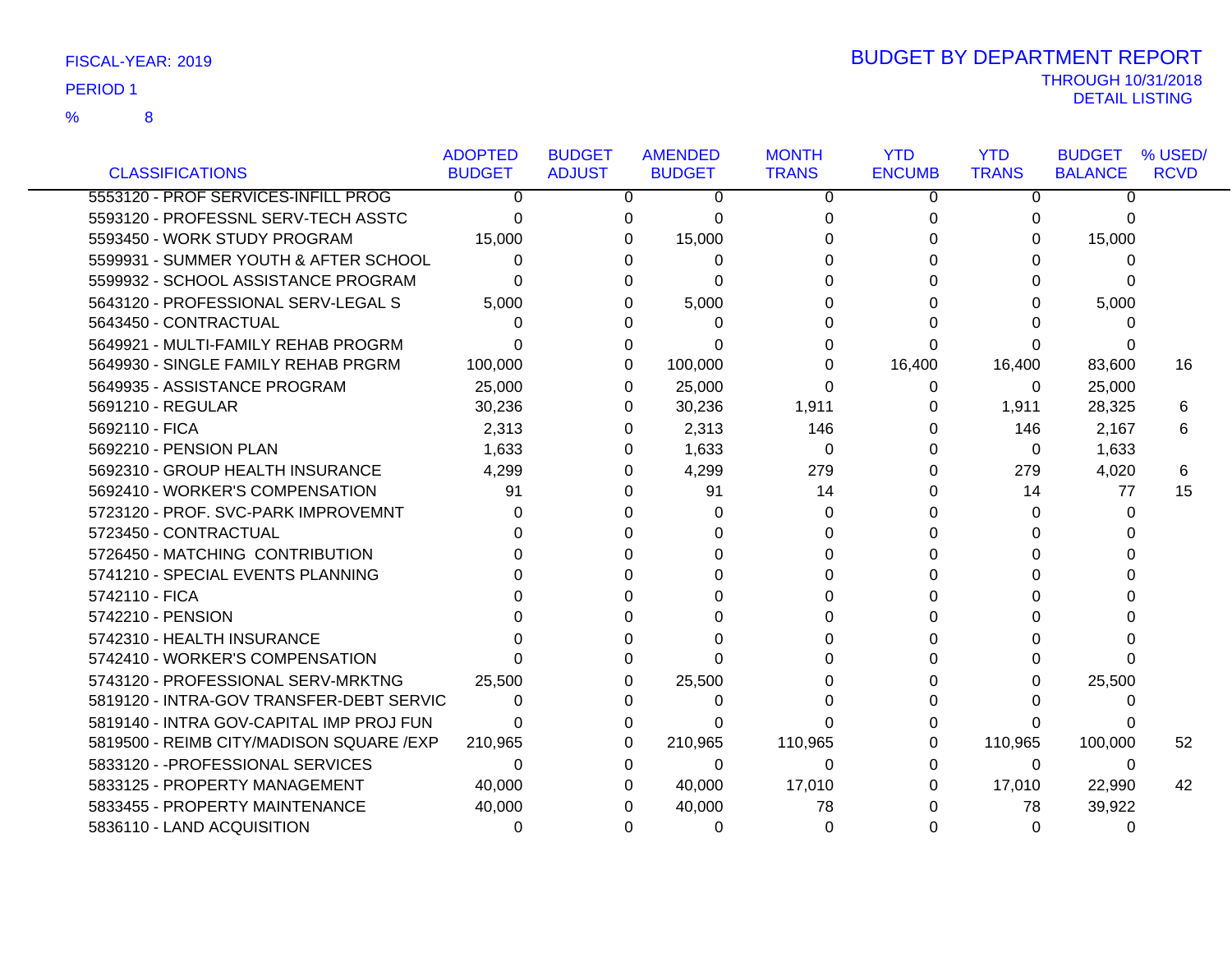8

%

|                                         | <b>ADOPTED</b> | <b>BUDGET</b> | <b>AMENDED</b> | <b>MONTH</b>   | <b>YTD</b>     | <b>YTD</b>   | <b>BUDGET</b>  | % USED/                   |
|-----------------------------------------|----------------|---------------|----------------|----------------|----------------|--------------|----------------|---------------------------|
| <b>CLASSIFICATIONS</b>                  | <b>BUDGET</b>  | <b>ADJUST</b> | <b>BUDGET</b>  | <b>TRANS</b>   | <b>ENCUMB</b>  | <b>TRANS</b> | <b>BALANCE</b> | <b>RCVD</b>               |
| 5837110 - REGIONS BANK LOAN \$2,730,    | $\overline{0}$ | $\Omega$      | $\Omega$       | $\overline{0}$ | $\Omega$       | $\Omega$     | $\mathbf{0}$   |                           |
| 5837210 - REGIONS LN 2006 - \$2,730M    | 0              | 0             | 0              | 0              | $\mathbf 0$    | 0            | 0              |                           |
| Department 1110-CRA BOARD FOR TIF TOTAL | 3,443,980      | 8,960         | 3,452,940      | 151,177        | 25,360         | 176,537      | 3,276,406      | $\overline{5}$            |
| <b>EXPENSE TOTAL</b>                    | 3,443,980      | 8,960         | 3,452,940      | 151,177        | 25,360         | 176,537      | 3,276,406      | 5                         |
| Fund 610-CRA TRUST FUND TOTAL           |                |               |                |                |                |              |                |                           |
| <b>REVENUE</b>                          | 1,577,941      | 0             | 1,577,941      | 2,774          | 0              | 2,774        | 1,575,167      |                           |
| <b>EXPENSE</b>                          | 3,443,980      | 8,960         | 3,452,940      | 151,177        | 25,360         | 176,537      | 3,276,406      | 5                         |
| Fund 610-CRA TRUST FUND TOTAL           | $-1,866,039$   | $-8,960$      | $-1,874,999$   | $-148,403$     | $-25,360$      | $-173,763$   | $-1,701,239$   |                           |
| Fund 615-FEDERAL FORFEITURE FUND        |                |               |                |                |                |              |                |                           |
| <b>REVENUE</b>                          |                |               |                |                |                |              |                |                           |
| Department 0000-Description N/A         |                |               |                |                |                |              |                |                           |
| 3511000 - CONFISCATED REVENUE           | $\mathbf{0}$   | $\mathbf 0$   | $\mathbf 0$    | $\Omega$       | $\mathbf 0$    | 0            | 0              |                           |
| 3612000 - INTEREST INCOME               | 16,000         | $\Omega$      | 16,000         | 1,613          | $\Omega$       | 1,613        | 14,387         | 10                        |
| 3699200 - MISC OTHERS                   | 30,000         | 0             | 30,000         | $\Omega$       | $\mathbf 0$    | $\Omega$     | 30,000         |                           |
| Department 0000-Description N/A TOTAL   | 46,000         | $\mathbf 0$   | 46,000         | 1,613          | $\overline{0}$ | 1,613        | 44,387         | $\overline{\overline{3}}$ |
| <b>REVENUE TOTAL</b>                    | 46,000         | $\mathbf 0$   | 46,000         | 1,613          | $\mathbf 0$    | 1,613        | 44,387         | 3                         |
| <b>EXPENSE</b>                          |                |               |                |                |                |              |                |                           |
| Department 1910-POLICE                  |                |               |                |                |                |              |                |                           |
| 5211410 - OVERTIME                      | 50,000         | $\mathbf 0$   | 50,000         | $\Omega$       | $\mathbf 0$    | 0            | 50,000         |                           |
| 5211414 - OVERTIME SPECIAL UNIT         | 50,000         | 0             | 50,000         | $\Omega$       | $\Omega$       | $\Omega$     | 50,000         |                           |
| 5213450 - CONTRACTUAL SERVICES          | 82,224         | 0             | 82,224         | 945            | 0              | 945          | 81,280         | 1                         |
| 5214070 - TRAVEL & CONFERENCE           | 30,000         | 0             | 30,000         | $\Omega$       | 0              | $\Omega$     | 30,000         |                           |

5214450 - LEASE -POL VEHCLE 50,000 0 50,000 0 50,000 50,000 0 100